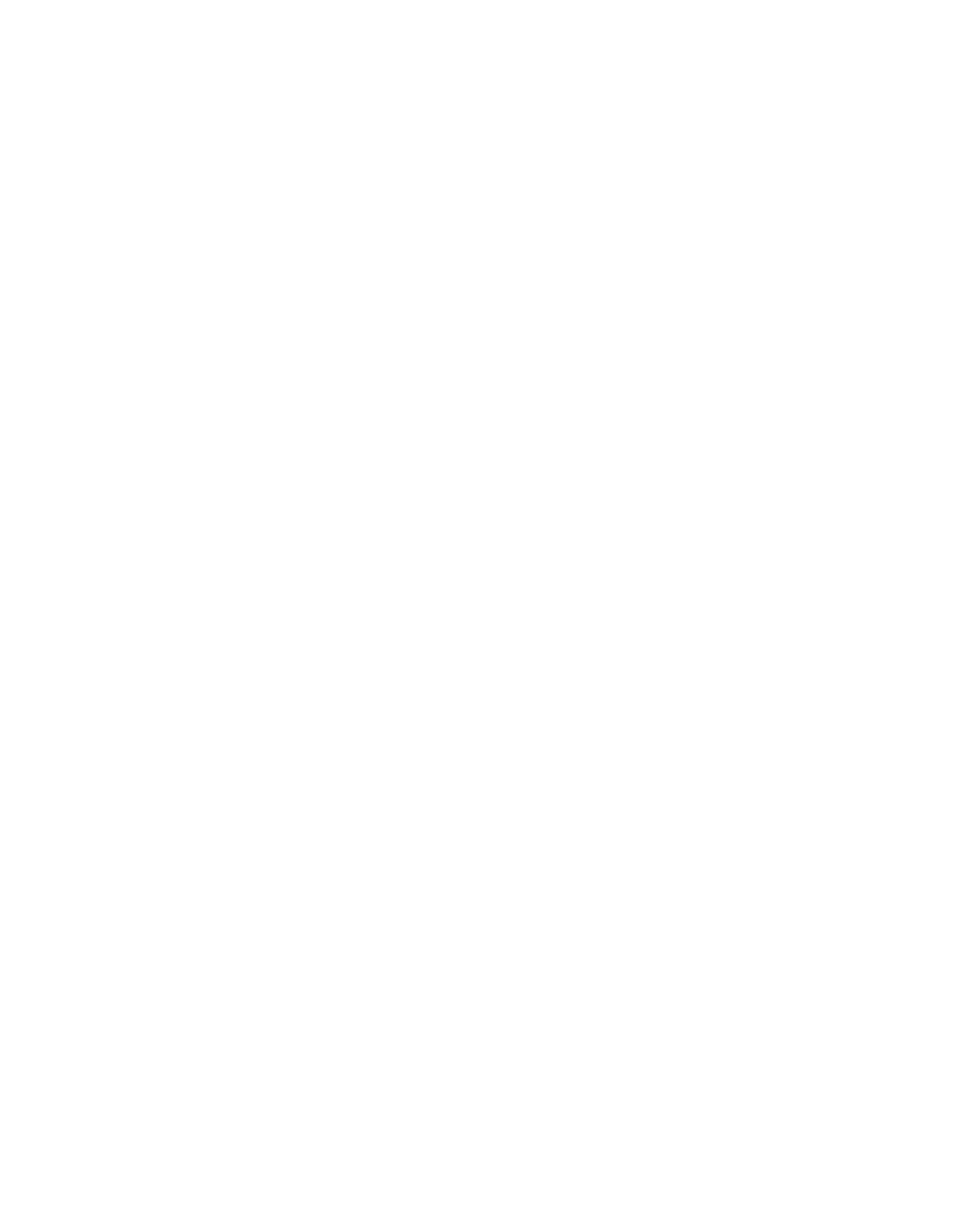# **Table of Contents**

| CHAPTER 4 INDIVIDUAL WASTEWATER SYSTEMS-DISPOSAL TECHNOLOGIES  4-1                                                                  |  |
|-------------------------------------------------------------------------------------------------------------------------------------|--|
|                                                                                                                                     |  |
| CHAPTER 5 INDIVIDUAL WASTEWATER SYSTEMS-TREATMENT TECHNOLOGIES  5-1                                                                 |  |
| BIOLOGICAL (SECONDARY) TREATMENT TECHNOLOGY FACT SHEETS  5-13<br>ENHANCED NUTRIENT AND CHEMICAL REMOVAL (TERTIARY TREATMENT) SYSTEM |  |
|                                                                                                                                     |  |
|                                                                                                                                     |  |
|                                                                                                                                     |  |
| APPENDIX A - GENERAL CONSIDERATIONS FOR THE MAINTENANCE AND OPERATION OF                                                            |  |
|                                                                                                                                     |  |
|                                                                                                                                     |  |
|                                                                                                                                     |  |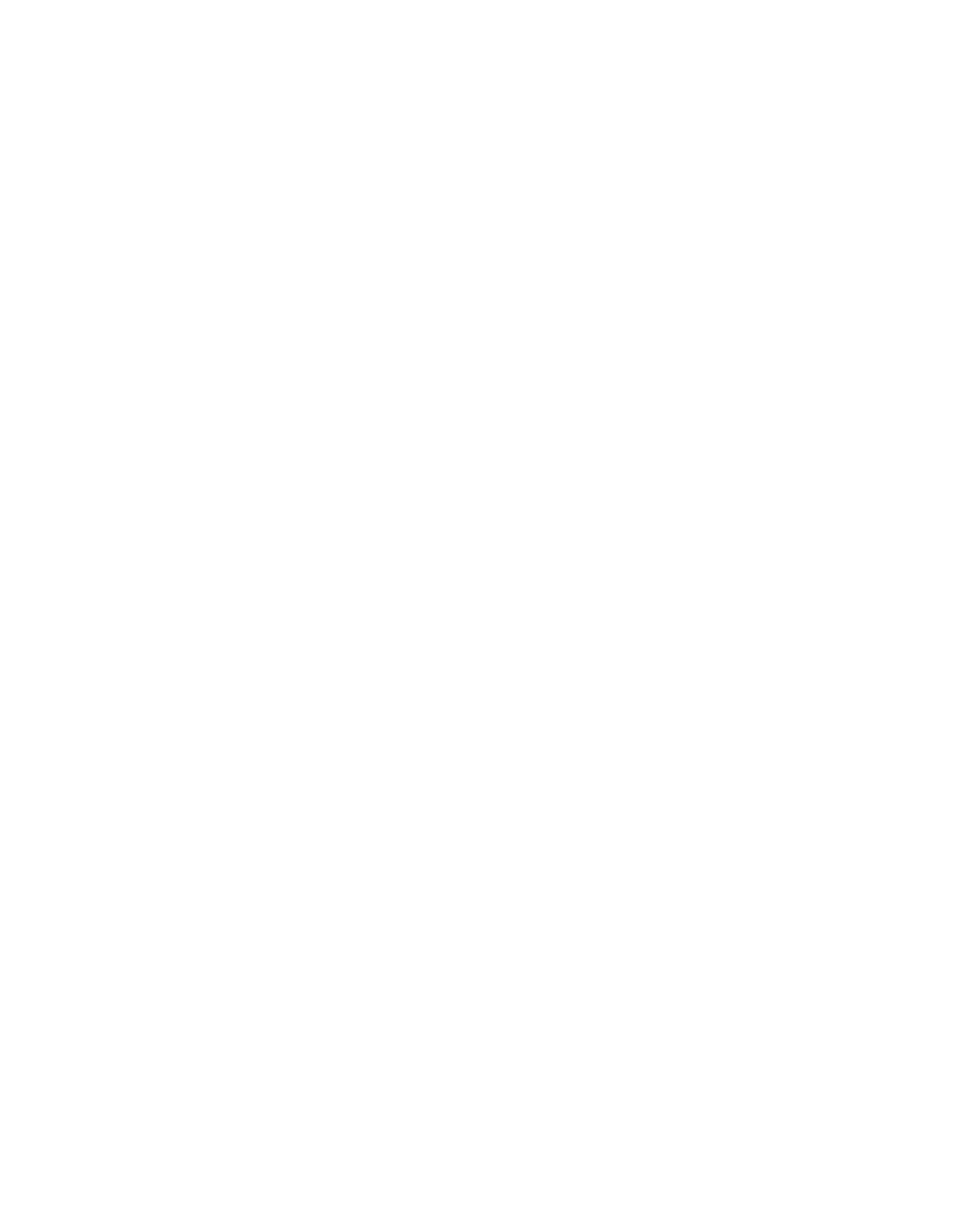# **Glossary**

**Activated Sludge –** a slurry-type biological treatment process including a aeration tank followed by a sedimentation tank.

**Aerobic Treatment Unit (ATU) –** an IWS that is designed to retain solids, aerobically decompose organic matter over a period of time, and allow effluent to discharge into an approved disposal system.

**Biochemical Oxygen Demand (BOD) –** an indication of the amount of oxygen required to oxidize (treat and stabilize) wastewater. Used as a measurement of the amount of organic material found in wastewater.

**Biological Treatment –** the use of microorganisms to consume organic material found in wastewater

**Blackwater –** wastewater collected from toilets that is high in BOD and fecal or total coliforms.

**Collection System –** the conveyance system, which includes the building and street sewer laterals or connections to individual properties, interceptor sewer, sewage pump station and force main, used to transport sewage to a treatment facility.

**Constructed Wetland (CW) –** a man-made, marsh-like system that employs natural processes, like sedimentation, filtration and plant uptake to treat wastewater.

**Critical Wastewater Disposal Area (CWDA) –** an area, designated by the Department of Health, where the disposal of wastewater has or may have adverse effects on human health or the environment due to hydrogeological conditions.

**Denitrification** – the reduction of nitrate ( $NO<sub>3</sub>$ ) to nitrogen ( $N<sub>2</sub>$ ) by bacteria. This biochemical process removes nitrogen, a nutrient that causes algae blooms, from wastewater.

**Disinfection –** a treatment process which inactivates or kills microorganisms including pathogens in water by chemical or physical means.

**Disposal System –** any seepage pit, cesspool, injection well, soil absorption system or other facility used in the disposal of wastewater or wastewater sludge.

**DOH –** State of Hawaii Department of Health; in this report, usually specifically the Wastewater Branch of the Department of Health.

**Domestic Sewage –** waste and wastewater from humans or household operations that:

- (1) Is discharged to or otherwise enters a treatment works; or
- (2) Is of a type that is usually discharged to or otherwise enters a treatment works or an individual wastewater system.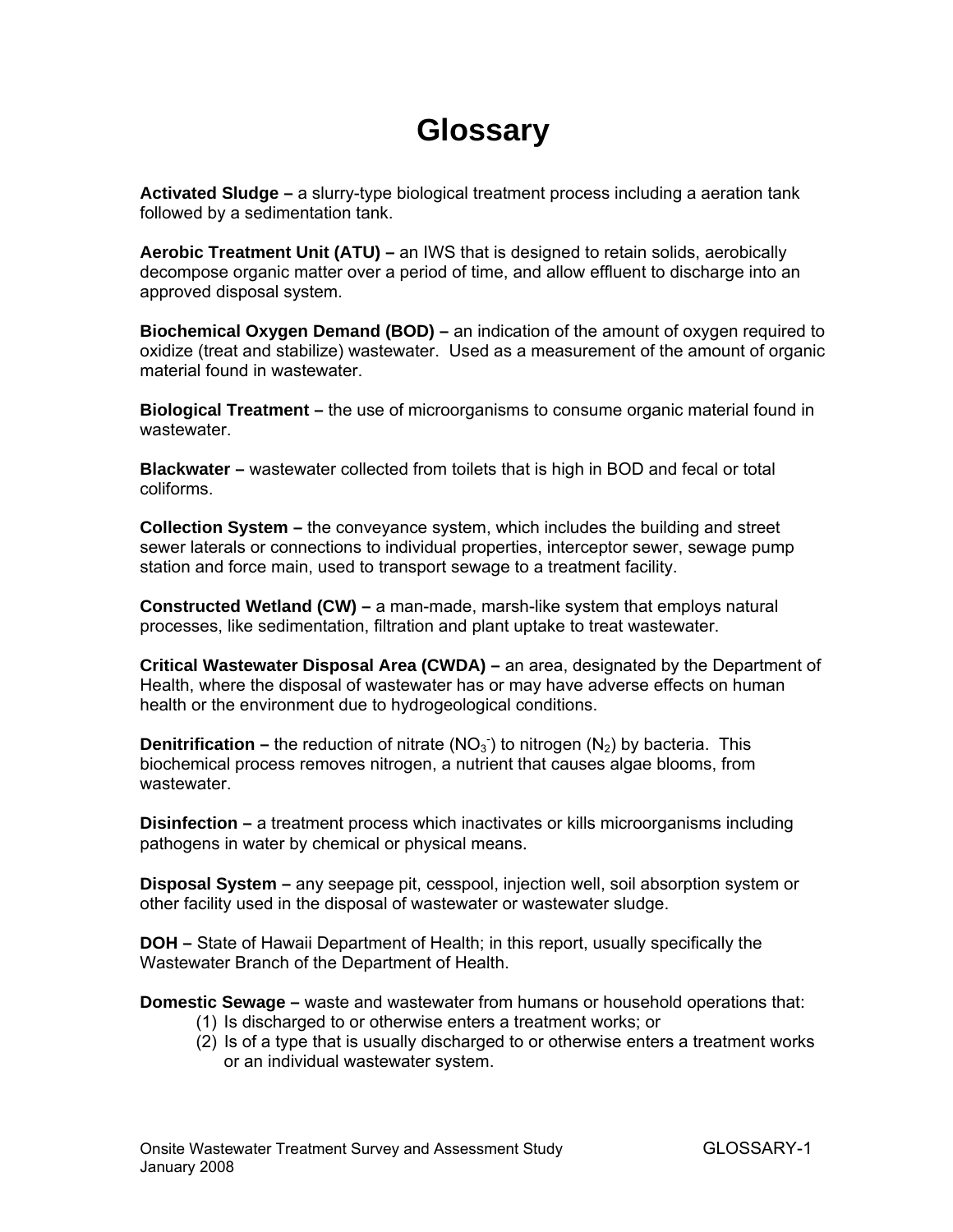It can also be defined as a type of wastewater normally discharged from or similar to that discharged from plumbing fixtures, appliances and other household devices including, but not limited to toilets, bathtubs, showers, laundry facilities, dishwashing facilities, and garbage disposals. "Domestic wastewater" has the same meaning as "domestic sewage".

**Effluent –** the liquid leaving a treatment or disposal system.

**EPA or USEPA –** United States Environmental Protection Agency.

**Evapotranspiration or Evapotranspiration-Infiltration (ET/ETI) –** the loss of water by the combination of evaporation from free water surfaces and following plant uptake. ETI includes the disposal of wastewater by infiltration to the ground.

**Fecal Coliform –** an indicator bacteria, common to the digestive systems of warmblooded animals, that are quantified in standardized tests to indicate either contamination with wastewater or the level of disinfection performed by a treatment system.

**Graywater –** wastewater from a dwelling or other establishment produced by bathing, washdown, minor laundry and minor culinary operations, and specifically excluding toilet waste.

**Groundwater –** the water below the land surface that generally supplies wells and springs.

**Household Treatment Unit –** see Aerobic Treatment Unit (ATU).

**Hydraulic Loading –** the amount of wastewater (effluent) applied per unit area of a disposal system, usually measured in gallons per square foot per day (gal/ft<sup>2</sup>-d).

**Hydraulic Retention Time –** the period of time that the liquid portion of wastewater is retained in a system or part of a system

**Individual Wastewater System (IWS) –** a facility which is designed to receive and dispose of no more than 1,000 gallons per day of domestic wastewater.

**Kilowatt-hour –** a measurement of the energy consumption of an appliance or other electrical equipment. One kilowatt-hour (kWh) is the energy consumed by ten 100-watt light bulbs burning for one hour.

**Nitrification** – the oxidation of dissolved ammonia to nitrate  $(NO<sub>3</sub>)$ . This is the first step in the biological removal of nitrogen from wastewater.

**Onsite Wastewater Treatment System (OWTS) –** a system relying on natural processes and/or mechanical components that is used to collect, treat, and disperse/discharge wastewater from single dwellings or buildings.

**Organic Loading –** the amount of organic material delivered to a treatment or disposal system per unit area. Usually measured in pounds of BOD per square foot per day (lb/ft<sup>2</sup>d).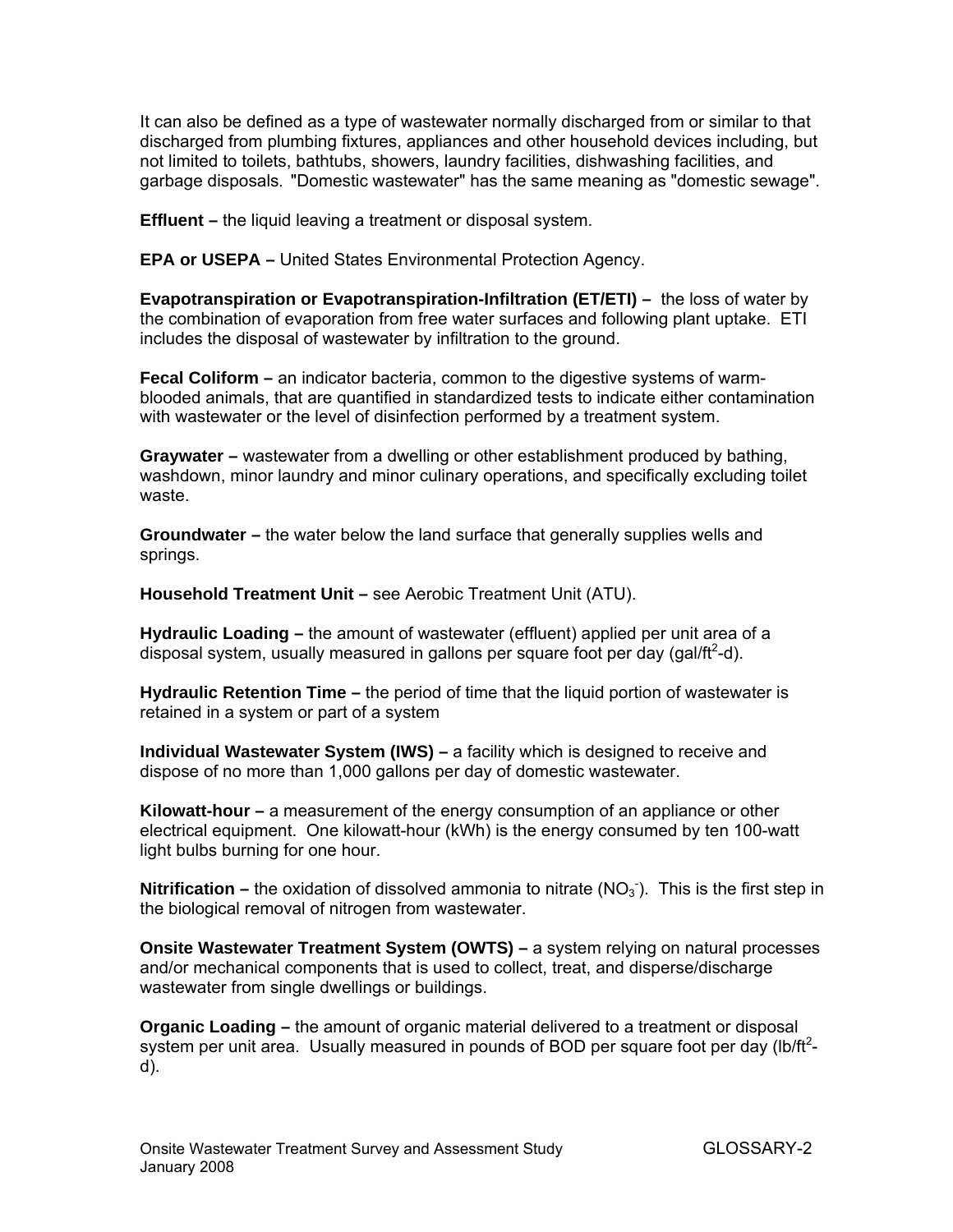**Preloader –** a preliminary physical treatment unit that is used primarily to separate large solids or trash from the liquid portion of wastewater.

**Primary Treatment –** the use of sedimentation to remove floating and settleable materials found in wastewater.

**Reused, Recycled, or Reclaimed Water –** treated wastewater that, by design, is intended or used for a beneficial purpose. Recycled water is categorized, in increasing quality, as R3, R2, or R1 waters. R3 water is oxidized (biologically treated water). R2 water is oxidized water that has been disinfected to a point where the average fecal coliform count is less than 23 per 100 mL and R1 water is oxidized water that is filtered and then disinfected to a point where the average fecal coliform count is less than 1 per 100 mL.

**Rotating Biological Contactor (RBC) –** an attached-growth type of biological treatment process in which the partially submerged supporting media rotates through the wastewater that is being treated. Must be followed by a sedimentation tank.

**Secondary Treatment –** the use of a Biological Treatment process to remove biodegradable organic material and suspended solids. Disinfection is also typically included in the definition of secondary treatment.

**Solids Retention Time –** the period of time that biological solids are retained in a treatment system.

**Suspended Solids or Total Suspended Solids (TSS) –** solid matter in wastewater that can be partially removed by sedimentation. Measured as the dry weight of residue retained on a 1.5 micrometer filter.

**Tertiary Treatment –** the enhanced removal of suspended solids via filtration and/or nutrients by various methods following secondary treatment of wastewater.

**Total Coliform –** the group of bacteria consisting of several *genera* belonging to the family *Enterobacteriaceae*, which includes fecal coliform bacteria.

**Trickling Filter (TF) –** an attached-growth type of biological treatment process in which the wastewater is spread on the top of support media and allowed to trickle through. Must be followed by a sedimentation tank.

**Underground Injection Control (UIC) Line –** a graphical control line, developed by DOH, delineating where treated wastewater cannot be injected into the ground in order to prevent contamination of groundwater. In Hawaii, the UIC occurs near the coasts, where groundwater is likely to be brackish and not used for potable water. Household aerobic units can discharge directly to groundwater makai of the UIC provided the effluent is disinfected.

**Wastewater Treatment Works –** any collection of treatment units and associated collection and disposal systems with an average design flow greater than 1,000 gallons per day; excluding an individual wastewater system.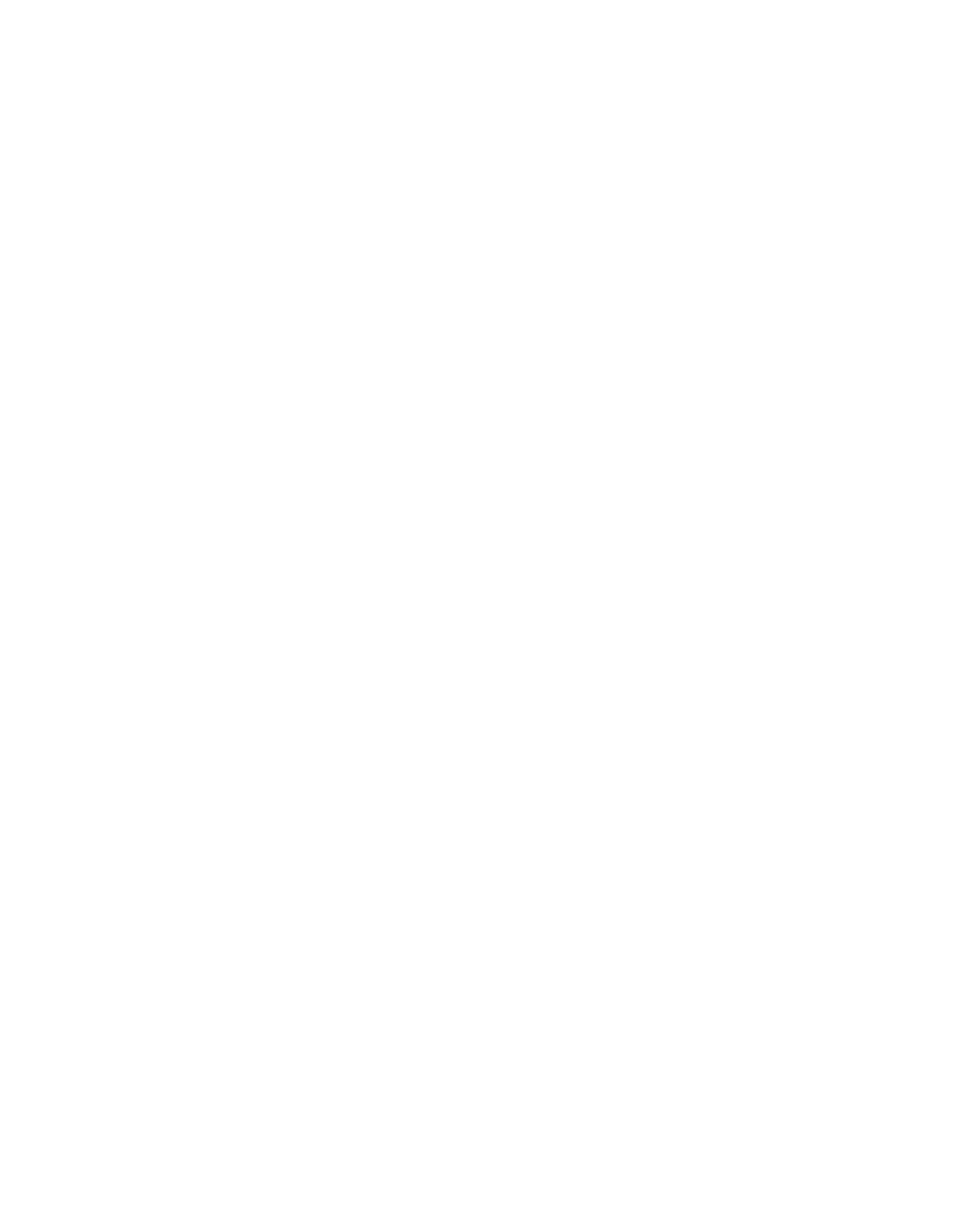# **Chapter 1 Introduction**

#### **BACKGROUND**

In most urban settings in the State of Hawaii, the management of wastewater involves the collection and conveyance of wastewater in a County's public sewer system. The County typically treats the collected wastewater in a centralized facility and either beneficially reuses the effluent or disposes of it in subsurface soil systems or ocean outfalls. The Counties employ highly trained and licensed professional staff to manage, operate, and maintain the collection, treatment, and disposal systems on a 24-hours per day, 7 days per week, 52 weeks per year basis.

In some locations, however, there are no public sewers, and homeowners or developers must assume the responsibility of wastewater management. The tasks involved include selecting, designing, constructing, operating, and maintaining the appropriate treatment and disposal systems.

The State of Hawaii, Department of Health (DOH) regulates onsite wastewater treatment systems (OWTS) in Hawaii. An OWTS generally consists of a treatment unit and a disposal unit. A 1999 survey by DOH found that there were approximately 176,026 cesspools and 4,560 septic tanks in the State of Hawaii. This represents approximately 19% of the households in the State. Cesspools are considered disposal devices since they are designed for direct infiltration of wastewater into the subsurface without prior treatment. Septic tanks provide solids removal and minimal treatment of liquid and solid waste fractions prior to disposal via a separate unit. There are also an unknown number of aerobic treatment units (ATUs) in Hawaii which provide higher levels of treatment. Disposal devices employed downstream of septic tanks and ATUs include leach fields, infiltration wells, and evapotranspiration devices and these must be properly matched to ensure proper function.

Individual Wastewater System (IWS) permit requests in the State almost quadrupled between 2002 and 2006, indicating increasing development in areas—primarily rural areas—not served by public or private sewer systems. Residential and commercial development in rural areas require reliable and effective onsite wastewater treatment systems; therefore, there is a need for public education on the capabilities and limitations of OWTSs. Unlike centralized treatment works and disposal systems, there is currently no official guidance in the selection of an appropriate onsite wastewater system for a given site in Hawaii.

#### **PURPOSE AND INTENDED AUDIENCE**

The goal of this document is to provide broad guidance as to the various treatment and disposal systems that are currently available, and to describe their advantages and constraints so that those involved in the selection, design, construction, operation, maintenance, and permitting of these facilities can make informed decisions. Ultimately, the purpose of this document is to ensure the protection of valuable water resources and the environment through the effective use of onsite wastewater treatment and disposal systems in rural and urban settings within the State of Hawaii.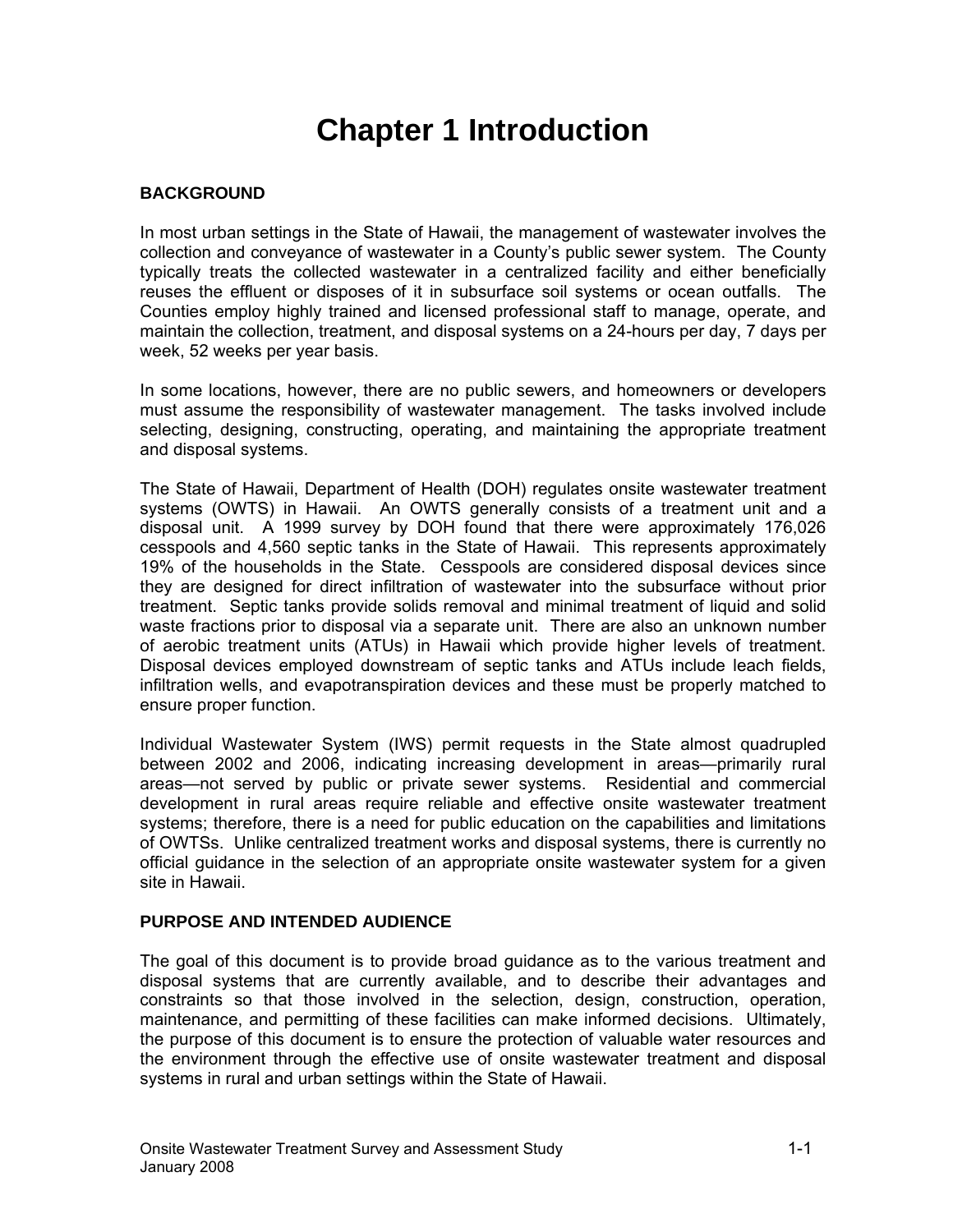This document is intended for landowners, prospective homeowners, or small developers and their architect/engineers, and regulators on the selection and operation of appropriate onsite wastewater systems for smaller residential applications in areas where no public sewers are available in Hawaii. This survey aims to provide this audience with information on a range of feasible, permanent, and reliable onsite wastewater treatment and disposal options that conform to current environmental regulations within the State of Hawaii. This document does not provide solutions for specific site applications, but attempts to provide the user with a better understanding of the technology available and the factors that need to be considered in seeking DOH approval of an onsite wastewater system for any particular site.

This document was developed based on a review of applicable regulations, discussions with DOH staff, and engineering experience in the design and construction of onsite wastewater treatment systems in Hawaii. This report provides general guidance based on past experience, but is not a legally binding document. Readers are encouraged to review the current version of Hawaii Administrative Rule 11-62, to discuss their options with DOH staff, and consult with a professional engineer prior to attempting to select an OWTS.

#### **REPORT ORGANIZATION**

The popular means of organizing textbooks or reports on wastewater is to describe the wastewater as it would flow (that is describe the collection system, then the treatment system, and finally the disposal system). This document is organized contrary to that norm. This document is organized on the premise that site conditions or characteristics determine the appropriate disposal system, and the disposal system in turn determines the appropriate treatment system, given that the wastewater is assumed to be only domestic sewage. In light of that premise, this handbook begins with how site conditions drive system selection and describes those systems in the order that planning dictates. Specific topics covered in the following chapters are:

Chapter 2 of this document provides an introduction to wastewater treatment and the regulatory framework governing OWTSs. This is intended to facilitate a basic understanding of DOH's perspective in approving OWTS installations.

Chapter 3 outlines the many factors that influence OWTS performance and describes systems that are suitable for addressing these factors.

Chapter 4 presents the various wastewater disposal methods for OWTSs. Disposal options generally dictate the level of treatment required.

Chapter 5 discusses the various treatment methods available for low flow systems. These include individual wastewater systems.

Chapter 6 describes the various treatment methods available for wastewater treatment works that would be applicable to larger flow capacity OWTSs.

Appendices cover A) operation and maintenance considerations, B) lists and contacts for numerous equipment vendors, and C) information on Critical Wastewater Disposal Areas in Hawaii.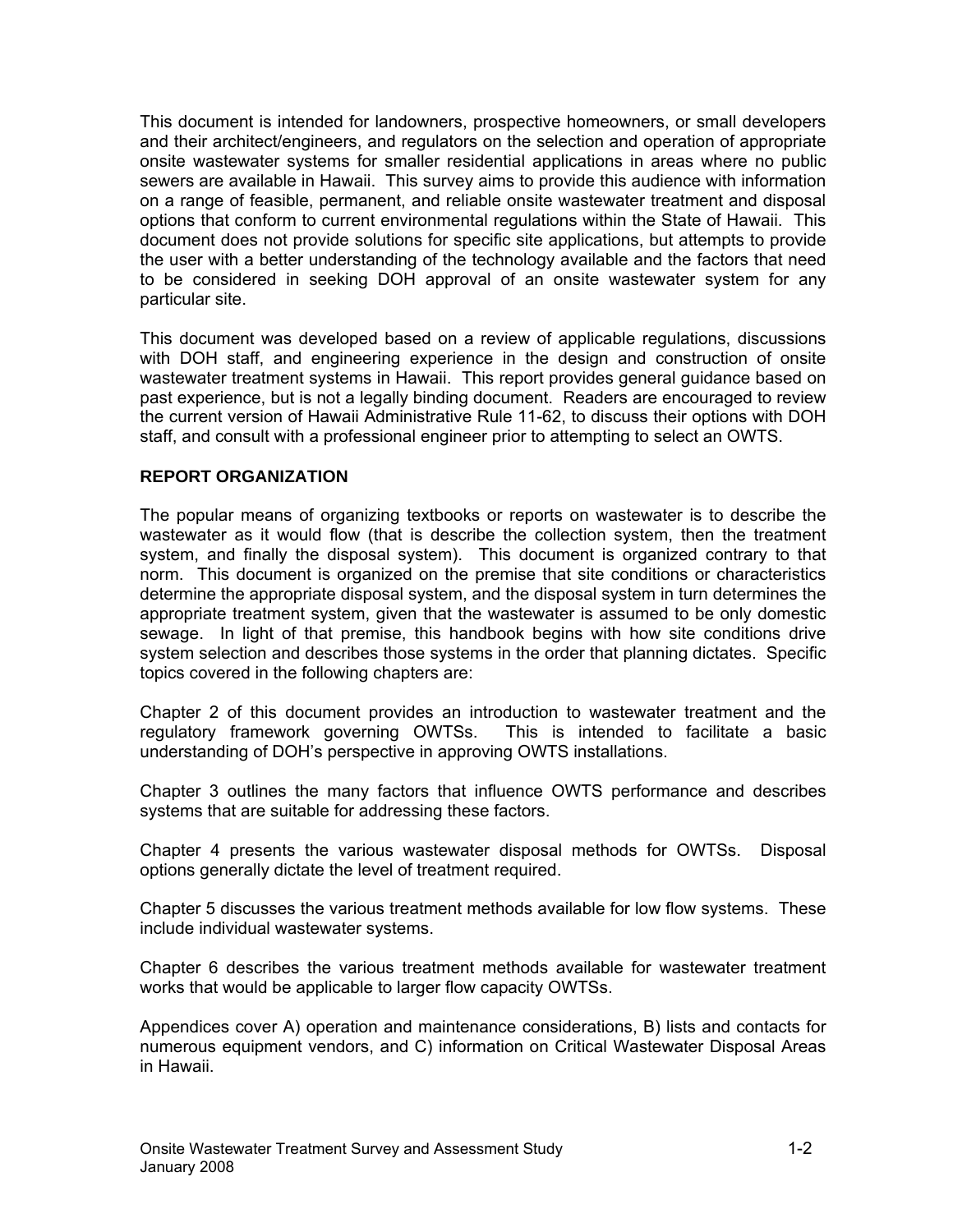## **Chapter 2 Introduction to Wastewater**

#### **WASTEWATER TREATMENT**

This report is about selecting a suitable treatment and disposal system for domestic wastewater, but what is domestic wastewater? That is not an easy question to answer. To begin with, this document is concerned with domestic wastewater rather than industrial wastewater. Domestic wastewater is wastewater generated by household sinks, toilets, showers, and laundry facilities. Sources included households, churches, parks, and community centers.

Wastewater, whether industrial or domestic, is made up of many different constituents. It is made of solids and dissolved gases, as well as liquid. The main constituent of wastewater is water. However, the other parts of the wastewater are harder to quantify. They are even hard to define. If one were to try to list all the chemicals that comprise the wastewater, dozens of chemical analyses would have to be performed. In order to simplify the process of characterizing wastewater, the list of parameters needed has been reduced to a handful: biochemical oxygen demand (BOD), total suspended solids (TSS), total nitrogen, total phosphorus, and total or fecal coliform bacteria.

In nature, the organic constituents of wastewater are stabilized by chemical decomposition or by biological consumption. Both of these processes *oxidize* the constituents in the wastewater. The most abundant oxidizing agent is dissolved oxygen. Oxygen dissolved in wastewater is consumed by the biological and chemical processes that stabilize the constituents. By measuring the demand for oxygen, an indirect measurement of organic materials can be made. Because the oxygen is consumed in both biological and chemical reactions, it is called biochemical oxygen demand. BOD is measured in mg/L, and the greater the BOD, the higher the concentration of organic material in the wastewater.

In addition to the liquid portion of wastewater, there is a solid portion as well typically quantified as total suspended solids (TSS). TSS is dry filter residue measured in mg/L. The higher the TSS, the more solid material in the wastewater.

Other constituents in wastewater include nutrients. The most common nutrients of concern are nitrogen and phosphorus. When either of these nutrients is introduced to nutrient limited waters, it can cause an algae bloom or eutrophication. Algae blooms deplete the water of dissolved oxygen, and can result in the death of aquatic or marine life. In addition to adverse environmental effects, some nutrients have adverse health effects, notably "Blue Baby Syndrome" due to nitrate in drinking water. High concentrations of nutrients affect disinfection efficiency and the suitability of wastewater reuse, as well. Nitrogen and phosphorus can be measured as different chemical compounds, as in the amount of nitrogen in the form of ammonia, nitrite, or nitrate, or they may be measured in terms of the total amount of each element. In any of the cases, the measured concentration is usually in mg/L.

In addition to the chemicals and solids present in wastewater, microorganisms thrive in wastewater. Like the many chemical constituents, the number of microorganisms is too numerous to quantify individually. Therefore, only a fraction of microorganisms are studied to determine the characteristics of wastewater. Pathogens exist in wastewater,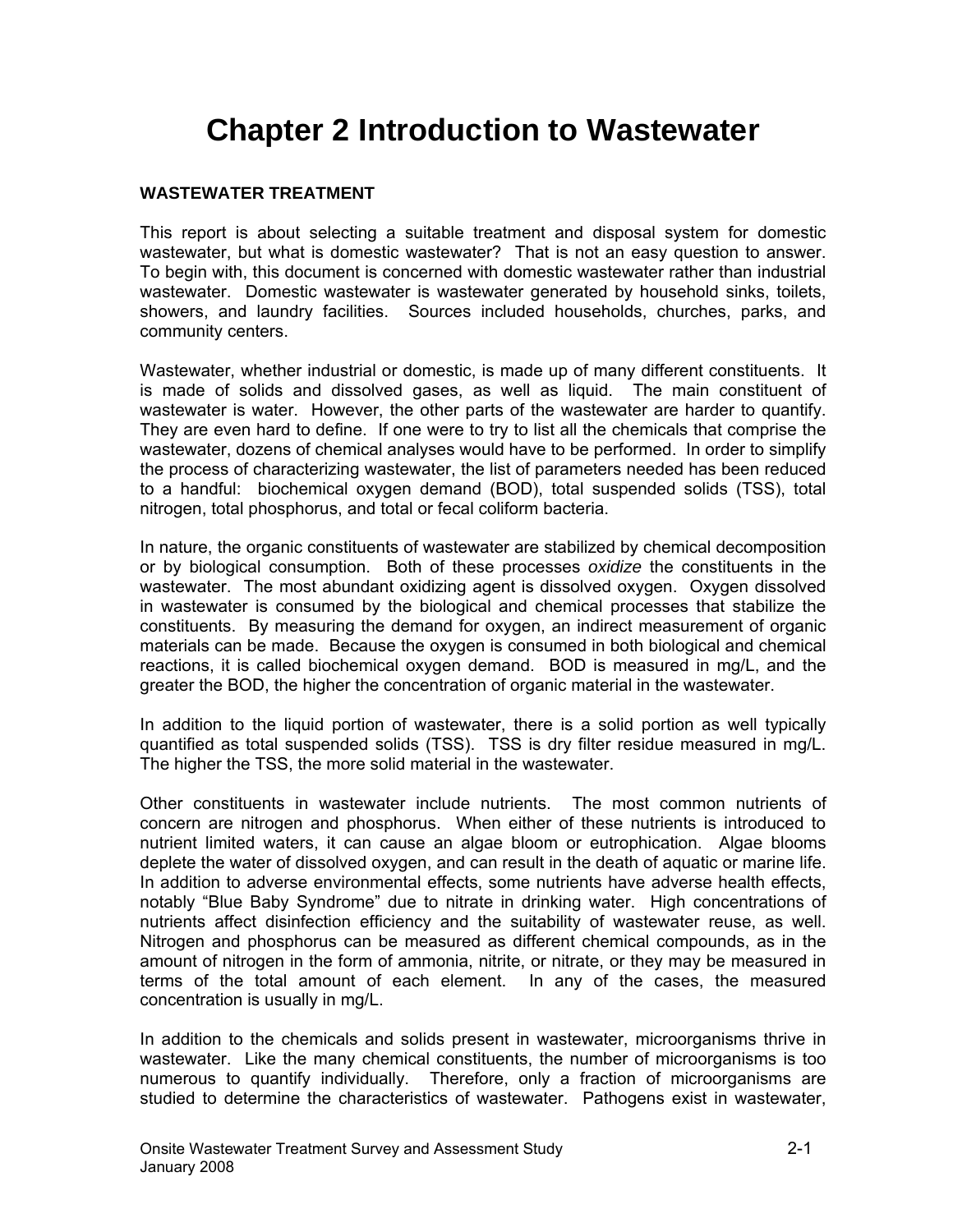but again, it is too difficult to determine the number of each individual species. To give a good indication of how many microorganisms are thriving in wastewater, two categories of indicator organisms are quantified. The first is total coliforms and the second is fecal coliforms. Fecal coliforms are a good indication that the wastewater contains fecal matter generated by warm-blooded animals, and helps indicate the wastewater as domestic sewage as opposed to naturally occurring waters. In this report, fecal coliform counts are the parameter that characterizes the wastewater. Fecal coliforms are most commonly reported in colony forming units (CFU) per 100 mL of wastewater, which is a direct count of the number of organisms in the sample.

Table 2-1 lists typical values for the above-mentioned parameters in raw domestic wastewater.

| BOD (mg/L)                   | 100-400     |
|------------------------------|-------------|
| TSS (mg/L)                   | 100-400     |
| Total Nitrogen (mg/L)        | $14 - 40$   |
| Total Phosphorus (mg/L)      | $5-20$      |
| Fecal Coliforms (CFU/100 mL) | 100 million |

**Table 2-1 Typical Characteristics of Raw Domestic Wastewater** 

In order for the wastewater to be returned to the environment, without detrimental effects, the wastewater must be cleansed or treated. Treatment takes advantage of physical, chemical, and biological mechanisms to stabilize the wastewater. The degree of treatment is dependent on the characteristics of the wastewater as well as the discharge requirements, which are typically dictated by the disposal method and receiving environment. Treatment systems are categorized by the mechanisms used to cleanse the wastewater as follows:

- **Preliminary treatment:** Typically consists of the physical treatment of the wastewater using bar racks or screens and grit chambers to remove rags, sticks, flotables, grit, grease, and objects that could damage downstream equipment.
- **Primary treatment:** A physical sedimentation process where settleable solids and flotables are collected and separated in basins (typically called clarifiers).
- **Secondary treatment:** A biological process employs microorganisms to consume biodegradable organic materials that are dissolved or suspended. These processes also remove suspended solids via sedimentation. Microorganisms in the wastewater are stimulated by the addition of oxygen to metabolize organic material and nutrients in the wastewater. Secondary treated water without disinfection, represents the lowest level of recycled water in Hawaii (R-3 recycled water). Secondary treated water coupled with disinfection, represents the next level of recycled water in Hawaii (R-2 recycled water).
	- **Biological nutrient removal:** In some instances, it may be necessary to remove more and different types of nutrients than are removed in typical secondary treatment. Biological nutrient removal is typically called for in cases where the disposal method has the potential to impact inland surface or coastal waters (leading to algae blooms) or groundwater (leading to blue-baby syndrome). In most of these instances, nitrogen and phosphorus are the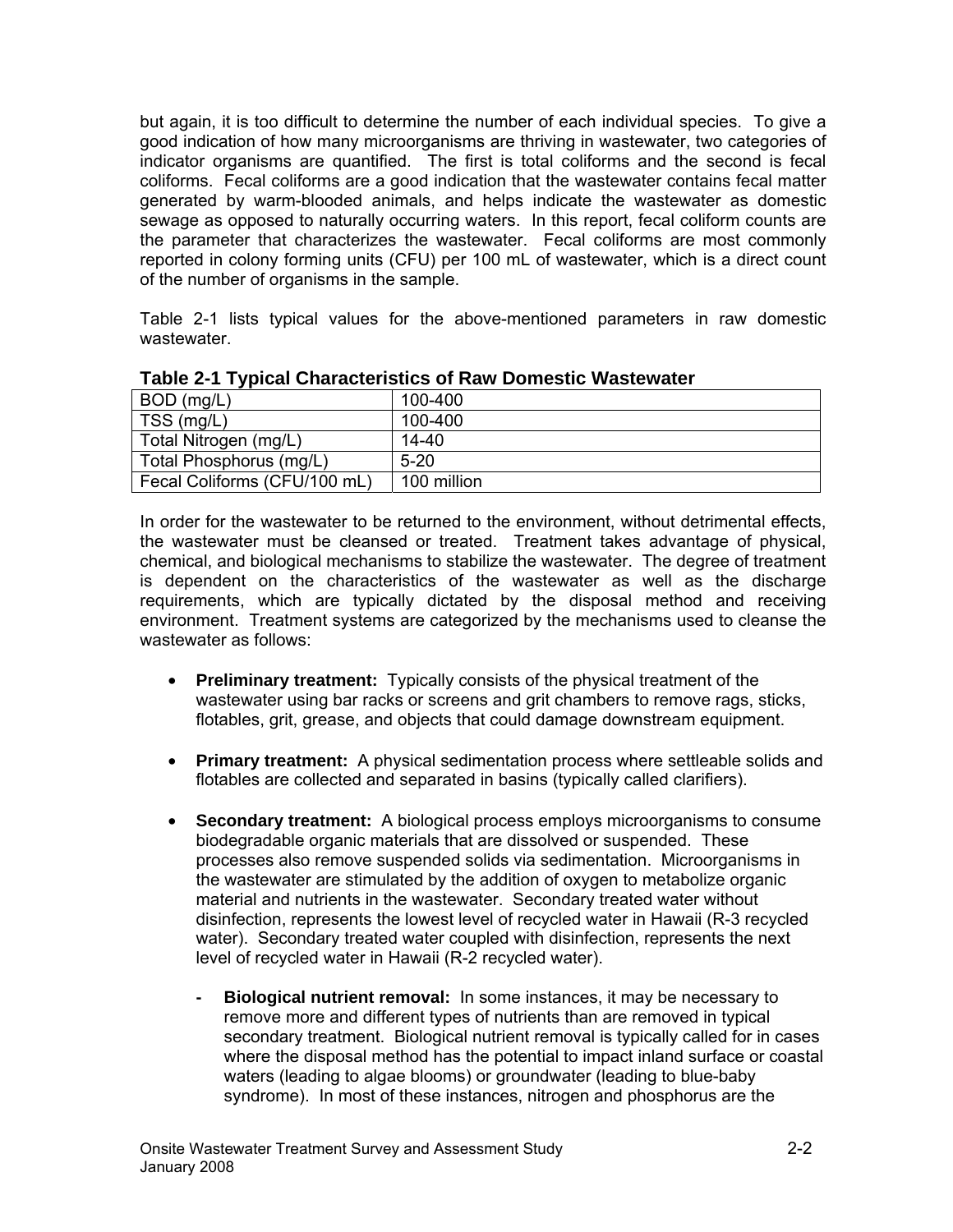excessive nutrients. Treatment of these contaminants requires microorganisms that thrive under anaerobic (no oxygen) or anoxic (little oxygen) conditions. With specialized designs, this can be accomplished during secondary treatment. Or it can be accomplished after secondary in a tertiary process.

- **Tertiary Treatment:** Tertiary treatment entails the filtration of secondary treated wastewater. Filtration can be accomplished through granular media such as sand or through synthetic membranes. Tertiary treatment, coupled with disinfection, represents the highest level of recycled water in Hawaii (R-1 recycled water).
- **Disinfection:** All of the treatment methods listed above remove particulate and dissolved contaminants, but none are intended to destroy pathogenic organisms. To accomplish this, disinfection processes such as chlorination or UV disinfection are typically employed. Disinfection either kills the pathogenic organisms via oxidation or inactivates their reproductive capability, rendering them harmless to human health.

Generally, the goal of treating wastewater is to achieve BOD and TSS concentrations of 30 mg/L and 30 mg/L (on an average basis), with a pH of 6-9, and fecal coliforms less than 23/100 mL. This is the definition given by the United States Environmental Protection Agency for secondary treated wastewater. It is the same standard used by NSF International, a clearinghouse for treatment systems, when it certifies treatment systems. The role of NSF is discussed in more detail later in this chapter.

In general, there are two forms of wastewater treatment – centralized and decentralized. Centralized treatment consists of a relatively large wastewater collection system conveying wastewater flows to a single wastewater treatment facility with subsequent disposal. Decentralized or onsite wastewater treatment encompasses a much smaller service area – typically a single parcel or several adjacent parcels. When several adjacent parcels are serviced in a single facility, the treatment and disposal system can also be referred to as a cluster system.

The term Onsite Wastewater Treatment System (OWTS) is used to describe a decentralized system. An OWTS is a system that collects, treats, and disposes of domestic wastewater from a single or multiple dwellings or buildings, relying on physical, mechanical, and/or biological processes. The treated wastewater is disposed or reused essentially on the same premises that it was generated. For the purposes of this document, OWTSs include the entire wastewater train including collection, treatment, and disposal systems. The treatment and disposal components of OWTS are addressed in Chapters 4-6. Onsite disposal systems with the function of discharging the treated wastewater into the environment are referred to as "disposal systems." Systems that treat the wastewater by mechanical or biological means are referred to as "treatment systems," and are not to be confused with the more general and inclusive onsite wastewater treatment system (OWTS) definition.

Hawaii's regulations do not use the terms centralized, decentralized, or OWTS, but instead refer to them as wastewater treatment works and individual wastewater systems (IWS). For the purposes of this document, the term OWTS is utilized to encompass systems that are legally defined as IWSs and wastewater treatment works, but provide onsite wastewater treatment. The DOH recognizes OWTSs as Individual Wastewater Systems when flows are less than 1,000 gallons/day.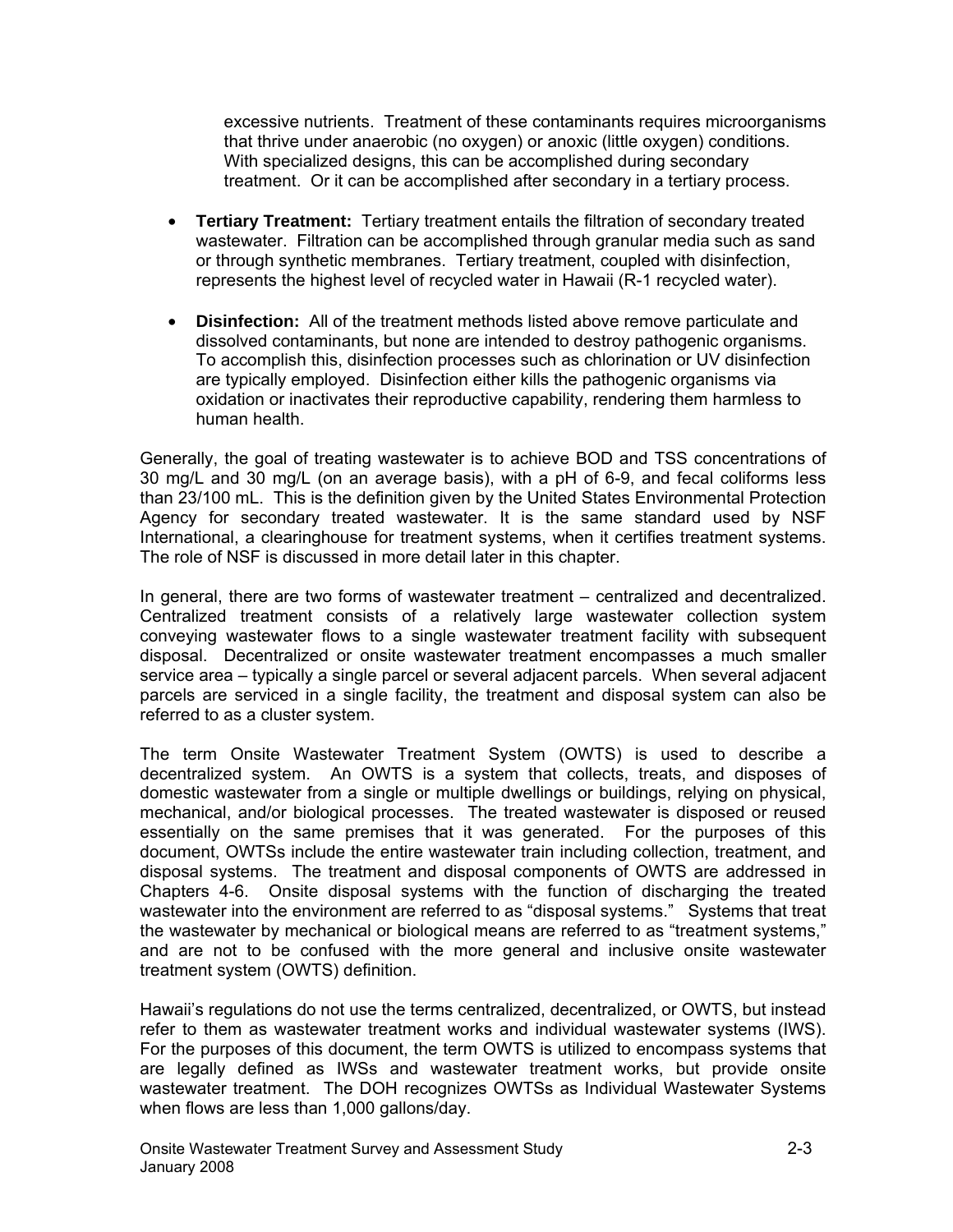OWTSs use the same treatment concepts as conventional, large publicly-owned municipal wastewater treatment plants, but on a smaller scale. A basic OWTS includes a septic tank and an absorption-type disposal system. The septic tank provides physical (primary) treatment of wastewater using gravity settling and flotation to remove solids from the wastewater.

Onsite disposal systems provide for the disposal of wastewater. Disposal of wastewater involves the return of the wastewater to the surrounding environment. Generally, disposing of wastewater involves the percolation of wastewater into the ground. In most cases, treatment continues in the disposal system. For example, it is assumed that pathogens and some organic material are removed from wastewater while it is absorbed in a leachfield. Occasionally, treated wastewater is introduced into the environment through evapotranspiration, the combined uptake of water by evaporation and plant uptake (transpiration).

Generally, an OWTS is comprised of a treatment system and a disposal system (systems discussed in Chapters 4-6). There are many possible combinations of these systems, and part of the profession of engineering is to determine the correct combination that yields acceptable effluent quality economically. This selection process usually starts with an investigation of the wastewater characteristics. For this report, the assumption is that the wastewater being treated is domestic wastewater, with characteristics that are generally given throughout engineering literature. The second step in the selection of acceptable treatment is to determine the required effluent quality. This report assumes that the required effluent quality is mandated by the site conditions and characteristics. The site conditions dictate the allowed disposal system, which in turn dictates the performance capabilities of the treatment system. Thus, the selection process for an OWTS with the correct capabilities is a backward planning process.

In addition to the performance capabilities of an OWTS, consideration should be given to the operation and maintenance requirements of each component. The placement of treatment systems must consider criteria such as access and surface loads. For tanks that will collect sludge or scum, pumping must be performed on a regular basis, so inspection and pumping ports should be readily accessible to maintenance technicians and tank-trucks. If the tanks are not easily accessible, pumping fees may increase due to the need for increased hose length and general inconvenience incurred when pumping. Aerobic units and any units that utilize pumps require the availability of power and must have accessible control and power panels. Tanks and piping placed underground in areas that may be traversed by vehicles must be structurally rated for appropriate wheel loads and properly backfilled. Placement of treatment systems is also dependent on the location of other units such as disposal systems. Minimum separation from other treatment systems, property lines, structures, drinking water wells, and water bodies are given in HAR 11-62, Appendix F, Table 2, and they are summarized in Chapter 3 of this handbook.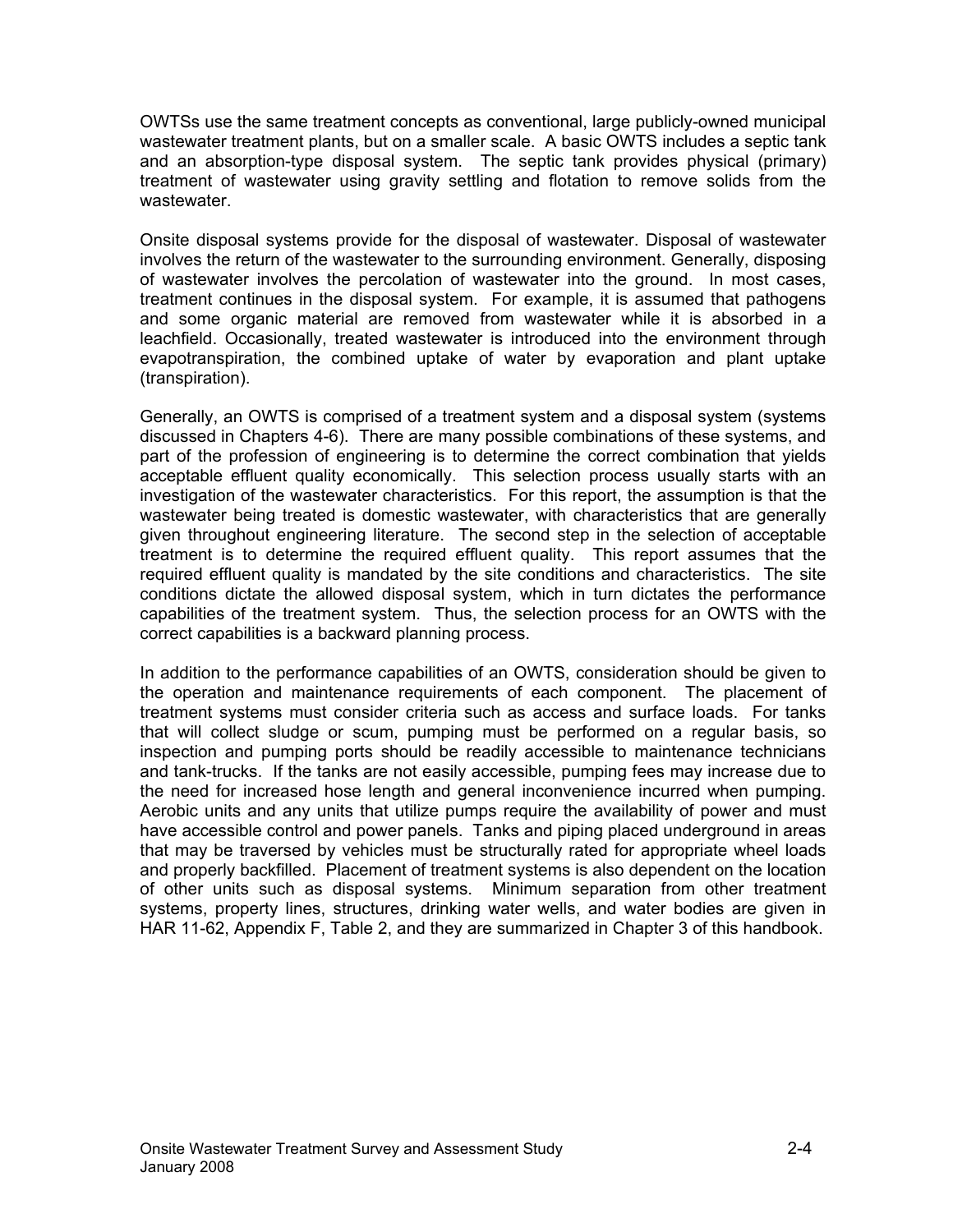## **GUIDELINES AND REGULATORY FRAMEWORK**

#### **Federal Level**

The U. S. Environmental Protection Agency (EPA) has relinquished authority to the State Department of Health (DOH) for the regulation, overseeing, and enforcement of OWTS planning, design, construction, inspection, and maintenance in Hawaii. However, they continue to provide valuable guidance and remain committed to elevating the standard of onsite wastewater management practices and acceptance of onsite treatment technologies as a viable alternative to centralized treatment in small and rural communities. The EPA is also involved with the regulation of the Underground Injection Control (UIC) program (Part C of the Safe Drinking Water Act) involving the Class V injection wells, including large capacity cesspools, and the management, reuse, and/or disposal of wastewater sludge or biosolids, through Part 503 Rules of the Federal Clean Water Act. Both of these areas impact OWTSs.

#### **State and Local Level**

The State Department of Health (DOH), Environmental Management Division, Wastewater Branch formulates and enforces all wastewater rules and regulations in Hawaii. Hawaii Administrative Rules, Title 11, Chapter 62, "Wastewater Systems," is the codification of these regulations and covers all public wastewater treatment and disposal systems as well as private wastewater treatment plants (WWTPs) and OWTS throughout the State, from individual cesspools to major municipal wastewater treatment plants. Hawaii Administrative Rules Title 11, Chapter 55 "National Pollutant Discharge Elimination System Permitting" regulates the permitting of minor and major wastewater treatment facilities. Under these regulations, which were last amended on December 9, 2004 and July 14, 2005 respectively, the following provisions for OWTSs are incorporated:

- 1. Selection of appropriate, conventional wastewater treatment and disposal systems is outlined in the regulations. No effluent requirements are specified. However, National Sanitation Foundation (NSF) class certification is required for aerobic treatment units. There are provisions in the rules allowing approval for innovative and alternative technologies based on testing and monitoring on a case-by-case basis.
- 2. The State of Hawaii does not require permits for onsite wastewater systems. Hawaii rules require that new OWTS plans be reviewed and approved by the DOH prior to construction. Once constructed, written authorization for use must also be obtained from the DOH. The actual construction permits are integral to the individual County building permit processes. It is important to note that the design of OWTS must be carried out by a *Hawaii licensed professional engineer* (PE), and the system must be installed by a *licensed contractor*, according to these Administrative Rules.
- 3. Routine inspections of OWTSs are not required following construction. However, DOH requires the engineer-of-record to submit a final inspection report, certifying the OWTS was constructed in accordance with approved plans. DOH also requires an operation and maintenance manual and owner certification that they will follow the manual. DOH will then issue a written approval to use the OWTS.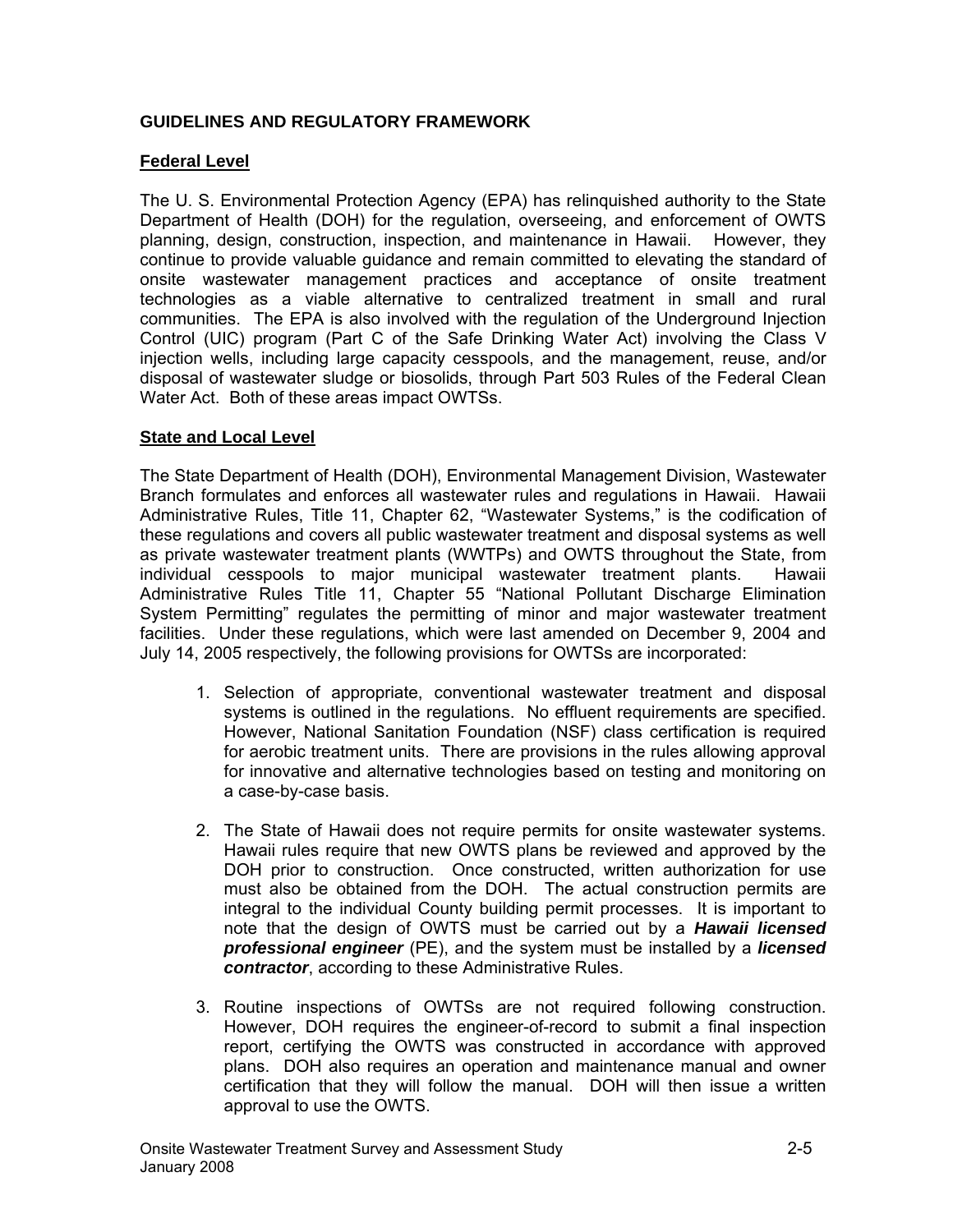- 4. State law does not require recordkeeping and monitoring of management and maintenance programs for OWTS with the exception of ATUs. ATUs require ongoing maintenance/service contract/agreements.
- 5. Any alternative/experimental/innovative technologies proposed and conditionally approved by DOH require certification and testing by NSF International or third party certification and testing, using NSF and DOH approved testing protocol.

By HAR 11-62, ATUs must meet the standards set by the National Sanitation Foundation (NSF). The NSF is a non-profit, non-governmental organization that develops standards and certifies products to protect public health and safety. ATU performance is just one of the many certifications NSF issues. NSF Standard 40 provides protocols for testing ATUs, as well as, criteria for minimum acceptable performance. Minimum performance for production of a NSF Standard 40 Class I Effluent requires that:

- 1. The 30 consecutive day mean effluent concentration of five-day BOD be no greater than 30 mg/L with at least 85% removal of BOD. The mean value of BOD must be less than 45 mg/L for any seven consecutive days;
- 2. The 30 consecutive day mean effluent concentration of TSS shall be no greater than 30 mg/L, with no mean value greater than 45 mg/L for any seven consecutive days.
- 3. The effluent pH must always be between 6.0 and 9.0.
- 4. This is essentially equivalent to the Environmental Protection Agency (EPA) definition of "secondary treatment."

Individual wastewater systems, according to the HAR 11-62, are regarded as a "…temporary on-site means of wastewater disposal in lieu of wastewater treatment works…". The designation of "temporary" is indicative of the DOH's preference that property owners connect to County-owned wastewater treatment service where such service exists.

"The department of health [sic] seeks to migrate towards an ultimate goal of regional sewage collection, treatment and disposal systems which are consistent with state and county wastewater planning policies. Off-site treatment and disposal systems, followed in priority by on-site systems, meeting health and environmental standards will be allowed whenever they are consistent with state and county wastewater planning policies and on the premise that these systems will eventually connect to regional sewage systems. Individual wastewater systems may be utilized in remote areas and in areas of low density." (HAR §11-62-01)

Although the regulations specify that the IWS is to be considered temporary, unless there are specific plans for a new wastewater treatment works or an extension of a sewer system to be built to service a development, the IWS should be considered a permanent means of wastewater treatment. It should be constructed and maintained as a permanent component of wastewater infrastructure. However, the expectation is that upon sewer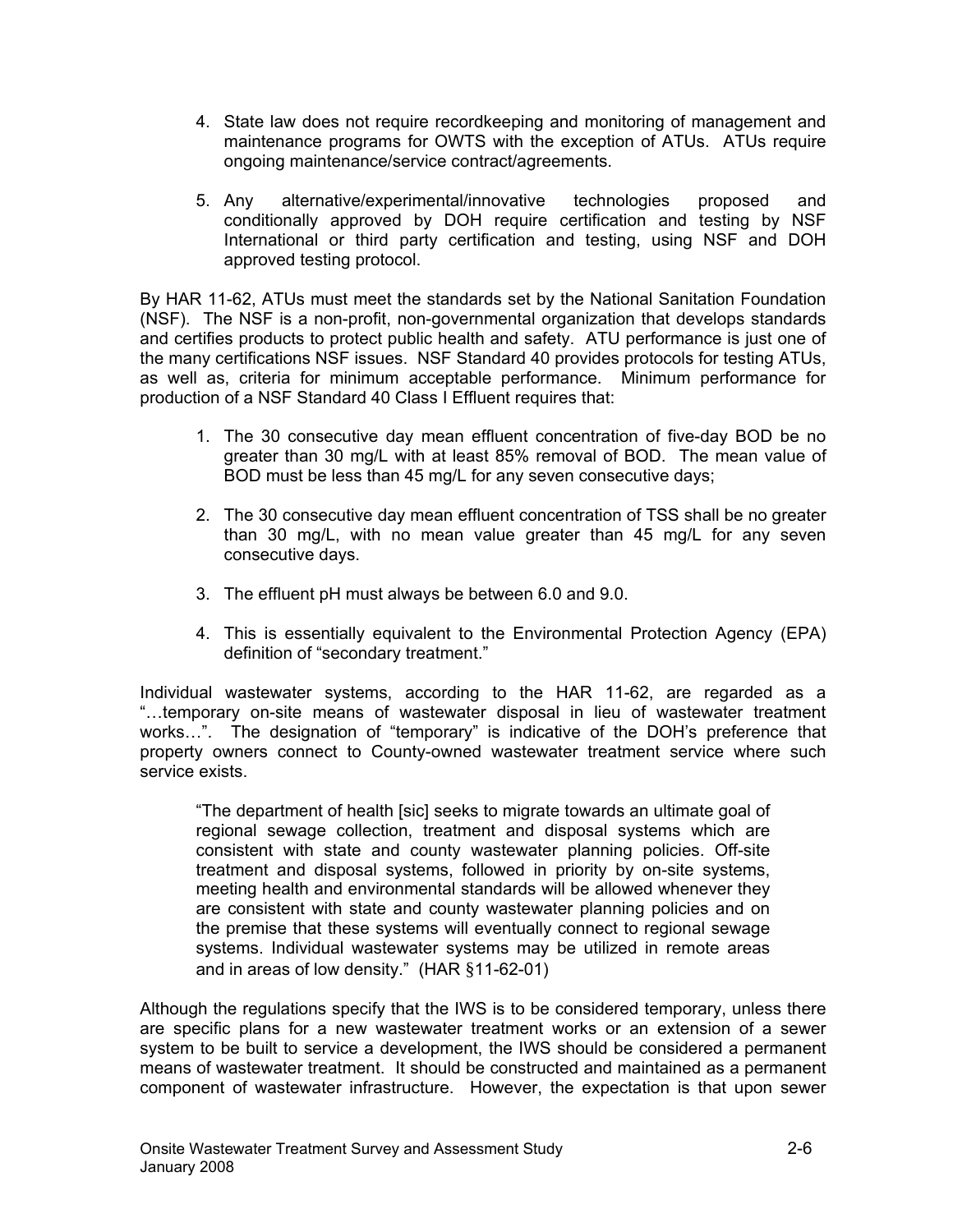system expansion or WWTP construction, the use of IWS will be discontinued in favor of using the sewer system and treatment plant.

Individual wastewater systems are applicable to dwelling and non-dwellings as follows:

- Dwellings:
	- − Must have 10,000 square feet of area per IWS wastewater system;
	- − Total development of an area shall not exceed fifty single family residential lots or exceed fifty dwelling units, except for developments consisting of one dwelling unit per acre or greater;
	- − Area of the lot shall not be less than 10,000 square feet except for lots created and recorded before August 30, 1991. For lots less than 10,000 square feet which were created and recorded before August 30, 1991, only one individual wastewater system shall be allowed; and
	- The total wastewater flow into one individual wastewater system shall not exceed 1,000 gallons per day, and one individual wastewater system shall not serve more than five bedrooms, whether they are in one dwelling unit or two.
- Non-Dwellings
	- − There shall be 10,000 square feet of usable land area for each individual wastewater system. Usable land area shall not include the area under buildings;
	- − The total wastewater flow of the development shall not exceed 15,000 gallons per day;
	- − Area of the lot shall not be less than 10,000 square feet except for lots created and recorded before August 30, 1991. For lots less than 10,000 square feet which were created and recorded before August 30, 1991, only one individual wastewater system shall be allowed; and
	- − The total wastewater flow into each individual wastewater system shall not exceed 1,000 gallons per day.

There is a gray area in the regulations that encompasses the servicing of between two and fifty dwelling units with an IWS. DOH reviews each of these situations on a case-by-case basis, sometimes allowing a single IWS to serve more than one dwelling at a flow rate exceeding 1,000 gallons per day. Site factors, such as those discussed in Chapter 3, are critical to DOH's determination whether to allow such practice or not.

HAR 11-62 identifies Critical Wastewater Disposal Areas (CWDA) for each of the islands and is a critical component for any new development without convenient access to public sewer systems. OWTSs constructed in these areas may be imposed with more stringent requirements than those specified in the rules for other OWTSs located outside of these areas. Requirements may include, but are not limited to:

- 1. Meeting stricter effluent standards, including nutrient removal;
- 2. Limiting the method of effluent disposal; and
- 3. Requiring flow restriction devices on water fixtures.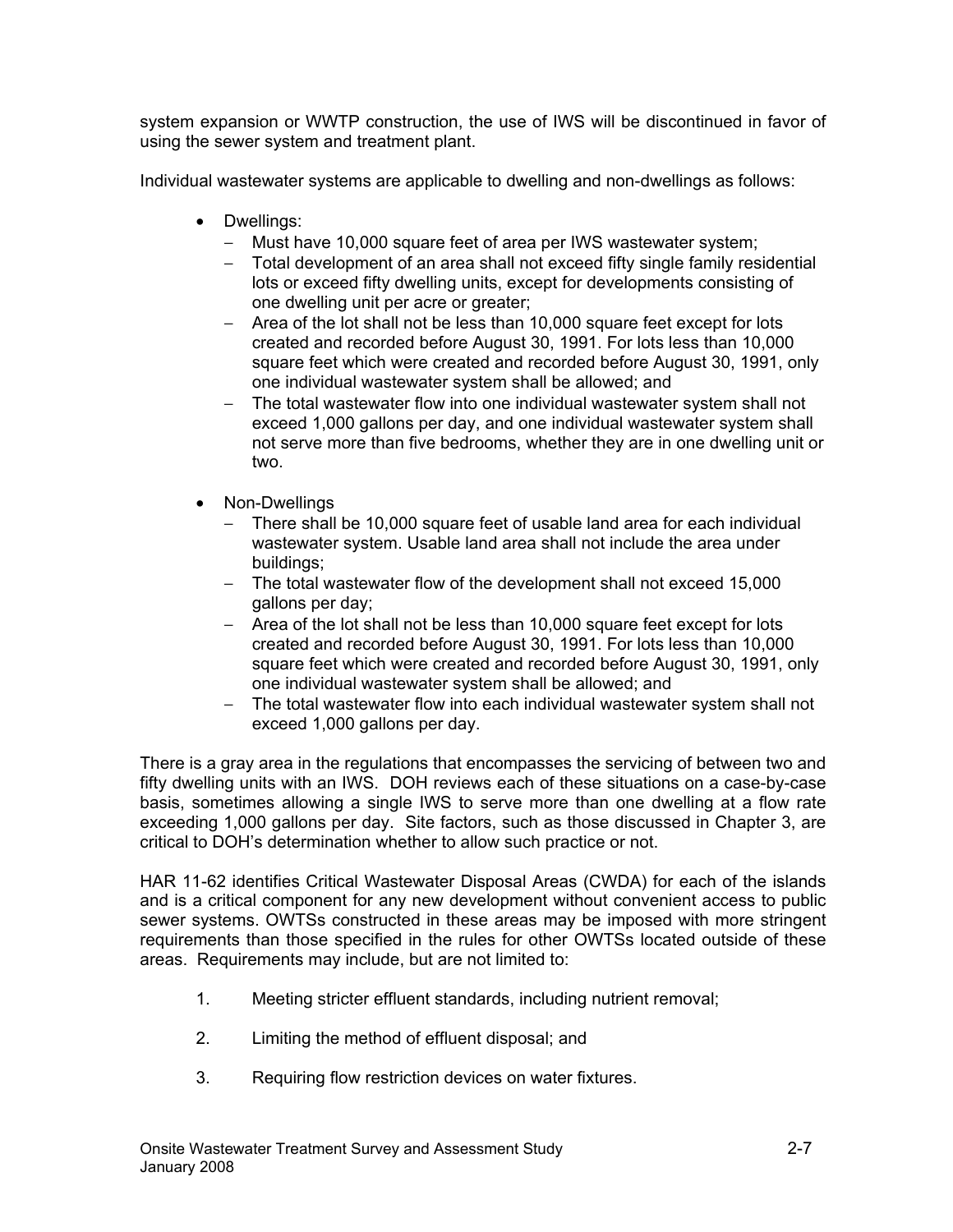In addition, an Underground Injection Control (UIC) Line is shown for each island on the maps provided in Appendix C. This UIC line is part of the State of Hawaii, Hawaii Administrative Rules, Title 11, Chapter 23, "Underground Injection Control" (HAR 11-23) regulations, which protect drinking water aquifers from potential contamination by discharges of wastewater and other fluids. This aquifer designation line is subject to review and revision every 3 years. Discharge of treated or untreated wastewater mauka of this line is prohibited. Any injection well, including all subsurface disposal options listed in Chapter 4 of this report, unless otherwise noted, shall be sited makai of the UIC line and 50 feet above the contact between the artesian volcanic aquifer and the overlying confining material where there is an artesian aquifer. Additionally, any new injection well shall be at least  $\frac{1}{4}$  mile from any part of a drinking water source. Additional construction and operational requirements are outlined in HAR 11-23, including UIC permit application requirements. These permits are good for up to 5 years and require wastewater monitoring and reporting. Individual cesspools and seepage pits have been unofficially exempted from the monitoring and reporting requirements as well as renewal requirements by DOH.

On Oahu, the Honolulu Board of Water Supply created a "No Pass" Line around the perimeter of the island, above which (mauka) treated and untreated wastewater is not allowed to be discharged to the ground. This line was hand-drawn in the 1970s on the old Tax Map Key (TMK) maps and are still are being utilized and enforced today by the DOH Wastewater Branch. While no formal criteria for the establishment of the line was ever documented, it is generally based on the island's hydrogeology, proximity to groundwater, soils conditions, location of water wells, and vertical distance to bedrock. This No Pass Line is more conservative than the UIC line in that it does not allow for shallow injection wells. The two lines deviate at Waimanalo Gulch and Makaiwa to take into account landfill sites and down Mango Tree Road in Ewa, where the UIC line preserves the brackish "caprock" water for future desalination.

In the arena of water recycling, the DOH Wastewater Branch enforces their "Guidelines for the Treatment and Use of Recycled Water" (DOH, 2002). The DOH recognizes three types of recycled water: R-3 water is an undisinfected secondary effluent (suitable only for certain types of restricted agricultural irrigation); R-2 water is a disinfected secondary effluent with fecal coliform < 23 per 100 ml (suitable for multiple uses with restrictions such as subsurface irrigation and provision of buffer zones between irrigated areas and adjacent properties); and R-1 water is filtered and disinfected secondary effluent with fecal coliform < 1 per 100 ml (suitable for numerous types of unrestricted reuse including spray irrigation of golf courses, parks, and fresh market food crops).

Although the State of Hawaii does not currently follow the EPA guidelines, a potential change to Section 6217(g) of the Coastal Zone Act Reauthorization Amendments (CZARA) may include a management measure for new and operating onsite disposal systems designed to protect Hawaii's coastal waters from contamination by implementing stricter regulations. The measure includes the banning of new cesspools, plans to develop a program to inspect operating onsite systems at a frequency adequate to ascertain failure, and requirements to upgrade onsite systems for nitrogen removal when necessary. The requirement regarding nitrogen removal is that 50% nitrogen removal shall be required when either (a) conditions such as location, poor soils, shallow groundwater, fractured bedrock, or existing contamination would indicate that surface waters may be adversely affected by groundwater nitrogen loadings from onsite systems, or (b) nitrogen loadings from the onsite system are delivered to groundwater that is closely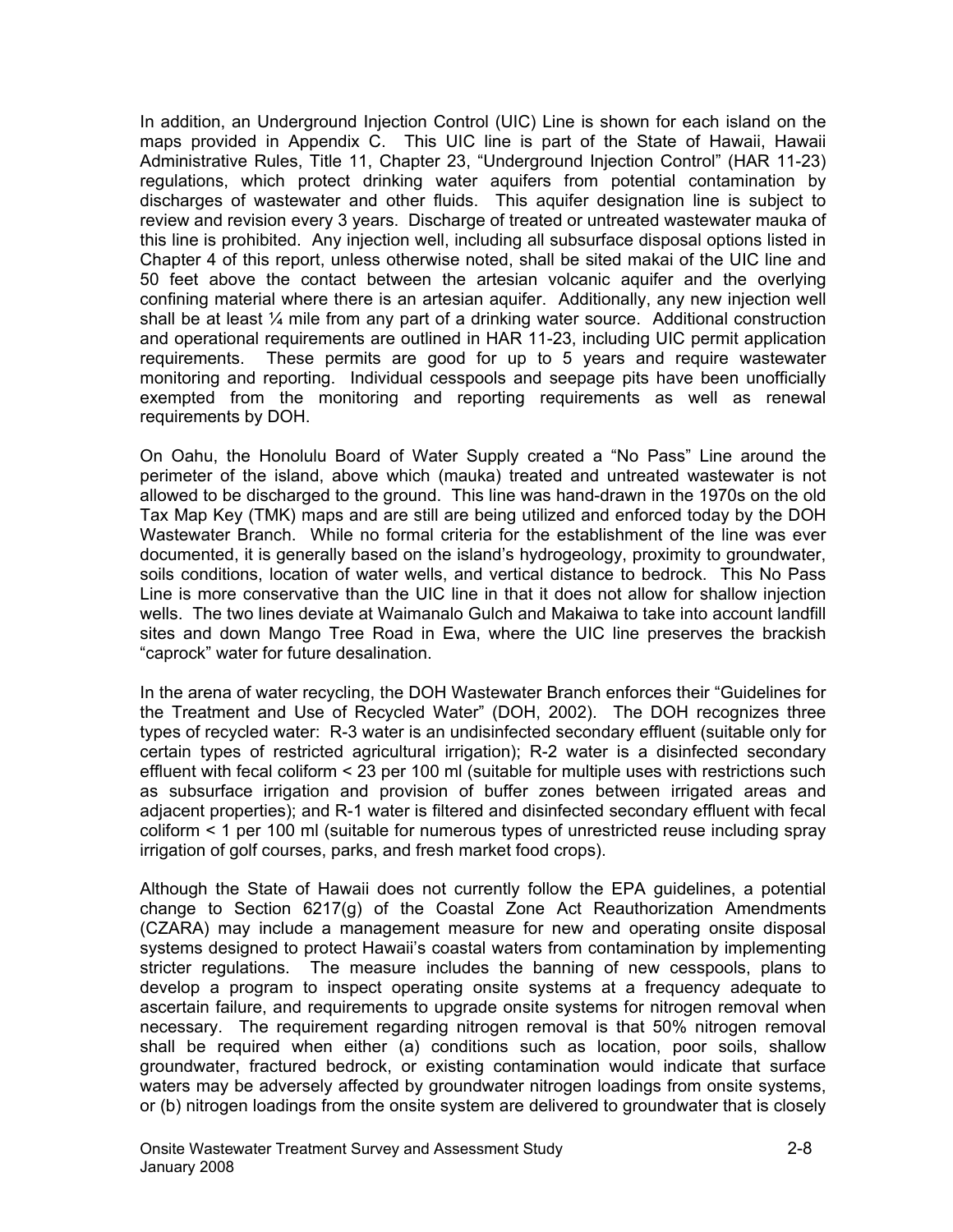hydrologically connected to surface water. The nitrogen rule applies to new systems and to upgrade of existing systems.

The regulatory framework currently governing the protection of Hawaii drinking water aquifers and public health and safety requirements for treatment and disposal of wastewater, dictates the appropriate selection and utilization of OWTS for a given site as further outlined in this report.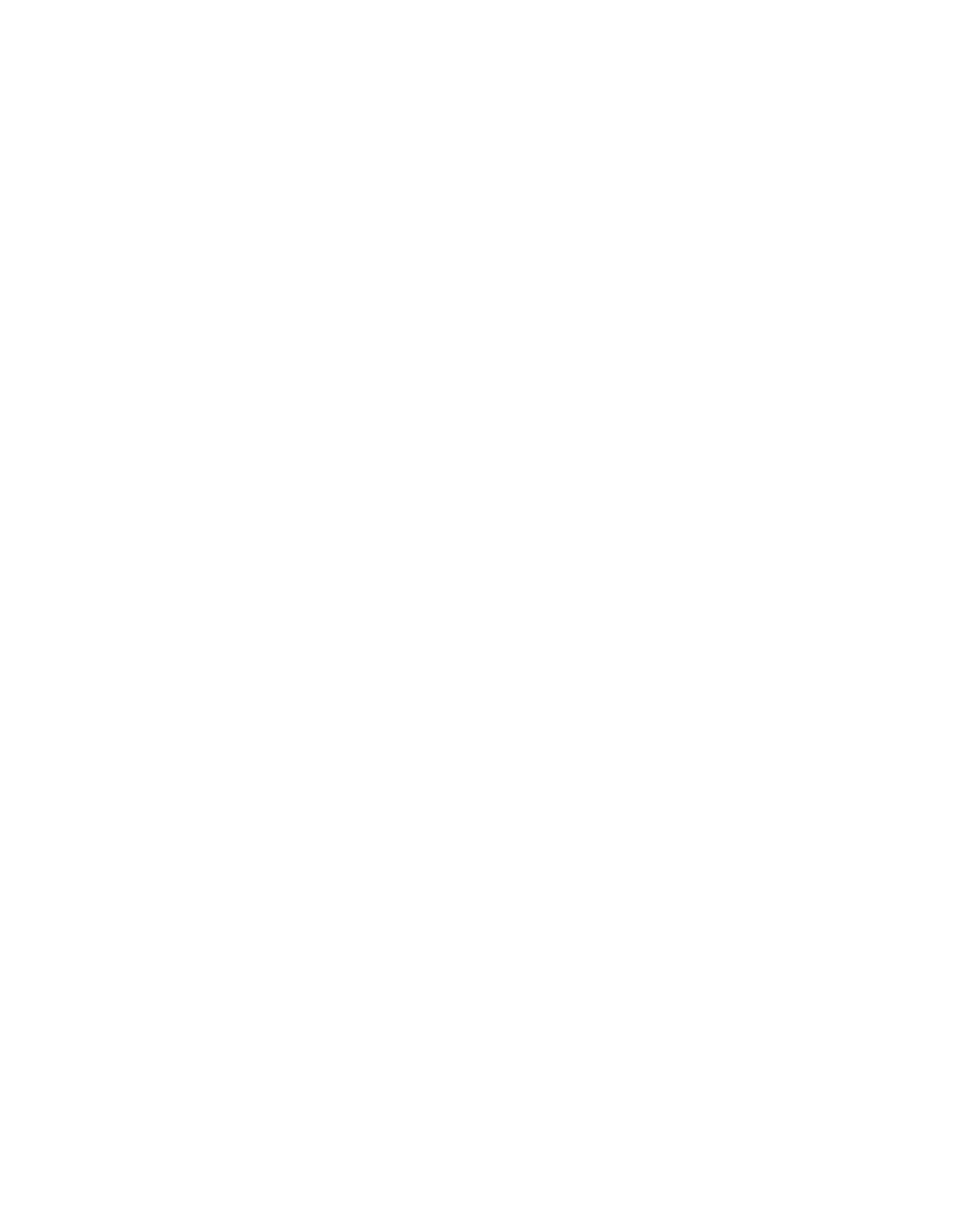# **Chapter 3 Treatment and Disposal Method Selection**

### **INTRODUCTION**

Hawaii is a unique state – no other can boast such a wide diversity in climatologic and geologic conditions. The Big Island, for instance, provides both wet (Hilo) and dry (Kau) climates, and even snowy areas (Mauna Loa, Mauna Kea), all underlain by volcanic rock. The factors that make Hawaii unique also need to be considered when developing an onsite wastewater treatment and disposal system as they can have a pronounced effect on each system's suitability and effectiveness.

This chapter discusses some of the factors that can influence the operation of an OWTS and provides some general guidelines for selecting the proper OWTS for a given site.

*These are general guidelines and are not intended to be absolute answers applicable to each and every situation. Because of Hawaii's wide range of geologic and climatologic diversity, it is impossible to offer specific onsite wastewater treatment and disposal recommendations for every location in Hawaii. Ultimately, an engineer registered in the State of Hawaii will need to be consulted to develop the drawings necessary for approval and construction of the OWTS and his/her professional opinion will need to be respected in that regard.* 

#### **SITE CONDITIONS**

Nine site conditions were judged to have significant influence over the selection of onsite wastewater treatment and disposal systems. Each should be investigated prior to selecting wastewater treatment and disposal methods. They are:

- Depth to water table (both potable and non-potable e.g., high water table);
- Impermeable soil or rock formation;
- Steep terrain:
- Flood zones;
- Proximity to inland surface waters (both streams and other bodies of water);
- Protection of coastal waters from excessive nutrient inputs;
- Areas with high density of cesspools and/or areas with high rates of cesspool failures;
- Protection of groundwater resources; and
- Hydrogeology.

Each of these conditions is discussed below.

#### **Depth to Water Table**

Most OWTSs rely on discharging the treated wastewater at or near the surface of the ground and allowing it to percolate into and through the soil and away from the site. During percolation, some contaminants are removed via filtration, sorption, and biodegradation and other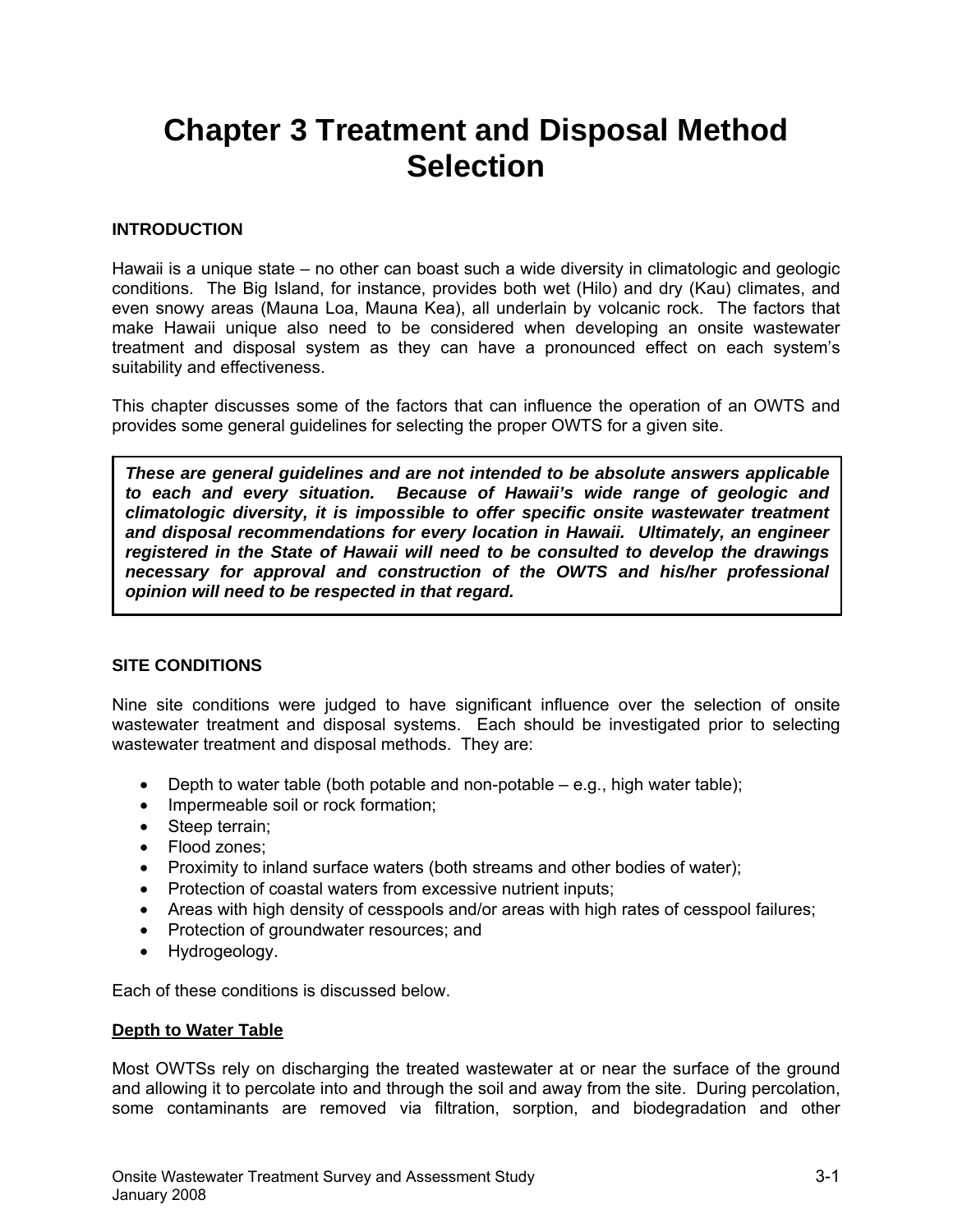mechanisms. The extent of removal is dependent upon soil characteristics and time/distance of travel through the soil. In cases where groundwater is only a short distance below the ground surface (less than about 10 feet), the expected removals during percolation are diminished. If the groundwater is very shallow, the discharge is essentially directly into the groundwater. Shallow groundwater can reduce the percolation zone and hence the degree of contaminant removal and may result in groundwater contamination. Wastewater can also back up into the treatment system if percolation is slower than the application rate.

Treatment systems should generally be installed above the groundwater table to prevent inflow of groundwater into the system and reduce uplift forces that can damage the treatment tanks rendering them non-watertight and possibly even mechanically nonfunctional. In cases where treatment tanks must be installed in groundwater or where groundwater levels may rise seasonally, subsurface tanks must be anchored down to a concrete foundation slab called a "deadman". Another option, in this case, is to locate the treatment tanks above ground in which case public access must be strictly controlled to prevent public health risk. In such cases, the combined treatment/disposal system must generally prevent contamination by pathogens (requiring disinfection), nitrogen (requiring enhanced nitrogen removal), and trace organics (requiring tertiary treatment and effective removals in the disposal system).

Elevated mound systems, evapotranspiration systems, and water recycling are some means of overcoming this problem, but in general, shallow groundwater conditions call for a nonsubsurface disposal method. An engineer should be consulted to determine the depth to groundwater and design an appropriate disposal system that will prevent groundwater contamination.

#### **Impermeable Formations**

This condition is similar to the first condition, but manifests itself differently. Rather than shallow groundwater impeding the percolation process, the underlying soil itself is the culprit. Impermeable subsurface formations cause overlying material to saturate when effluent is applied and eventually stop percolating wastewater, causing unacceptable ponding and surface runoff from the site (overflow or spill). If this occurs, the disposal system will have failed and public health will be at risk.

In cases where the soil has low permeability, but is not impermeable, it is possible to increase the size of the disposal system so that the treated wastewater is spread out over a larger area or the disposal area is rotated among several sites so that the water can percolate before additional water is applied. The Department of Health specifies minimum percolation rates for the various disposal options to specifically avoid this problem. It is necessary to consult an engineer who can measure the site-specific percolation rate and then design an appropriate percolation system size and configuration.

#### **Steep Terrain**

Most onsite wastewater treatment systems rely on gravity-driven methods for disposal (downward percolation). Steep terrains complicate disposal of treated wastewater because the area required for disposal must typically be terraced or stepped which increases the complexity of splitting flows between various disposal areas in order to ensure even application rates. Uniform application rates are necessary in order to ensure that percolation can occur at the designed rate and different sections of the system are not overloaded leading to ponding, runoff, and potential public health risks. Because of the terracing, care must also be taken to provide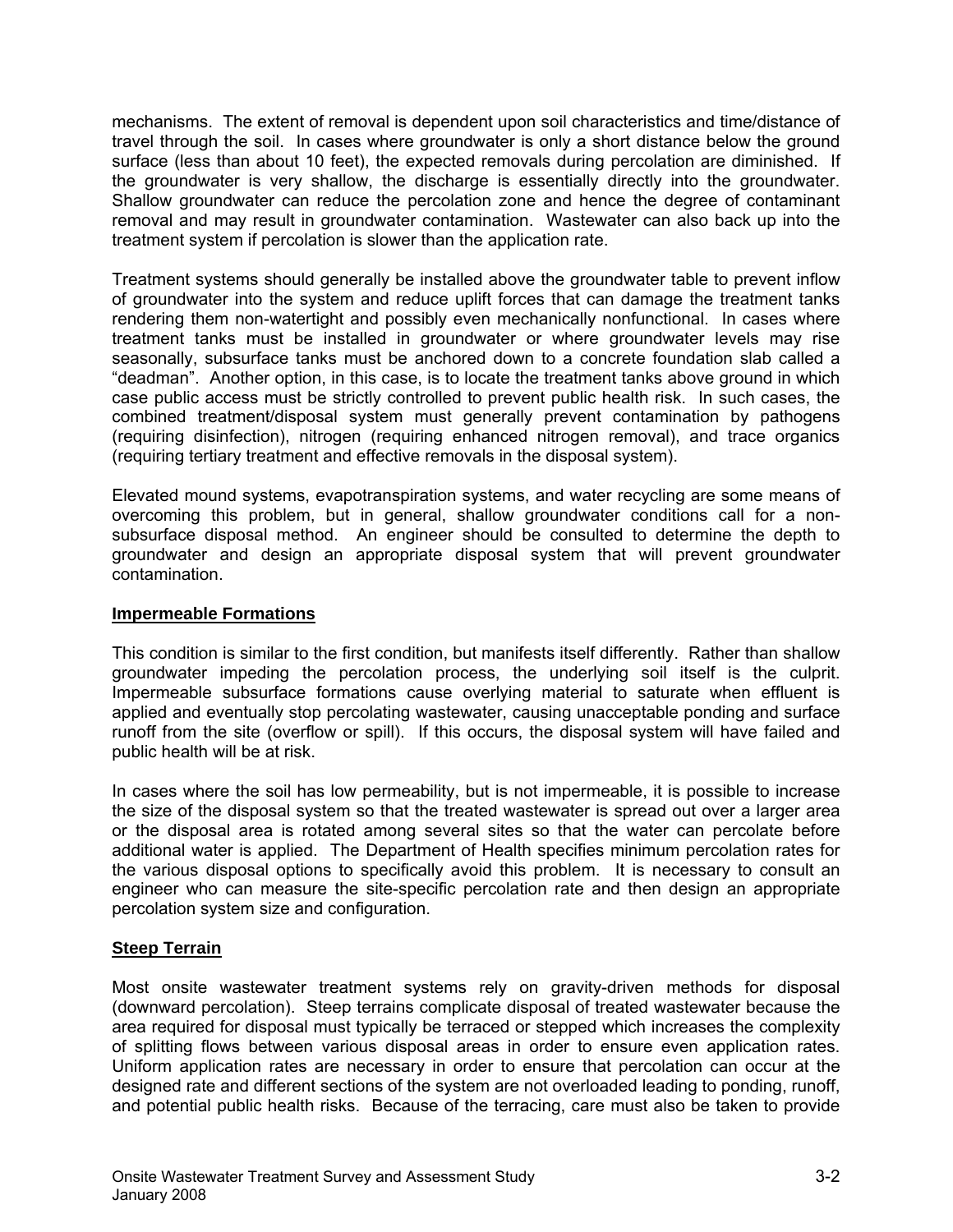sufficient buffer to ensure that the water can percolate and will not resurface downslope where it could present a public health hazard. Steep terrains also impact the difficulty and therefore costs of excavation and installation of subsurface treatment tank systems. An engineer should be consulted to design treatment and disposal systems whenever the site slope is greater than 5% because absorption beds cannot be used with slopes greater than 8%, absorption trenches cannot be used with slopes greater than 12%, and installation costs will be greatly increased at slopes of 20% or more.

### **Flood Zones**

Insofar as the construction of facilities in flood zones is generally disallowed due to personal safety and property loss considerations, so too is the construction of wastewater treatment and disposal systems. These systems are intended to operate reliably, but such operation will be curtailed during a flood due to inundation. This will lead to the discharge of untreated wastewater to the environment, which would pose a threat to public health. It is very unlikely that the Department of Health would allow any treatment or disposal system to be developed in a flood plain. An engineer should be consulted in situations involving flood zones.

#### **Proximity to Inland Surface Waters**

The primary concern regarding the siting of onsite wastewater treatment and disposal facilities near inland surface waters is that the native water quality must be maintained so that beneficial uses are preserved. Thus, if the surface water serves as a potable drinking water source, irrigation water source, recreational venue, etc., these uses must be preserved with corresponding water quality standards. Therefore, any onsite wastewater treatment and disposal systems must not contaminate nearby surface waters.

Onsite wastewater systems present two challenges based on proximity to surface water sources. First, if the treatment system were to backup or if a spill were to occur, then the potential exists to directly contaminate the surface water with untreated or partially treated wastewater containing organics, nutrients, and pathogenic microorganisms. Not only does this present a health risk to persons using the surface water for recreation or drinking purposes, but it also represents a potential to impact the aquatic environment, which could experience oxygen sags (lowered oxygen levels in the water) or high nutrient levels that could lead to algae blooms. Most recycled water systems are required to provide active means of retaining water on the site for this very reason. Second, if the water is disposed of using subsurface methods, then it is possible that it could discharge into the surface water faster than if it were to percolate into groundwater. Since travel through the vadose zone (soil layer between the ground surface and the groundwater table) provides some level of treatment, surfacing of the treated effluent, particularly in a nearby surface water source (which is typically indicative of shallow groundwater) could indicate that it is receiving insufficient percolation treatment. In such cases, the combined treatment/disposal system must generally prevent contamination by pathogens (requiring disinfection), nitrogen (requiring enhanced nitrogen removal), and trace organics (requiring tertiary treatment and effective removals in the disposal system). An engineer should be consulted to design any system to be located within 500 feet of any surface water (stream, river, drainage channel, wetland, or lake), and wherever depth to groundwater is less than 10 feet.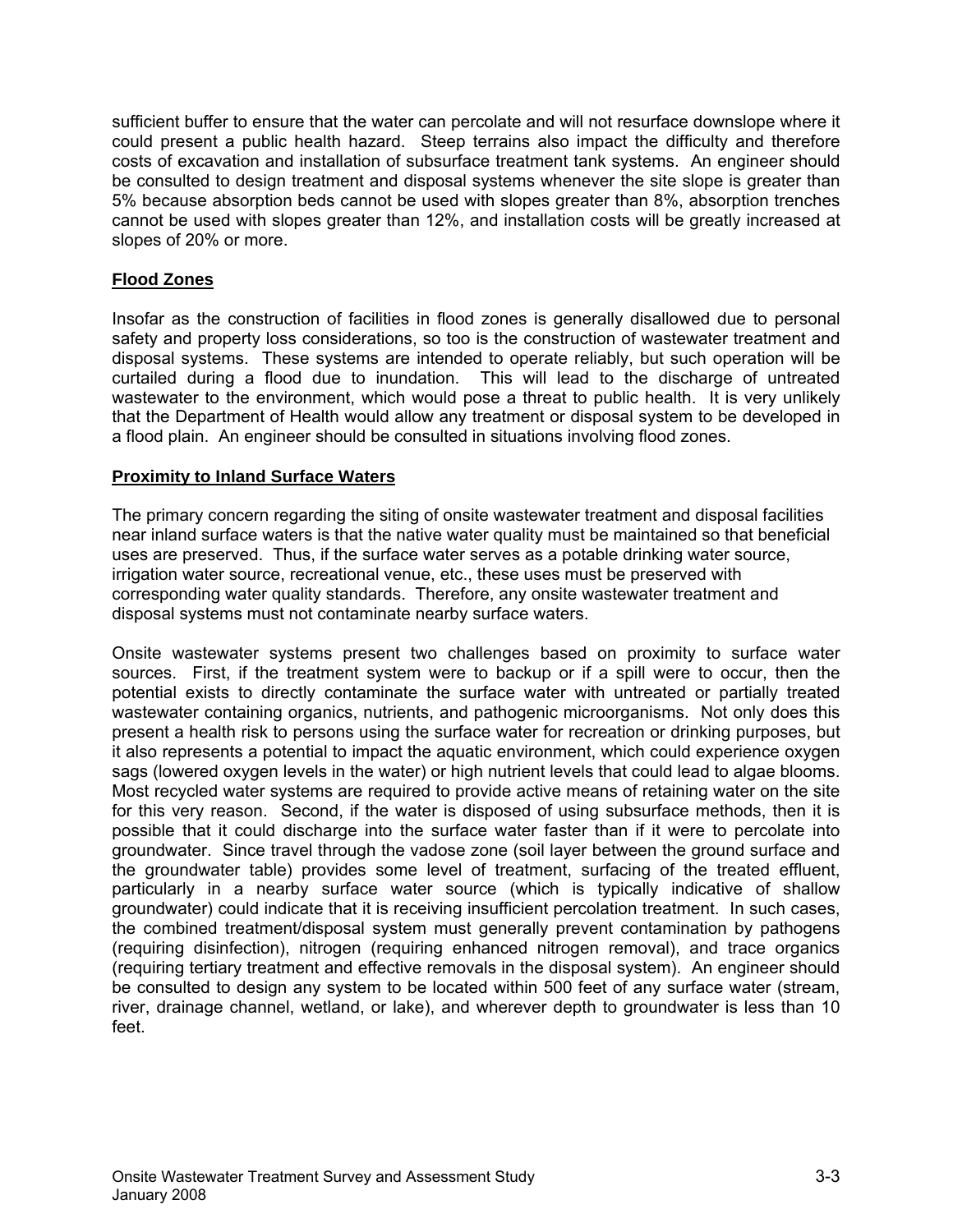#### **Protection of Coastal Waters**

Similar to the issue of nearby inland surface waters, coastal waters can also be impacted by onsite wastewater systems. Wastewater disposed through subsurface methods can make its way to the ocean and show up as elevated total and fecal coliform readings at beaches. Because the diurnal tide fluctuations impact groundwater levels and because the soil in coastal areas tends to be either sandy (causing rapid percolation) or volcanic rock (impermeable), coastal areas are difficult settings for subsurface disposal.

In an effort to prevent the nitrogen-limited surface waters (inland and coastal) from excessive loading of nutrients, the Director of the Department of Health may direct that total nitrogen loading must be reduced by 50%. Therefore, parcels of land for development or onsite systems that are being replaced at the end of a life cycle may have an additional site condition that modifies which system can or cannot be used. Even parcels of land farther away from the ocean may be impacted by nitrogen removal requirements if those parcels have the potential to contaminant groundwater hydrologically connected to the surface water.

Care must be taken to ensure that adequate treatment in the treatment systems (such as enhanced nitrogen or phosphorous removal) and in the subsurface is provided prior to the discharged treated wastewater eventually infiltrating into the coastal ocean water. Sites within 500 feet of the coast should consult with an engineer and consider zero-discharge systems such as evapotranspiration and water recycling.

#### **Areas with High Cesspool Density**

Onsite wastewater systems are typically developed in rural areas where it is impractical or impossible to connect to a sewer collection network leading to a centralized wastewater treatment facility. In cases where there are numerous onsite wastewater systems, it may be in the best interest of the Department of Health to recommend the use of a clustered treatment system rather than to allow additional onsite systems. The stated preference of the Department of Health is to migrate towards regional treatment and disposal systems. Use of onsite systems is typically allowed in remote areas where regional treatment and disposal systems do not exist, or where making a connection to such a system would impose a financial hardship on the discharger.

However, if there are several onsite systems in close proximity, particularly those that are failing, then it does not make sense to add to the problem and degrade the environment. In such cases new dwellings should consider systems that provide enhanced levels of treatment such as ATUs providing enhanced nitrogen removal and disinfection (secondary and/or tertiary) as well as zero-discharge disposal systems such as ET/ETI and water recycling. An engineer should be consulted in such cases.

#### **Protection of Groundwater Resources**

Hawaii is blessed with high quality drinking water. The majority of the islands' potable supply comes from groundwater, which requires little or no treatment. Protection of this resource is one of the primary factors the Department of Health uses in its evaluation of onsite wastewater treatment and disposal systems. Working in conjunction with the County Water Departments, the Department of Health has taken a conservative approach in regulating onsite wastewater disposal over potable water aquifers. Critical Wastewater Disposal Areas, as defined in the Hawaii Administrative Rules, Title 11, Chapter 62, restrict where effluent may be disposed of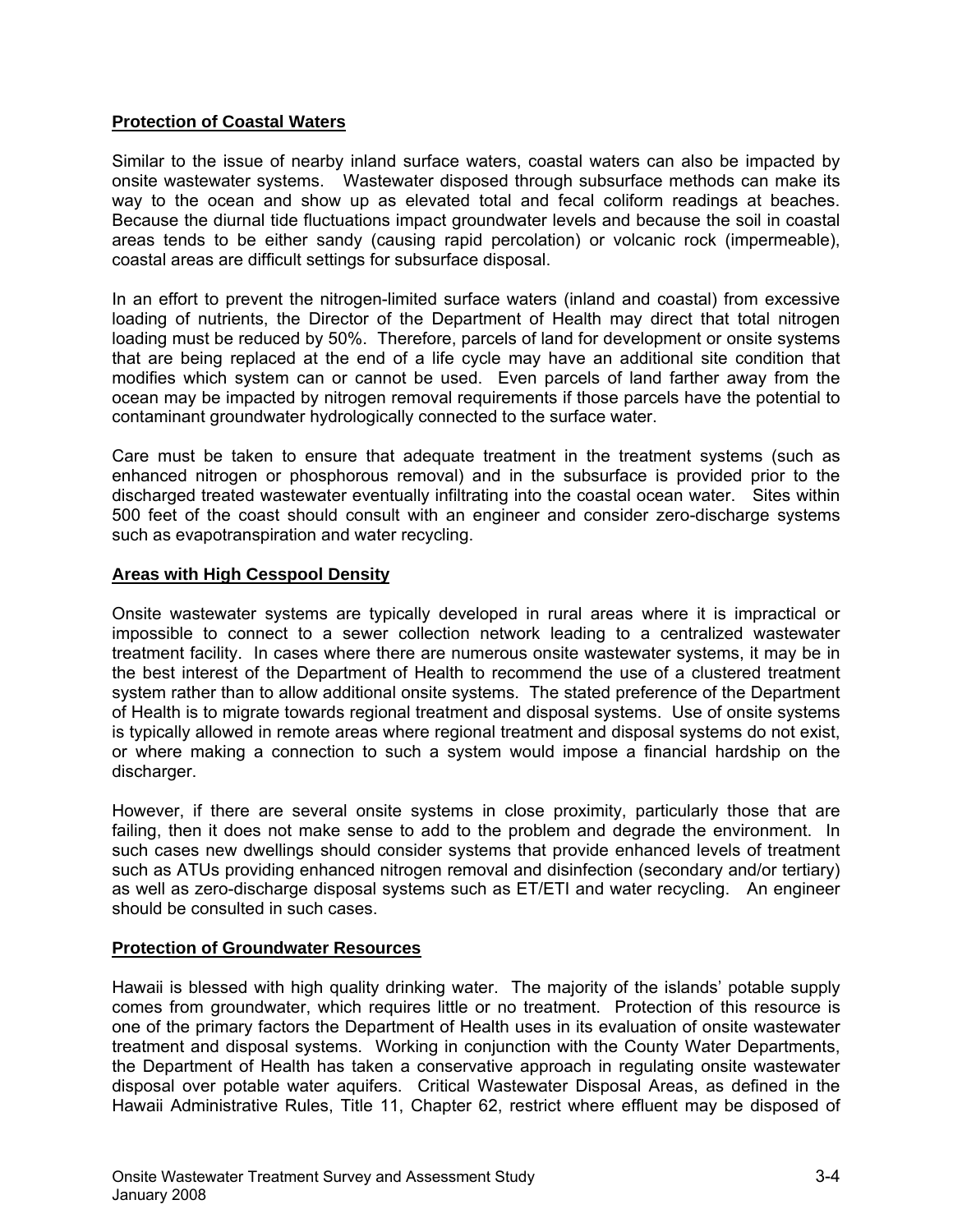into the subsurface. Although it is possible to petition for a variance from the regulations, it should probably not be pursued unless all other options have been exhausted. In such cases, the combined treatment/disposal system must generally prevent contamination by pathogens (requiring disinfection), nitrogen (requiring enhanced nitrogen removal), and trace organics (requiring tertiary treatment and effective removals in the disposal system). An engineer must be consulted in such cases in order to design an appropriate system and to obtain Department of Health approval, which is scrutinized on a case-by-case basis.

#### **Hydrogeology**

Hydrogeology encompasses the distribution and movement of groundwater through the soil. Many of the items discussed above could be considered as falling under hydrogeology. The nature of groundwater is such that it is slow moving and difficult to predict without detailed studies. Even with geotechnical investigations, it can be difficult because subsurface conditions can and do change, but it is not possible to see those changes without digging exploratory holes or borings at close intervals. Such testing is typically beyond the means of most single-family homeowners, so rather than require them, the Department of Health typically takes a conservative stance that provides sufficient redundancy to ensure public heath and safety. In cases where treatment and disposal systems may potentially impact groundwater used for potable supply or non-potable groundwater that can then impact surface waters, treatment requirements must be restrictive enough to protect public health (e.g., disinfection and enhanced nitrogen removal).

There are other conditions that can also impact treatment and disposal system performance, so care must be taken by the owner and the engineer to fully evaluate their site prior to selecting and installing any onsite wastewater system.

## **WASTEWATER CHARACTERIZATION**

In the process of evaluating OWTS alternatives, it is necessary to develop some very basic information regarding the system. These include estimates of flow rate and typical wastewater quality. Each of these is discussed below

#### **Flow Rate Estimates**

Each of the Counties has methodologies for estimating OWTS flow rates, typically based on the number of water fixtures (faucets, sinks, showers, etc.) or bedrooms. Care must be taken to ensure that these estimates properly characterize the amount of flow to be treated and disposed of. By nature, the County's methodology produces conservative estimates, but excessively conservative numbers can complicate both the treatment process and the disposal method. If the property is more than just a residential unit, then it may be appropriate to reevaluate the flow estimation method. If a future expansion of the residence/building is possible (e.g. bedroom addition), then it may be beneficial to consider sizing the OWTS for the ultimate flow.

#### **Wastewater Quality**

Domestic wastewater is readily treatable with OWTS. Pollutants in the wastewater are readily degradable using fairly simple processes (settling, biological assimilation, filtration). However, if the facility generating the wastewater, is other than a typical residence that would introduce higher concentrations of biological material (e.g., a cottage industry type bakery) or unusual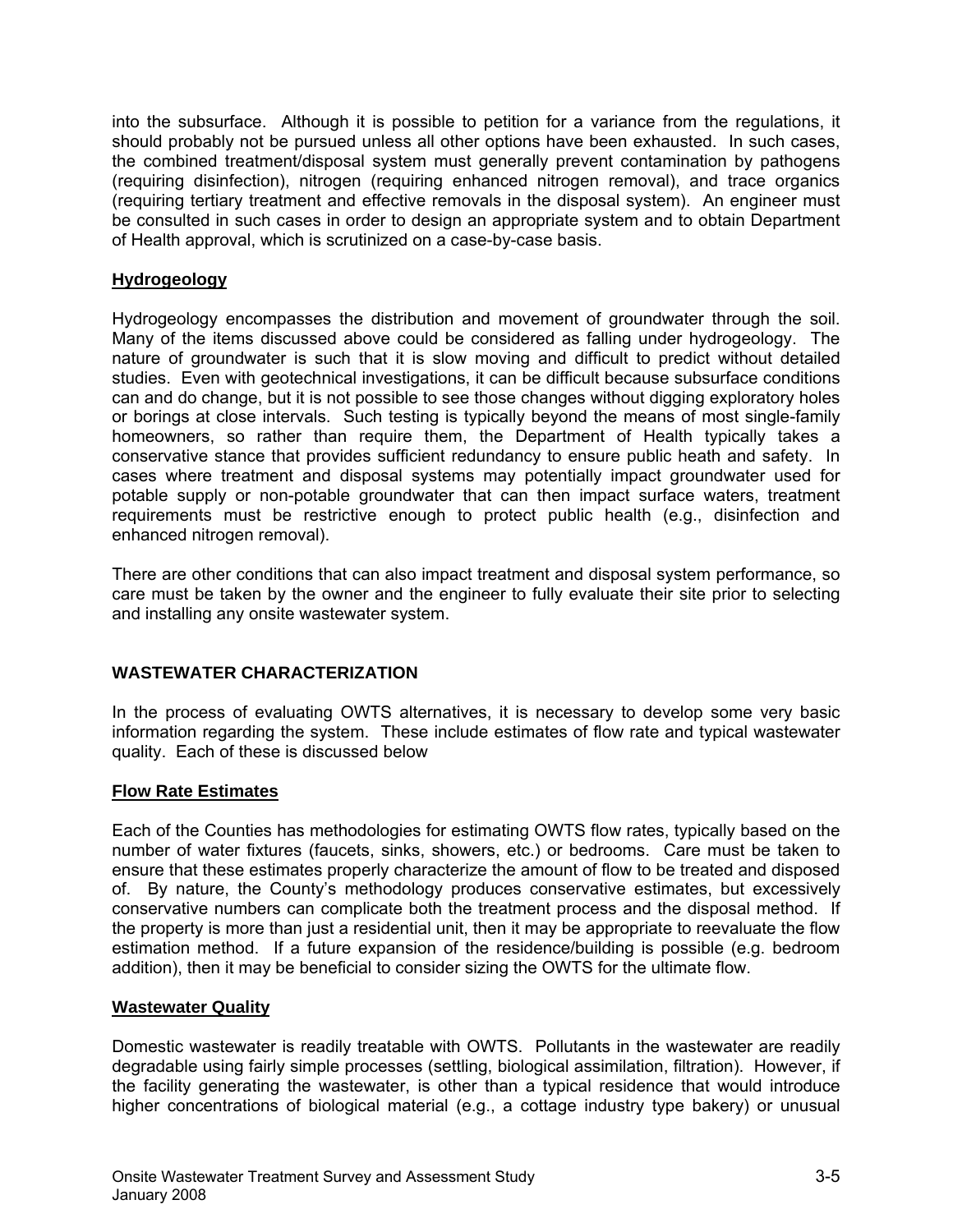chemicals (e.g., a photographic developer) then a typical OWTS may not be adequate. Failure to consider what is to be treated could ultimately lead to failure of the treatment and/or disposal system, risk to public health, and expensive maintenance or replacement costs.

### **SPECIFIC DESIGN CONSIDERATIONS**

Prior to selecting a system, it is appropriate to do a preliminary evaluation of the site characteristics to determine if it is suitable for the various disposal methods. The purpose of the site evaluation is to identify, qualify, and possibly quantify the nine site conditions previously mentioned. These conditions are investigated by analyzing or evaluating each of the following: soil properties, terrain and flood potential, minimum spacing, water budget, and aesthetics.

#### **Soil Properties**

Preliminary information on soil characteristics can be obtained from the following documents:

- Soil Survey of the Islands of Kauai, Oahu, Maui, Molokai, and Lanai, State of Hawaii, USDA, Soil Conservation Service, 1972.
- Soil Survey of the Island of Hawaii, State of Hawaii, USDA, Soil Conservation Service, 1973.

Both of these publications are no longer published, but are available on-line electronically on the U.S. Department of Agriculture website (http://soils.usda.gov/survey/printed\_surveys/state.asp?state=Hawaii&abbr=HI1). Alternatively, the Natural Resources Conservation Service (formerly the Soil Conservation Service, maintains an on-line soil survey which provides similar information for those who are more computer savvy.

These soil surveys provide general information (not necessarily site specific information) that can be used for screening purposes. Information such as depth to bedrock, depth to high water table, and permeability can all be obtained from these reports.

Permeability is a measure of how quickly the wastewater can percolate through the soil. It is a key factor in evaluating the suitability of subsurface disposal methods. In areas with very claylike soil, percolation of the treated wastewater may be too slow to allow for the practical disposal of wastewater effluent. On the other hand, very rapid percolation through course, sandy soil may result in insufficient treatment occurring before the effluent comes in contact with groundwater. The procedure for the percolation test is given in HAR 11-62, and is known as the falling head test. The test is designed to determine percolation rates in saturated soils. Percolation rates are determined at least five feet below the surface. Even if a preliminary investigation is done at three feet below the surface, prior to construction the test results must be confirmed at five feet below the surface.

The supporting rock or substratum may also play a role in determining which treatment/disposal system combination is chosen. The structure of the substratum has as much influence as the composition, as well. Solid rock, like a *confining* layer of basalt or limestone, may impound the effluent, making disposal hard at one site, while *fractured* basalt or limestone at another location may enhance the movement of effluent, making disposal problematic due to reduced soil treatment at the second site.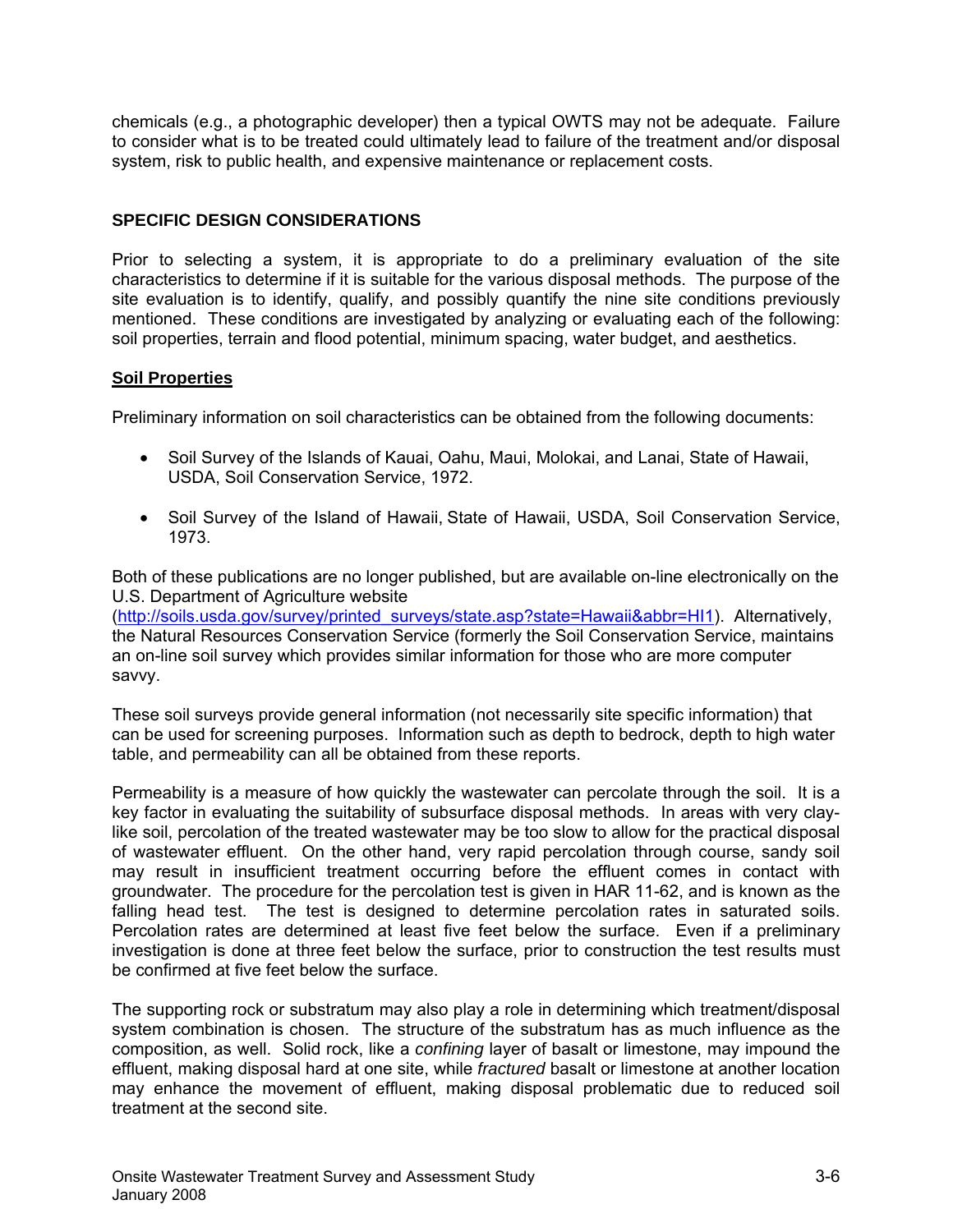In addition to the soil and substratum composition and structure, the highest seasonal groundwater depth influences the method of treatment and disposal. Highest seasonal groundwater can be observed in the mottling of the soil test pit. A minimum vertical separation of three (3) feet is required between the bottom of the disposal system and the highest seasonal groundwater level. If this minimum spacing cannot be obtained with a trench or bed, then an elevated mound should be used. For areas below the UIC, aerobic treatment systems can dispose of the effluent into the groundwater, provided the effluent is disinfected.

The overall geological site conditions that must be considered (at least three feet below the absorption system) are:

- Thickness of layers or horizons of the soil;
- Texture of the soil layers;
- The general color or mottling of the soil (indicating possible composition and presence of water);
- Depth to water, if observed;
- Depth to the seasonal high groundwater table;
- Depth to and type of bedrock, if observed;
- Structure, stoniness, roots, etc of each layer; and
- Percolation tests.

#### **Terrain and Flood Potential**

In addition to the parcel's geologic characteristics, it is important to understand how the existing and post-development terrain might impact which system is selected. For example, absorption trenches can be used in terrain with a final slope of up to 12%. However, absorption beds can be used in terrain with a final slope of only 8%. For areas with steeper slope, options for disposal may be a seepage pit or very complex terracing.

In addition to the final slope of the terrain, the potential for flooding in the area must be analyzed. It is recommended that wastewater treatment systems be installed to minimize the effects of flooding, for example, on the upper slopes of a hill as opposed to a valley.

#### **Minimum Spacing Requirements**

Once the property size, location, geology, and terrain have been accounted for, the wastewater treatment systems are still restricted by regulations to prevent contamination of drinking water, groundwater, and other personal property. In order to prevent contamination and allow for ease of maintenance, minimum horizontal distances have been determined between wastewater systems and other structures, property lines, and water sources. The minimum horizontal separations from HAR 11-62 are summarized in Table 3-1.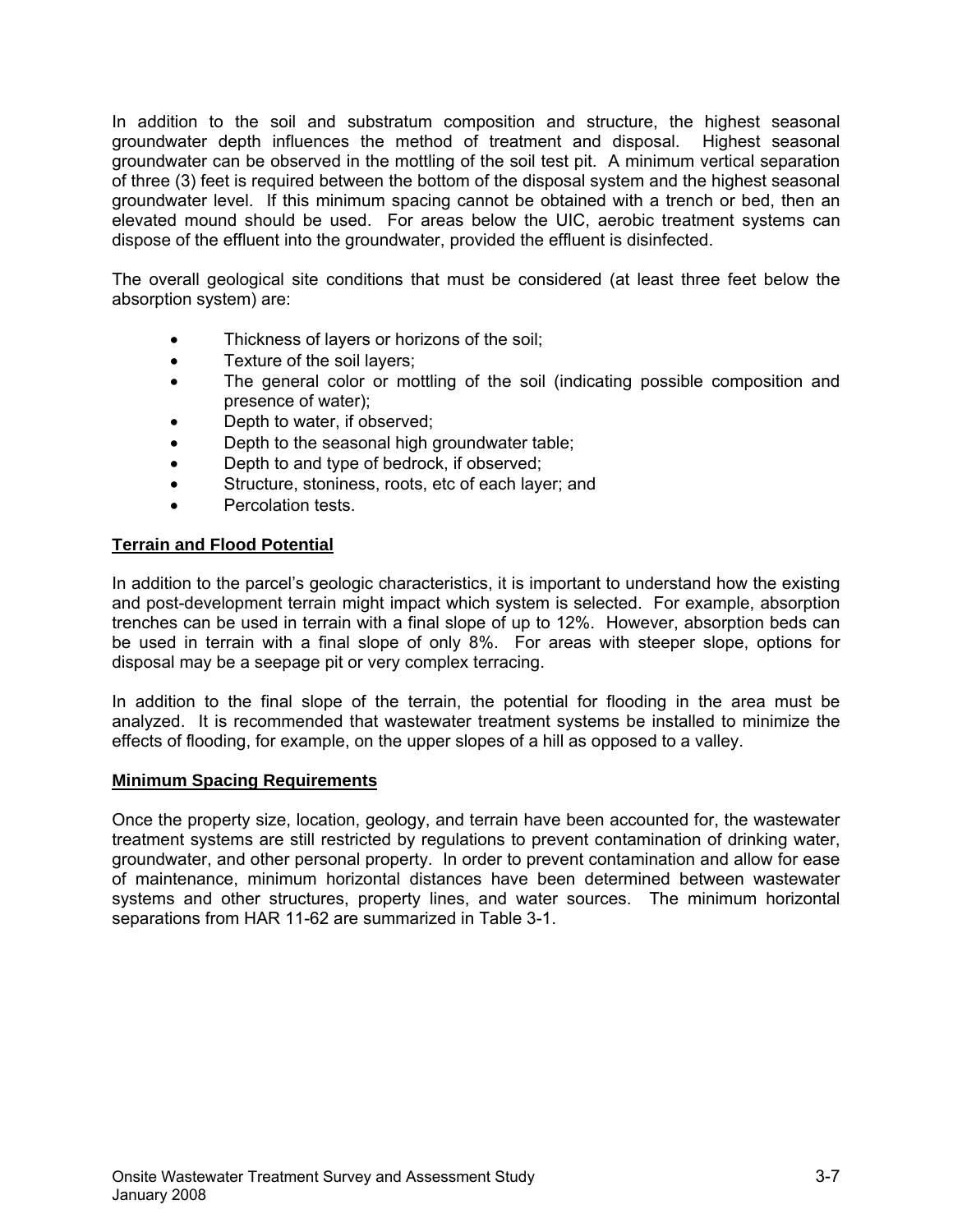|                                                                                                    | Minimum Horizontal Distance from (ft) |                          |                              |                                            |  |  |  |  |  |  |
|----------------------------------------------------------------------------------------------------|---------------------------------------|--------------------------|------------------------------|--------------------------------------------|--|--|--|--|--|--|
| <b>Item</b>                                                                                        | <b>Cesspool</b>                       | <b>Treatment</b><br>Unit | <b>Seepage</b><br><b>Pit</b> | Soil<br><b>Absorption</b><br><b>System</b> |  |  |  |  |  |  |
| Wall line of any<br>structure                                                                      | 5                                     | 5                        | 5                            | 5                                          |  |  |  |  |  |  |
| <b>Property Line</b>                                                                               | 9                                     | 5                        | 9                            | 5                                          |  |  |  |  |  |  |
| Stream, ocean (taken<br>from the vegetation<br>line), pond, lake or<br>other surface water<br>body | 50                                    | 50                       | 50                           | 50                                         |  |  |  |  |  |  |
| Large trees                                                                                        | 10                                    | 5                        | 10                           | 10                                         |  |  |  |  |  |  |
| <b>Treatment unit</b>                                                                              | 5                                     | 5                        | 5                            | 5                                          |  |  |  |  |  |  |
| Seepage pit                                                                                        | 18                                    | 5                        | 12                           | 5                                          |  |  |  |  |  |  |
| Cesspool                                                                                           | 18                                    | 5                        | 18                           | 5                                          |  |  |  |  |  |  |
| Soil absorption<br>system                                                                          | 5                                     | 5                        | 5                            | 5                                          |  |  |  |  |  |  |
| Potable water sources<br>serving public water<br>systems (potable<br>wells)                        | 1,000                                 | 500                      | 1,000                        | 1,000                                      |  |  |  |  |  |  |

## **Table 3-1. Minimum Horizontal Separations**

#### **Water Budget**

For certain systems (evapotranspiration, constructed wetlands, water reuse, etc.), it is necessary to have an understanding of the water budget for a site. A water budget is an accounting of precipitation, evaporation, transpiration, surface runoff, and percolation that affect discharged effluent. Evaporation is determined by pan evaporation data, but is generally grouped together with transpiration as evapotranspiration. An area that is high in precipitation and low in evaporation is less ideal for an evapotranspiration disposal system than a very arid area is. In some cases, mauka of the UIC for example, a water budget must be computed to demonstrate that wastewater discharged to the surface or subsurface will be evapotranspired before it can percolate to the groundwater.

#### **Aesthetics**

One intangible factor that must be considered is aesthetics. This includes finished appearance, disruption during construction, equipment noise, and odor potential. If these factors are not considered in advance, the system may suffer from neglect due to owner dissatisfaction.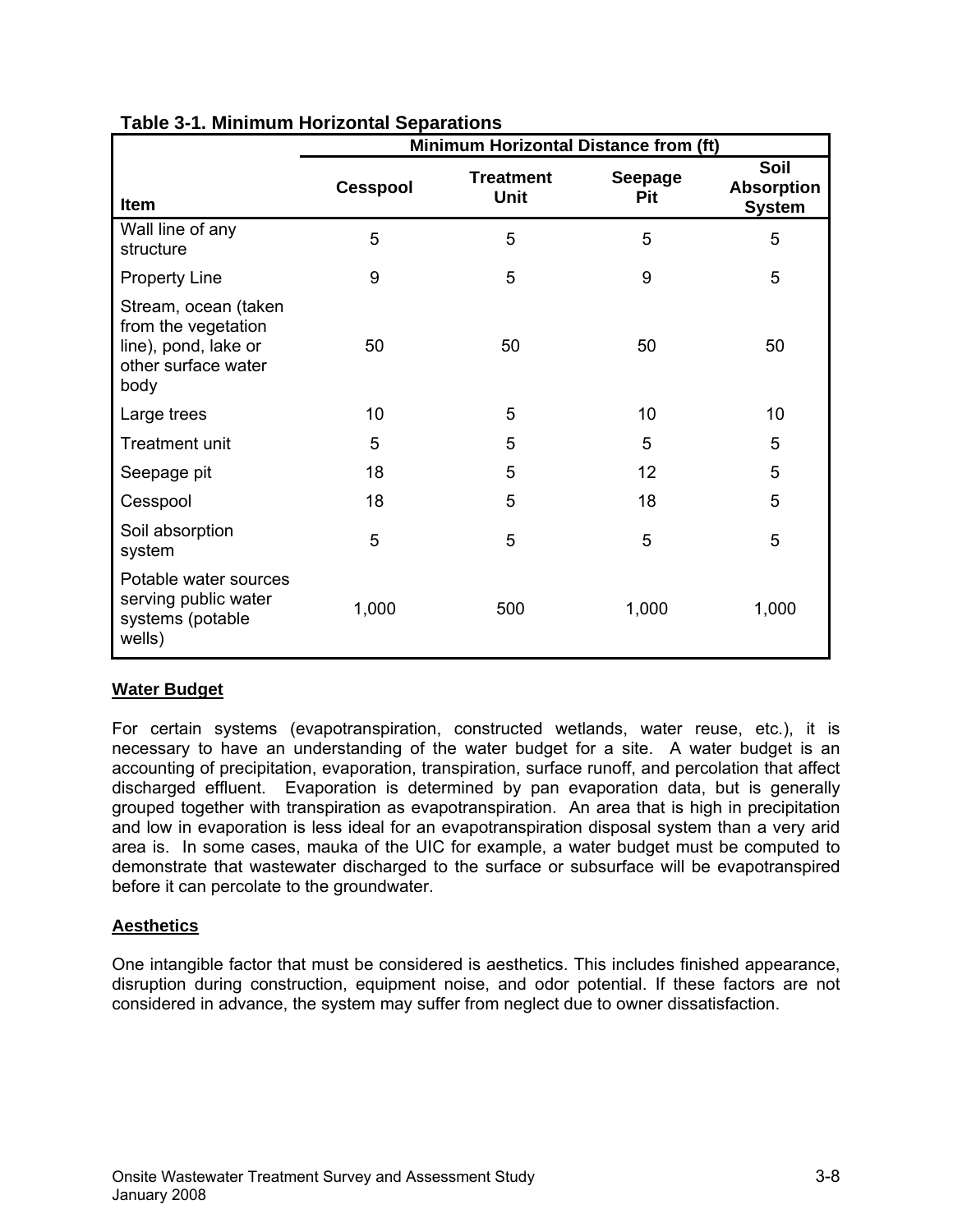#### **GUIDELINES FOR SELECTING ON-SITE SYSTEMS**

Table 3-2 indicates how the various site conditions described above influence the suitability of disposal options generally available in Hawaii. These disposal options are described in greater detail in Chapter 4. Tables 3-3 and 3-4 indicate how the site conditions affect selection of various onsite and small-flow treatment systems. These treatment systems are described in greater detail in Chapters 5 and 6. In cases where there are multiple restrictive site conditions, it is necessary to consider alternatives that are suitable for all of the requisite conditions. Also, the total system design consisting of a treatment system and a disposal system, must consider various combinations that will achieve overall treatment objectives at economical costs. In general, the treatment systems can be used with any of the disposal systems, but some combinations will provide greater pollutant reductions than others and costs will be different. Where strict treatment objectives are required to protect public health and the environment, it becomes necessary to choose treatment and disposal systems with higher removal rates. Removal rates and costs are discussed in Chapters 4, 5, and 6.

It must be noted that there are multiple equipment suppliers for each of the different type of treatment systems described herein. There are differences in materials of construction, size, mechanical design, component complexity, operating modes and warrantees, just to name a few. Suffice to say, not all systems are created equal in terms of expected performance, durability, ease-of-operation, as well as manufacturer experience, presence, representation-in-Hawaii, etc. and a good measure of buyer beware is advised. It is highly recommended to consult a Hawaii-registered professional engineer with onsite treatment system design experience prior to purchase of any treatment or disposal system. Such an engineer will also be required to sign-off on the design in order to obtain a building permit.

In general, there will usually be several different acceptable combinations of treatment and disposal systems for any given site needing an OWTS. Selection of the "best" option could be based on any number of criteria including cost, degree of treatment, familiarity, expert or other recommendation, etc. This report attempts to give multiple types of information to assist in this effort (see chapter 4, 5, and 6). Additional assistance is provided below in the form of examples to illustrate how to use the information to make a selection. For these examples, three different alternatives will be considered if feasible, as follows: (1) the MIN alternative; a minimally acceptable alternative which meets requirements; (2) the ENHANCED alternative; an enhanced treatment alternative that is more protective of public health and the environment; and (3) the GREEN alternative; a sustainable or "green" alternative that is most protective of human health and the environment, possibly with reduced impacts on natural resources.

**Example 1.** Single family home, 5 BR, 1,000 gallons/day design wastewater flow, 15,000 square foot lot, 1 to 2% slope, 50 ft depth to groundwater, 5000 ft distance to nearest potable well, makai of UIC and no-pass lines, 1,700 feet from ocean, not in flood zone, low cesspool density, good draining soil.

This is the least restrictive case. Nearly any combination of treatment and disposal systems will be adequate. Some alternatives are as follows:

MIN: Septic tank and absorption trench/bed, cost: \$12,000-\$30,000 Notes: because the septic tank provides only minimal treatment, this alternative relies on the absorption bed to provide substantial additional treatment in order to protect the public health. This can only be the case under favorable conditions of soil characteristics and distance to groundwater.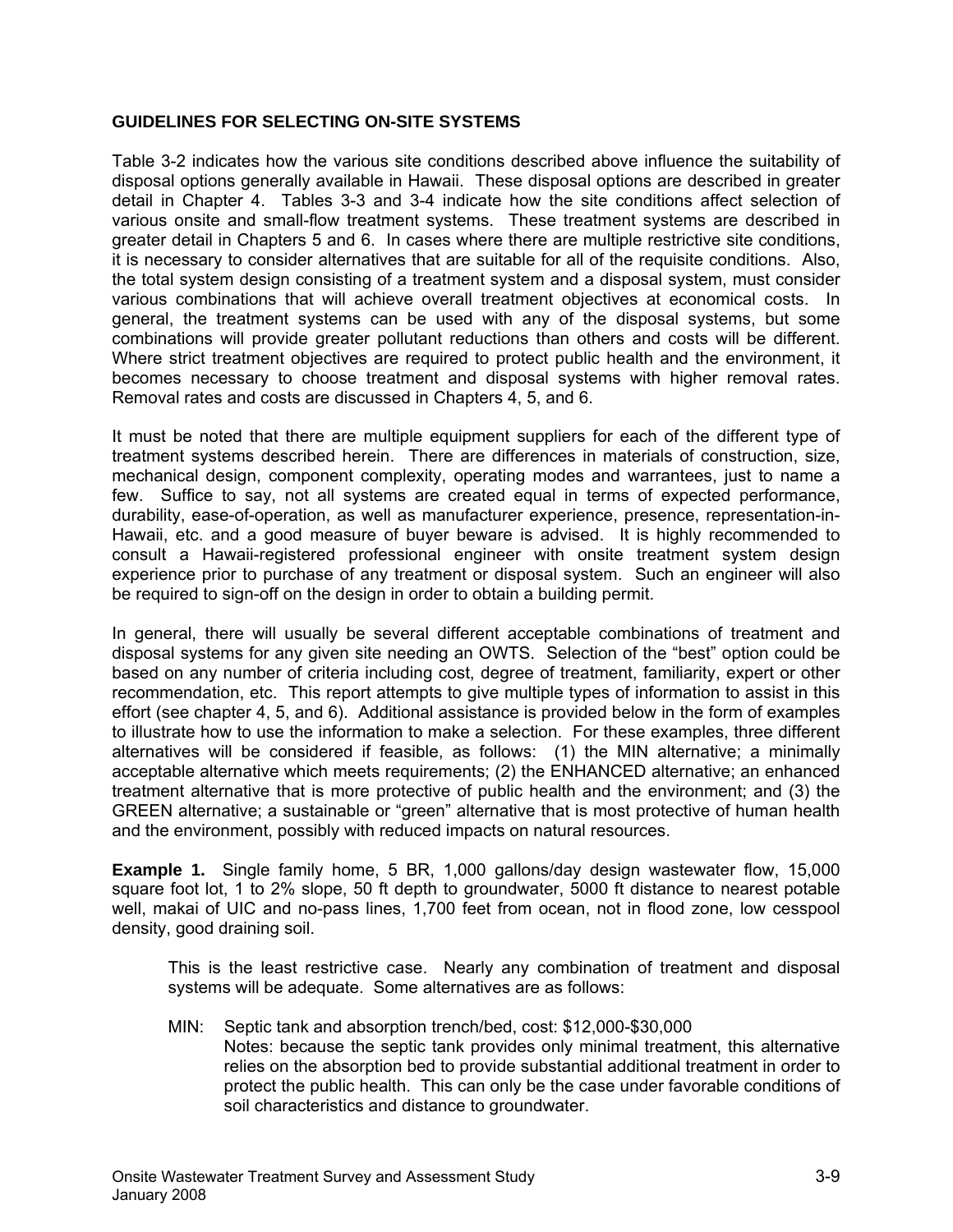ENHANCED:

Combined attached and suspended growth ATU and absorption trench/bed, cost: \$27,000-\$48,000

Notes: the ATU provides full secondary-level treatment and the absorption bed provides additional treatment, making this alternative highly protective of the environment and public health.

GREEN:

 Septic tank and evapotranspiration, cost: \$20,000-\$37,000 OR

Septic tank, Recirculating Sand Filter, Disinfection and Water reuse, cost: \$31,000-\$50,000 (assuming \$5,000-6,000 for water reuse) OR

SBR, Disinfection and Water reuse, cost: \$26,000-\$38,000 (assuming \$5,000- 6,000 for water reuse)

Notes: the septic tank and ET system is zero discharge (highly protective of the environment and public health) and very low energy use requiring only a small dosing pump to supply the ET system. The septic tank plus RSF provides the same full secondary treatment with high degrees of nitrogen removal as the SBR but with lower energy use. The water reuse disposal method conserves potable water resources.

**Example 2.** Same as Example 1, but with depth to groundwater of 8 ft and 100 ft from drainage ditch that flows into a stream and then the ocean.

This is a more restrictive case. Here there are two site conditions (shallow groundwater and proximity to inland/coastal water), which limit the alternatives. Some alternatives are as follows:

MIN: Septic tank and elevated mound or evapotranspiration, cost: \$15,000-\$37,000 Notes: because the septic tank provides only minimal treatment, this alternative relies on a properly designed elevated mound (or the zero-discharge ET system) to provide substantial additional treatment in order to protect the public health.

#### ENHANCED:

Suspended growth ATU and evapotranspiration, cost: \$35,000-\$55,000 Notes: the ATU provides full secondary-level treatment and the ET system provides zero discharge, which is highly protective of the environment and public health.

GREEN:

Same as Example 1.

**Example 3.** Same as Example 1, but with location mauka of UIC and no pass line, with poor draining soils, 150 ft depth to groundwater, and 2 miles from the ocean.

This is a restrictive case. Here there are two site conditions (poor soils and protection of drinking water), which limit the alternatives. Some alternatives are as follows:

MIN: Suspended growth ATU and elevated mound, cost: \$30,000-\$55,000 Notes: because the septic tank provides only minimal treatment, this alternative relies on a properly designed elevated mound to provide substantial additional treatment in order to protect the public health.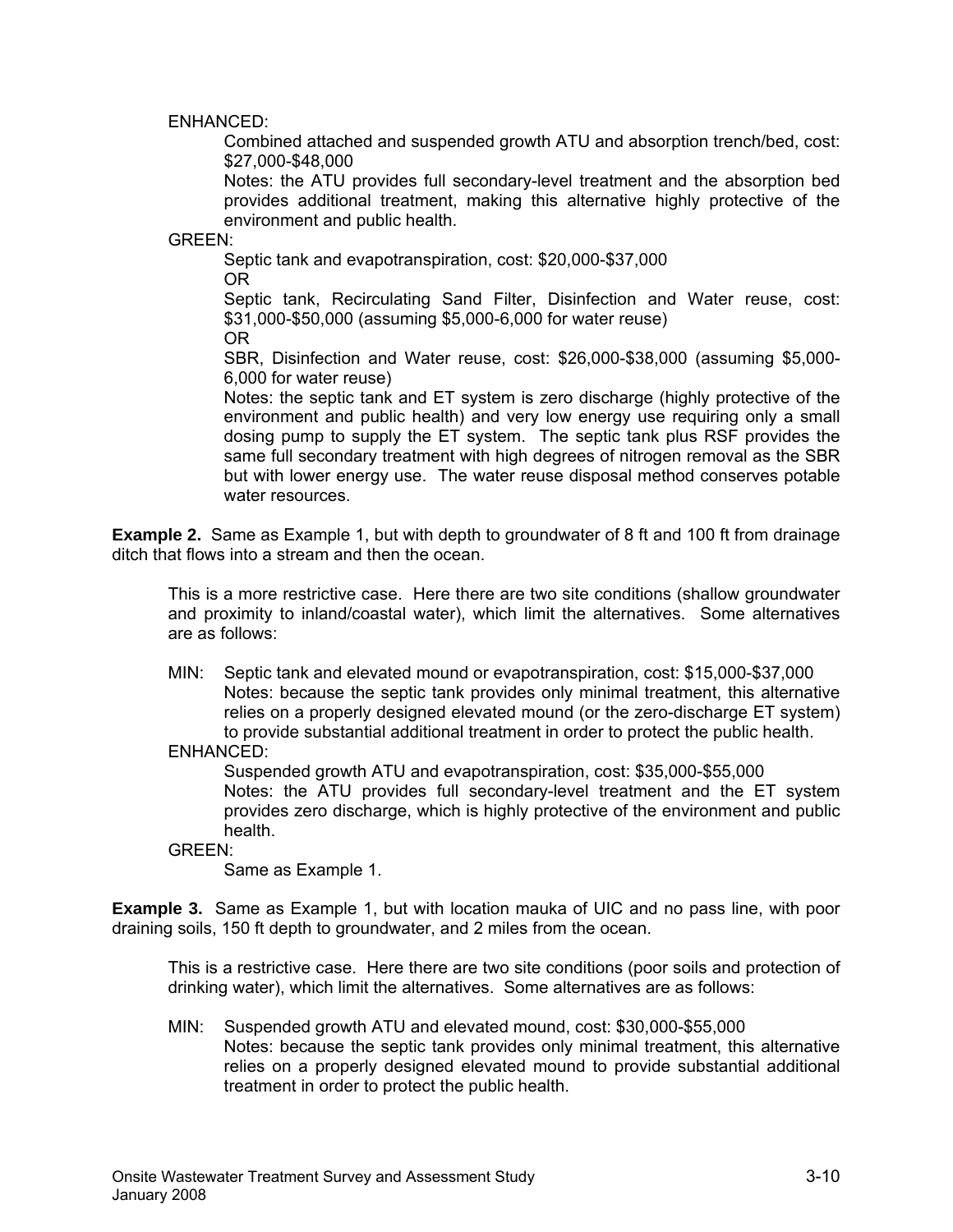#### ENHANCED:

Suspended growth ATU and evapotranspiration, cost: \$35,000-\$55,000 Notes: the ATU provides full secondary-level treatment and the ET system provides zero discharge, which is highly protective of the environment and public health.

#### GREEN:

Same as Example 1.

These examples only considered an individual wastewater system, but a similar selection process would be used for situations corresponding to a small flow system (1,000 to 50,000 gallons/day). In general, the process consists of checking Table 3-2 to find a suitable onsite disposal method based on site conditions, then checking either Table 3-3 or 3-4 to find a suitable treatment method based on site conditions, then considering the desired level of environmental protection and overall system cost to choose an acceptable combination of treatment and disposal systems for a specific design scenario.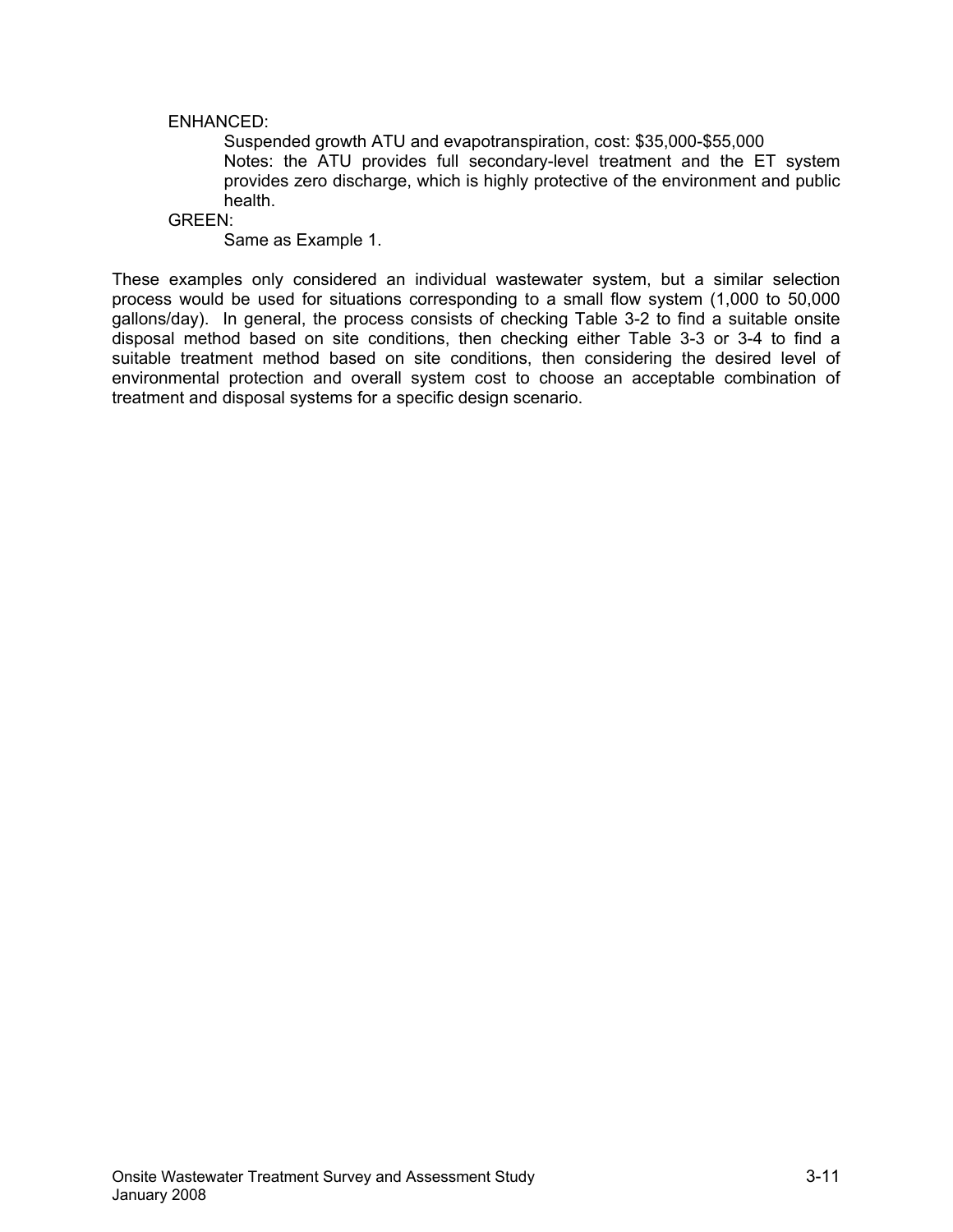| <b>Onsite Disposal Method</b>                                        | High Water Table | Soil<br>Impermeable | Steep Terrain | Flood Zone | Surface<br>Inland<br>Water | Coastal Water | High Cesspool<br>Density | Groundwater<br>Protection of | Water<br>ð<br>Protection<br>Drinking<br>(CWDA) | Hydrogeology |
|----------------------------------------------------------------------|------------------|---------------------|---------------|------------|----------------------------|---------------|--------------------------|------------------------------|------------------------------------------------|--------------|
| <b>Holding Tank</b>                                                  | P                | $\mathsf{P}$        | ${\sf P}$     | <b>NR</b>  | P                          | $\mathsf{R}$  | $\mathsf{P}$             | $\mathsf{R}$                 | $\mathsf{R}$                                   | ${\sf P}$    |
| <b>Injection Well</b>                                                | P                | P                   | $\mathsf{P}$  | <b>NR</b>  | $\mathsf{P}$               | $\mathsf{P}$  | P                        | P                            | P                                              | ${\sf P}$    |
| Seepage Pit                                                          | <b>NR</b>        | ${\sf P}$           | $\mathsf{R}$  | <b>NR</b>  | <b>NR</b>                  | $\mathsf{P}$  | <b>NR</b>                | P                            | <b>NR</b>                                      | P            |
| <b>Adsorption Trenches</b>                                           | <b>NR</b>        | <b>NR</b>           | <b>NR</b>     | <b>NR</b>  | P                          | $\mathsf{P}$  | $\mathsf{P}$             | P                            | <b>NR</b>                                      | $\mathsf{P}$ |
| <b>Adsorption Beds</b>                                               | <b>NR</b>        | <b>NR</b>           | <b>NR</b>     | <b>NR</b>  | P                          | P             | $\mathsf{P}$             | P                            | <b>NR</b>                                      | P            |
| <b>Elevated Mounds</b>                                               | P                | P                   | $\mathsf{P}$  | <b>NR</b>  | P                          | $\mathsf{P}$  | $\mathsf{P}$             | P                            | $\mathsf{P}$                                   | $\mathsf{P}$ |
| Evapotranspiration                                                   | P                | $\mathsf{R}$        | <b>NR</b>     | <b>NR</b>  | P                          | $\mathsf{P}$  | $\mathsf{P}$             | $\mathsf{R}$                 | $\mathsf{R}$                                   | P            |
| <b>Water Reuse</b>                                                   | R                | R                   | $\mathsf{R}$  | <b>NR</b>  | R                          | R             | R                        | $\mathsf{R}$                 | $\mathsf{R}$                                   | R            |
| Legend:<br>$R - Recommended$<br>P - Possible<br>NR - Not Recommended |                  |                     |               |            |                            |               |                          |                              |                                                |              |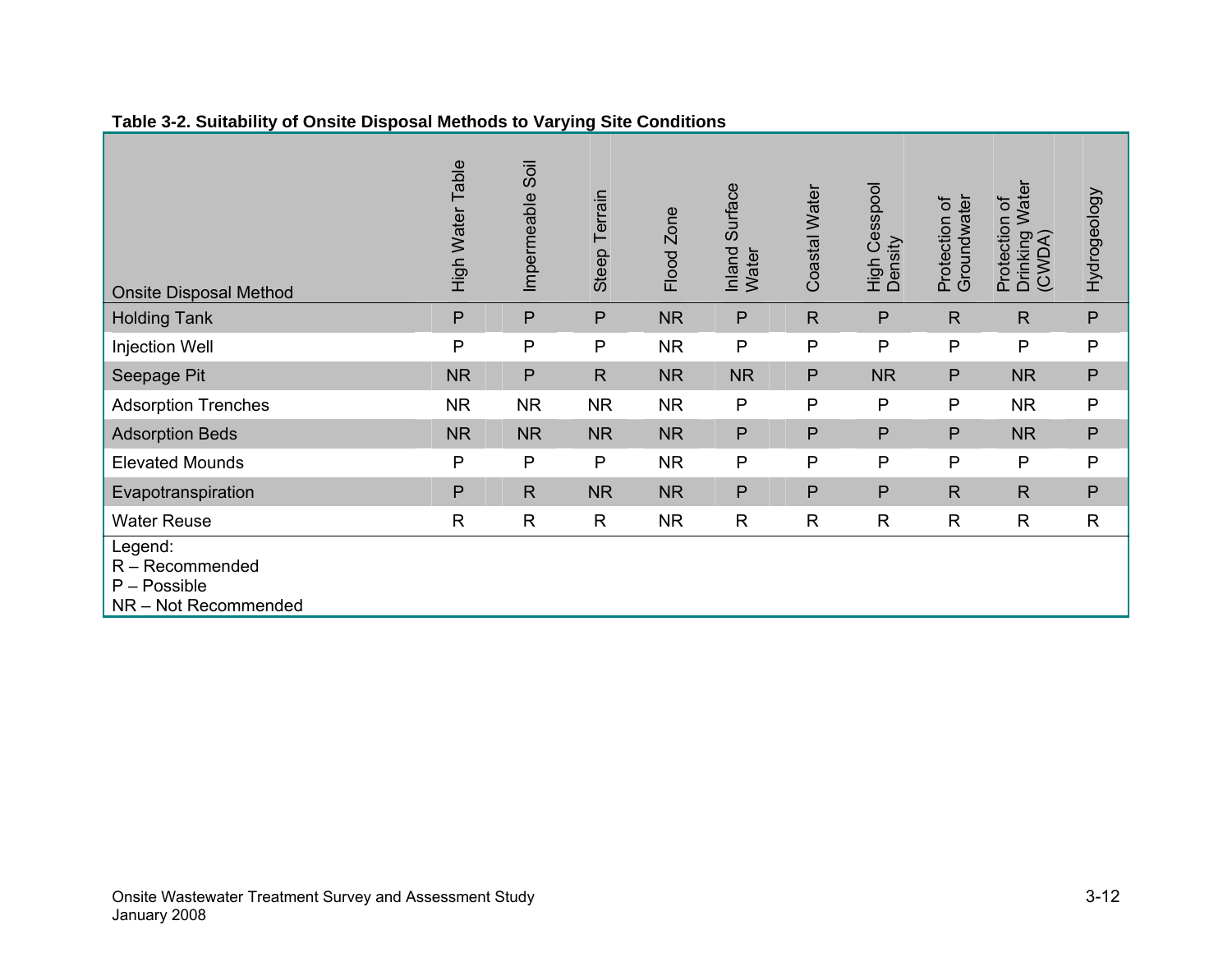| <b>Onsite Treatment Method</b>                                       | High Water Table | Soil<br>Impermeable | Steep Terrain | Flood Zone     | Surface<br>Inland<br>Water | Coastal Water | High Cesspool<br>Density | Protection of<br>Groundwater | Drinking Water<br>(CWDA)<br>Protection of | Hydrogeology |
|----------------------------------------------------------------------|------------------|---------------------|---------------|----------------|----------------------------|---------------|--------------------------|------------------------------|-------------------------------------------|--------------|
| <b>Septic Tank</b>                                                   | P                | P                   | P             | N <sub>R</sub> | <b>NR</b>                  | P             | P                        | $\mathsf{P}$                 | P                                         | P            |
| Low water/Waterless Toilets                                          | $\mathsf{R}$     | $\mathsf{R}$        | $\mathsf{R}$  | <b>NR</b>      | R                          | $\mathsf{R}$  | $\mathsf{R}$             | $\mathsf{R}$                 | R                                         | $\mathsf{R}$ |
| Continuous Flow, Suspended Growth                                    | $\mathsf{R}$     | $\mathsf{R}$        | $\mathsf{R}$  | N <sub>R</sub> | $\mathsf{R}$               | $\mathsf{R}$  | $\mathsf{R}$             | $\mathsf{R}$                 | $\mathsf{R}$                              | $\mathsf{R}$ |
| Flow w/ Fixed<br>Continuous<br>Integral<br>Packing                   | $\mathsf{R}$     | $\mathsf{R}$        | $\mathsf{R}$  | <b>NR</b>      | $\mathsf{R}$               | $\mathsf{R}$  | $\mathsf{R}$             | $\mathsf{R}$                 | $\mathsf{R}$                              | $\mathsf{R}$ |
| Sequencing Batch Reactor ATU                                         | $\mathsf{R}$     | $\mathsf{R}$        | $\mathsf{R}$  | <b>NR</b>      | $\mathsf{R}$               | $\mathsf{R}$  | $\mathsf{R}$             | $\mathsf{R}$                 | $\mathsf{R}$                              | $\mathsf{R}$ |
| Single Pass Sand Filter                                              | $\mathsf{R}$     | $\mathsf{R}$        | $\mathsf{R}$  | <b>NR</b>      | $\mathsf{R}$               | $\mathsf{R}$  | $\mathsf{R}$             | $\mathsf{R}$                 | $\mathsf{R}$                              | $\mathsf{R}$ |
| <b>Recirculating Sand Filter</b>                                     | $\mathsf{R}$     | $\mathsf{R}$        | $\mathsf{R}$  | <b>NR</b>      | $\mathsf{R}$               | $\mathsf{R}$  | $\mathsf{R}$             | $\mathsf{R}$                 | $\mathsf{R}$                              | $\mathsf{R}$ |
| <b>Enhanced Phosphorus Removal</b>                                   | R                | $\mathsf{P}$        | P             | <b>NR</b>      | R                          | R             | P                        | P                            | P                                         | P            |
| <b>Enhanced Nitrogen Removal</b>                                     | $\mathsf{R}$     | P                   | P             | N <sub>R</sub> | $\mathsf{R}$               | $\mathsf{R}$  | P                        | P                            | P                                         | P            |
| <b>Emerging Trace Contaminant Removal</b>                            | $\mathsf{P}$     | P                   | P             | <b>NR</b>      | P                          | $\mathsf{P}$  | P                        | P                            | P                                         | $\mathsf{P}$ |
| <b>Chlorine Disinfection</b>                                         | P                | $\mathsf{P}$        | P             | N <sub>R</sub> | <b>NR</b>                  | <b>NR</b>     | $\mathsf{P}$             | R.                           | $\mathsf{R}$                              | $\mathsf{R}$ |
| <b>UV Disinfection</b>                                               | $\mathsf{P}$     | $\mathsf{P}$        | $\mathsf{P}$  | <b>NR</b>      | $\mathsf{R}$               | $\mathsf{R}$  | $\mathsf{P}$             | $\mathsf{R}$                 | $\mathsf{R}$                              | $\mathsf{R}$ |
| Legend:<br>R - Recommended<br>$P - Possible$<br>NR - Not Recommended |                  |                     |               |                |                            |               |                          |                              |                                           |              |

### **Table 3-3. Suitability of Onsite Treatment Methods (<1,000 gpd) to Varying Site Conditions**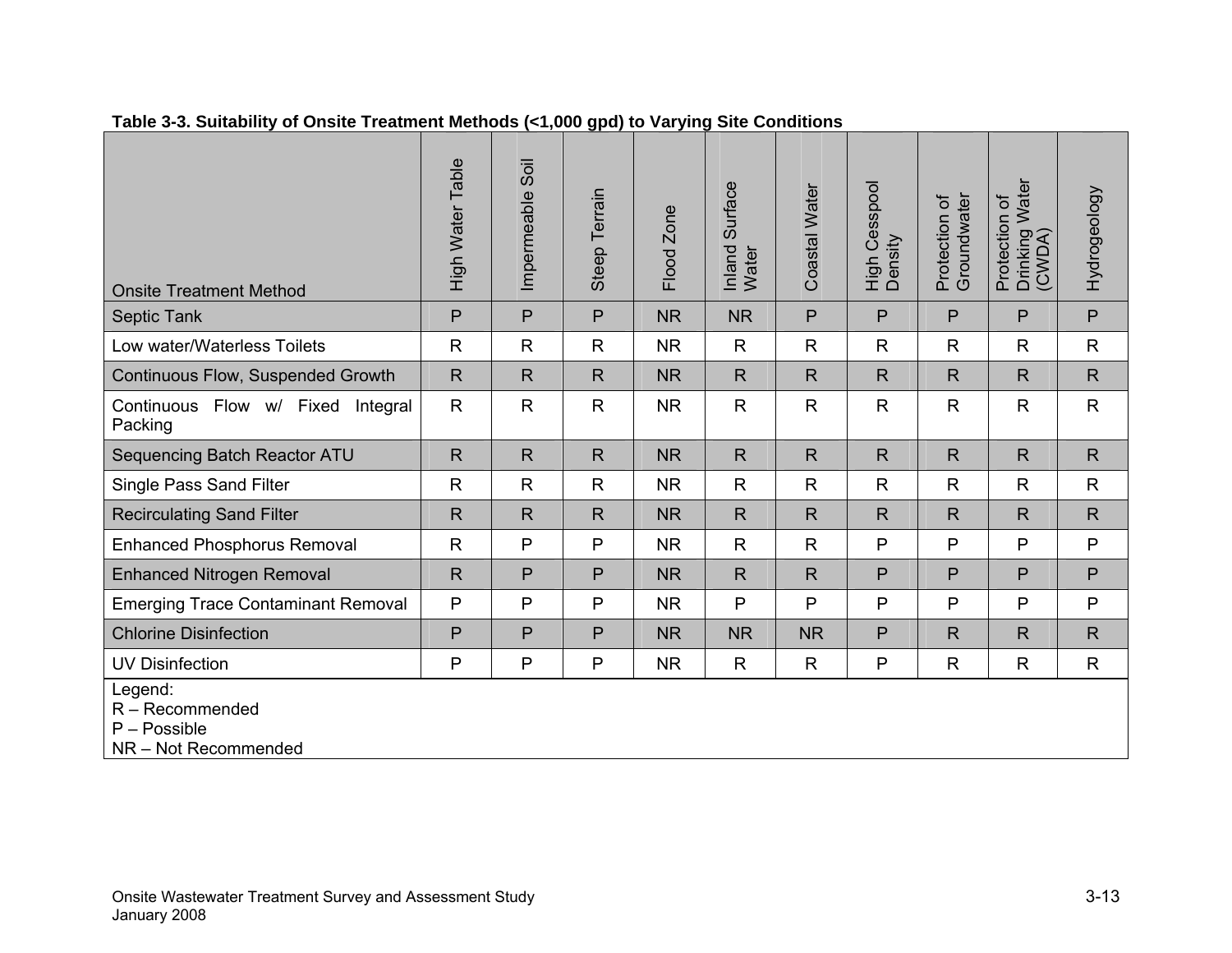| High Water Table | Soil<br>Impermeable | Steep Terrain | Flood Zone | Water<br>Surface<br>Inland | Coastal Water | <b>High Cesspool Density</b> | Protection of<br>Groundwater | Protection of Drinking<br>Water (CWDA) | Hydrogeology |
|------------------|---------------------|---------------|------------|----------------------------|---------------|------------------------------|------------------------------|----------------------------------------|--------------|
| $\mathsf{P}$     | $\mathsf{P}$        | $\mathsf{P}$  | <b>NR</b>  | $\mathsf{R}$               | $\mathsf{R}$  | $\mathsf{R}$                 | $\mathsf{P}$                 | $\mathsf{R}$                           | P            |
| <b>NR</b>        | $\mathsf{R}$        | <b>NR</b>     | <b>NR</b>  | P                          | $\mathsf{P}$  | P                            | $\mathsf{P}$                 | P                                      | $\mathsf{P}$ |
| $\mathsf{P}$     | $\mathsf{P}$        | $\mathsf{P}$  | <b>NR</b>  | $\mathsf{R}$               | $\mathsf{R}$  | $\mathsf{R}$                 | $\mathsf{R}$                 | $\mathsf{R}$                           | P            |
| $\mathsf{P}$     | P                   | $\mathsf{P}$  | <b>NR</b>  | $\mathsf{R}$               | $\mathsf{R}$  | $\mathsf{R}$                 | $\mathsf{R}$                 | $\mathsf{R}$                           | P            |
| <b>NR</b>        | $\mathsf{R}$        | <b>NR</b>     | <b>NR</b>  | $\mathsf{P}$               | P             | P                            | P                            | P                                      | ${\sf P}$    |
| P                | P                   | $\mathsf{P}$  | <b>NR</b>  | $\mathsf{R}$               | $\mathsf{R}$  | $\mathsf{R}$                 | $\mathsf{R}$                 | R                                      | $\mathsf{P}$ |
|                  |                     |               |            |                            |               |                              |                              |                                        |              |
|                  |                     |               |            |                            |               |                              |                              |                                        |              |

## **Table 3-4. Suitability of Small Flow Treatment Methods (1,000-50,000 gpd) to Varying Site Conditions**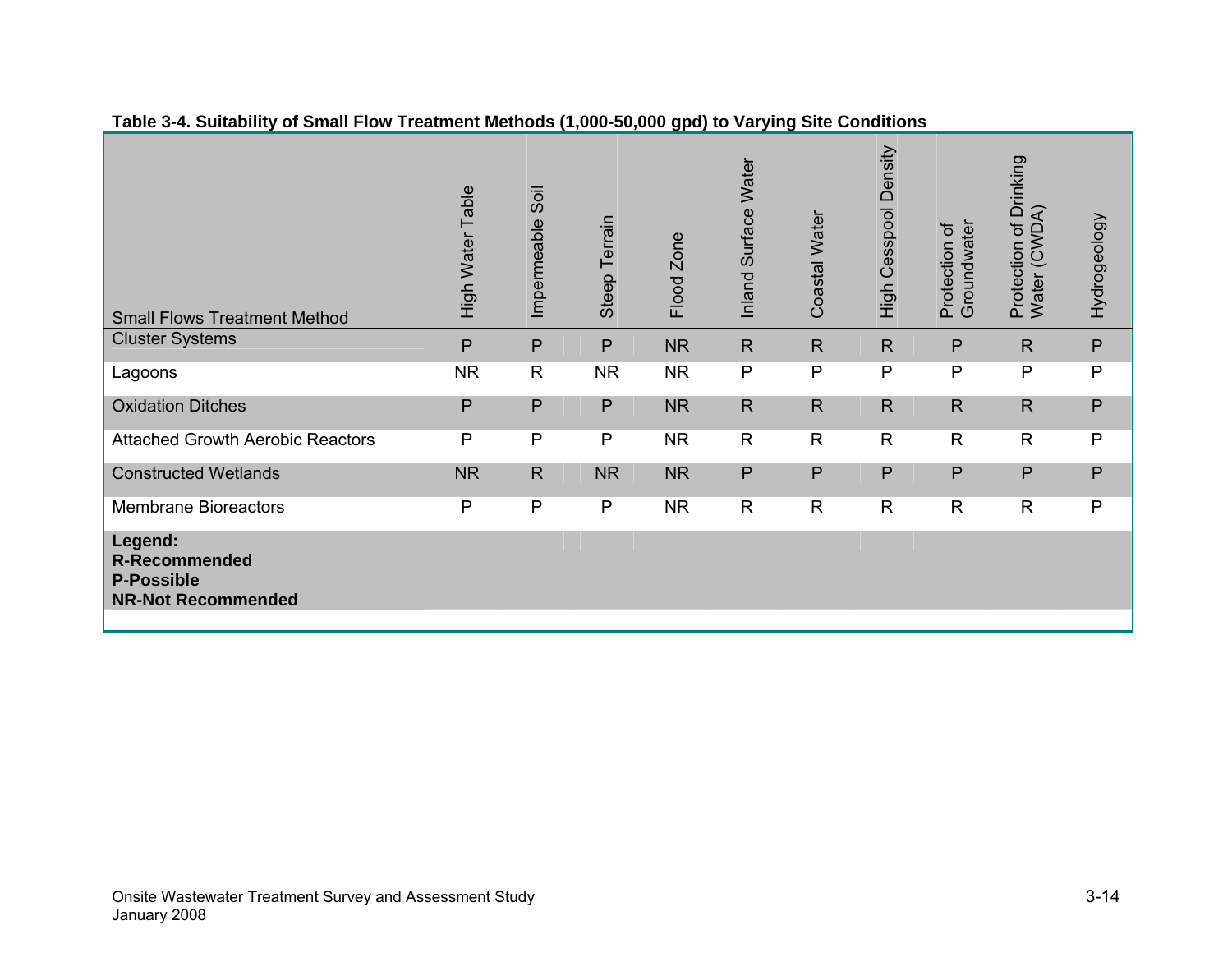# **Chapter 4 Individual Wastewater Systems-Disposal Technologies**

## **SUMMARY AND FACT SHEETS**

The characteristics and conditions of a homeowner or developer's site determine which disposal systems are appropriate. Chapter 3 guided the reader to a few specific disposal systems based on nine critical characteristics of a site. This chapter is dedicated to the summary of those disposal systems and the corresponding fact sheets for some common disposal systems. Each fact sheet is summarized by a smart box like the example shown below.

| <b>Absorption Trenches Summary</b>                                                                                      |               |
|-------------------------------------------------------------------------------------------------------------------------|---------------|
| <b>Use in Steep Terrain</b>                                                                                             | <12% slope    |
| Use in High Ground Water Areas                                                                                          | No            |
| Allowable percolation rate                                                                                              | $< 60$ min/in |
| <b>Relative Footprint when compared</b>                                                                                 | Medium        |
| to conventional drainfield                                                                                              |               |
| <b>Maintenance Level:</b><br><b>Power Required:</b><br><b>Typical Installed Cost:</b><br>\$7000-\$18,000 /1,000 gallons | Low<br>No     |

**Use in Steep Terrain:** Gives the finished slope limitations of each system **Use in High Ground Water Areas:** Indicates whether or not the system can be used where ground water is within 3-6 feet of the system **Percolation Rate: Gives the minimum percolation rate (min/in) that the soil** must have in order for the system to be used **Footprint: Indicates whether the system is small, medium or large** when compared to the size of a conventional absorption trench system disposing of the same amount of wastewater **Maintenance Level:** Indicates whether the system has a low, medium or high level of maintenance (low  $=$  low frequency and low technical difficulty, medium = high frequency and low technical difficulty or low frequency and high technical difficulty, high  $=$  high frequency and high technical difficulty) **Power Required:** Indicates if power is required for the system to operate **Typical Installed Costs:** Gives an estimate of cost based on conditions described in detail below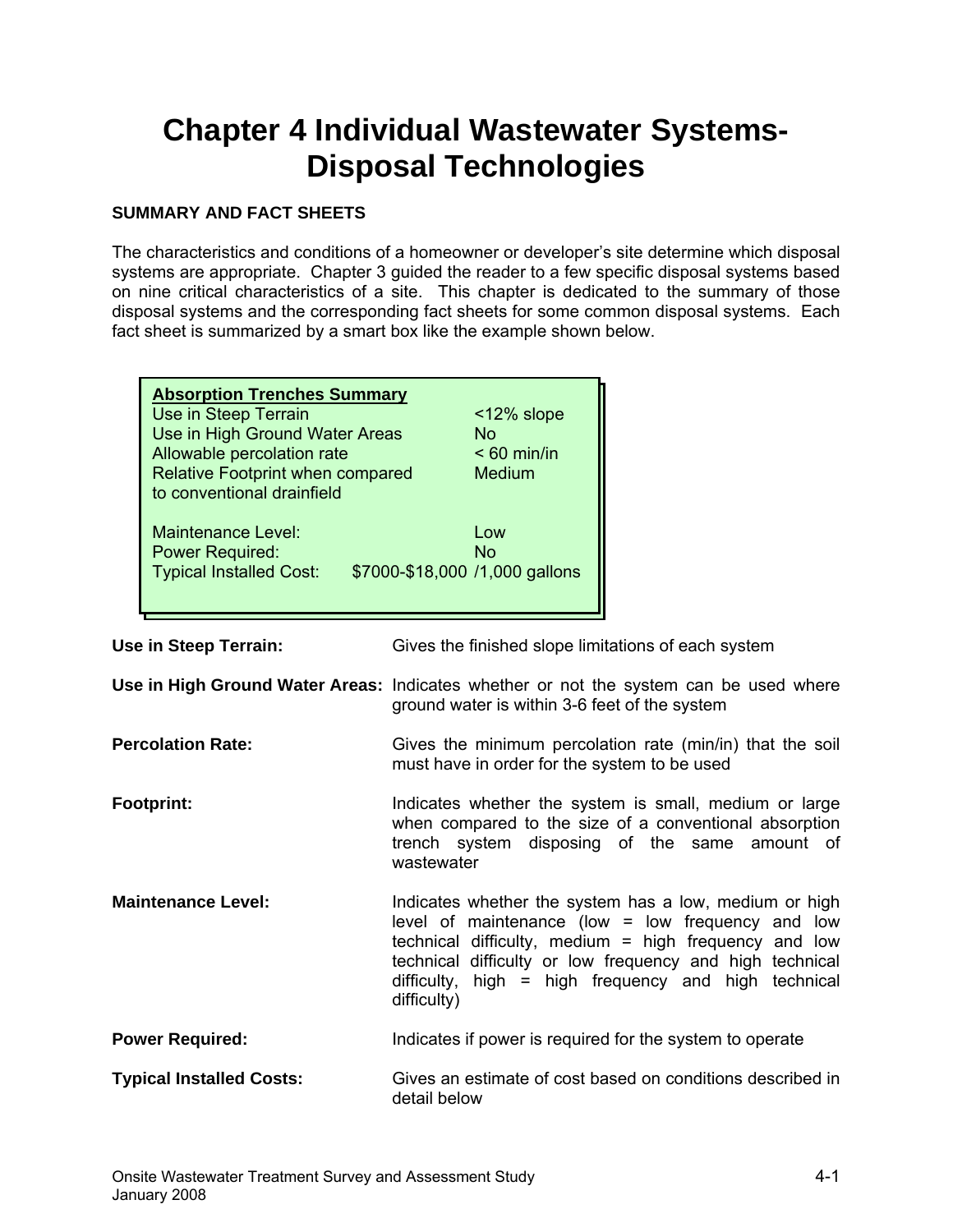Fact sheets are provided for simple disposal devices that do not provide treatment, including containment systems (holding tanks (D-1)), cesspools (D-2), and seepage pits (D-3). Fact sheets are also included for devices that provide significant treatment, such as, subsurface wastewater infiltration systems (SWIS), including absorption trenches (D-4), absorption beds (D-5), and elevated mounds (D-6). A fact sheet is also included for a zero-discharge system using evapotranspiration (D-7). A fact sheet containing information on wastewater reuse (D-8) is also included. It is noted that, with only very limited exceptions, all of the disposal systems included herein require an upstream treatment system, a variety of which are described in Chapters 5 and 6. It is further noted that cesspools are included in this chapter as disposal devices rather than Chapter 5, since they are not considered a treatment system.

## **COSTS**

A typical, current construction cost for each disposal system is provided on the fact sheets as a budgetary guideline.

### **Cost Assumptions**

The following assumptions have been made regarding the probable cost of construction:

- The size of the treatment system is to treat 1,000 gallons of domestic wastewater;
- The cost index is based on RS Means for January 2007;
- Expected annual cost inflation is 5% per year; and
- The costs are those associated with installation of a system on the island of Oahu, Hawaii.

#### **Costs Included**

The typical installed cost estimates include estimated labor, materials, equipment, mobilization, contractor's overhead and profit, as well as construction contingencies. The typical construction cost estimates are based on preliminary quotes from manufacturers, analysis of bid prices for similar projects, and current 2007 construction cost averages from cost reference data. Contingent costs allow for uncertainties that are unavoidably associated with generic site conditions.

## **Factors Affecting Cost Escalation**

Factors such as unforeseen conditions, changing conditions, special construction methods, permitting, and new regulations are a few of many items that may impact and cause an increase in the actual construction cost and for which allowances are made. A contingency factor of 20 percent has been applied to the basic estimated cost in an attempt to minimize the effects of the many unknowns. Because of the unknown factors and unpredictability of the future construction climate, the typical installed cost estimates presented are to be used for budgetary and comparison purposes only, and may not necessarily be an accurate representation of the true cost of construction. Actual cost of construction will take into account varying soil conditions, accessibility and slope of the site, construction climate, island location, etc. It is suggested the following multipliers be applied to the typical installed costs to get a budgetary cost of construction:

- 1. Escalation rates 5% per year;
- 2. Excavation in rock multiply cost by 3;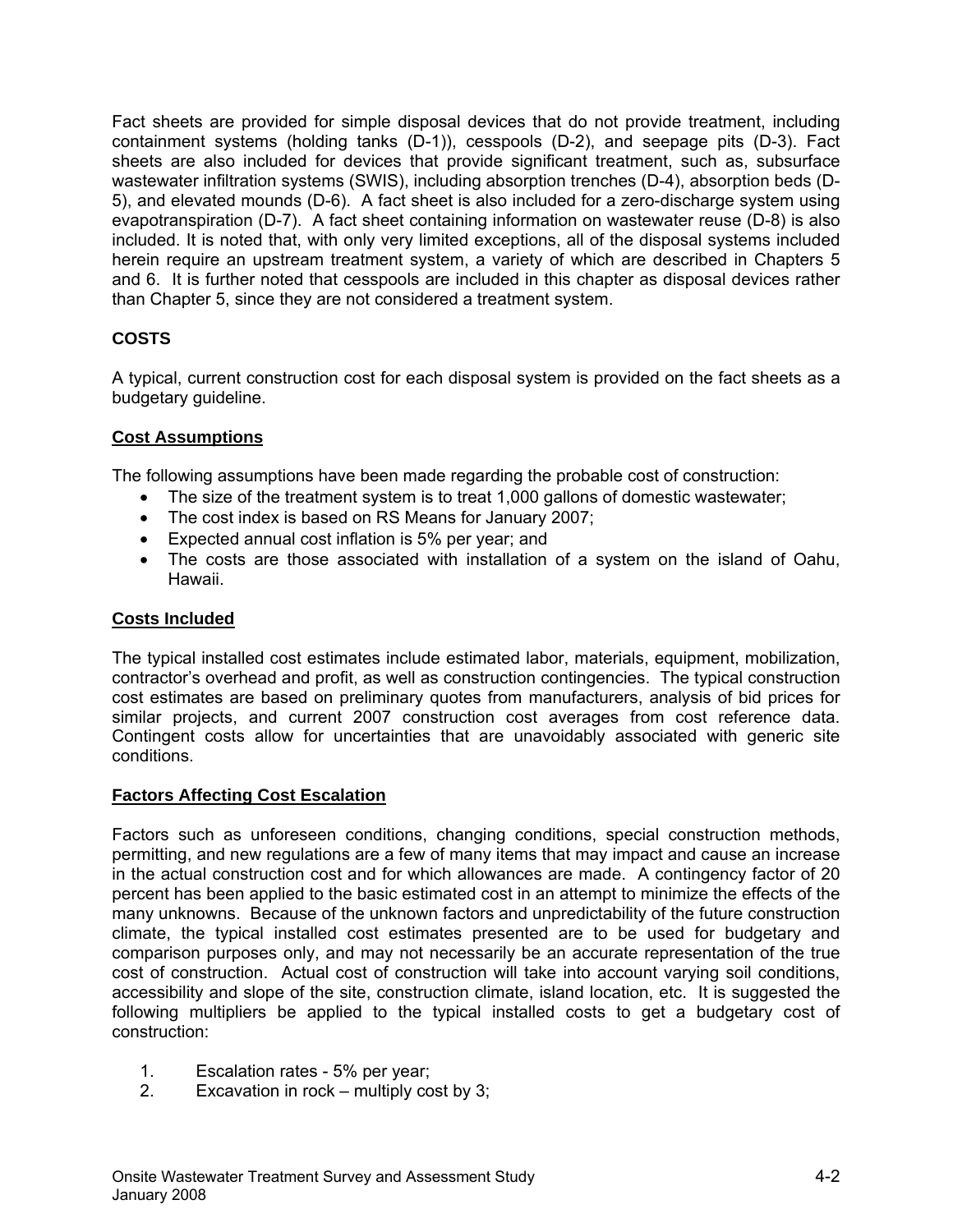- 3. Outer island work due to limited contractors and equipment multiply cost by 1.5;
- 4. Limited or restricted accessibility to site multiply cost by 3;
- 5. Steep terrain, greater than 20% multiply cost by 1.5.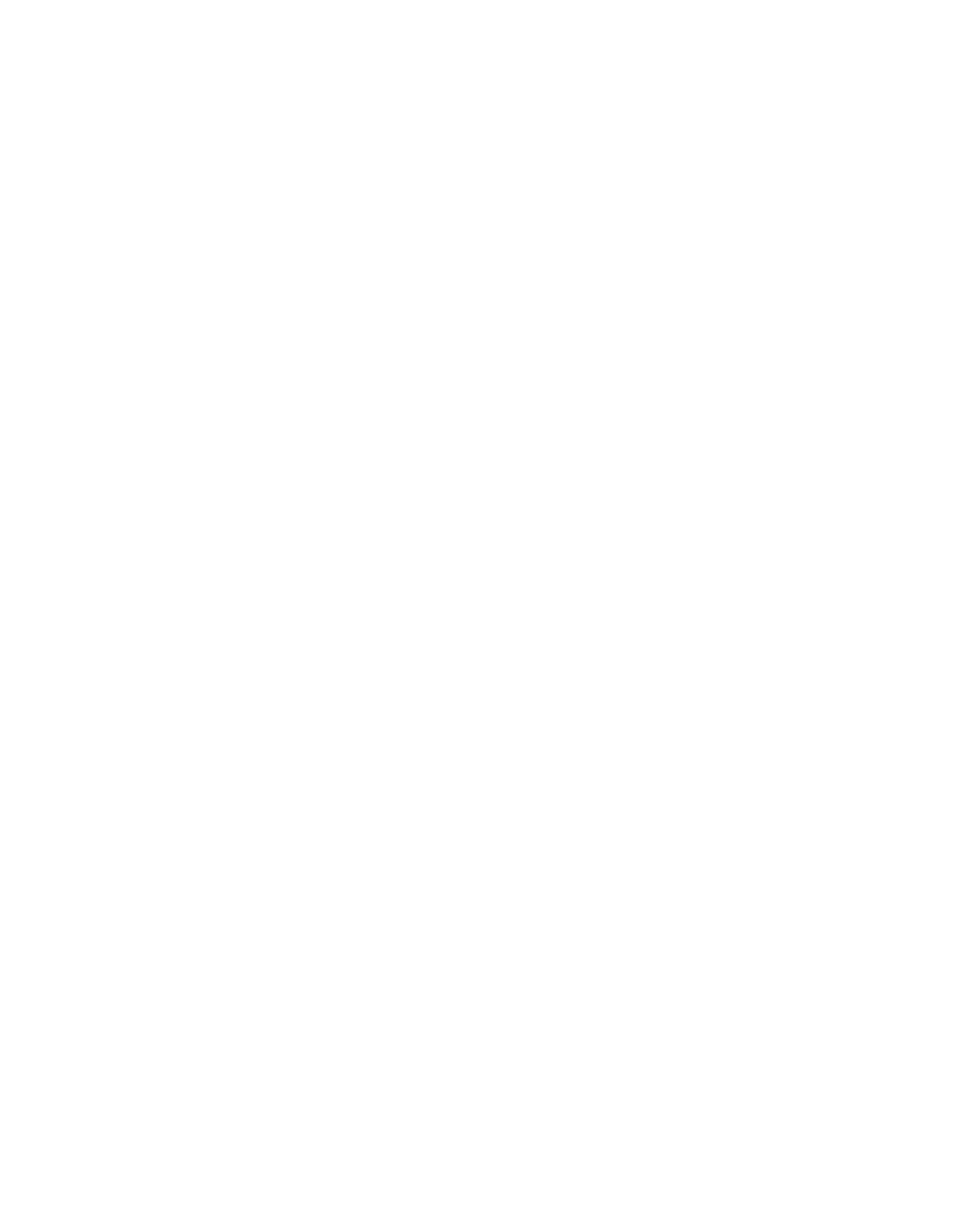**SUMMARY OF ONSITE WASTEWATER DISPOSAL SYSTEMS**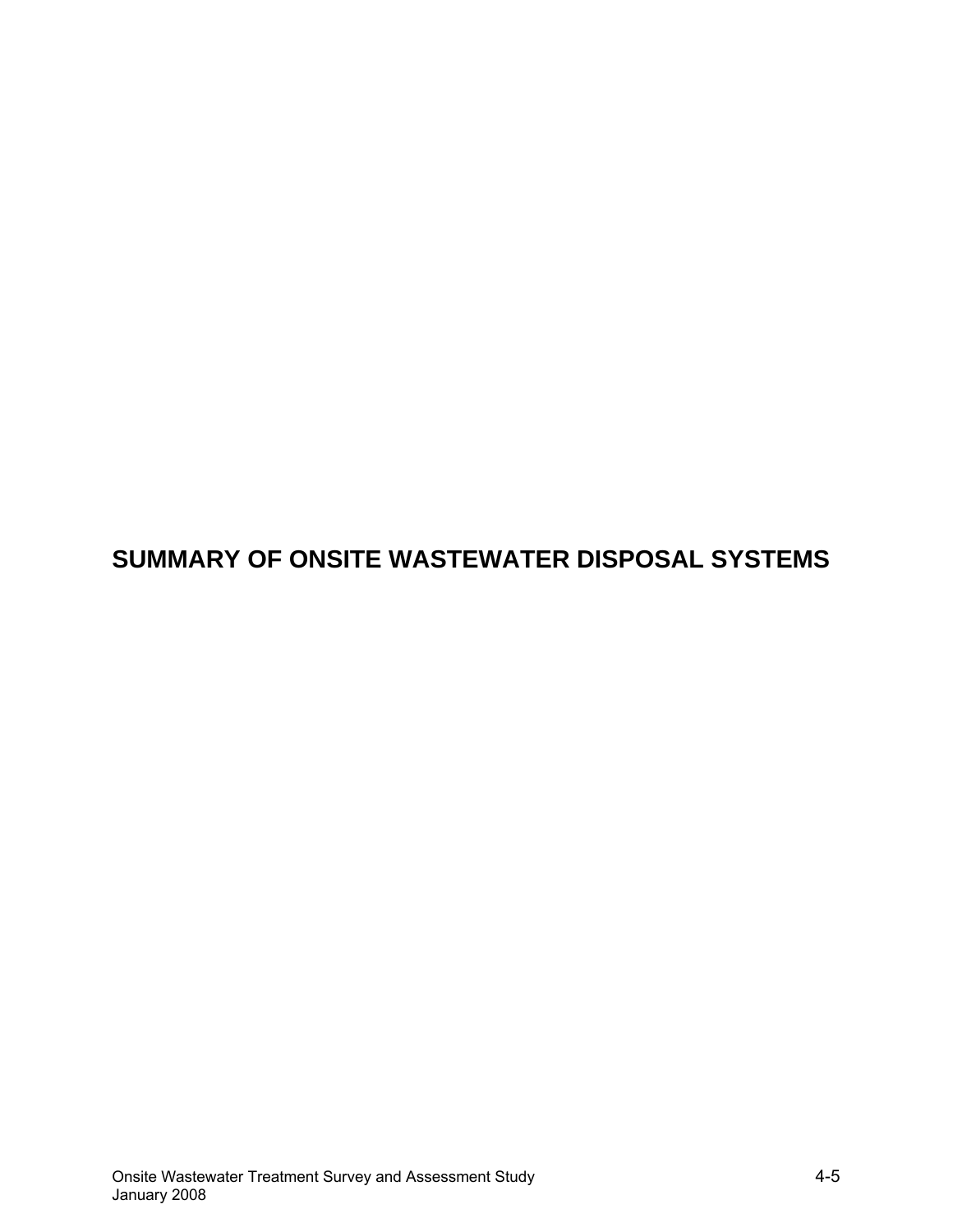| <b>DISPOSAL</b><br><b>SYSTEM</b>                     | BOD mg/L                 | TSS mg/L              | <b>Total</b><br>Nitrogen<br>mg/L | <b>Total</b><br>Phosphorus<br>mg/L | Fecal<br><b>Coliforms</b><br>Per 100 mL | <b>COMMENTS</b>                                                             |
|------------------------------------------------------|--------------------------|-----------------------|----------------------------------|------------------------------------|-----------------------------------------|-----------------------------------------------------------------------------|
| Holding Tank (Septic Tank<br>effluent in parathesis) | 100-400<br>$(132 - 217)$ | 100-400<br>$(49-161)$ | $14 - 40$<br>$(39-82)$           | $5 - 20$<br>$(11-22)$              | $1 - 100$ million                       |                                                                             |
| Cesspool                                             | 100-400                  | 100-400               | 15-90                            | $5 - 20$                           | 1-100 million                           |                                                                             |
| Seepage Pit                                          |                          |                       | 78 mg/kg<br>soil                 |                                    | ~10,000                                 | Reported by Field et<br>al at 3 m below pit<br>30<br>cm from<br>and<br>edge |
| <b>Absorption Trenches</b>                           | $30$                     | 4                     | 1                                | $2$                                | 13                                      |                                                                             |
| <b>Absorption Beds</b>                               | $30$                     | 4                     | 1                                | $2$                                | 13                                      |                                                                             |
| <b>Elevated Mounds</b>                               | $30$                     | $20$                  | $<$ 15                           | $2$                                | 13                                      |                                                                             |
| Evapotranspiration                                   | Varies                   | Varies                | Varies                           | Varies                             | Varies                                  |                                                                             |
| <b>Water Reuse</b>                                   | $<$ 30 mg/L              | $<$ 30 mg/L           | No specs.                        | No specs                           | < 23                                    | Requirements for R-<br>2 water                                              |

### **Table 4-1 Summary of Typical Disposal System Effluent Water Quality**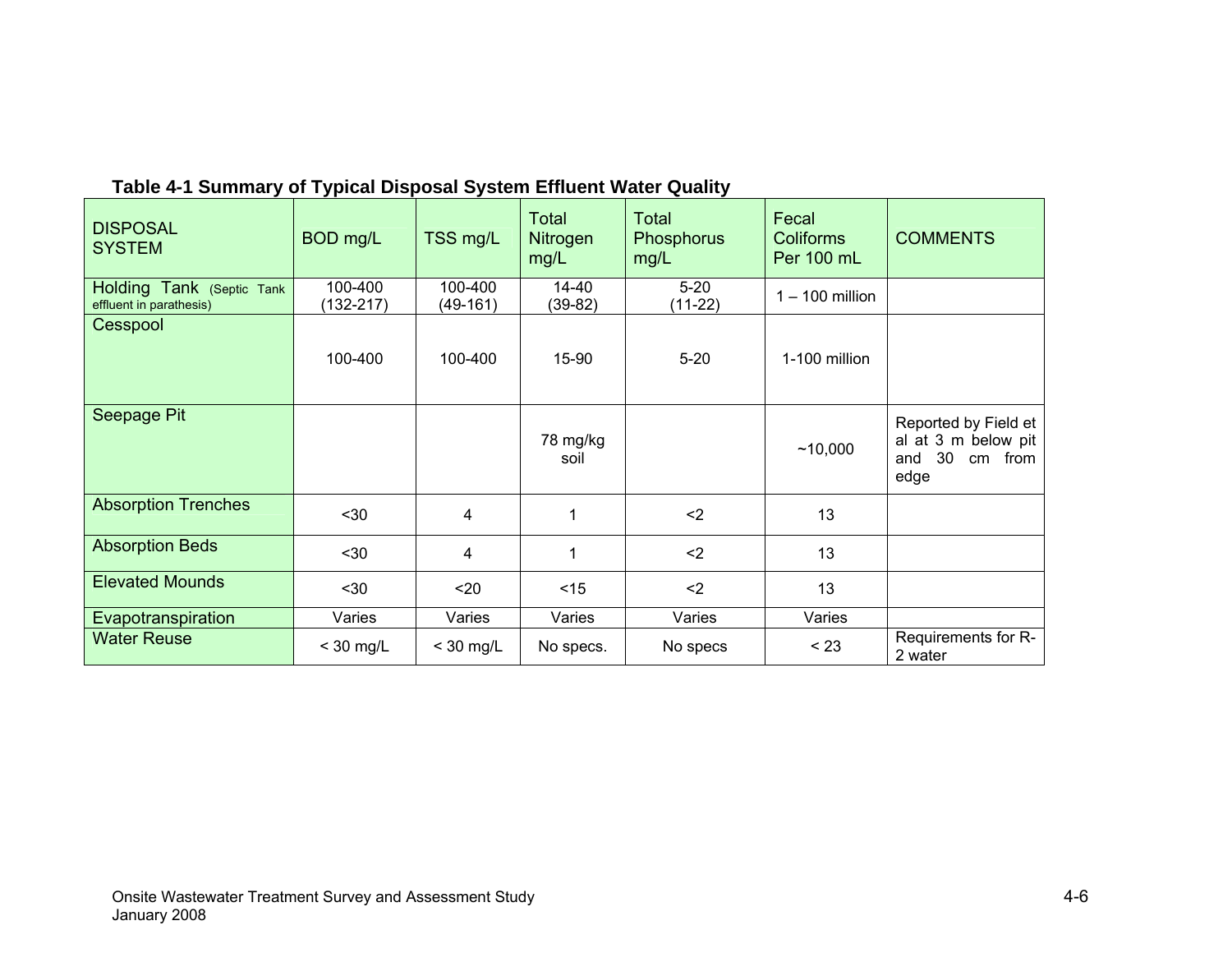#### **Table 4-2 Summary of Typical Installed Costs for Disposal Systems**

| <b>DISPOSAL</b><br><b>SYSTEM</b> | <b>Typical</b><br><i>installation</i><br>Costs (\$/unit) | Annual<br>Maintenance<br>(S/yr)<br><b>Fees</b><br>(Including<br>and<br>pumping<br>labor) | Energy<br>Consumption<br>$(kW-h/yr)$ | Energy<br>Costs<br>(\$/yr)<br>(At HECO rate<br>of 20.06 cents<br>per kW-h) | Annual<br>Replacement<br>Parts $(\frac{5}{yr})$<br>(Including)<br>chemicals) | Annual<br><b>Amortized Cost</b><br>over 5 years<br>(\$/mo)<br>(At nominal 6%<br>annual<br>interest<br>rate, compounded<br>monthly) |
|----------------------------------|----------------------------------------------------------|------------------------------------------------------------------------------------------|--------------------------------------|----------------------------------------------------------------------------|------------------------------------------------------------------------------|------------------------------------------------------------------------------------------------------------------------------------|
| <b>Holding Tank</b>              | 5,000-12,000                                             | 400-2,000                                                                                | $\qquad \qquad$                      |                                                                            |                                                                              | 35-400                                                                                                                             |
| Cesspool                         | 15,000                                                   | 50-200                                                                                   | 0                                    | $\mathbf{0}$                                                               | 0                                                                            | 290-310                                                                                                                            |
| Seepage Pit                      | >10,000                                                  |                                                                                          | None                                 | None                                                                       |                                                                              | >190                                                                                                                               |
| <b>Absorption Trenches</b>       | 7,000-18,000                                             |                                                                                          | None                                 | None                                                                       |                                                                              | 130-350                                                                                                                            |
| <b>Absorption Beds</b>           | 7,000-18,000                                             |                                                                                          | None                                 | None                                                                       |                                                                              | 130-350                                                                                                                            |
| <b>Elevated Mounds</b>           | 10,000-25,000                                            |                                                                                          | 110-365                              | 20-75                                                                      |                                                                              | 195-490                                                                                                                            |
| Evapotranspiration               | 15,000-25,000                                            |                                                                                          |                                      | 20-75                                                                      |                                                                              | 300-570                                                                                                                            |
| <b>Water Reuse</b>               | Varies                                                   |                                                                                          |                                      |                                                                            |                                                                              | Varies                                                                                                                             |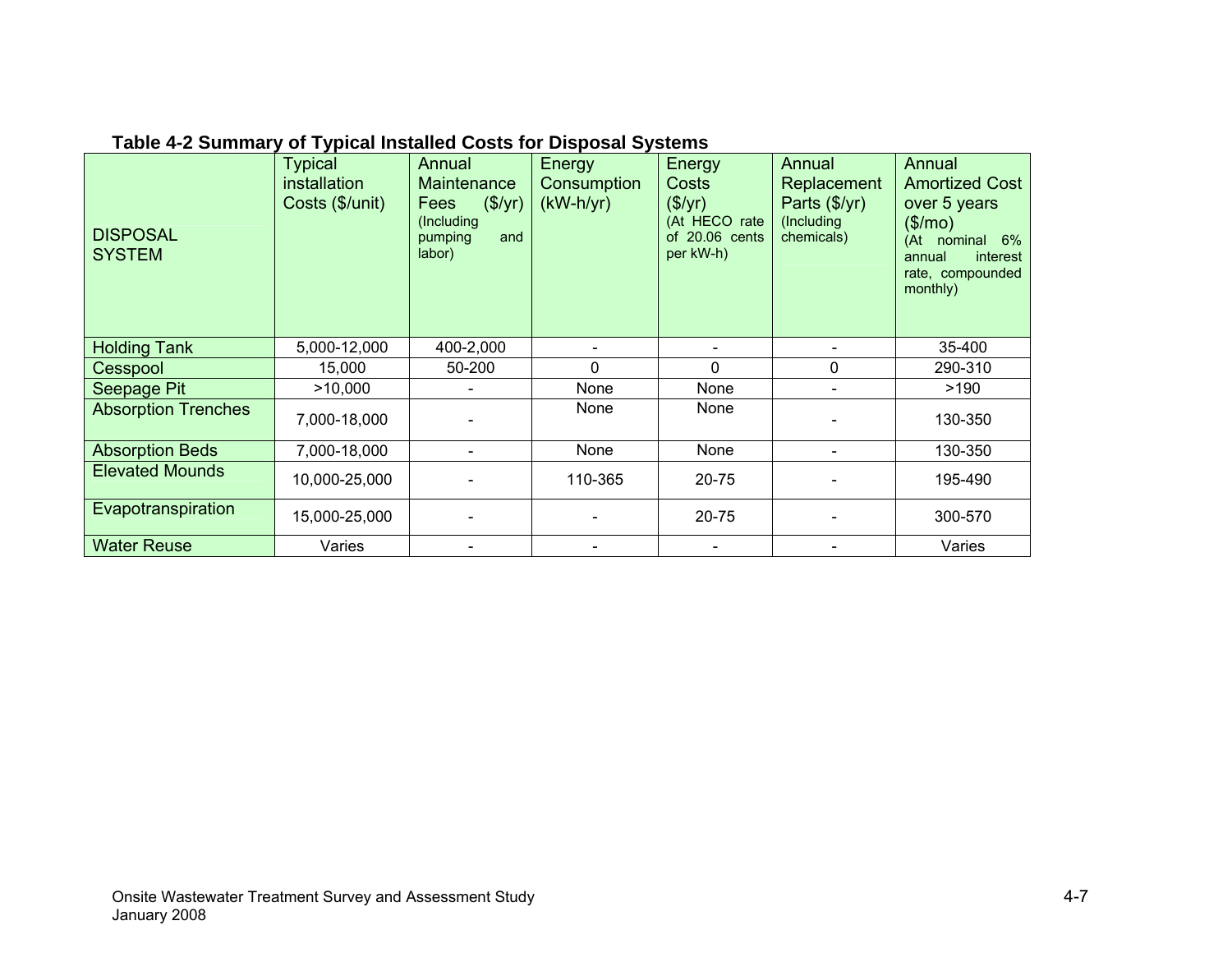| <b>Disposal System</b>     | Advantages                                                                                                     | <b>Disadvantages or Limitations</b>                                                                                                                                                                     |
|----------------------------|----------------------------------------------------------------------------------------------------------------|---------------------------------------------------------------------------------------------------------------------------------------------------------------------------------------------------------|
| <b>Holding Tank</b>        | • Zero discharge to surrounding<br>area                                                                        | • Generally a temporary solution to a problem<br>• Must be pumped on regular basis<br>• Possible odors                                                                                                  |
| Cesspool                   | • May already exist<br>• No power consumption                                                                  | • Minimal treatment of sewage                                                                                                                                                                           |
| Seepage Pit                | • Can be easily installed where a<br>cesspool once existed<br>• Can be used in very steep terrain<br>locations | • Surface area needed for percolation may make pit so<br>deep it discharges to groundwater<br>• Large percolation area may require multiple pits,<br>increasing price drastically                       |
| <b>Absorption Trenches</b> | • Most common means of disposal<br><b>Excavation does not disturb soil</b><br>properties                       | • Limited by steep terrain and land area<br>• Sides of the trenches are not credited to percolation area                                                                                                |
| <b>Absorption Beds</b>     | Area of the entire bed bottom is<br>credited to percolation area                                               | <b>Extremely limited by steep terrain</b>                                                                                                                                                               |
| <b>Elevated Mounds</b>     | A soil absorption system to<br>overcome limitations regarding<br>poor soil or proximity to<br>groundwater      | • Increased cost due to additional backfill requirements.<br>• Requires energy consumption due to pumping<br>wastewater to above ground dispersion system                                               |
| Evapotranspiration         | • Non-leaching system<br>• Can be used above UIC line with<br>approval                                         | • Works well in arid areas where the rate of evaporation is<br>greater than the rate of precipitation<br>• Requires energy<br>• Requires additional storage capacity<br>• Requires lysimeter monitoring |
| <b>Water Reuse</b>         | • Reduces water demand for<br>potable water for irrigation<br>• Considered zero discharge                      | • May be best suited to daily flow rates larger than the<br>scope of this study<br>• Requires backup disposal or storage                                                                                |

### **Table 4-3 Advantages and Disadvantages of Typical Disposal Systems**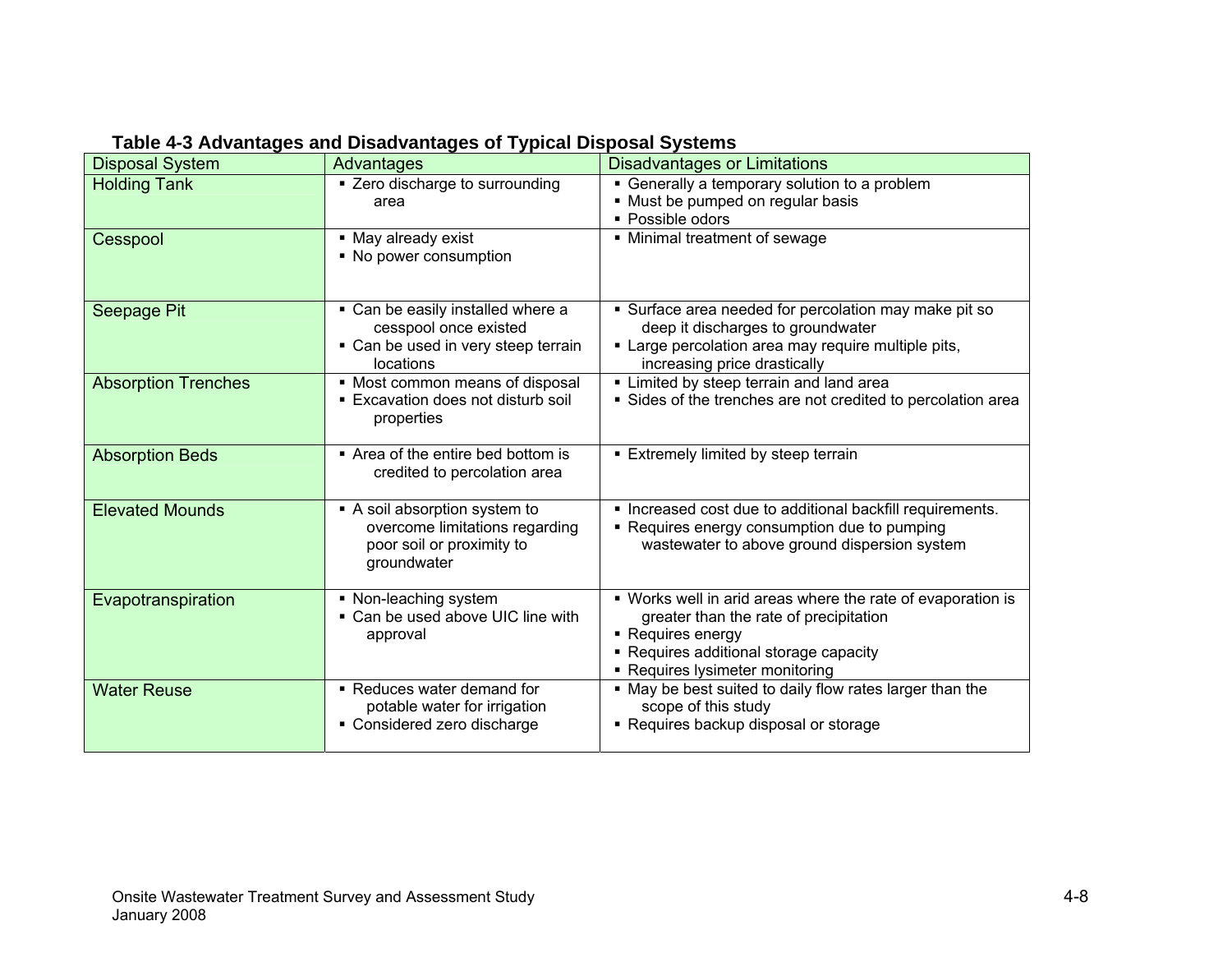### **Table 4-4 Typical Design Criteria for Disposal Systems**

| <b>Disposal System</b>        | <b>Percolation Rate</b>                                                                                       |                 | <b>Minimum</b><br>Separation<br>from Ground<br>Water | Slope<br>Land<br>Gradient | <b>Absorption Area</b>                                                                                                                       |
|-------------------------------|---------------------------------------------------------------------------------------------------------------|-----------------|------------------------------------------------------|---------------------------|----------------------------------------------------------------------------------------------------------------------------------------------|
|                               | Minimum Rate                                                                                                  | Maximum<br>Rate |                                                      |                           |                                                                                                                                              |
| <b>Absorption Trench</b>      | 60 min/inch                                                                                                   | Rapid, 1 min/in | 3 feet                                               | 12%                       | Bottom area of trench                                                                                                                        |
| <b>Deep Absorption Trench</b> | 60 min/inch                                                                                                   | Rapid, 1min/in  | 3 feet                                               | 12%                       | Bottom area of trench                                                                                                                        |
| <b>Absorption Bed</b>         | 60 min/inch                                                                                                   | Rapid, 1min.in  | 3 feet                                               | 8%                        | Bottom area of bed                                                                                                                           |
| Seepage Pit                   |                                                                                                               | 30 min/in       | 3 feet                                               | ≥12% Minimum<br>Slope     | Vertical wall area between<br>bottom of inlet pipe and<br>bottom of pit, excluding strata<br>with percolation rates slower<br>than 30 min/in |
| Elevated mound system         | Reviewed by DOH on a case-by-case<br>basis for systems outside percolation<br>rate range of trenches and beds |                 | 3 feet                                               |                           | Bottom area of distribution<br>piping (not the base of the<br>mound)                                                                         |
| Evapotransporation            | Reviewed by DOH on a case-by-case<br>basis.                                                                   |                 |                                                      |                           |                                                                                                                                              |
| <b>Water Reuse</b>            | Reviewed by DOH on a case-by-case<br>basis                                                                    |                 |                                                      |                           |                                                                                                                                              |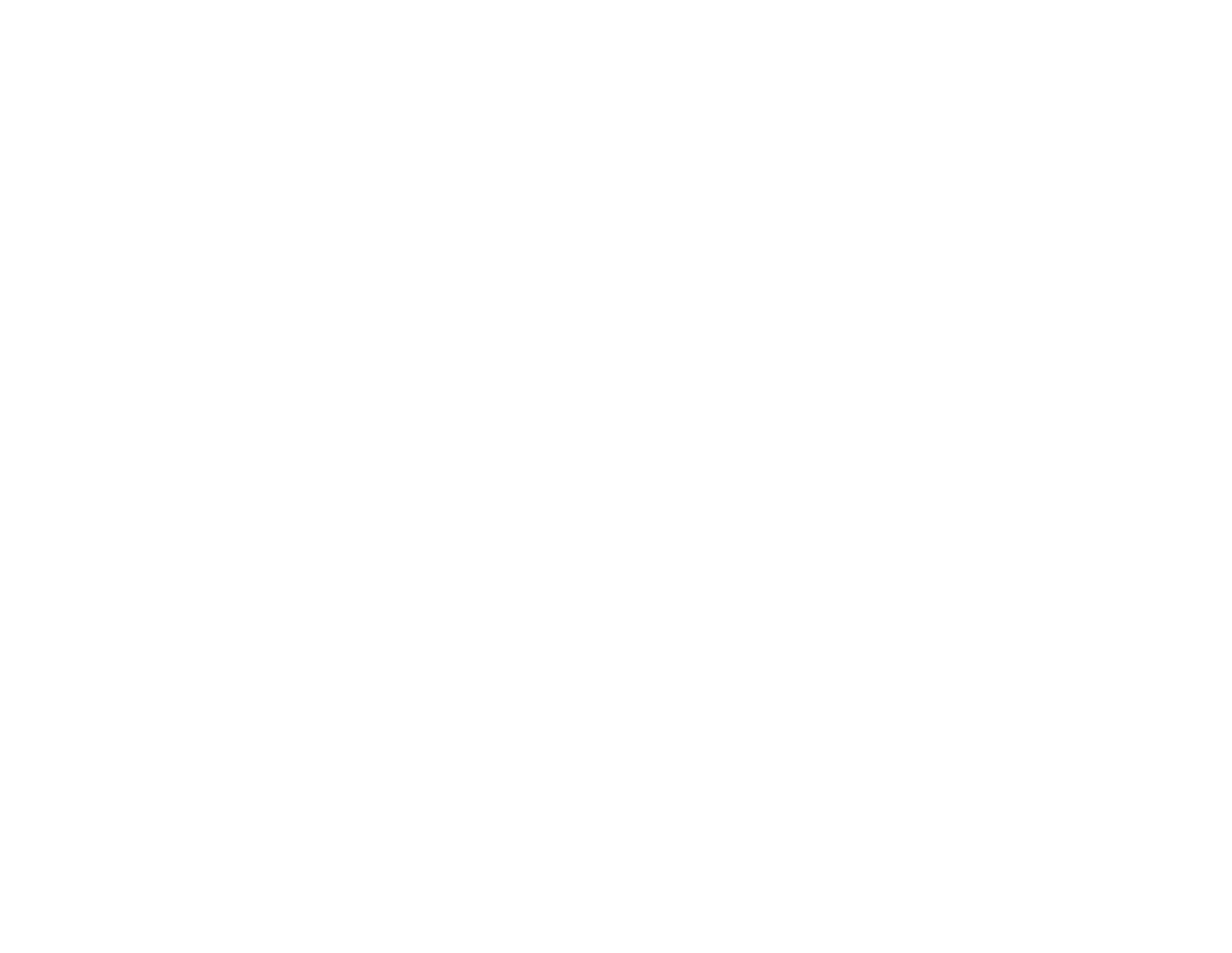## **CONTAINMENT SYSTEMS FACT SHEET**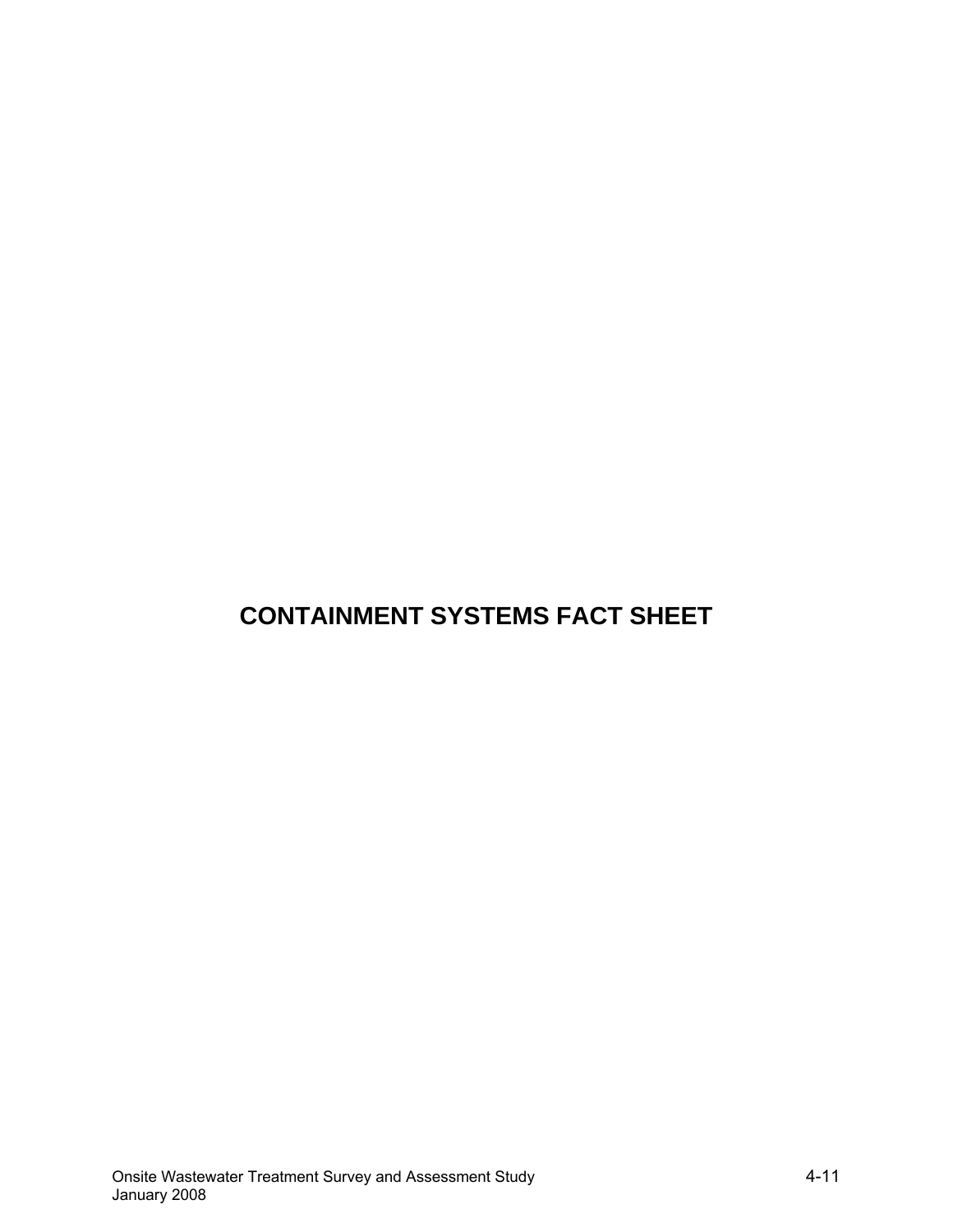# *Holding Tanks Fact Sheet D-1*

A holding tank is a watertight concrete or plastic tank that receives either raw or treated wastewater and stores it until a pumping contractor can haul the wastewater away. Typically, holding tanks are used only as a temporary disposal system until a connection to a public system is established or an existing disposal system can be repaired or upgraded. The tank should be able to hold 2-3 days worth of storage, requiring a hauler to remove wastewater every other day before it becomes septic or overflows. Holding tanks are only allowed in public facilities.

#### **Considerations and Restrictions**

Holding tanks must be structurally sound and must remain watertight. Holding tanks are considered a temporary system until a better system can be installed. Consideration should be given to providing venting for odor control and sizing of the tank to account for any gases that may be produced due to anaerobic reactions occurring in the tank. Alarms for overflow or strict monitoring of the holding tanks is necessary to prevent overflowing wastewater.

#### **Effluent Quality**

If any treatment occurs, it is anaerobic in nature, producing odorous gases. No treatment can be assumed.

#### **Typical Installed Costs (2007)**

Assuming the excavation and cost of the tank itself are the slightly higher than septic tanks, the cost of installing a complete holding tank is \$10,000-\$25,000.

#### **Operation and Maintenance Costs**

Periodic pumping is required in order to prevent backups into the plumbing leading to the holding tank. For pumping up to 2 to 3 times per week, the cost would be \$1,600 -\$2,400 per month or \$19,200 to \$28,800 per year.

| <b>Holding Tanks Summary</b>                              |             |
|-----------------------------------------------------------|-------------|
| Use in Steep Terrain                                      | Any terrain |
| Use in High Ground Water Areas                            | Yes         |
| <b>Percolation Rate</b>                                   | N/A         |
| <b>Relative Footprint When Compared</b>                   |             |
| <b>To Conventional Drainfield</b>                         | Small       |
|                                                           |             |
| Maintenance Level:                                        | High        |
| <b>Power Required:</b>                                    | <b>No</b>   |
| Typical Installed Cost: \$10,000 -\$25,000 /1,000 gallons |             |
|                                                           |             |
|                                                           |             |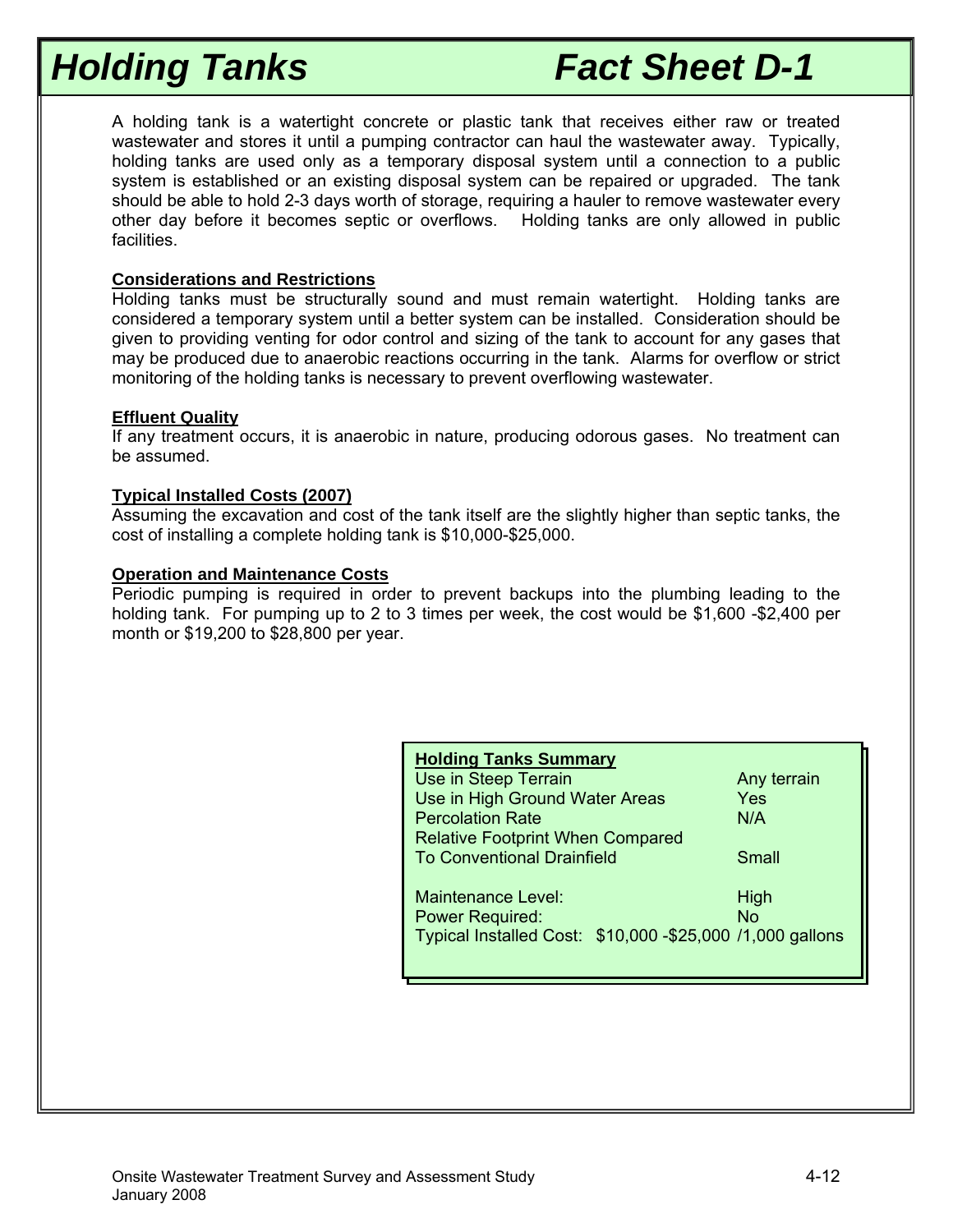### **SUBSURFACE DISPOSAL SYSTEMS FACT SHEETS**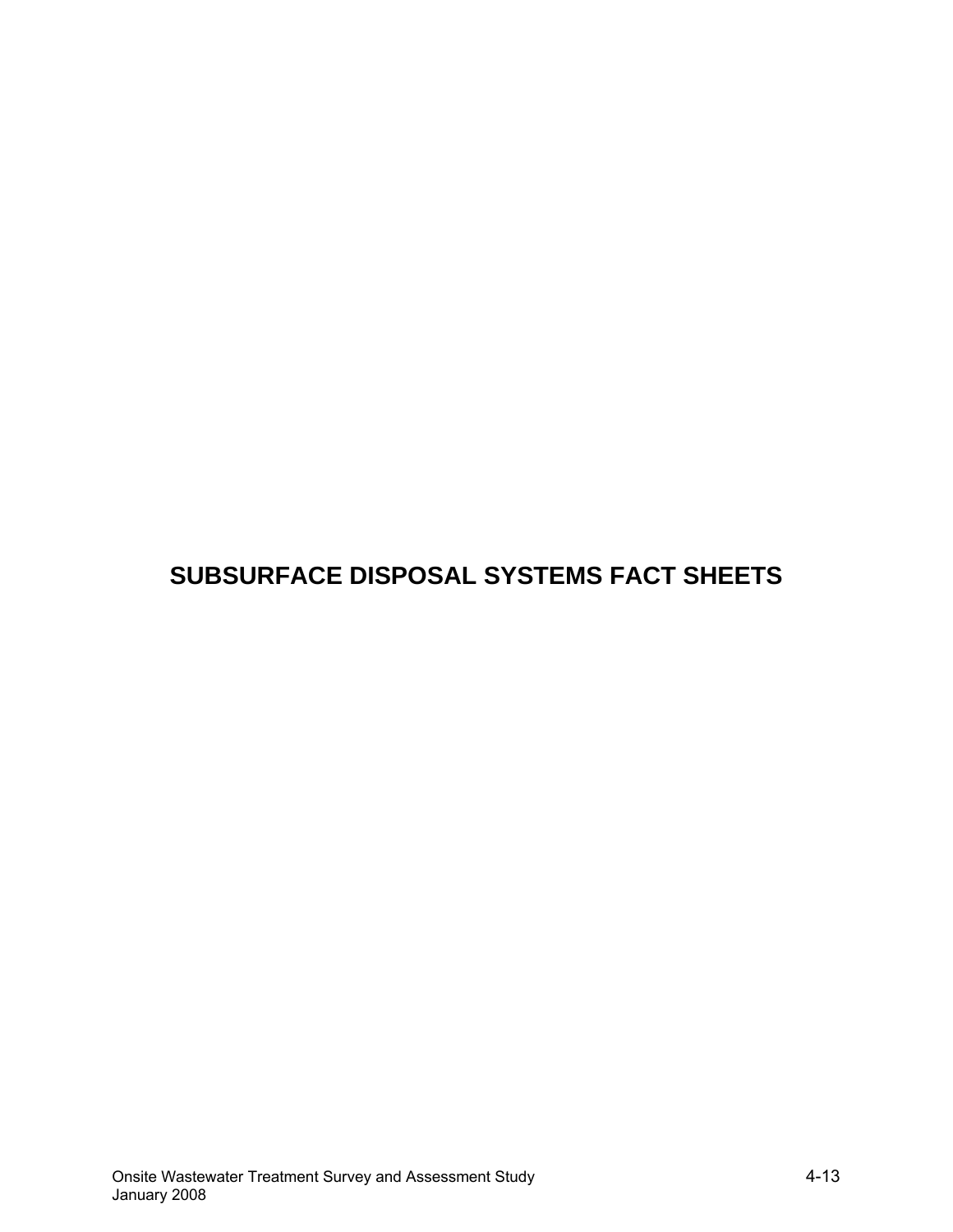#### **INJECTION WELLS AND SUBSURFACE DISPOSAL**

According to the HAR 11-23, the definition of an injection well is a well in which subsurface disposal of a fluid occurs. A well is any bored, dug, or driven shaft that is deeper than the widest surface dimension. Injection wells are used for the disposal of many types of fluids, but for the purposes of this handbook, injection wells are only discussed in reference to domestic wastewater. Injection wells include those drained by gravity and wells that have applied pressure to force wastewater into the soil. Because of that broad definition, they include cesspools and seepage pits, which are discussed in the following fact sheets. Only Class V injection wells are permitted to be constructed in Hawaii. Of these wells, injection wells receiving wastewater have been further classified as:

- 1) Subclass A, if injecting fluid mauka of the UIC line and into an underground source of drinking water; and
- 2) Subclass AB, if injecting fluid makai of the UIC line.

For a single family residence or a public place that serves fewer than 20 people per day, the onsite wastewater disposal system is not required to be regulated under Code of Federal Regulations Title 40, Part 144.

Injection wells are only allowed makai of the Underground Injection Control (UIC) line, or more formally in any exempted portions of aquifers. The location of the injection wells is limited to prevent the contamination of drinking water. Injection wells can be used to recharge brackish water near the coast and help prevent saltwater intrusion into the fresh groundwater lens.

The Department of Health has provisions for minimum setbacks for injection wells. Generally, the injection wells must be more than one-quarter mile from a drinking water source or its conveyance system. Injection wells that pierce voids or lava tubes in the soil must be mitigated to prevent effluent from entering the void. Injection wells should never discharge into a void. Operating wastewater injection wells must be permitted. Permits may be issued for any amount of time, not to exceed five years.

The quality of effluent from an injection well varies with the type of injection well and the soil. A more distinguishing characteristic of an injection well is the quality of influent that it receives. For example, a seepage pit receives treated wastewater whereas a cesspool receives raw wastewater. The conditions in which the injection well is constructed also impact the quality of influent it can receive. For example, seepage pits constructed where discharge to groundwater will occur must have aerobically treated, disinfected influent to comply with DOH standards. If the groundwater is closely connected to surface water, enhanced nitrogen removal (50%) should also be required.

In addition to injection wells, wastewater can be disposed of beneath the ground using a subsurface wastewater infiltration system (SWIS). SWIS allow for treated wastewater to percolate through the soil, where varying degrees of physical, chemical, and/or biological treatment occurs. The wastewater will eventually reach the groundwater, but, given the proper amount of unsaturated soil, the wastewater may be well treated by the time it reaches the groundwater. The most important part of a SWIS is the biomat, the layer of organic, inorganic, and biological material that forms at the interface of the SWIS and the soil. The biomat is the portion of the SWIS that provides a large part of the physical, chemical, and biological treatment of the wastewater. SWISs include absorption trenches and absorption beds.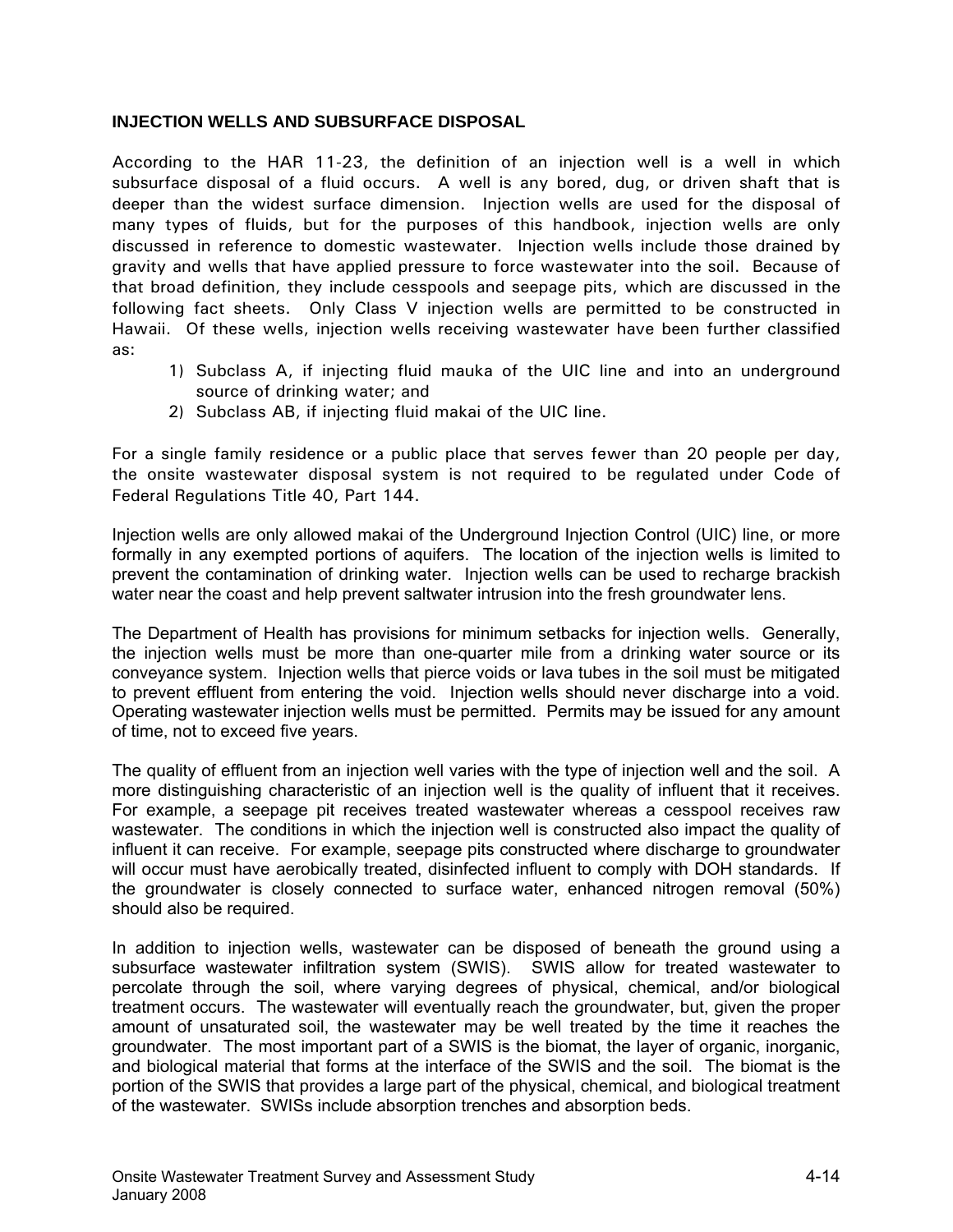# *Cesspools Fact Sheet D-2*

Cesspools are generally large, cylindrical, lined excavations used to receive untreated wastewater. Solids are retained and the liquid percolates into the surrounding soil. A cesspool is either lined with rock, or constructed with mortar-less brick or perforated concrete rings. Cesspools are not considered a treatment system because virtually no treatment occurs that would protect the surrounding environment. Therefore, cesspools are considered to be only a disposal device.



**Figure 4-1 Cesspool** 

#### **Considerations and Restrictions**

New cesspools are severely restricted and prohibited in designated critical wastewater disposal area on all islands as defined in the HAR 11-62. New cesspools are currently still legal in specific areas of Hawaii County. Refer to the CWDA maps in Appendix C. Because of the slow decomposition rate, the solids in the wastewater will eventually clog the cesspool. The pores of the lining can be re-opened using caustic soda or a very strong acid. However, even these solvents will eventually fail to open the pores, and the cesspool will have to be closed and replaced.

#### **Effluent Quality**

Effluent quality is only slightly better than the quality of raw wastewater as only large solids are removed from the wastewater. When used following a treatment system, no treatment is assumed and the cesspool functions as a seepage pit (see D-3).

#### **Typical Installed Costs (2007)**

\$15,000 for excavation, lining and backfill.

#### **Operation and Maintenance Costs**

The organic solids that settle to the bottom of the cesspool decompose at a very slow rate, resulting in accumulation of solids. Because of this accumulation, periodic pumping is required, ranging from \$150 to \$550 per visit, depending on site conditions and volume pumped.

| <b>Cesspools Summary</b>                                                     | Yes                           |
|------------------------------------------------------------------------------|-------------------------------|
| <b>Use in Steep Terrain</b>                                                  | No                            |
| Use in High Ground Water Areas                                               | Designated by                 |
| <b>Percolation Rate</b>                                                      | <b>DOH</b>                    |
| <b>Relative Footprint When Compared</b><br><b>To Conventional Drainfield</b> | Small                         |
| Maintenance Level:                                                           | Low                           |
| <b>Power Required:</b>                                                       | No                            |
| <b>Typical Installed Cost:</b>                                               | up to \$15,000 /1,000 gallons |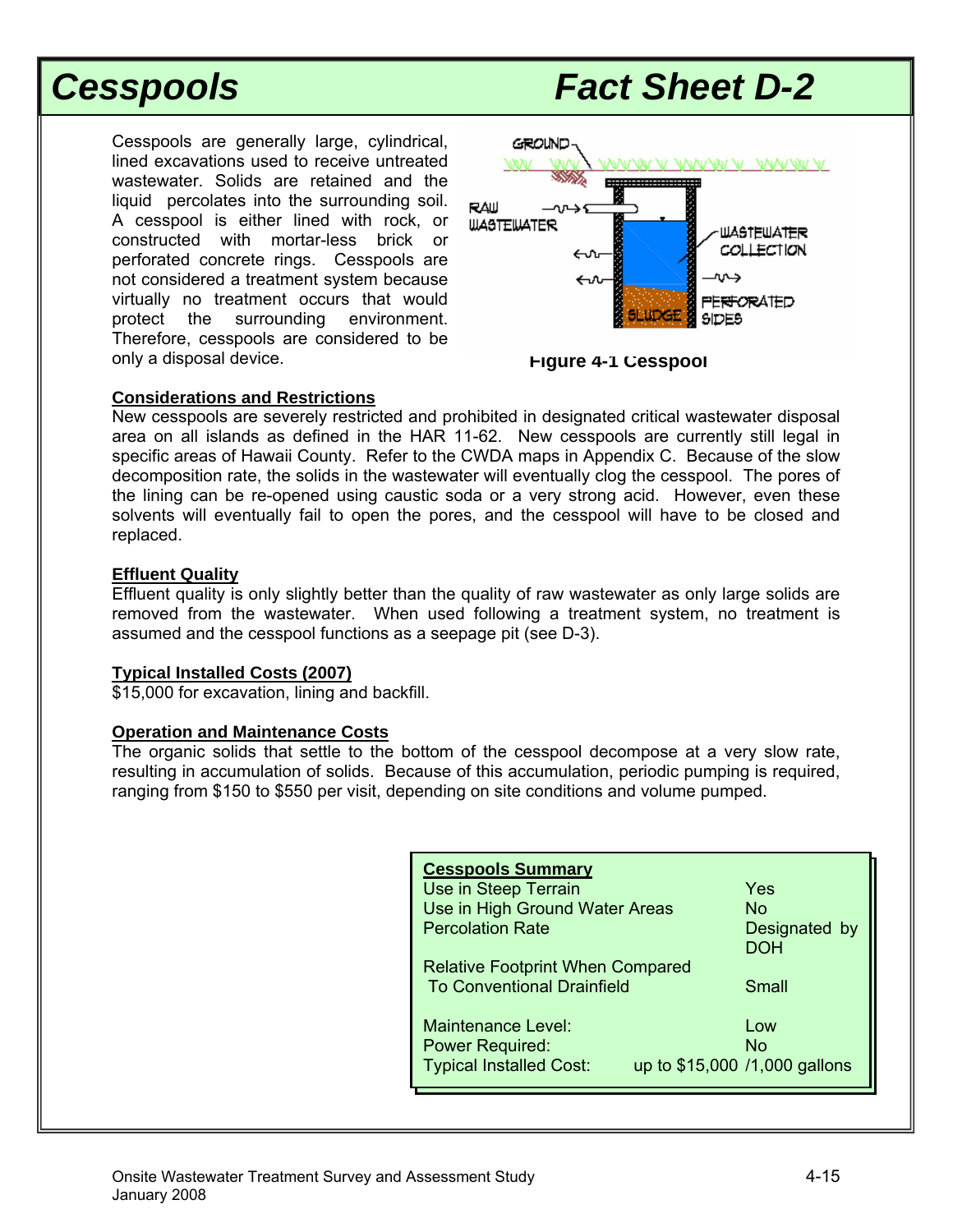# *Seepage Pits Fact Sheet D-3*

The construction of a seepage pit is similar to that of a cesspool. The difference between the two is that the seepage pit receives treated wastewater, whereas a cesspool receives untreated wastewater. The effective absorption area of a seepage pit is measured along the sidewalls of the pit. No allowance is made for the bottom of the pit according to HAR 11-62.

#### **Considerations and Restrictions**

Seepage pits should be considered when the land area available to dispose of effluent is insufficient for absorption beds/trenches, when the terrain is too steep for other disposal systems or when an impermeable layer overlies more suitable soil. Design criteria should be referenced in HAR 11-62.

Seepage pits are often found where cesspools once existed. The addition of a septic tank or other treatment system upstream from the cesspools enables the owner to consider converting the cesspool into a seepage pit, if the cesspool does not have any problems like spills or overflows. However, in cases where a new seepage pit is to be installed, it may be more expensive than other systems due to the greater depth of excavation. Seepage pits may also be sited such that they are below the aerobic zone in soil, resulting in little or no oxidation of organic compounds as compared to shallower systems such as absorption systems.

#### **Effluent Quality**

There have been few studies that have investigated the effluent characteristics of seepage pits. It is commonly believed that seepage pits do not provide the same level of treatment as other disposal systems. However, in a 2007 study, it was shown that seepage pits in loamy soil eliminated E. Coli, a fecal coliform, from wastewater as well as absorption trenches did. Organic loads adjacent to the absorption trenches were actually higher than they were for the seepage pits. Effluent from seepage pits was also lacking in ammonia nitrogen, indicating effective nitrification. Total nitrogen was similar to background levels within six feet of the bottom of the seepage pits.

#### **Typical Installed Costs (2007)**

Conversion of a cesspool into a seepage pit will cost approximately \$5,000. Installing a new seepage pit is much more expensive, depending on the soil conditions, but will generally cost approximately \$10,000 each. Multiple seepage pits may be required, depending upon sitespecific percolation rates.

#### **Operation and Maintenance Costs**

The overwhelming issue for seepage pits is not the maintenance of the pits themselves, but the

maintenance of the treatment systems preceding the pits. Proper operation and maintenance of the septic tank(s) or ATU(s), extends the life of the seepage pit and decreases the likelihood of solids clogging in the seepage pit. If upstream processes allow passage of solids to the seepage pit, periodic sludge pumping will be required.

| <b>Seepage Pits Summary</b>             |                          |
|-----------------------------------------|--------------------------|
| Use in Steep Terrain                    | Yes                      |
| Use in High Ground Water Areas          | Usually no               |
| <b>Percolation Rate</b>                 | Faster than 60<br>min/in |
| <b>Relative Footprint When Compared</b> |                          |
| <b>To Conventional Drainfield</b>       | Small                    |
| Maintenance Level:                      | Low                      |
| <b>Power Required:</b>                  | No                       |
| <b>Typical Installed Cost:</b>          | \$10,000 /1,000 gallons  |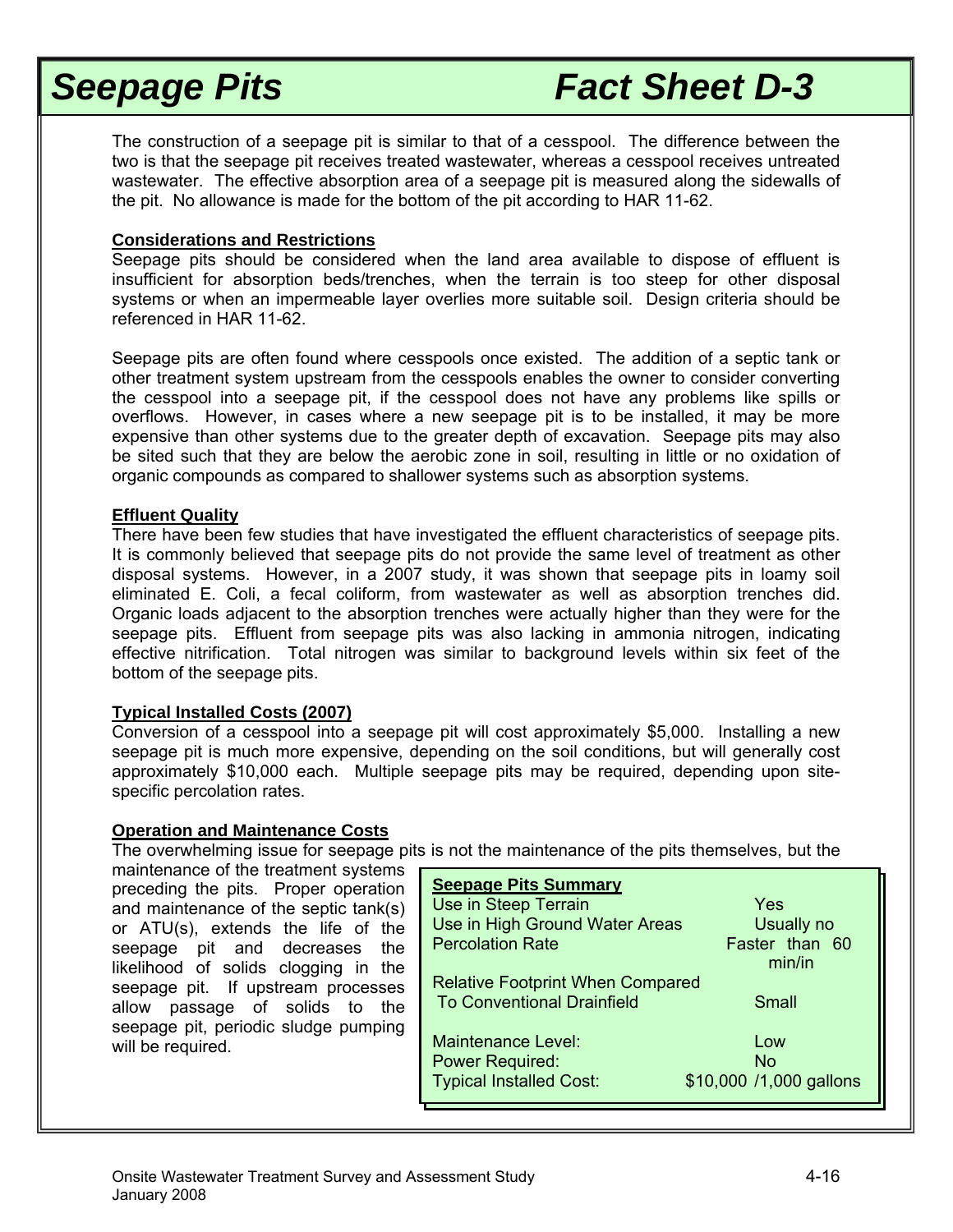## *Absorption Trenches and Fact Sheet D-4 Gravelless Systems*

# Treatment system **Distribution** box Maxslope 12% **Trenches Observation Pipe**

**Figure 4-2 Trench disposal system (Adapted from Kent County, DE DPW)** 

Absorption trenches are subsurface wastewater infiltration systems (SWIS) that utilize trenches between 18 and 36 inches wide.

Typically, trenches have been built with perforated pipe in a gravel bed. The gravel bed provides structural support for the pipe and a more infiltrative surface for the wastewater. Recently, however, other materials (plastic chambers, storage panels, etc.) have been substituted for the gravel bedding (allowing for *gravelless* trenches). These materials allow for structural stability and hydraulic flow, while potentially decreasing the costs associated with fill.

Usually, trenches are constructed with the bottom of the absorption area no more than three (3) feet to five (5) feet below grade. This ensures that oxygen transfer from the air can continue down to the bottom of the trench, and the drainfield will remain aerobic. However, it is sometimes necessary to excavate to a greater depth in order to reach more suitable soil for percolation of the wastewater. In these cases, the trenches are referred to as "deep trenches" and may be regulated differently than the shallower absorption trenches.

#### **Considerations and Restrictions**

Percolation rate and depth to groundwater must be considered in the design of absorption trenches. Trenches cannot be used in terrain where the natural slope is too steep. Because the effective absorption area is at the bottom of each individual trench, absorption trenches can require large amounts of land. Root intrusion has an adverse impact on the performance of the trenches, and root barriers should be considered. Grading should be designed so that stormwater runoff flows away from the absorption trenches.

#### **Effluent Quality**

The septic tank and drainfield treatment/disposal system combination has been shown to meet the same effluent qualities provided by biological treatment systems under optimal conditions. Under ideal conditions, quality can be as good as BOD of 4 mg/L, TSS of 1 mg/L and fecal coliforms of 13 per 100 mL. However, overloaded systems, rainfall, and unsuitable soils, will result in contaminants (BOD, TSS, coliforms/pathogens, nitrogen and phosphorus) escaping treatment and passing into the surrounding soil/groundwater/surface water.

#### **Typical Installed Costs (2007)**

These costs include excavating the drainfield, installing bedding, and laying distribution piping or plastic chambers/storage panels, etc. Typical construction costs range between \$7,000 and \$18,000 per 1,000 gpd of treated wastewater.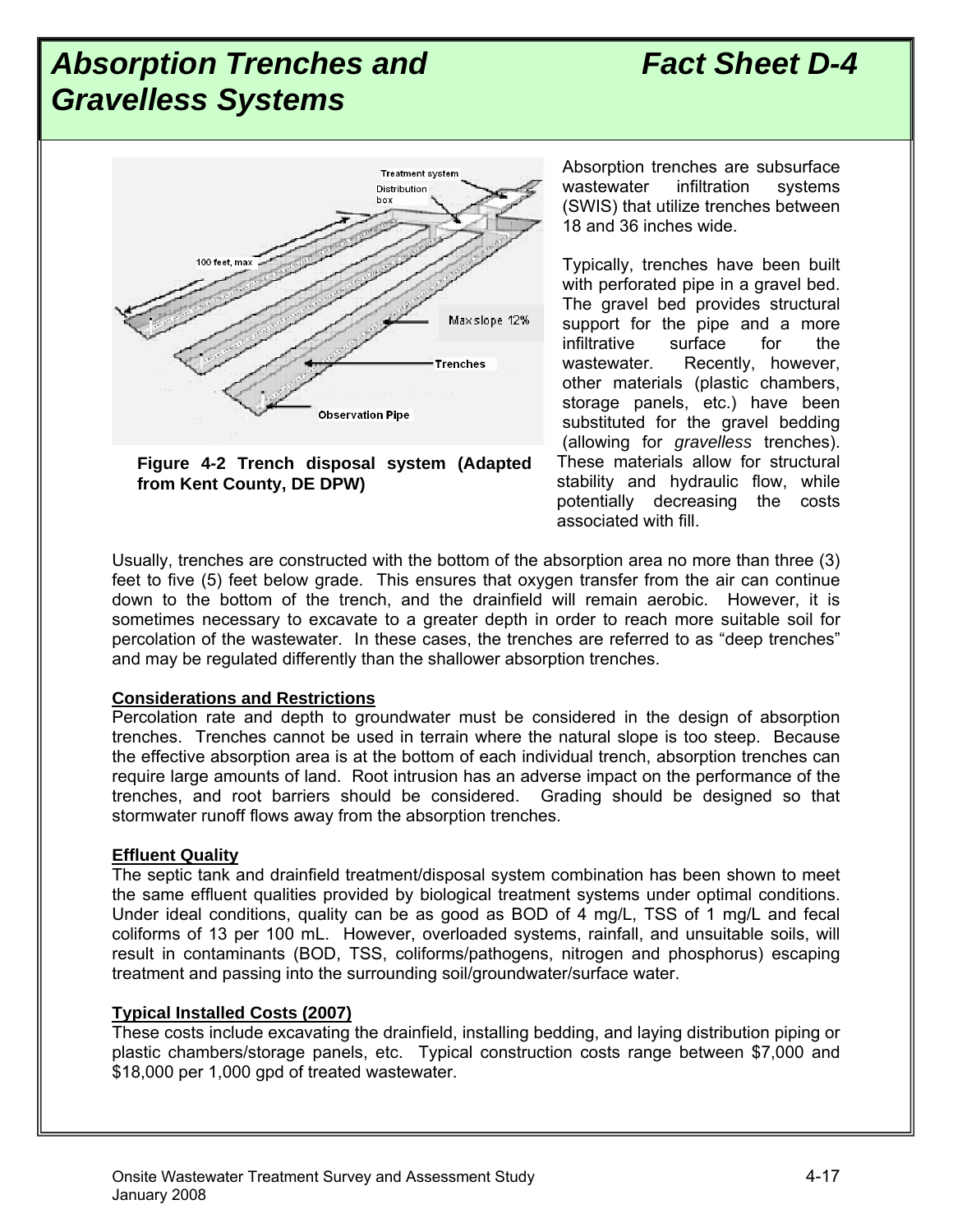#### **Operation and Maintenance Costs**

There is very little maintenance needed to maintain a drainfield. Inspection/observation ports should be provided in the drainfield to determine whether water is accumulating in the trenches rather than percolating out. If solids overflow from a septic tank or other treatment process into the absorption system, these solids will rapidly clog the voids in the soil, reducing or eliminating the percolation capability. Nothing can be done to restore the performance of the soil except for time and rest, which may also be insufficient. In such cases, a new soil absorption system may need to be constructed for continued service, which is costly and disruptive to the property. Emphasis, therefore, should be placed on the strict maintenance requirements of the upstream treatment processes.

| <b>Absorption Trenches Summary</b><br><b>Use in Steep Terrain</b><br>Use in High Ground Water Areas<br><b>Percolation Rate</b> | $<$ 12% slope<br>No.<br>Faster than 60<br>min/in |
|--------------------------------------------------------------------------------------------------------------------------------|--------------------------------------------------|
| <b>Relative Footprint When Compared</b><br><b>To Conventional Drainfield</b>                                                   | Medium                                           |
| Maintenance Level:<br><b>Power Required:</b><br><b>Typical Installed Cost:</b><br>\$7,000-\$18,000 /1,000 gallons              | Low<br>No.                                       |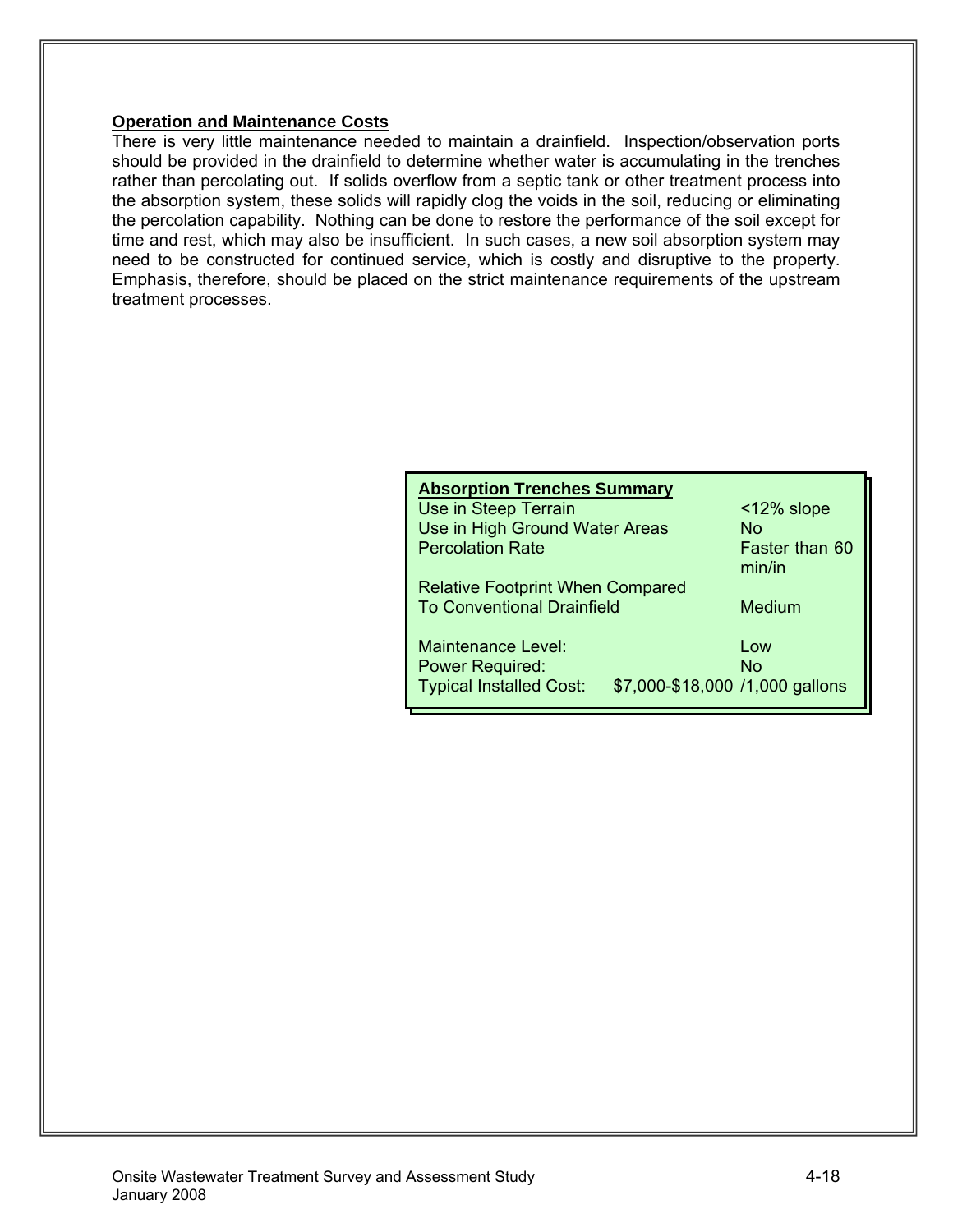# *Absorption Beds Fact Sheet D-5*

Absorption beds are subsurface wastewater infiltration systems (SWIS) that have beds at least three feet wide. Absorption beds are similar to absorption trenches. For an absorption trench system, there is a distinct section of undisturbed soil between the absorption trenches. With an absorption bed, the area designated for disposal is excavated, and a layer of gravel is installed with the distribution pipe laid atop. In the case of gravelless systems, the plastic chambers are laid on the exposed soil. In essence, the wastewater will be spread over the entire area, instead of restricted to beneath the distribution pipe.



**Figure 4-3 Bed disposal system (Adapted from Kent County, DE DPW)** 

#### **Considerations and Restrictions**

Beds are not allowed in terrain with slopes exceeding 8%. Since the entire area of the bed is considered as absorption area the total amount of land required is smaller compared to an absorption trench system. Roots from bushes and trees will damage the performance of the absorption system, therefore, root barriers should be utilized.

#### **Effluent Quality**

Effluent quality from an absorption bed will be similar to that of absorption trenches (see D-4).

#### **Typical Installed Costs (2007)**

| These costs include excavation,                                        |                                                                   |                |
|------------------------------------------------------------------------|-------------------------------------------------------------------|----------------|
| piping, and/or<br>plastic<br>gravel,                                   | <b>Absorption Beds Summary</b>                                    |                |
| chambers/storage panels. Typical                                       | Use in Steep Terrain                                              | $<8\%$ slope   |
| costs are about \$7,000-\$18,000 per                                   | Use in High Ground Water Areas                                    | No.            |
| 1,000 gpd of treated wastewater.                                       | <b>Percolation Rate</b>                                           | Faster than 60 |
|                                                                        |                                                                   | min/in         |
| <b>Operation and Maintenance Costs</b>                                 | <b>Relative Footprint When Compared</b>                           |                |
| Operational and<br>maintenance<br>issues are the same as for trenches. | <b>To Conventional Drainfield</b>                                 | <b>Medium</b>  |
| See Appendix A for tips extending                                      | Maintenance Level:                                                | Low            |
| the functional life of SWIS.                                           | <b>Power Required:</b>                                            | No.            |
|                                                                        | <b>Typical Installed Cost:</b><br>\$7,000-\$18,000 /1,000 gallons |                |
|                                                                        |                                                                   |                |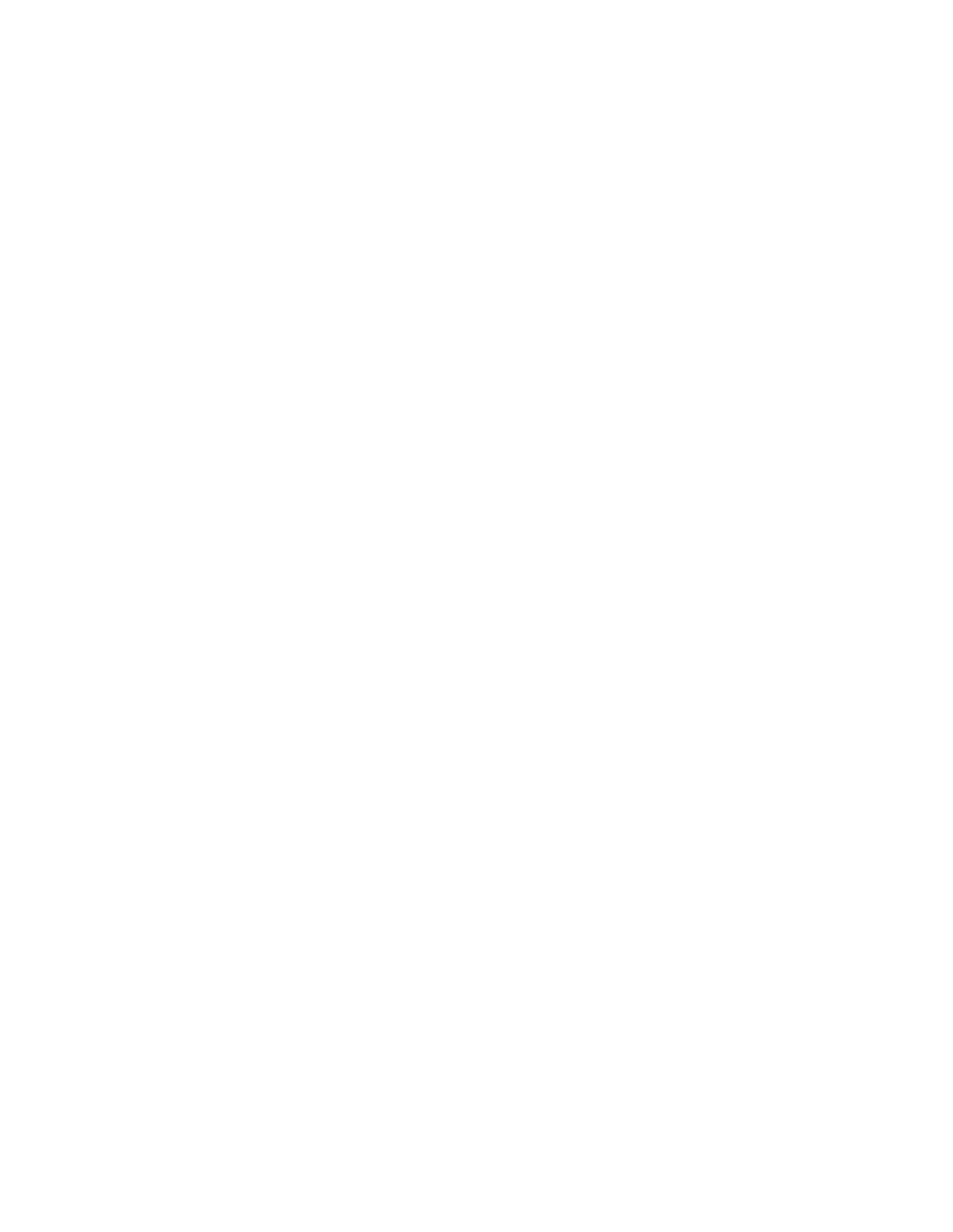## **ALTERNATIVE DISPOSAL SYSTEMS FACT SHEETS**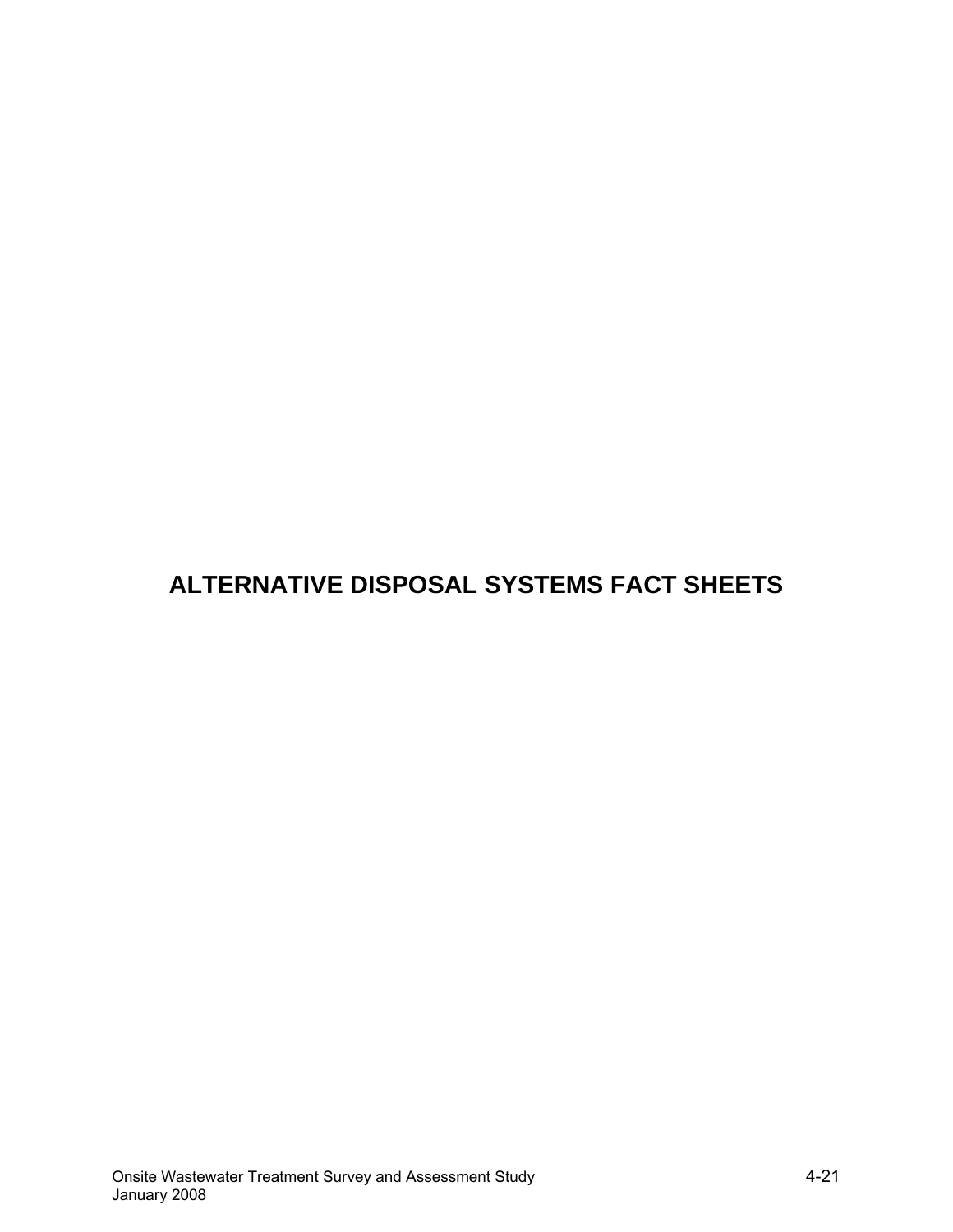# *Elevated Mounds Fact Sheet D-6*



#### **Figure 4-4 Elevated Mound System**

Elevated mound systems are engineered mounds of sand/soil used to create acceptable soil conditions for effluent disposal and/or to create vertical separation from groundwater. The land on which the mound will be placed is first tilled, and a layer of sand and distribution system is placed over the tilled surface. The top of the mound is covered with surrounding soil and aesthetically landscaped.

#### **Considerations and Restrictions**

Mounds are commonly used in areas where absorption trenches and beds cannot be used, such as when the terrain is excessively steep, when there is a high groundwater table, or when the soil percolation rate is not conducive for a SWIS. Landscaping is required as the mounds could reach a height of three feet. As shown in the figure above, the disposal point is higher than the treatment system, therefore a pump system will be required.

#### **Effluent Quality**

Effluent quality for an elevated mound system is similar to that of an absorption trench or bed (see D-4).

#### **Typical Installed Costs (2007)**

Construction costs range from \$10,000 to \$15,000, but can go as high as \$25,000 per 1,000 gpd of treated wastewater in Hawaii.

| <b>Operation and Maintenance Costs</b><br>Since the elevated mound system<br>requires a pump to lift the effluent to<br>the specific elevation, the pump's<br>power costs need to be budgeted. The<br>estimated<br>power consumption<br>is is<br>approximately $100 - 300$ kW-h per<br>year. The same care must be provided<br>to the mound as would be provided to<br>trenches or beds. See Appendix A for<br>tips on maintenance. | <b>Elevated Mounds Summary</b><br>Use in Steep Terrain<br>Use in High Ground Water Areas<br><b>Percolation Rate</b><br><b>Relative Footprint When Compared</b><br><b>To Conventional Drainfield</b><br><b>Maintenance Level:</b><br><b>Power Required:</b><br><b>Typical Installed Cost:</b> | Yes<br><b>Yes</b><br>All<br>Large<br><b>Medium</b><br><b>Yes</b><br>up to \$25,000 /1,000 gallons |
|-------------------------------------------------------------------------------------------------------------------------------------------------------------------------------------------------------------------------------------------------------------------------------------------------------------------------------------------------------------------------------------------------------------------------------------|----------------------------------------------------------------------------------------------------------------------------------------------------------------------------------------------------------------------------------------------------------------------------------------------|---------------------------------------------------------------------------------------------------|
|                                                                                                                                                                                                                                                                                                                                                                                                                                     |                                                                                                                                                                                                                                                                                              |                                                                                                   |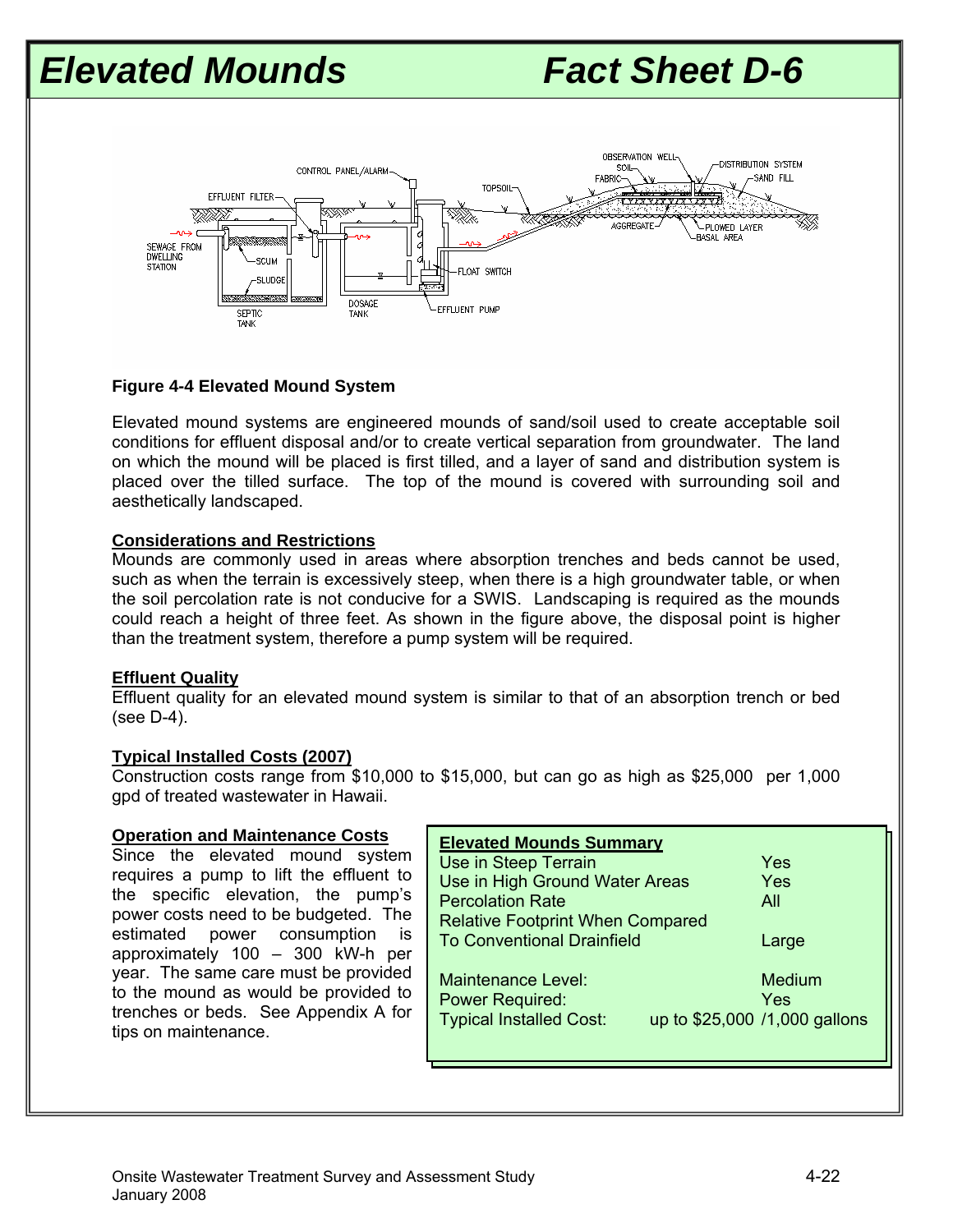# *Evapotranspiration Fact Sheet D-7*

Evapotranspiration (ET) is the combined effect of wastewater disposal by direct evaporation and by plant transpiration. ET is the discharge of pretreated effluent to a porous bed containing water-tolerant plants. Wastewater effluent is discharged into the bed, and wicking or capillary action draws the water to the surface where it is either taken up by the plants and transpired or evaporated from the surface of the bed. These systems may or may not be designed with an impermeable liner. If the system is designed with a liner, the system is considered "zerodischarge", and disposal is strictly dependent on transpiration through the plants and evaporation. However, if the liner is not used, the disposal system sizing criteria can also account for absorption via the soil. This type of system is known as evapotranspirationinfiltration (ETI). ET and ETI require large surface areas for year round disposal and are most suited for very arid climates where evaporation rates are much higher than precipitation rates.



**Figure 4-5 Cross Section of an ET Bed** 

Typical components of an ET system may include drip or distribution lines, a flushing and filtering mechanism, a controller to automate the dosing cycles, a distribution pump, and several alternating drainfields. DOH approves these systems on a case-by-case basis, and systems exist in the State of Hawaii. Record keeping of lysimeter (soil pore water sampler) data is required to ensure that this alternative system is operating effectively.

#### **Considerations and restrictions**

These systems are considered non-standard/alternative systems by DOH. Evapotranspiration is best suited for environments where the rate of evaporation significantly exceeds the rate of precipitation. Zero discharge systems, like evapotranspiration, that prevent wastewater from leaving the site (and/or reaching groundwater) can be used above the UIC line, pending approval from DOH on a case-by-case basis. Other considerations include:

- Stormwater runoff should drain away from the system. Gutters and drainpipes shall be directed away from the system.
- Use high transpiration plants suitable for the wetness at ground level.
- Consider additional ET/ETI beds as required to enable owner to deal with operating difficulties or system failures and alternate loads.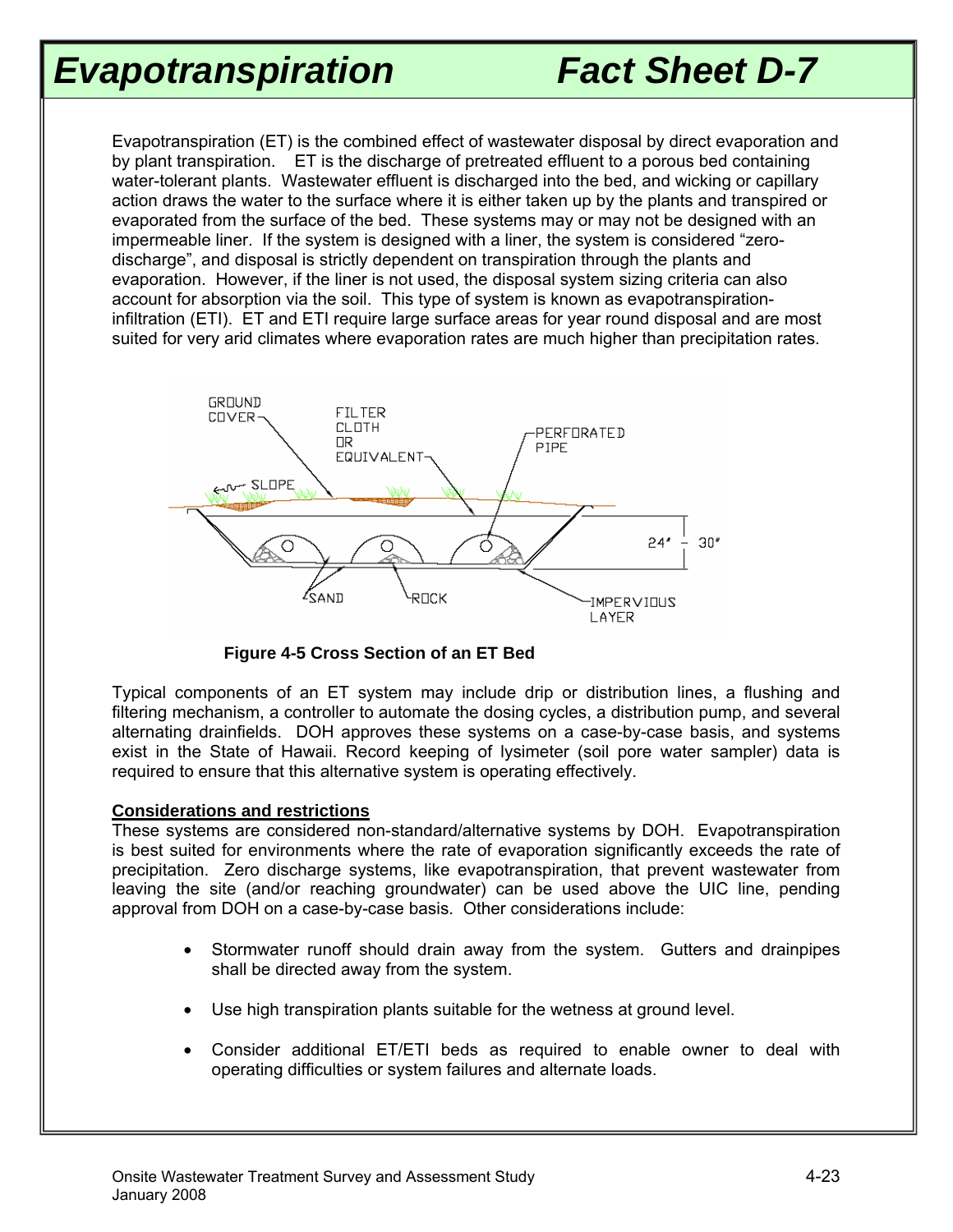

#### **Figure 4-6 Subsurface Evapotranspiration Profile of Typical ET System**

#### **Effluent Quality**

Few studies have adequately quantified the quality of the effluent from this disposal system. Trial and error has been the norm for these types of systems, so success rates are very hard to determine, as well as quality of effluent.

#### **Typical Installed Costs (2007)**

Because of the large surface area used, ET/ETI systems can be expensive. Values can range between \$15,000 and \$25,000 per 1,000 gpd of treated wastewater.

#### **Operation and Maintenance Costs**

Operational costs are on the order of \$20 a year for simple inspection of observation wells, plus electrical costs for pumping when needed. Other maintenance requirements include minor landscape work, such as trimming the vegetation. Upstream treatment operations and processes should be properly maintained and pumped as needed to avoid overflow of solids into the ET bed.

| <b>Evapotranspiration Summary</b>       |                               |  |  |
|-----------------------------------------|-------------------------------|--|--|
| Use in Steep Terrain                    | No.                           |  |  |
| Use in High Ground Water Areas          | Yes                           |  |  |
| <b>Percolation Rate</b>                 |                               |  |  |
| <b>Relative Footprint When Compared</b> |                               |  |  |
| <b>To Conventional Drainfield</b>       | Large                         |  |  |
| Maintenance Level:                      | High                          |  |  |
| <b>Power Required:</b>                  | Yes                           |  |  |
| <b>Typical Installed Cost:</b>          | up to \$25,000 /1,000 gallons |  |  |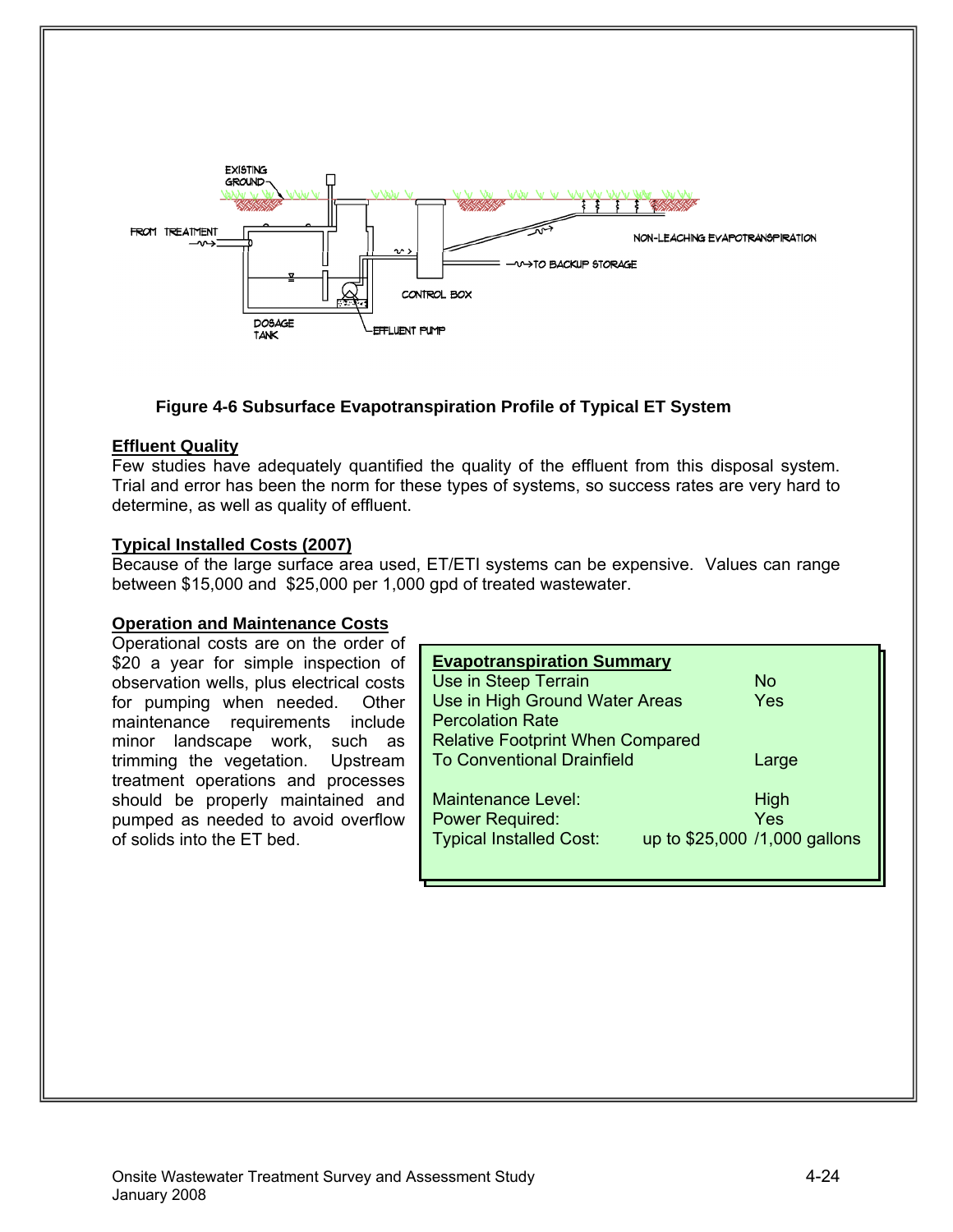# *Wastewater Reuse Fact Sheet D-8*

The reuse of wastewater for non-potable needs can offset potable water use thereby reducing overall demand on the potable water supply. Therefore, water reuse or reclamation has become increasingly popular. If an effluent meets certain Department of Health water quality requirements, then the recycled water can be utilized in landscaping, agricultural irrigation, and even toilet flushing.

The highest level quality of recycled water defined by DOH is R-1, and is the only level of recycled water that may be used above the UIC line, on a case-by-case basis. The requirements for R-1 recycled water are quite strict and fairly expensive to achieve with a small flow onsite treatment system. However, the requirements for R-2 and R-3 water are less stringent making recycling of effluent less difficult.

#### **Considerations and Restrictions**

Care should be taken to ensure that there is no crossing of recycled water lines and potable water lines. Distinguishing markings (standard purple pipe) should be used to identify recycled water lines. Strict monitoring and record keeping are required. The frequencies and types of parameters to be monitored are determined by the level of effluent quality and the method of application of the recycled water. Daily, weekly, and annual records of the treatment and water reuse project may be required. The State of Hawaii Department of Health has published *Guidelines for the Treatment and Reuse of Recycled Water*, available at the DOH website http://www.hawaii.gov/health/environmental/water/wastewater/forms.html. These guidelines will help in the planning and design of any wastewater recycling system. The frequency of monitoring and reporting may be reduced for on-site systems by DOH on a case-by-case basis.

#### **Effluent Quality**

Recycling of water does not improve the quality of the effluent, but it does have minimum standards that must be met to be safe for human health and the environment.

#### **Typical Installed Costs (2007)**

The costs associated with the specific concept of recycling water are too specific to give a general price range

#### **Operation and Maintenance Costs**

Without a definitive concept of a proposed system, operation and maintenance costs cannot be generalized.

| <b>Wastewater Reuse Summary</b>            |                 |
|--------------------------------------------|-----------------|
| Use in Steep Terrain                       | Approval needed |
| Use in High Ground Water Areas             | Possible        |
| <b>Percolation Rate</b>                    | All             |
| <b>Relative Footprint When Compared To</b> |                 |
| <b>Conventional Drainfield</b>             | Unknown         |
| <b>Maintenance Level:</b>                  | Unknown         |
| <b>Power Required:</b>                     | Unknown         |
| <b>Typical Installed Cost:</b>             | Unknown         |
|                                            |                 |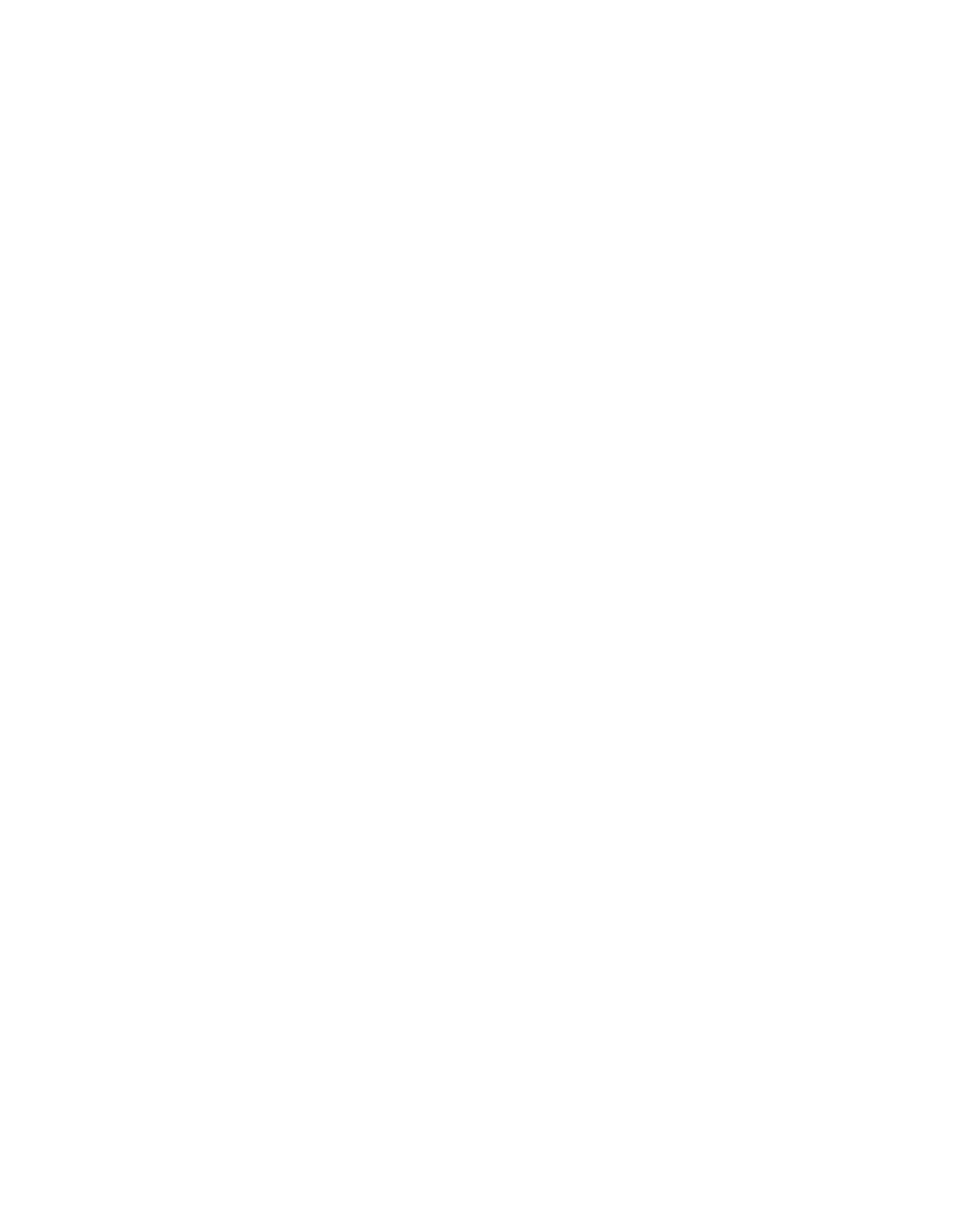## **Chapter 5 Onsite Wastewater Systems-Treatment Technologies**

#### **SUMMARY AND FACT SHEETS**

The characteristics and conditions of a homeowner or developer's site determine which disposal systems are appropriate. Chapter 3 guided the reader to a few specific onsite treatment systems based on nine critical characteristics of a site. This chapter is dedicated to descriptions of those treatment systems listed in Table 3-3. First, there are three summary tables for the systems included in this chapter. They serve as a rapid means to compare different systems. Table 5-1 allows comparison of effluent quality among the systems, Table 5-2 allows comparison of the costs associated with each system, and Table 5-3 summarizes the relative advantages and disadvantages of each system. The following fact sheets serve to describe the function of the each system in more detail, the costs associated with the construction, operation, and maintenance of the system, and the considerations/restrictions associated with each treatment system. A summary "smart box" is included in each fact sheet. An explanation of the smart box follows:

| <b>SBR Summary</b>                  |                                  |           |
|-------------------------------------|----------------------------------|-----------|
| Meets NSF 40 Standards              | <b>Yes</b>                       |           |
| <b>Effluent BOD:</b>                |                                  | 5-15 mg/L |
| <b>Effluent TSS</b>                 | 10-30 mg/L                       |           |
| Removes 50% total influent nitrogen | Yes                              |           |
| <b>Effluent Nitrogen:</b>           |                                  | 7-45 mg/L |
| <b>Effluent Phosphorus:</b>         |                                  | 2-10 mg/L |
| <b>Effluent Fecal Coliform:</b>     | 1,000,000 /100 mL                |           |
| Maintenance Level:                  | Quarterly                        |           |
| <b>Power Required:</b>              | Yes                              |           |
| <b>Typical Installed Cost:</b>      | \$20,000-\$30,000 /1,000 gallons |           |

#### **Figure 5-1 Smart Box**

| <b>Meets NSF 40 Standards:</b>                                                                                                                   | Indicates whether the typical system can achieve 30<br>mg/L BOD, 30 mg/L TSS, and a pH of 6-9 |  |  |  |
|--------------------------------------------------------------------------------------------------------------------------------------------------|-----------------------------------------------------------------------------------------------|--|--|--|
| <b>Effluent BOD:</b>                                                                                                                             | Gives the range of expected effluent BOD                                                      |  |  |  |
| <b>Effluent TSS:</b>                                                                                                                             | Gives the range of expected effluent TSS                                                      |  |  |  |
| Removes 50% total influent nitrogen:<br>Indicates whether the system (with or without<br>modification) is capable of nitrifying and denitrifying |                                                                                               |  |  |  |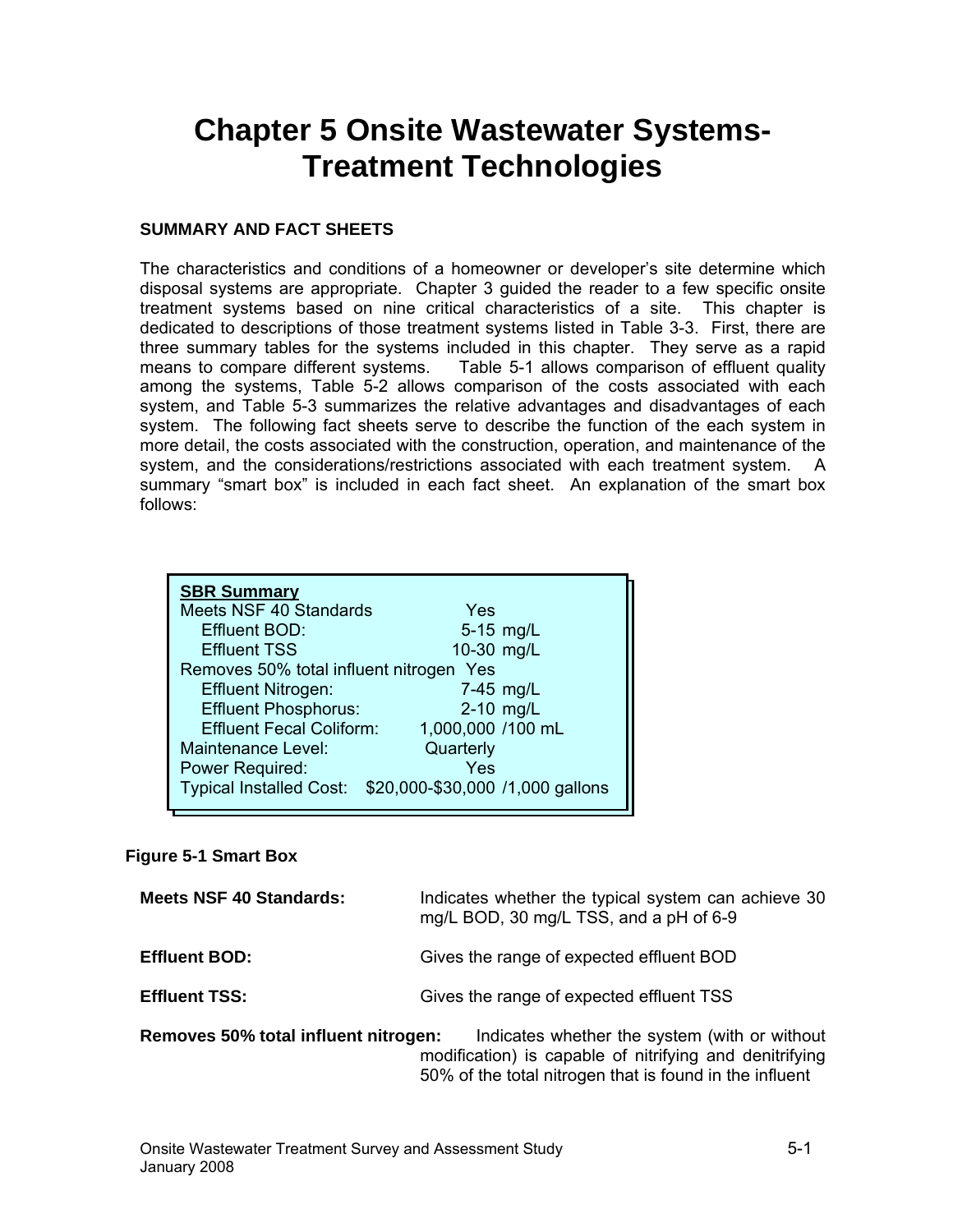| <b>Effluent Nitrogen:</b>              | Gives the range of expected total nitrogen in effluent                                                                                                                     |
|----------------------------------------|----------------------------------------------------------------------------------------------------------------------------------------------------------------------------|
| <b>Effluent Phosphorus:</b>            | Gives the range of expected total phosphorus in<br>effluent                                                                                                                |
| <b>Effluent Fecal Coliform:</b>        | Gives the estimated MPN per 100 mL of indicator<br>organisms (fecal coliforms) in effluent                                                                                 |
| <b>Maintenance Level:</b>              | Indicates the recommended maintenance frequency                                                                                                                            |
| <b>Power Required:</b>                 | Indicates if power is required for the system to<br>operate                                                                                                                |
| <b>Typical Installed Costs (2007):</b> | Gives an estimate of costs for the single system<br>(does not include disposal components or additional<br>treatment components) based on conditions<br>described in below |

Fact sheets are provided for simple treatment systems that provide only primary treatment using physical processes, including septic tanks (P-1). Low water and waterless toilets, such as composting toilets are included in fact sheet P-2. Fact sheets are also included for treatment systems that include secondary treatment using biological processes, including suspended-growth flow-through aerobic treatment units (ATUs) (B-1), attachedgrowth flow-through ATUs (B-2), sequencing batch reactors (SBRs) (B-3), and packedbed reactors (B-4). Fact sheets for tertiary processes that provide enhanced removal of phosphorus (T-1), nitrogen (T-2), and trace chemicals (T-3) are included. Fact sheets for disinfection systems, including tablet chlorination (C-1) and ultraviolet light disinfection (C-2), are also included. It is noted that all of the treatment systems described in this chapter require a disposal system that may provide additional treatment (see Chapter 4). It is further noted that cesspools are not considered a treatment system and are, instead, included in Chapter 4 with other disposal systems.

It must be noted that there are multiple equipment suppliers for each of the different type of treatment systems described herein. There are differences in materials of construction, size, mechanical design, component complexity, operating modes and warrantees, just to name a few. Suffice to say, not all systems are created equal in terms of expected performance, durability, ease-of-operation, as well as manufacturer experience, presence, representation-in-Hawaii, etc., and a good measure of caveat emptor, "buyer beware," is advised. It is highly recommended to consult a Hawaii-registered professional engineer with onsite treatment system design experience prior to purchase of any treatment system. Such an engineer will also be required to sign-off on the design in order to obtain a building permit.

#### **COSTS**

A typical, current construction cost for each treatment system is provided on the fact sheets as a budgetary guideline. The same assumptions, included costs, and escalation factors described in Chapter 4 (Disposal Systems) apply to the cost estimates provided in this chapter.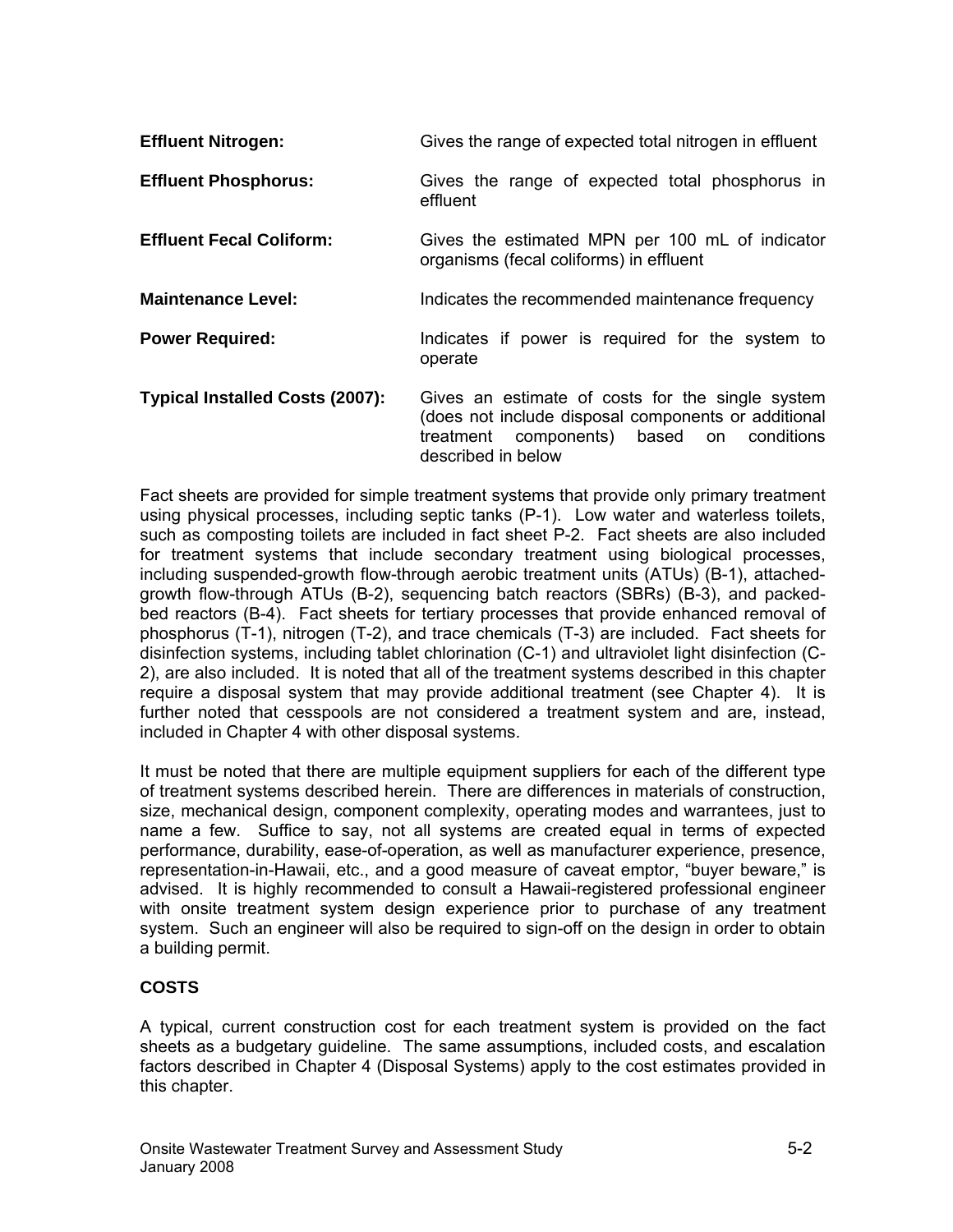### **SUMMARY OF ONSITE WASTEWATER TREATMENT SYSTEMS**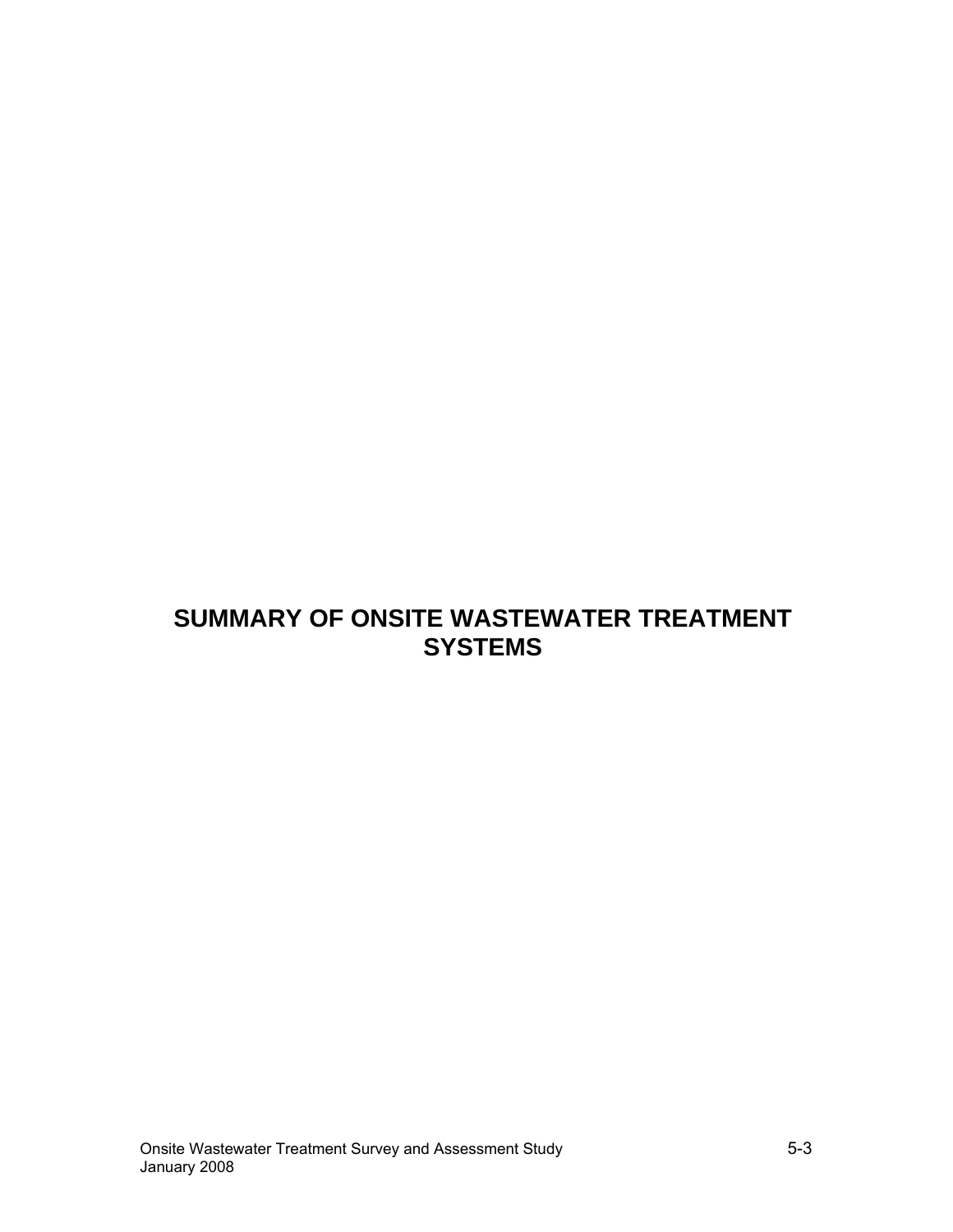| <b>TREATMENT</b><br><b>SYSTEM</b>            | BOD mg/L  | TSS mg/L   | Total<br>Nitrogen<br>mg/L    | Total<br>Phosphorus<br>mg/L | <b>Fecal Coliforms</b><br>Per 100 mL | <b>COMMENTS</b>                                                                                           |
|----------------------------------------------|-----------|------------|------------------------------|-----------------------------|--------------------------------------|-----------------------------------------------------------------------------------------------------------|
| Septic Tank                                  | 132 - 217 | $49 - 161$ | $39 - 82$                    | $11 - 22$                   | $40,000 - 160$<br>million            | (USEPA, 2002 and<br>Hallahan, 2002)                                                                       |
| Low water/Waterless Toilets                  |           |            |                              |                             |                                      | effluent.<br><b>No</b><br>By-<br>products<br>require<br>disposal/use<br>outside<br>scope of this handbook |
| Continuous Flow, Suspended<br>Growth         | $10 - 50$ | $15 - 60$  | $30 - 40%$<br>removal        | 10 - 20% removal            |                                      | (USEPA, 2002)                                                                                             |
| Continuous Flow w/ fixed<br>internal packing | 10        | 15         | $7 - 22$                     |                             |                                      |                                                                                                           |
| Sequenced Batch Reactor<br><b>ATU</b>        | $5 - 15$  | $10 - 30$  |                              |                             |                                      |                                                                                                           |
| <b>Single Pass Sand Filter</b>               | $2 - 4$   | $3 - 16$   | $0.5 - 6$                    | 40% removal                 | 60-1500                              |                                                                                                           |
| <b>Recirculating Sand Filter</b>             | $3 - 10$  | $3 - 9$    | $3 - 8$                      |                             | $10 - 25$                            |                                                                                                           |
| <b>Enhanced Phosphorus</b><br>Removal        |           |            |                              | $1 - 2$ mg/L                |                                      |                                                                                                           |
| <b>Enhanced Nitrogen Removal</b>             |           |            | $40 - 80%$<br>removal        |                             |                                      |                                                                                                           |
| <b>Emerging Trace Contaminant</b><br>Removal |           |            | $\qquad \qquad \blacksquare$ |                             |                                      |                                                                                                           |
| <b>Chlorine Disinfection</b>                 |           |            | $\qquad \qquad \blacksquare$ |                             | Reduction of 99.0-<br>99.9%          |                                                                                                           |
| <b>UV Disinfection</b>                       |           |            |                              |                             | Reduction of<br>99.9%                |                                                                                                           |

#### **Table 5-1 Summary of Typical Onsite Wastewater Treatment System Effluent Water Quality**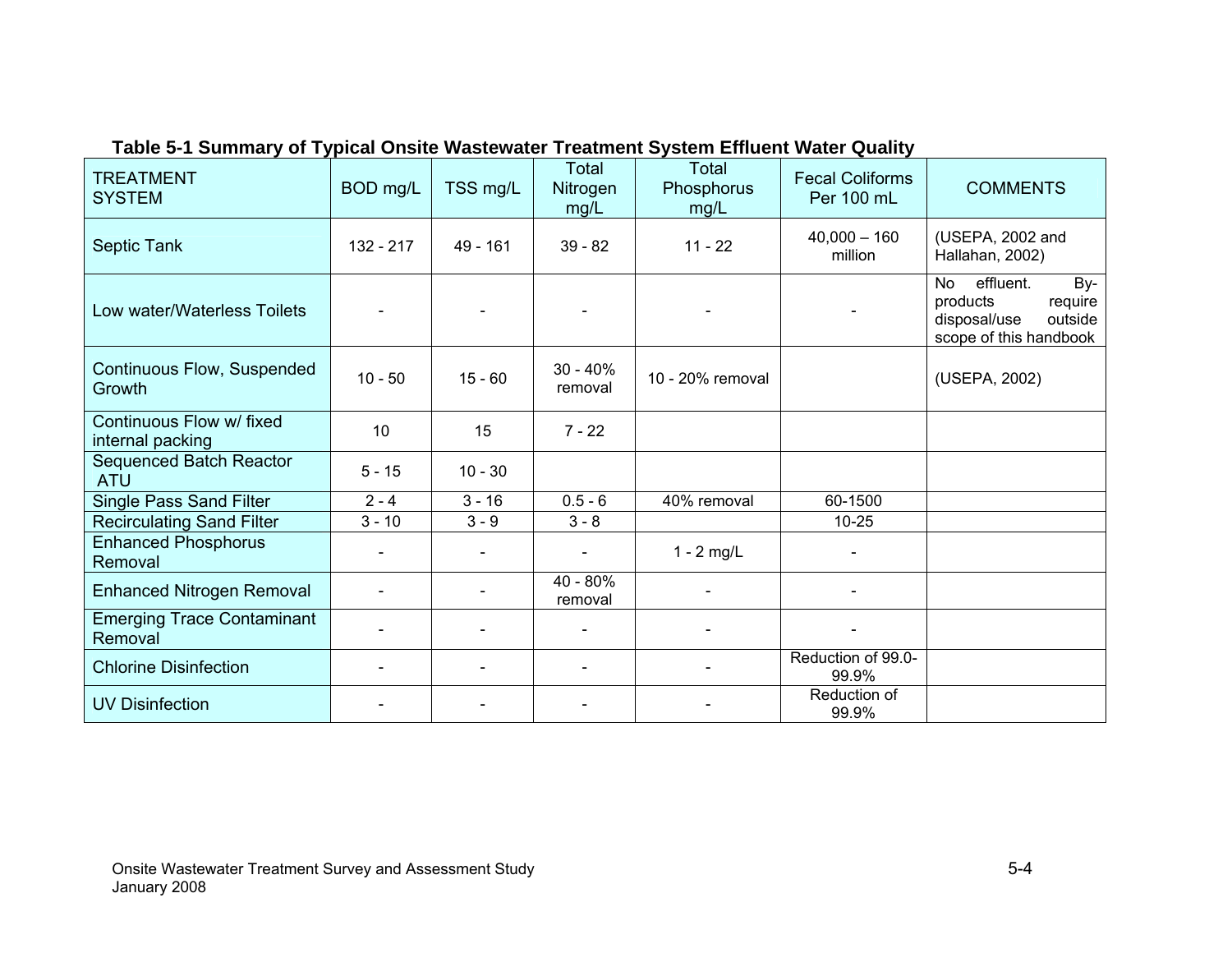### **Table 5-2 Summary of Typical Onsite Wastewater Treatment System Costs**

| <b>TREATMENT</b><br><b>SYSTEM</b>            | <b>Typical Installed</b><br>Costs<br>(\$/system)<br>Unless noted, costs<br>are for treatment<br>system only. | Annual<br>Maintenance<br>Fees $($/yr)$<br>(Including<br>pumping and<br>labor) | Energy<br>Consumption<br>$(kW-h/yr)$ | <b>Energy Costs</b><br>(\$/yr)<br>(At HECO rate of<br>20.06 cents per kW-h) | Annual<br>Replacement<br>Parts (\$/yr)<br>(Including<br>chemicals) | <b>Annual Amortized</b><br>Cost over 5 years<br>(\$/mo)<br>(At nominal 6% annual<br>interest rate, compounded<br>monthly) |
|----------------------------------------------|--------------------------------------------------------------------------------------------------------------|-------------------------------------------------------------------------------|--------------------------------------|-----------------------------------------------------------------------------|--------------------------------------------------------------------|---------------------------------------------------------------------------------------------------------------------------|
| <b>Septic Tank</b>                           | 5,000-12,000                                                                                                 | 50-200                                                                        | $\mathbf 0$                          | $\mathbf 0$                                                                 | $\mathbf 0$                                                        | 100-250                                                                                                                   |
| Low Water/Waterless<br><b>Toilets</b>        | $4,000 - 14,000$                                                                                             | $50 - 200$                                                                    | Up to 750                            | Up to 150                                                                   | 0                                                                  | 100-300                                                                                                                   |
| Continuous Flow,<br><b>Suspended Growth</b>  | 20,000-30,000                                                                                                | 200-300                                                                       | 1,100-3,650                          | 220-730                                                                     | $\mathbf 0$                                                        | 420-670                                                                                                                   |
| Continuous Flow w/ Fixed<br>Packing          | 20,000-30,000                                                                                                | 200-300                                                                       | 1,100-3,650                          | 220-730                                                                     | $\mathbf 0$                                                        | 420-670                                                                                                                   |
| <b>Sequenced Batch Reactor</b><br><b>ATU</b> | 20,000-30,000                                                                                                | 200-300                                                                       | 915-3,650                            | 180-730                                                                     | $\mathbf 0$                                                        | 420-670                                                                                                                   |
| <b>Single Pass Sand Filter</b>               | 15,000-30,000                                                                                                | 150-200                                                                       | 110-150                              | 20-30                                                                       | 300-600 (media<br>replacement<br>every 4-5<br>years)               | 300-600                                                                                                                   |
| <b>Recirculating Sand Filter</b>             | 15,000-30,000                                                                                                | 150-200                                                                       | 110-300                              | 20-60                                                                       | 300-600 (media<br>replacement<br>every 4-5<br>years)               | 300-600                                                                                                                   |
| <b>Enhanced Phosphorus</b><br>Removal        | 5,000-11,000                                                                                                 |                                                                               |                                      |                                                                             | 450-750 (media<br>replacement<br>every 4-5<br>years)               | 110-230                                                                                                                   |
| <b>Enhanced Nitrogen</b><br>Removal          |                                                                                                              |                                                                               |                                      |                                                                             |                                                                    |                                                                                                                           |
| <b>Emerging Trace Chemicals</b><br>Removal   |                                                                                                              |                                                                               |                                      |                                                                             | 0.60-1.00 per lb<br>of activated<br>carbon                         |                                                                                                                           |
| <b>Chlorine Disinfection</b>                 | 800-1,000                                                                                                    | 100-125                                                                       | 0 (Assuming<br>tablet feeder)        | 0                                                                           | $30 - 50$                                                          | 25-40                                                                                                                     |
| <b>UV Disinfection</b>                       | 1,000-2,000                                                                                                  | 50-100                                                                        | 307                                  | 60-65                                                                       | 70-80                                                              | 35-60                                                                                                                     |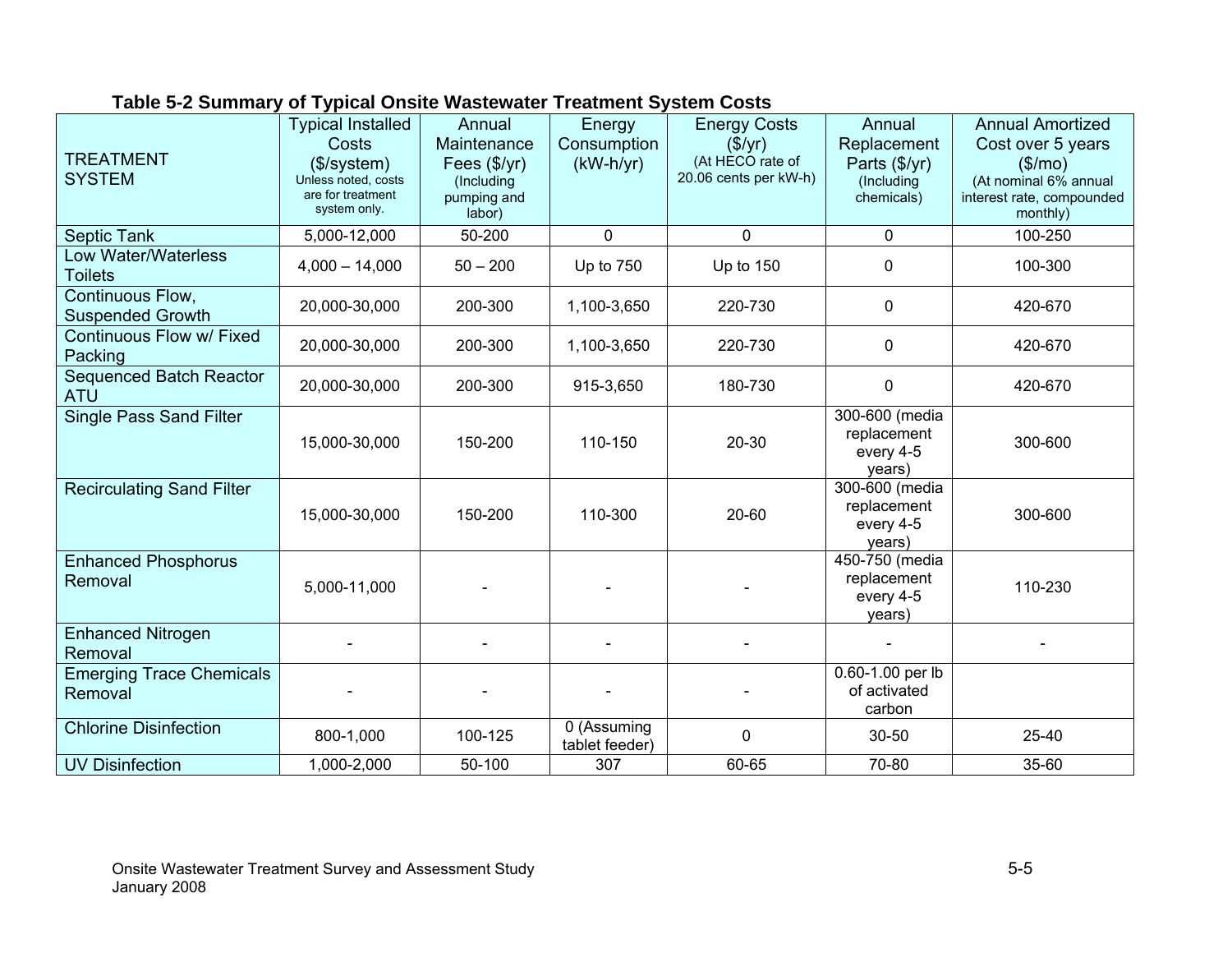| <b>Treatment System</b>                         | Advantages                                                                                                                                                                    | Disadvantages or Limitations                                                                                                                                                       |
|-------------------------------------------------|-------------------------------------------------------------------------------------------------------------------------------------------------------------------------------|------------------------------------------------------------------------------------------------------------------------------------------------------------------------------------|
| Septic Tank                                     | • No moving parts<br><b>Easily maintained with periodic pumping</b>                                                                                                           | • Only primary treatment provided                                                                                                                                                  |
| Low water/Waterless Toilets                     | · Incinerators - waste is sterile and can be<br>thrown away like household rubbish<br>• Composting toilets – offer recycling of waste<br>• Chemical - viable temporary system | · Incinerators - require other utilities such as electricity<br>or natural gas<br>• Composting - long periods of treatment<br>• Chemical - usually temporary, must be pumped often |
| Continuous Flow, Suspended<br><b>Growth ATU</b> | • Habitually meets Class I effluent standards                                                                                                                                 | • Continuous energy requirements<br>• Poor maintenance leads to degraded effluent quality<br>· Requires long startup times-not good for seasonal<br>flows                          |
| Continuous Flow, w/ Fixed<br>Packing            | - Habitually meets Class I effluent standards                                                                                                                                 | • Energy consumption<br>- Requires long startup times-not good for seasonal<br>flows                                                                                               |
| Sequenced Batch Reactor ATU                     | - Habitually meets Class I effluent standards<br>- High Nitrification/Denitrification                                                                                         | • Energy consumption is costly<br>- Requires computer controls                                                                                                                     |
| Single Pass Sand Filter                         | - High TSS removal<br>• Proven technology                                                                                                                                     | • High cost associated with media<br>• Maintenance required to prevent biomat clogging and<br>ponding                                                                              |
| <b>Recirculating Sand Filter</b>                | - High denitrification                                                                                                                                                        | • Energy consumption with recirculating pump<br>• Cost of media<br>• Maintenance required of the bed and the pump                                                                  |
| <b>Enhanced Phosphorus Removal</b>              | Removes phosphorus in areas that have low<br>calcium, low iron, or low aluminum soils<br>- Helps protect surface water in soils that fail to<br>remove phosphorus             | • For media filters, construction costs can double due to<br>expense associated with phosphorus attenuating<br>media                                                               |
| <b>Enhanced Nitrogen Removal</b>                | - Helps prevent groundwater contamination<br>• Prevents eutrophication of surface waters                                                                                      | - Requires aerobic and anoxic cycles or stages for<br>biological removal of nitrogen<br>· Plumbing code does not regulate separate black- and<br>graywater plumbing                |
| <b>Enhanced Emerging Contaminant</b><br>Removal | - Necessary to remove medication<br>and<br>hormones that are not consumed<br>by<br>biological treatment                                                                       | • Added expense associated with powdered activated<br>carbon or other chemical absorbants                                                                                          |
| <b>Chlorine Disinfection</b>                    | • Safest and simplest with chloride tablets<br>• Cheapest means of disinfection                                                                                               | - Requires monitoring to ensure chloride tablets are<br>always present to provide chloride<br>Residual chlorine may harm downstream organisms                                      |
| <b>UV Disinfection</b>                          | • No residual chemicals disposed in<br>environment                                                                                                                            | • Bulbs are expensive<br>- Requires power<br>• Can be ineffective in high TSS environments                                                                                         |

### **Table 5-3 Summary of Advantages and Disadvantages of Typical Onsite Wastewater Treatment Systems**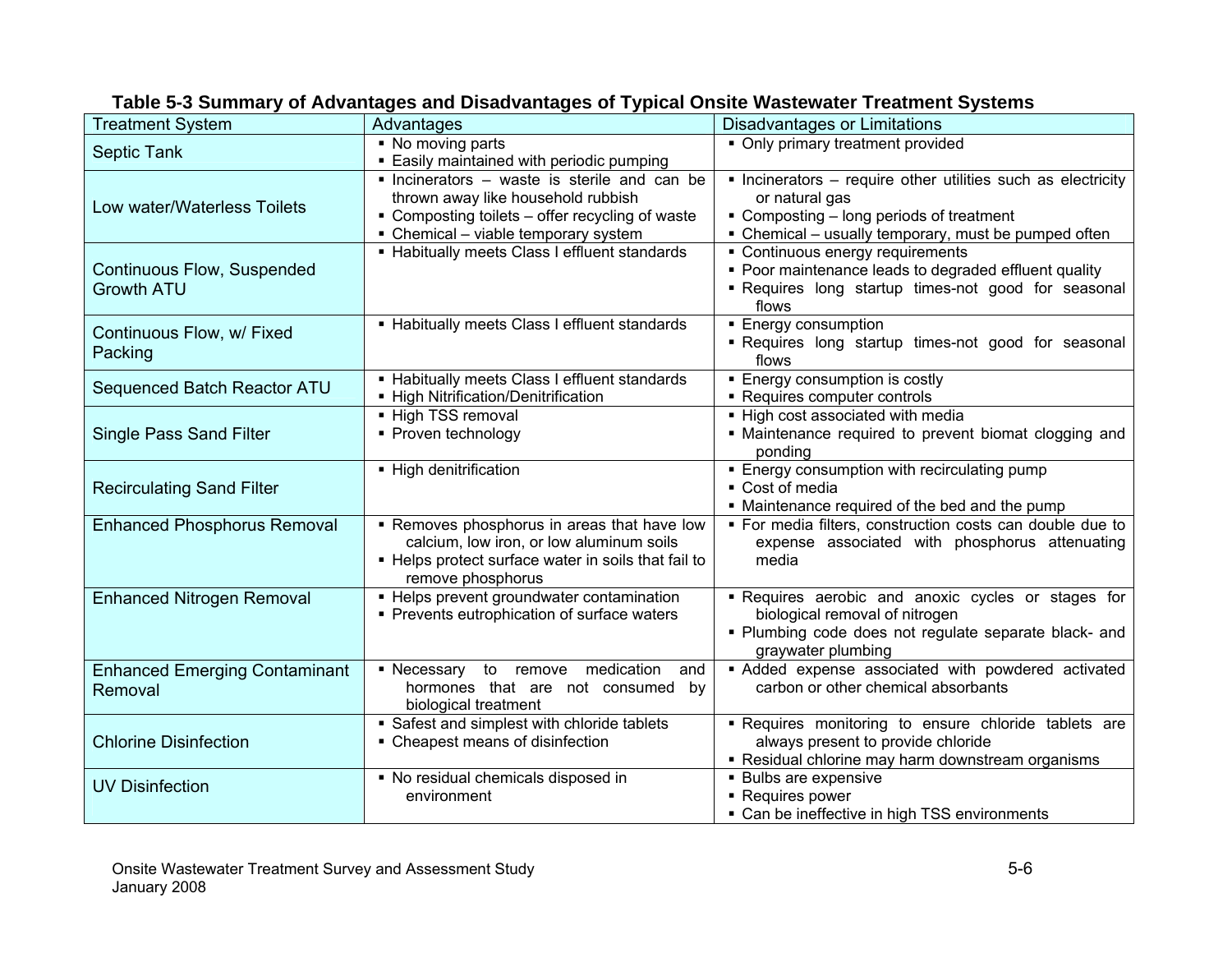### **PHYSICAL (PRIMARY) TREATMENT TECHNOLOGY FACT SHEET**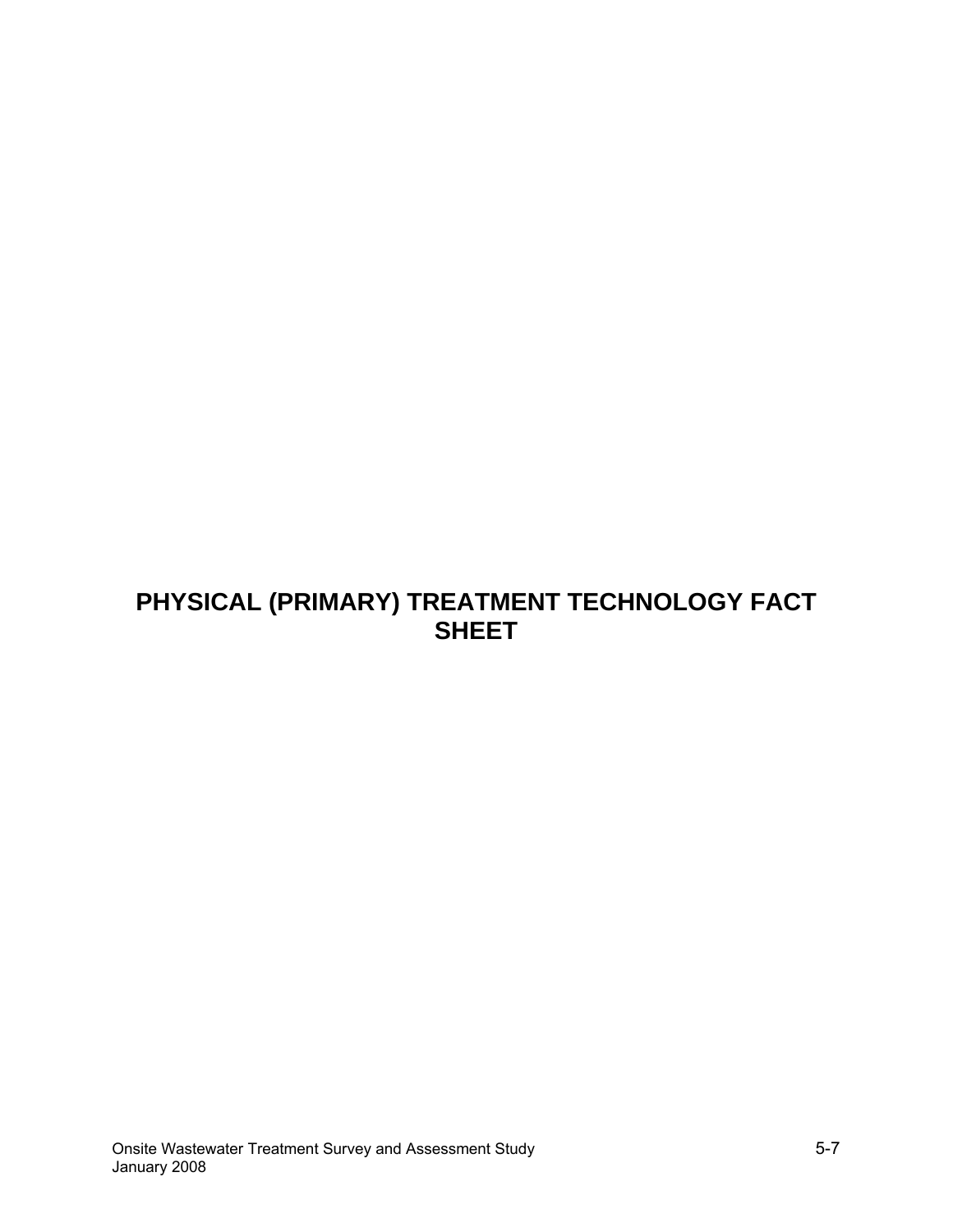## *Septic Tanks Fact Sheet P-1*

A septic tank is a tank that serves as both a settling and skimming tank. Grit and other solids settle to the bottom of the tank and create a layer of sludge. Oil, grease, fat, and other floatables rise to the top creating a layer of scum. Accumulated sludge and scum must be removed on a regular basis; failure to do so will lead to carryover of these materials into downstream systems leading to their failure. Where site conditions indicate higher quality effluent is required, septic tanks are used as pretreatment for other treatment systems, including biological treatment systems.



**Figure 5-2 Typical Double Chambered Septic Tank** 

#### **Considerations and Restrictions**

A septic tank is purchased prefabricated, made of concrete or fiberglass, and it must meet the International Association of Plumbing and Mechanical Officials (IAMPO) material and property standards for prefabricated septic tanks. However, depending on site conditions, sometimes it is easier to construct a tank in-place. A constructed in-place septic tank must be designed in accordance with IAPMO specifications and stamped by a licensed structural engineer. Regardless of how a tank is constructed, it must be waterproof to prevent leakage and protected from corrosion in accordance with HAR 11-62, Subchapter 3.

The capacity of a septic tank is an important aspect in the treatment of wastewater prior to disposal. The required capacity of residential septic tanks can be referenced using HAR 11-62, Subchapter 3. The City and County of Honolulu "Design Standards of the Department of Wastewater Management" or the applicable county publication must be consulted.

A septic tank must be installed by a licensed contractor to comply with spacing and minimum distance requirements, as described in Chapter 3 of this document. Use of a septic tank requires the selection of a downstream disposal system (see Chapter 4).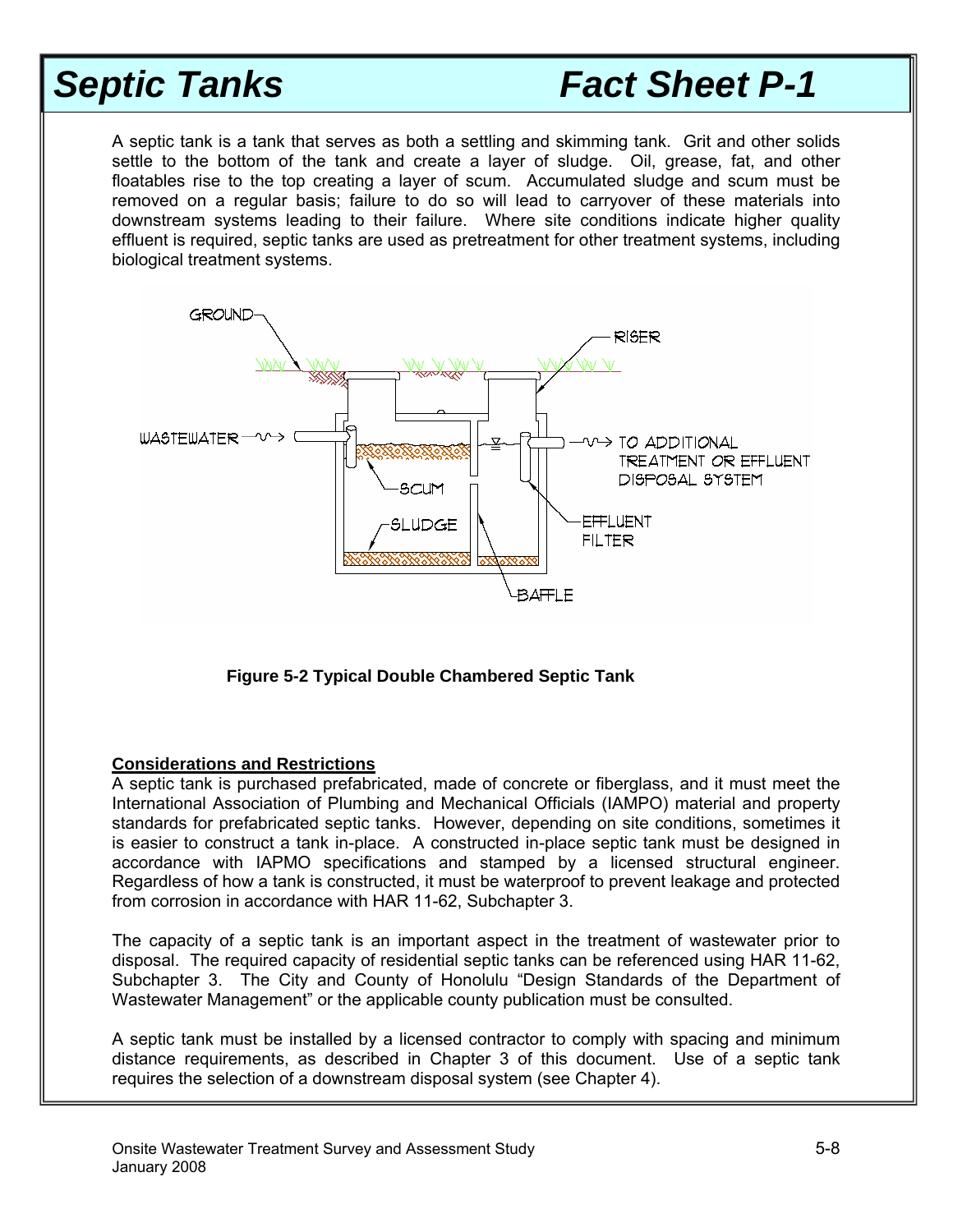#### **Effluent Quality**

In accordance with HAR 11-62, Subchapter 33, septic tank effluent must be discharged into a soil absorption system, a sand filter, a subsurface irrigation system (with director approval), or another treatment system. Septic tanks remove approximately 30% of BOD and 30% of TSS from typical domestic wastewater resulting in effluent quality of BOD ranging between 138 mg/L and 240 mg/L, and suspended solids in the range of 49 to 155 mg/L.

The DOH requires the installation of a screen on the effluent end of the septic tank to enhance solids removal and thereby prevent clogging of disposal systems. The effluent filter can be installed on the effluent tee on the inside of the septic tank, or in a separate structure outside the tank to facilitate access for required periodic cleaning, without which backups will occur.

#### **Typical Installed Costs (2007)**

A 1,000-1,250 gallon residential septic tank costs approximately \$5,000-\$12,000 installed, including material, equipment, and labor. An effluent filter is about \$200-\$700 installed. The cost of a septic tank does not include the disposal system (see Chapter 4).

#### **Operation and Maintenance Costs**

The decomposition rate of the solids that settle to the bottom of the tank and those that accumulate in the scum layer on the surface is slow, resulting in the accumulation of solids in the septic tank. Because of the accumulation of solids and scum, periodic pumping is required (every 2-3 yrs) to keep the tank functioning as designed and prevent solids from breaking and overflowing to the soil absorption system. The estimated cost for these pumping services range between \$150 and \$550 per visit. Assuming that the septic tank is pumped every 2-3 years, the equivalent cost is about \$50-\$200 per year. Pumping costs vary due to difficulty accessing the tank, haul distances, and limited pump truck capacity. Minimal use of kitchen sink grinders will help reduce the solids load, and extend the time between pumping of the septic tank and any downstream treatment units.

The effluent filter must be cleaned on a regular basis because of the growth of bacteria that will clog the filter. Frequency of cleaning is dependent on the size of the screen, environmental conditions, and type of wastewater entering the septic systems. Some manufacturers recommend cleaning every 1-3 years depending on level of use and site conditions. Cleaning consists of hosing off the filter into the septic tank and can be done by the homeowner.

| <b>Septic Tank Summary</b>          |                             |
|-------------------------------------|-----------------------------|
| Meets NSF 40 Standards              | No                          |
| <b>Effluent BOD:</b>                | 132-217 mg/L                |
| <b>Effluent TSS</b>                 | 49-161 mg/L                 |
| Removes 50% total influent nitrogen | - No                        |
| <b>Effluent Nitrogen:</b>           | 39-82 mg/L                  |
| <b>Effluent Phosphorus:</b>         | 11-22 mg/L                  |
| <b>Effluent Fecal Coliform:</b>     | 1,000,000 /100 mL           |
| Maintenance Level:                  | $2-3$ yrs                   |
| Power Required:                     | <b>No</b>                   |
| <b>Typical Installed Cost:</b>      | \$5,000-\$12,000 /1,000 gal |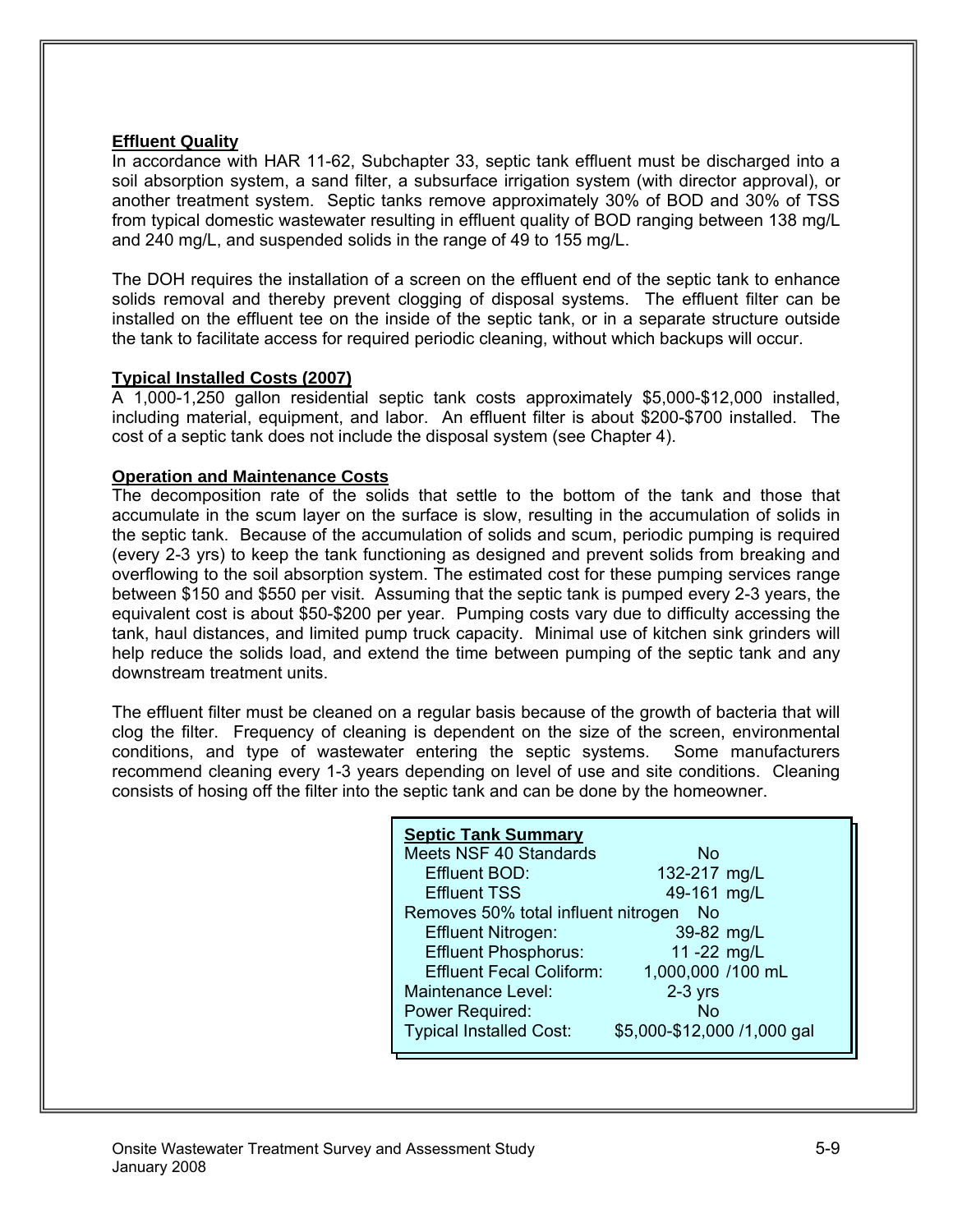Low water or waterless system is a broad, generic term given to a range of treatment systems that use little water or no water in collecting or treating human waste. It includes incinerating toilets, composting toilets, and chemical toilets.

Incinerating toilets use heat or combustion to degrade human waste into water, carbon dioxide, and ash. Incinerating toilets are one of a few treatment technologies that do not require a soil disposal system. However, the ash from the incineration must be disposed of, usually with municipal refuse in a landfill. Incinerating toilets may use natural gas, liquid propane, or electricity to incinerate the human waste, and are usually designed to handle only feces, urine, and paper. Ventilation for the toilet must be supplied.

Composting toilets receive human waste and stabilize it through natural degradation. The waste is mixed with starting mulch, and allowed to degrade and dehydrate for a period of up to 12 months, depending on usage. The composted material removed from composting toilets is suitable as a soil amendment, however, such use is restricted as described in HAR 11-62 in order to protect public health. The toilets come in automatic, semi-automatic, and manual versions. The automated models usually include heaters, ventilation fans, and a mechanical means to mix or aerate the compost.

Chemical toilets are toilets which have a chemical reservoir beneath them that catches the human waste. The chemicals in the toilet slightly disinfect the human waste and also provide a deodorant. Chemical toilets do not completely break down human waste and must be pumped frequently due to a very limited holding capacity. The contents of chemical toilets must be taken to a local wastewater treatment facility. The contents should not be poured into a home septic tank or aerobic treatment unit as the chemicals will have adverse effects on the biology of the treatment system.

#### **Considerations and Restrictions**

Incinerating toilets are acceptable, long-term treatment systems, but they are typically only found in temporary or seasonal housing. The by-products (ash) must be periodically removed, but because it is sterile after incineration and poses no nutrient threat to the environment, it can generally be disposed of as household garbage. Without proper ventilation, odors may be generated (both from the human waste and the process of combustion.) Additional utilities are required (natural gas, propane, or electricity).

Composting toilets are also acceptable long term treatment systems, but are also an item typically only found in seasonal housing, campsites or other locations not occupied fulltime. Composting requires long periods of time to stabilize the human waste and may create odor problems. Those systems that do not use electricity for evaporative fans or mixing require more attention from the operator to maintain function. The produced compost is suitable as a soil applied fertilizer, but cannot be used for crops meant for human consumption, and its use is restricted by HAR 11-62.

Chemical toilets are a temporary means of treatment. The limited capacity and frequent pumping lend the system for uses that are of short duration, such as a few days. As anyone who has been to a large public gathering knows, chemical toilets are also a good augmentation to existing restroom facilities during short events or festivities.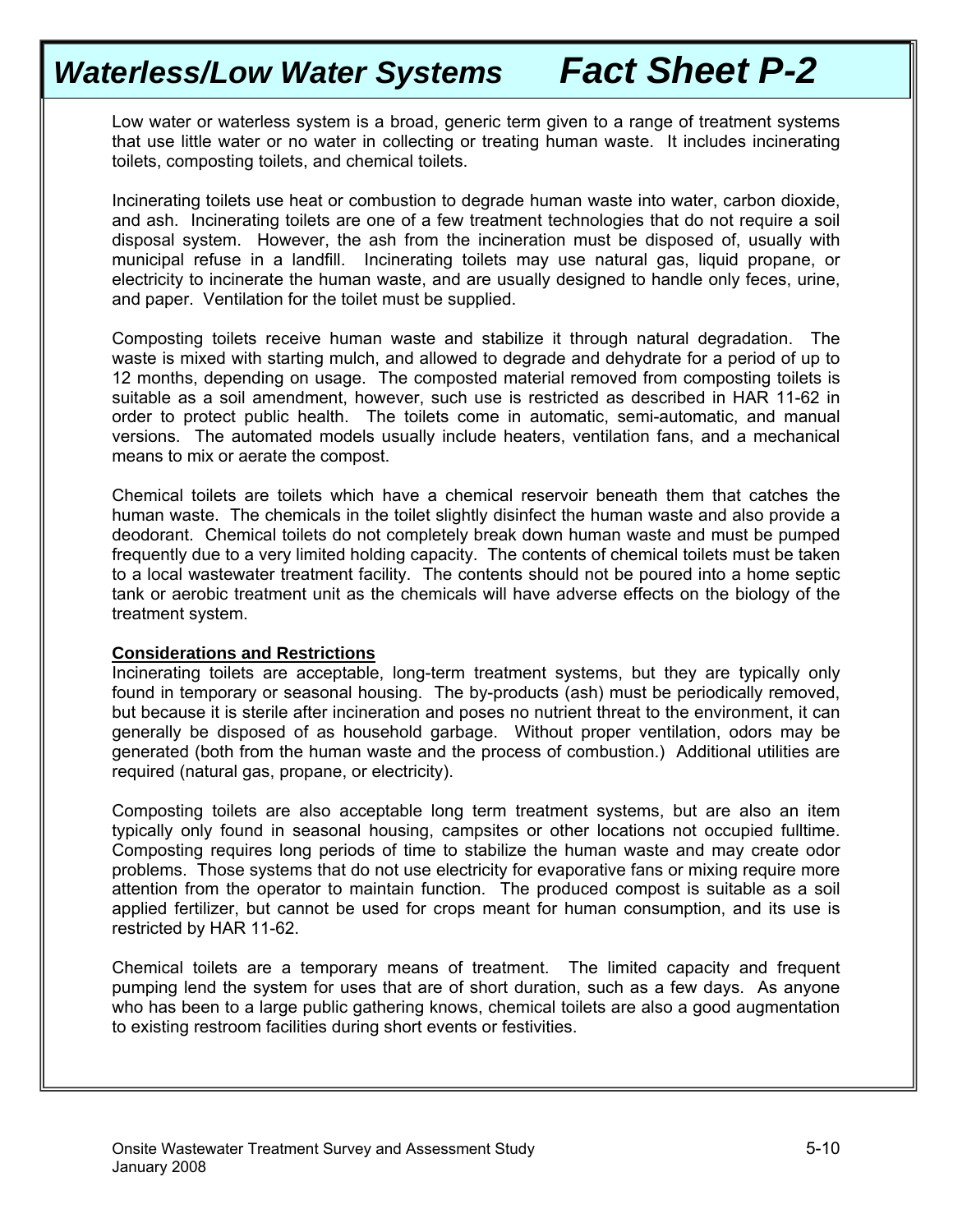#### **Effluent Quality**

The waste from an incinerating toilet is sterilized and can be thrown away with normal household refuse. It lacks nutrient value and has no use as a fertilizer.

The compost from a composting toilet can be used to grow plant life, but is never used to grow food that is to be consumed by humans or livestock that will be butchered. Composting generally sterilizes the waste; however, it takes 2 - 12 months for this to occur. It is also safer if composting does not mix new human waste with material already composting. Additional restrictions are found in HAR 11-62.

Chemical toilets produce an effluent that must be treated by a wastewater treatment plant. The chemicals usually are a combination of deodorants and anti-bacterial chemicals, and they stabilize the human waste until it is treated in a central wastewater treatment works. The mixture, therefore, has characteristics that are dissimilar to most domestic wastewater.

#### **Typical Installed Costs (2007)**

The material cost for incinerator toilets is approximately \$2,000-\$4,000. Composting toilets cost \$2,500 - \$7,000 for just the toilet. Total installation for each system will usually double the cost of each. Chemical toilets can be rented for approximately \$150 per month. Installation of chemical toilets is rare, and permanent installation costs are difficult to predict.

#### **Operation and Maintenance Costs**

Incinerator toilets require utilities such as natural gas or electricity to function, and operational costs associated with incinerators include these utilities. Incinerators using electricity use 1.5-2.0 kW-h per day or about \$120-\$150 per year in electricity.

Composting toilets have less operating costs than incinerators, but will still require energy to power fans for drying compost and ventilation. Electrical costs are approximately \$100 per year.

| <b>Waterless/Low Water Systems Summary</b> |                    |  |  |  |
|--------------------------------------------|--------------------|--|--|--|
| Meets NSF 40 Standards                     | No                 |  |  |  |
| <b>Effluent BOD:</b>                       | - $mg/L$           |  |  |  |
| <b>Effluent TSS</b>                        | - $mg/L$           |  |  |  |
| Removes 50% total influent nitrogen        | No                 |  |  |  |
| <b>Effluent Nitrogen:</b>                  | - $mg/L$           |  |  |  |
| <b>Effluent Phosphorus:</b>                | - $mg/L$           |  |  |  |
| <b>Effluent Fecal Coliform:</b>            | $-$ /100 mL        |  |  |  |
| Maintenance Level:                         | $2-3$ yrs          |  |  |  |
| <b>Power Required:</b>                     | Possibly           |  |  |  |
| <b>Typical Installed Cost:</b>             | \$4,000 - \$14,000 |  |  |  |

Chemical toilets require pumping and renewal of chemicals periodically. Rental agreements usually include the cost of service in them. Privately owned chemical toilets that require a pumping service to service them will cost approximately \$30 per visit (usually weekly).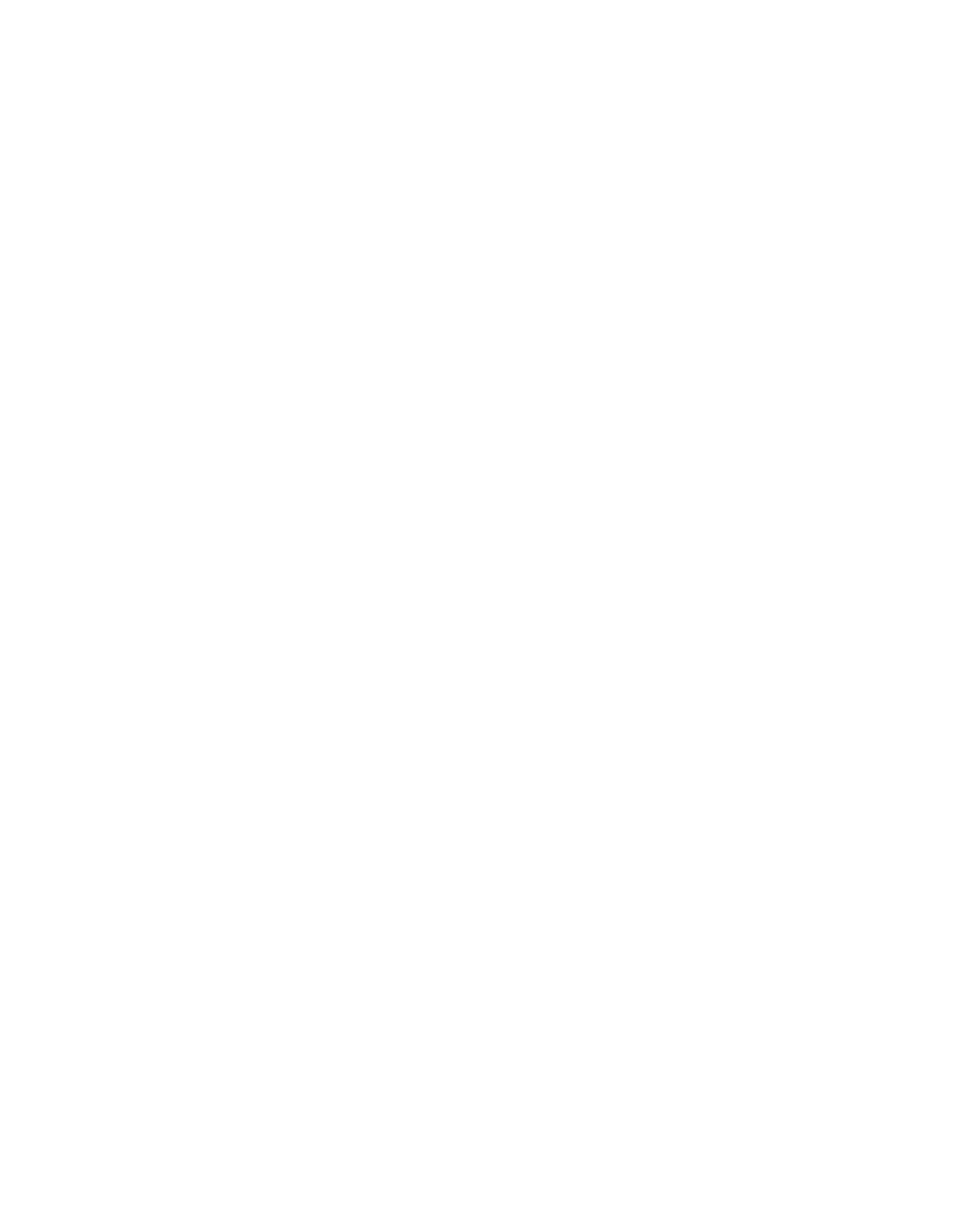## **BIOLOGICAL (SECONDARY) TREATMENT TECHNOLOGY FACT SHEETS**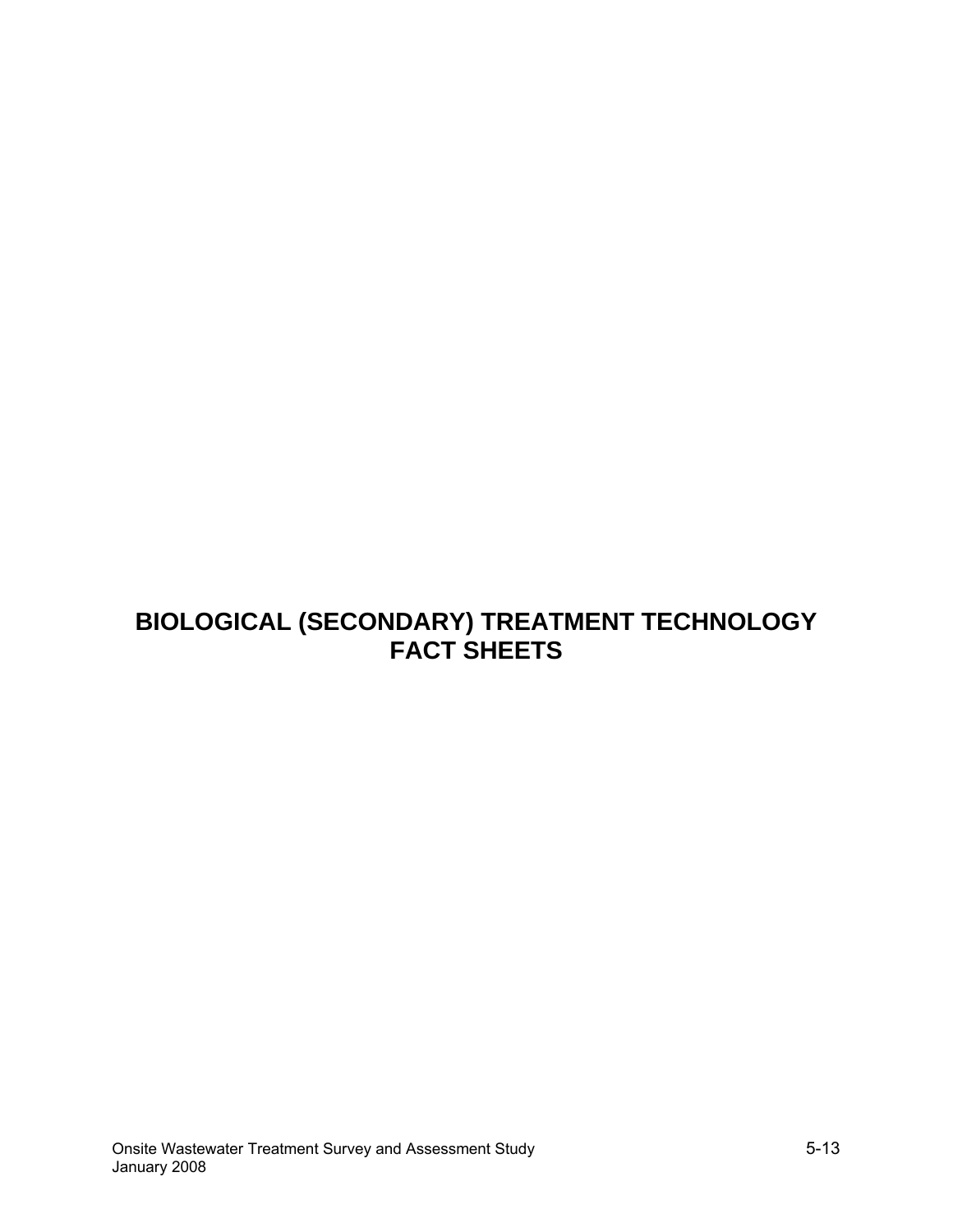# *Suspended Growth Aerobic Treatment Systems Fact Sheet B-1*

A suspended growth aerobic treatment system (one type of ATU) is a biological treatment system where microorganisms are kept in suspension by mixing air with wastewater influent and concentrated underflow or sludge (from a clarifier) in an aeration tank.

From the aeration tank, the mixture is passed into a settling basin (clarifier), where microorganisms settle to the bottom forming a layer of sludge. The liquid is passed to a disposal system or another process for additional treatment. Some of the sludge solids in the settling basin will undergo decomposition, while the remainder accumulates and must periodically be removed (pumped out) and properly/legally disposed of offsite.



### **Figure 5-3 Continuous Flow, Suspended Growth Aerobic System with Settling Basins**

### **Considerations and Restrictions**

If the suspended-growth aerobic treatment system does not include an integral primary settling basin, a separate septic tank or pre-loader should be installed upstream of the aerobic treatment unit. The purpose of this additional tank is to remove readily settleable solids and floating matter that will reduce suspended solids loading and protect downstream mechanical equipment.

Consideration should be given to determine how best to use the existing grades to allow gravity flow from septic tank to aerobic treatment system to disposal system.

Power is needed to serve the blowers, pumps, controls, and monitoring and alarm systems in the ATU.

Use of a suspended-growth ATU requires the selection of a disposal system (see Chapter 4).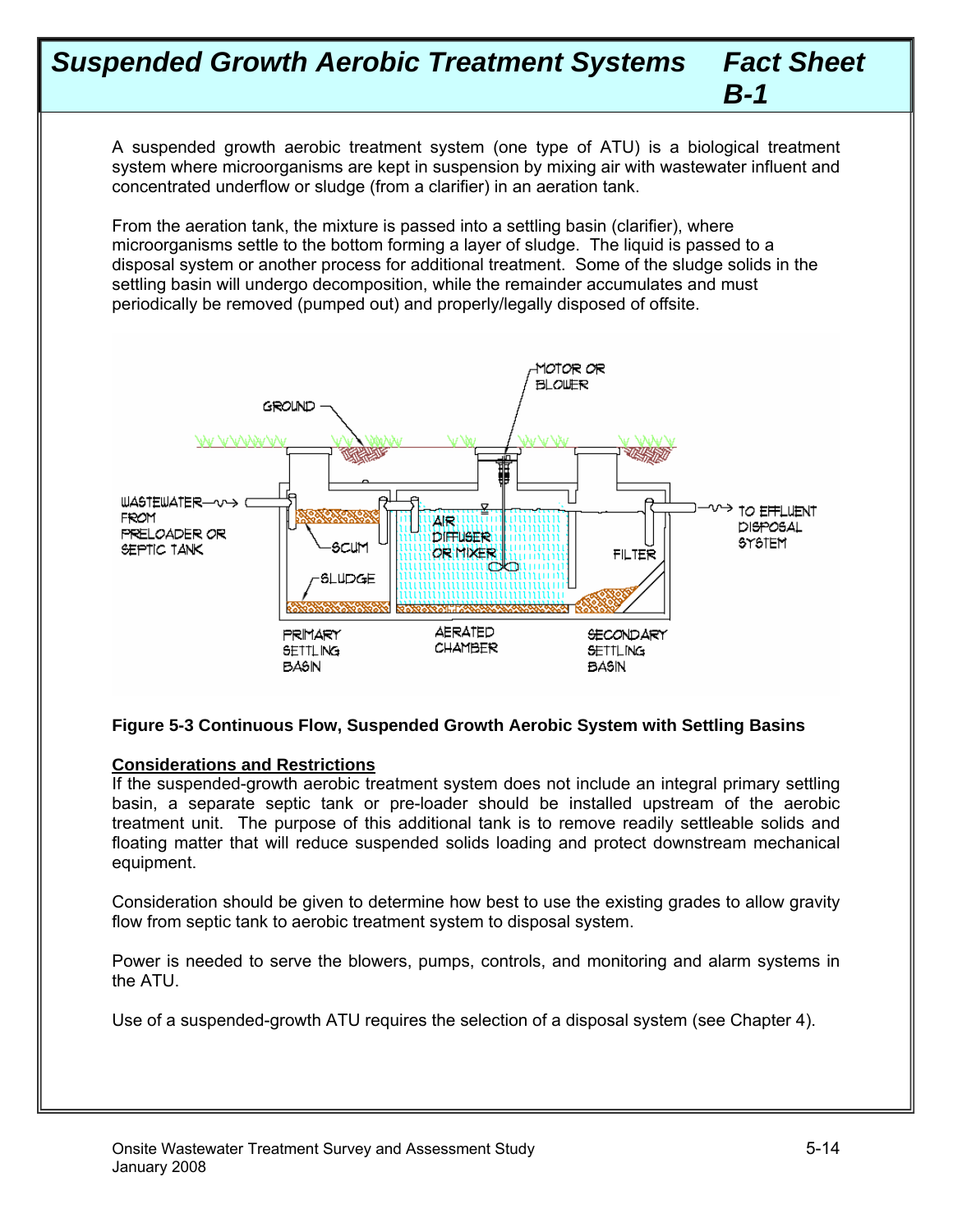### **Effluent Quality**

Suspended-growth aerobic treatment systems can treat domestic wastewater and achieve effluent quality of BOD concentrations in the range of 5-50 mg/L and TSS concentrations of 5- 60 mg/L. However, it should be noted that suspended-growth ATUs are not the most optimal to reduce nitrogen or phosphorus.

### **Typical Installed Costs (2007)**

Complete installation including materials, equipment and labor can range between \$20,000- 30,000. This cost does not include the cost for a preloader/septic tank, if required, or the cost for a disposal system. See Septic Tanks (Sheet P-1) for a cost range for preloaders. See Chapter 4 for the costs of disposal systems.

### **Operation and Maintenance Costs**

Operation and maintenance costs are dependent on labor costs and electricity but range from \$400 to \$600 a year. Trained professionals should manage the aerobic system which should be inspected every 3-4 months with sludge/scum pumping performed as needed.

These systems are sensitive to high and low temperatures, heavy loading of solids, toxic chemicals (including chemical cleansers and the like), power failures, and influent flow variability.

| <b>Suspended Growth Summary</b>     |                                  |           |  |  |
|-------------------------------------|----------------------------------|-----------|--|--|
| Meets NSF 40 Standards              | Yes                              |           |  |  |
| <b>Effluent BOD:</b>                |                                  | 5-50 mg/L |  |  |
| <b>Effluent TSS</b>                 |                                  | 5-60 mg/L |  |  |
| Removes 50% total influent nitrogen | <b>No</b>                        |           |  |  |
| <b>Effluent Nitrogen:</b>           | 10-60 mg/L                       |           |  |  |
| <b>Effluent Phosphorus:</b>         |                                  | 4-18 mg/L |  |  |
| <b>Effluent Fecal Coliform:</b>     | 1,000,000 /100 mL                |           |  |  |
| Maintenance Level:                  | Quarterly                        |           |  |  |
| Power Required:                     | Yes                              |           |  |  |
| <b>Typical Installed Cost:</b>      | \$20,000-\$30,000 /1,000 gallons |           |  |  |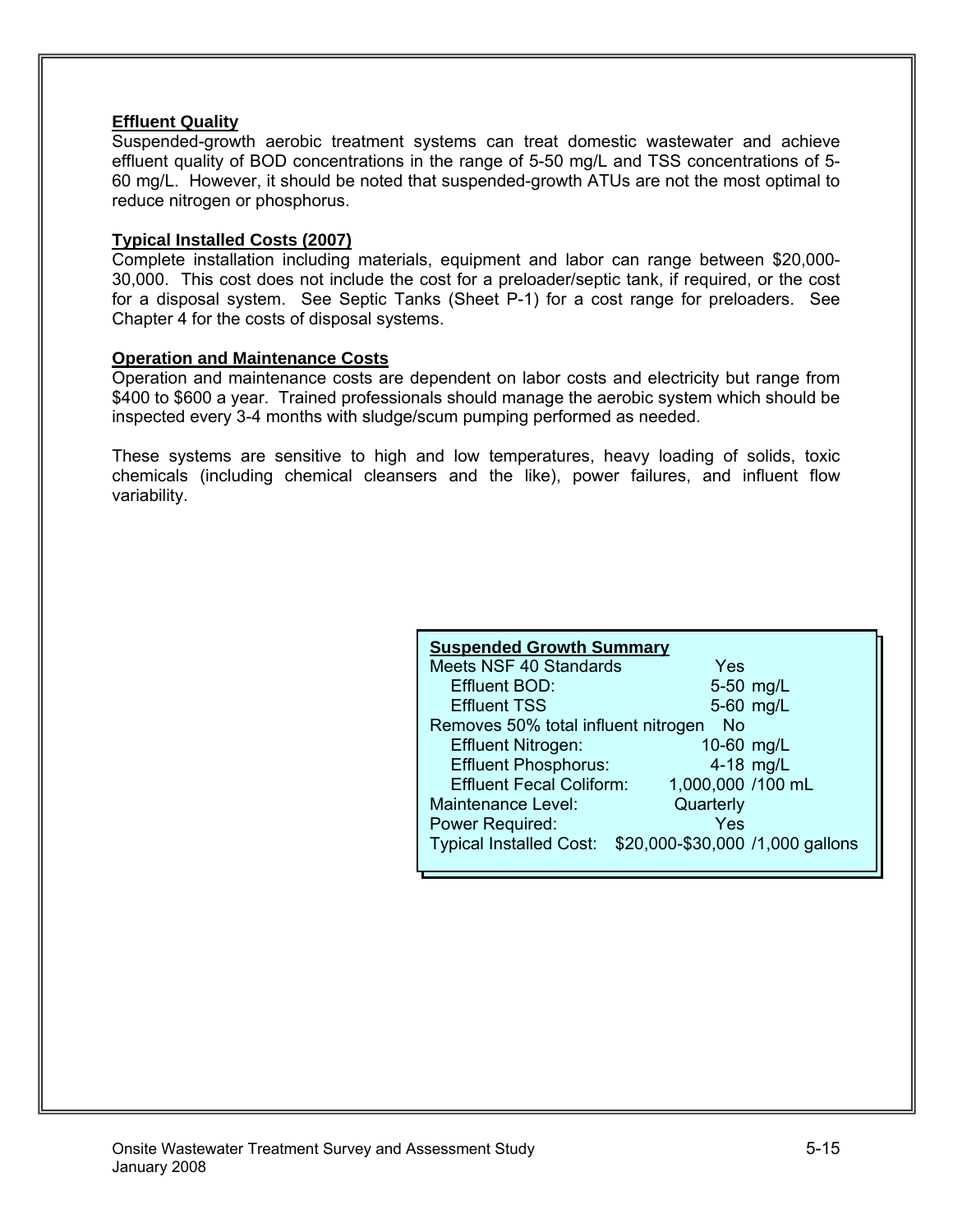### **Combined Attached and Suspended Fact Sheet B-2 Fact Sheet B-2** *Growth Aerobic Treatment Systems*

Combined attached and suspended growth systems are a type of ATU in which microorganisms form a slime layer on the surface of submerged or semi-submerged media. Treatment occurs as the wastewater passes over the microorganisms.



### **Figure 5-4 Combined Attached and Suspended Growth Reactor**

### **Considerations and Restrictions**

If the combined growth ATU does not include an integral primary settling basin, a separate septic tank or pre-loader should be installed upstream of the aerobic treatment unit. The purpose of this additional tank is to remove readily settleable solids and floating matter that will reduce suspended solids loading and protect downstream mechanical equipment.

Consideration should be given to determine how best to use the existing grades to allow gravity flow from septic tank to aerobic treatment system to disposal system. In addition, the system should be sited such that it can easily be accessed and inspected.

Use of a combined attached and suspended growth ATU system requires the selection of a disposal system (see Chapter 4).

### **Effluent Quality**

Effluent BOD and TSS concentrations of 5-40 mg/L are expected from a combined growth system. Complete nitrification is expected (conversion of ammonia to nitrate) and phosphorus removal is expected to be between 10 and 15%.

### **Typical Installed Costs (2007)**

Installation costs range from \$20,000 to \$30,000. This cost does not include the cost for a preloader, if required, or the cost for a disposal system. See Septic Tanks (Sheet P-1) for a cost range for preloaders. See Chapter 4 for the costs of disposal systems.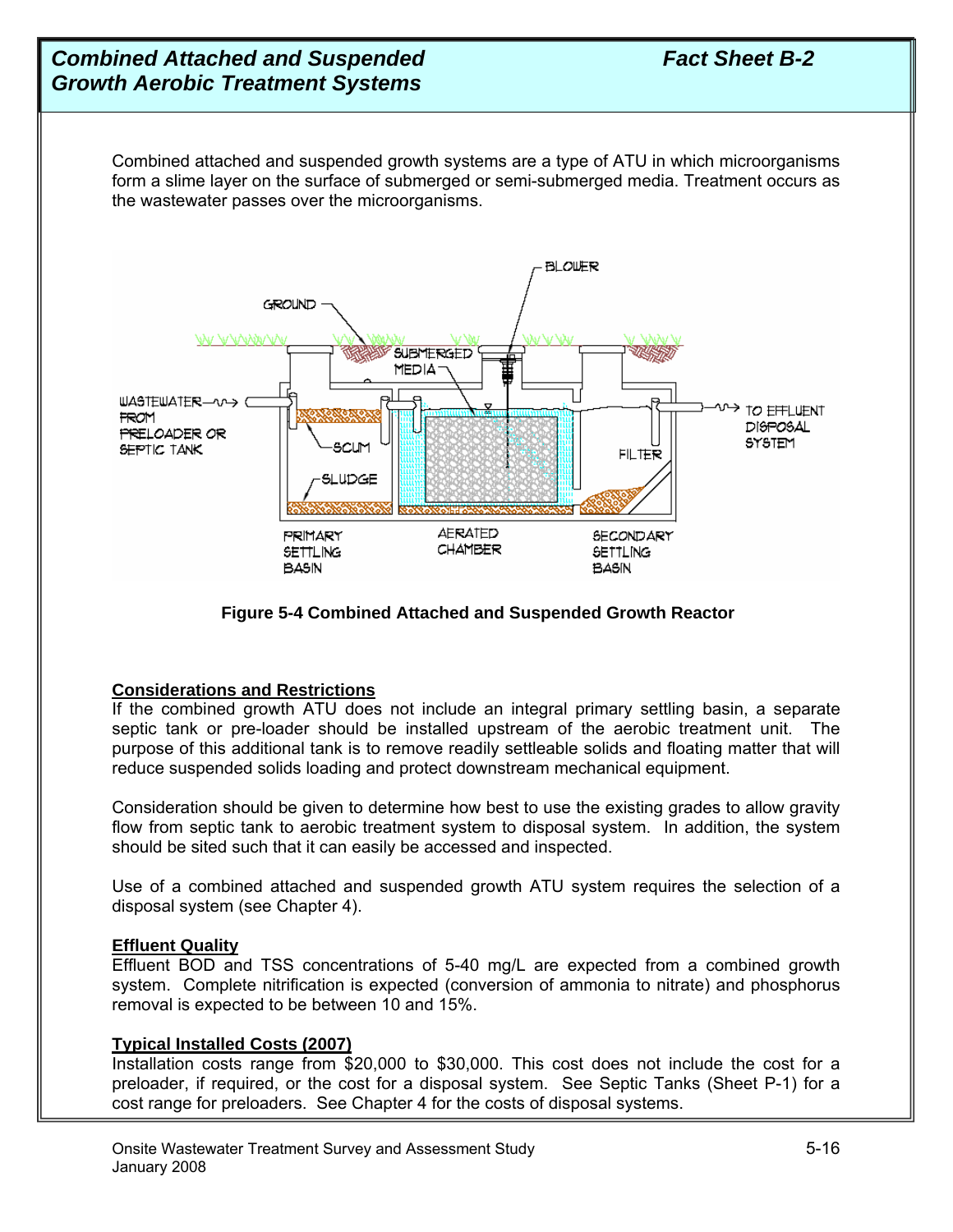### **Operation and Maintenance Costs**

Costs to operate combined growth ATU systems range from \$35-\$100 per year in energy, and management (pumping, inspection, and analysis) can cost \$100-\$200 per year. Energy consumption is on the order of 1-8 kW-h/day. Extended power outages will result in odorous conditions. Trained professionals should manage the ATU system which should be inspected every 3-4 months with sludge/scum pumping as needed.

These systems are sensitive to high and low temperatures, heavy loading of solids, toxic chemicals (including chemical cleansers and the like), power failures, and influent flow variability.

| <b>Attached and Suspended Growth Summary</b> |                                  |           |  |  |
|----------------------------------------------|----------------------------------|-----------|--|--|
| Meets NSF 40 Standards                       | Yes                              |           |  |  |
| <b>Effluent BOD:</b>                         | 10-30 mg/L                       |           |  |  |
| <b>Effluent TSS</b>                          | 15-60 mg/L                       |           |  |  |
| Removes 50% total influent nitrogen          |                                  | Possible  |  |  |
| <b>Effluent Nitrogen:</b>                    |                                  | 7-22 mg/L |  |  |
| <b>Effluent Phosphorus:</b>                  |                                  | 2-10 mg/L |  |  |
| <b>Effluent Fecal Coliform:</b>              | 1,000,000 /100 mL                |           |  |  |
| Maintenance Level:                           | Quarterly                        |           |  |  |
| Power Required:                              | Yes                              |           |  |  |
| <b>Typical Installed Cost:</b>               | \$20,000-\$30,000 /1,000 gallons |           |  |  |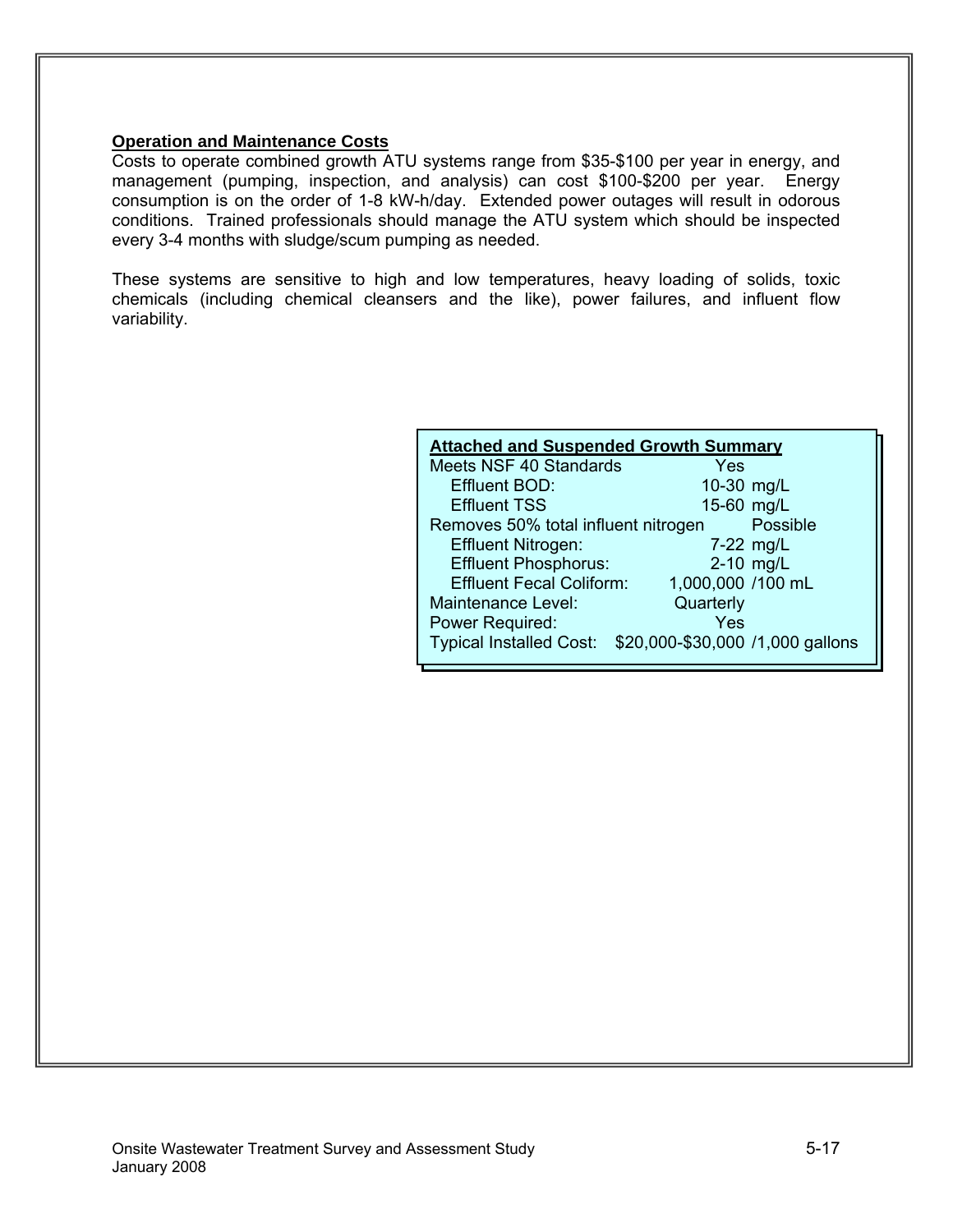# *Sequencing Batch Reactors (SBR) Fact Sheet B-3*

A Sequencing Batch Reactor (SBR) is a form of ATU in which all of the aerobic and clarifying processes occur within a single tank. The tank may be constructed from concrete, fiberglass, or high-density polyethylene (HDPE). A SBR is designed to operate by sequencing through at least four (4) steps as follows:

1) FILL: tank is filled with wastewater to a predetermined volume or time;

- 2) AERATION: aeration is started with the suspended microorganisms in the wastewater;
- 3) SETTLE: aeration is turned off and the microorganisms settle to the bottom of the tank; and 4) DECANT: decant the clarified portion as effluent.

After decanting, the cycle repeats with filling again. By allowing the tank water level to vary, providing influent stilling zones, and only decanting during aeration off cycles, these single-tank systems can be designed to operate continuously. Of great importance to the SBR process is the control system consisting of timers, level sensors, and microprocessors.

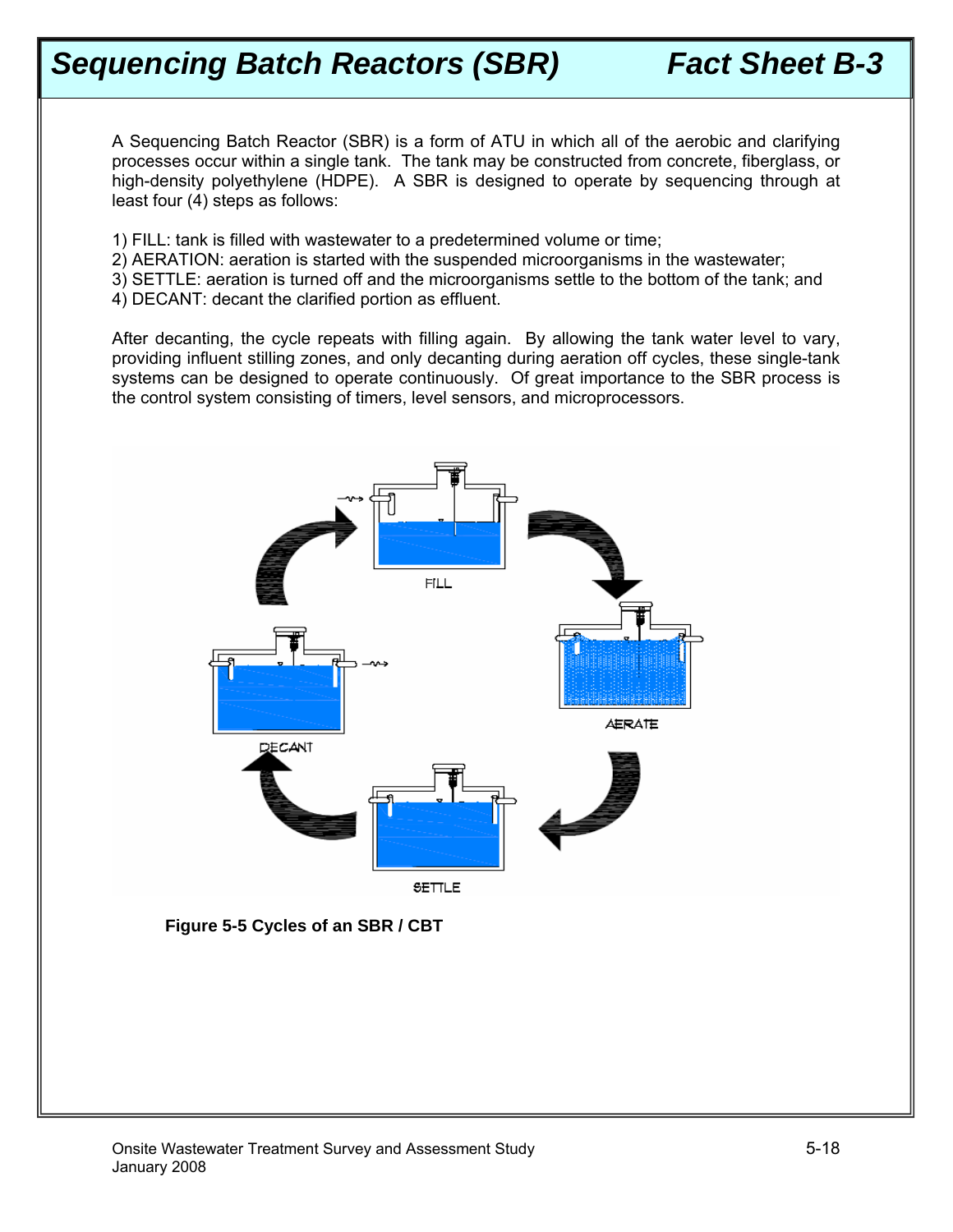### **Considerations and Restrictions**

SBRs are a type of suspended-growth ATU that can oxidize BOD and provide both nitrification and denitrification (enhanced nitrogen removal). SBRs require power, control, and monitoring and alarm systems. SBRs have mechanical equipment (pumps, blowers, decanters) which must be properly maintained to ensure optimal operation.

Use of an SBR system requires the selection of a disposal system (see Chapter 4).

### **Effluent Quality**

Effluent from SBRs is of very good quality in terms of BOD and TSS. Typical ranges are from 5 –15 mg/L BOD and 10-30 mg/L of TSS.

SBRs will completely oxidize ammonia to nitrate via nitrification during the aeration cycle (aerobic cycle), and then facilitate nitrogen removal via denitrification during the settle and decant cycles (cycles that are anoxic). They can also provide enhanced biological phosphorus removal. The higher quality of effluent produced reduces the organic loading on the disposal system. SBRs also provide a consistent effluent, eliminating the fluctuations caused by varying influent loads.

### **Typical Installed Costs (2007)**

Equipment costs range from \$7,000-\$9,000 with installation costs of \$1,500-\$3,000 based on Mainland costs. Current costs to install in Hawaii are in the range of \$20,000 - \$30,000. This cost does not include the cost for a preloader, if required, or the cost for a disposal system. See Septic Tanks (Sheet P-1) for a cost range for preloaders. See Chapter 4 for the costs of disposal systems.

### **Operation and Maintenance Costs**

Annual energy costs are less than \$600 and pumping and inspection costs are greater than \$100. Trained professionals should manage the SBR system, which should be inspected every 3-4 months with sludge/scum pumping as needed. Homeowner neglect and/or interference can lead to operational malfunction. Alarms to warn of system failures are critical. Energy requirements are between 3 and 10 kW-h/day.

| <b>SBR Summary</b>                  |                                  |           |
|-------------------------------------|----------------------------------|-----------|
| Meets NSF 40 Standards              | Yes                              |           |
| <b>Effluent BOD:</b>                |                                  | 5-15 mg/L |
| <b>Effluent TSS</b>                 | 10-30 mg/L                       |           |
| Removes 50% total influent nitrogen | Yes                              |           |
| <b>Effluent Nitrogen:</b>           |                                  | 7-45 mg/L |
| <b>Effluent Phosphorus:</b>         |                                  | 2-10 mg/L |
| <b>Effluent Fecal Coliform:</b>     | 1,000,000 /100 mL                |           |
| Maintenance Level:                  | Quarterly                        |           |
| Power Required:                     | Yes                              |           |
| <b>Typical Installed Cost:</b>      | \$20,000-\$30,000 /1,000 gallons |           |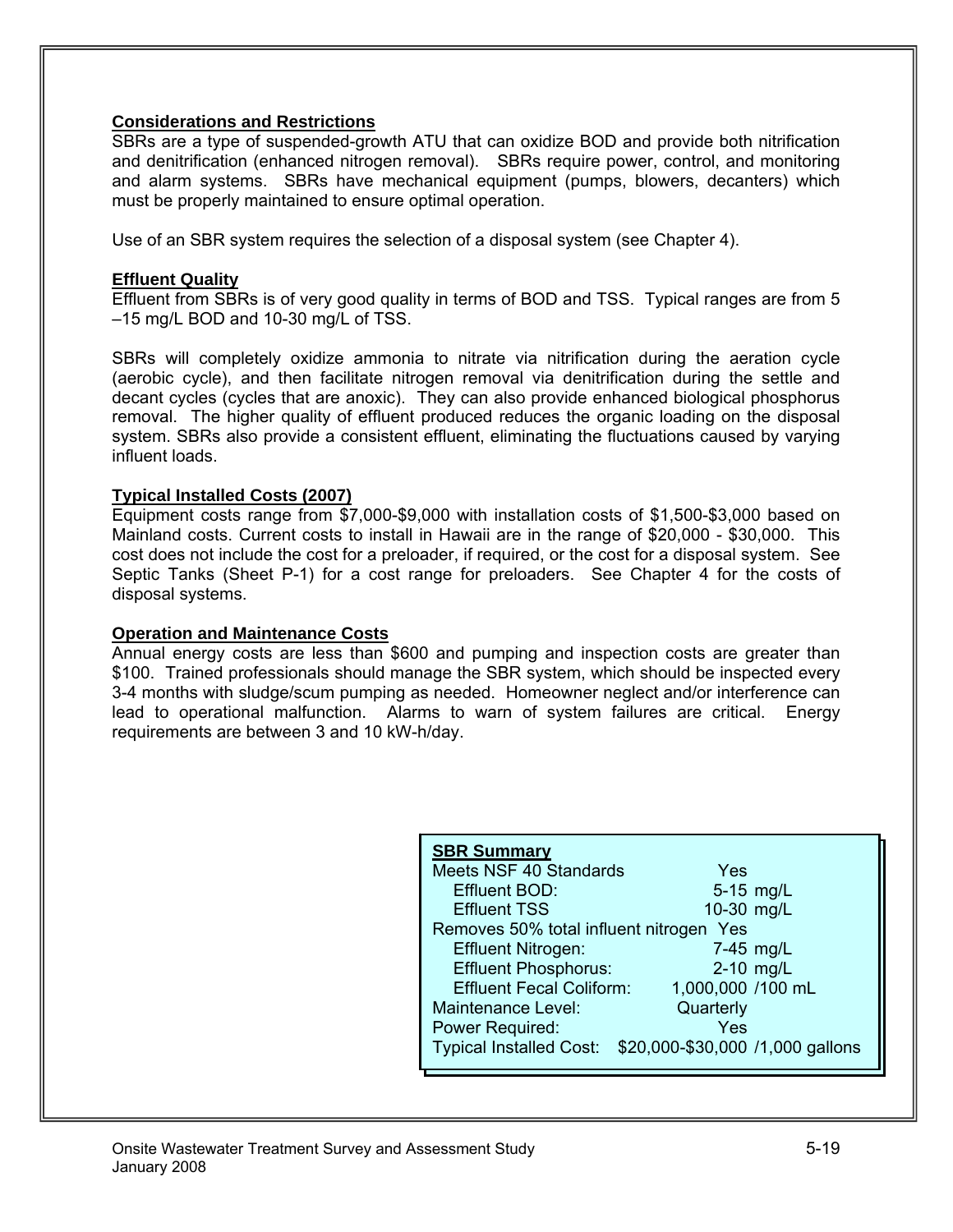# *Packed Bed Reactors Fact Sheet B-4*

A packed-bed reactor is an attached-growth biological treatment process that can be aerobic or anaerobic, upflow or downflow, continuous or intermittent dosing, single-media or multi-media and arranged in one or multiple stages. The most common prefabricated packed-bed reactor is an aerobic, down flow, continuous dosing, and continuous media type reactor. The packed-bed filter is a large excavation lined with an impermeable material that is filled with sand or other media placed over an underdrain. Wastewater is dosed at the top of the media bed, and allowed to percolate through the media (filter) to an underdrain. The aerobic biological treatment usually occurs in the first six inches of the filter surface, and chemical treatment, in the form of adsorption, occurs throughout the filter.

Packed bed reactors can be single pass (intermittent sand filters) or they can recirculate the effluent to treat the wastewater multiple times (recirculating sand filters or RSF). Ultimately, the effluent is discharged to a disposal system, similar to those discussed in Chapter 4.



**Figure 5-6 Packed Bed Filter (Adapted from USEPA)** 

### **Considerations and Restrictions**

Sand filters are usually sized using hydraulic data, but consideration must also be given to the organic loading since it acts as a biofilm reactor. This type of system requires significant land area. Based on a typical application rate of 1-2 gallons per day per square foot (gpd/ft<sup>2</sup>), it will require 500-1,000 square feet for the treatment of 1,000 gpd.

Filters may need to be covered to ensure protection against accumulation of debris from the surrounding environment, algae fouling, and an increased hydraulic load from precipitation. Coverings may be as simple as a tarp canopy, which allows ample ventilation of the bed. Otherwise, the filter may be buried in the ground to provide protection and aesthetic concealment. Extra care must be given to filters buried in the ground to ensure ventilation of the bed. Mechanical aeration (blowers) may be required.

A pump station or recycle tank is required prior to the packed-bed filters to assist with equal distribution in the dosing pipelines across the media bed area.

Use of a packed bed system requires the selection of a disposal system (see Chapter 4).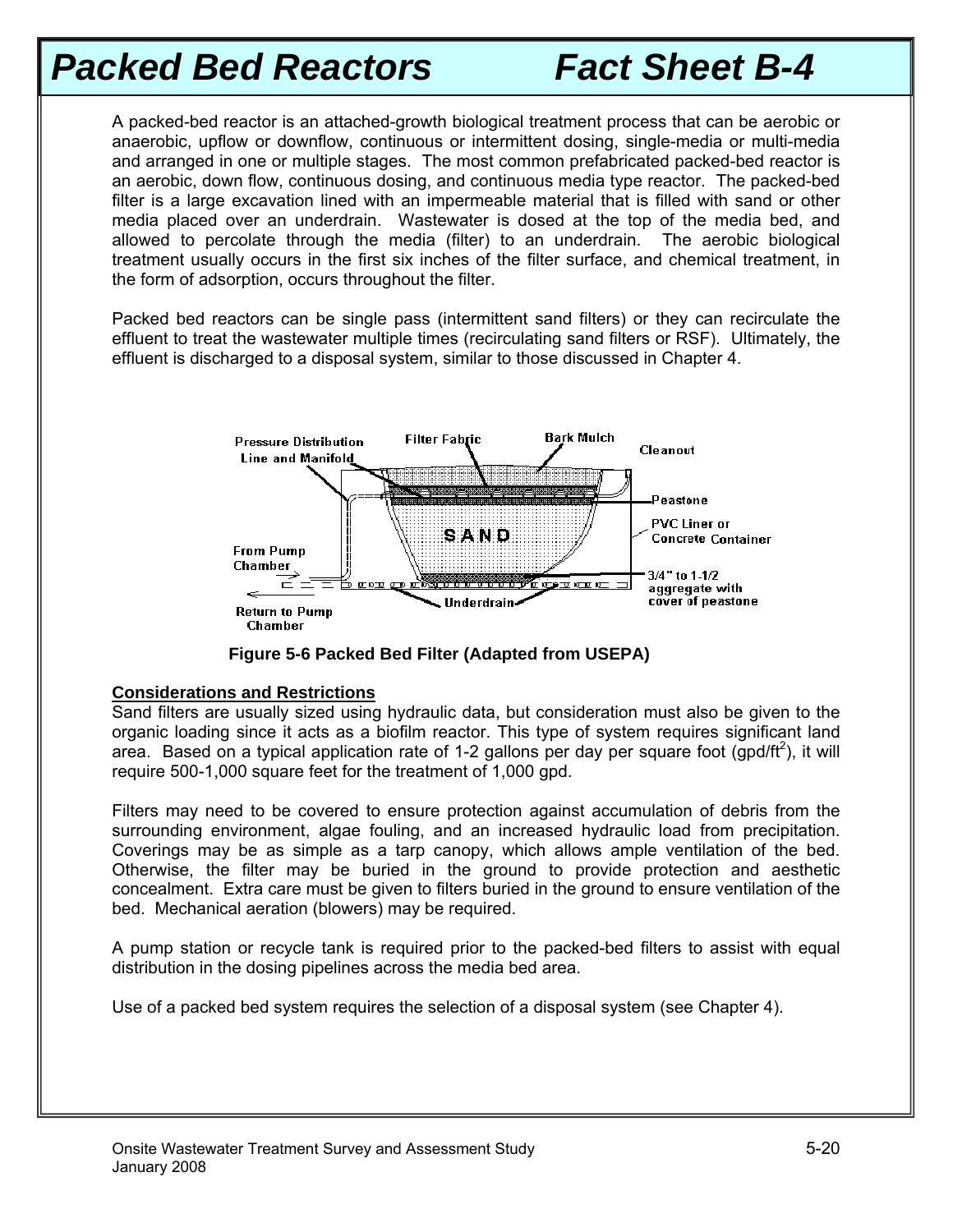### **Effluent Quality**

Effluent BOD is typically 5 mg/L and TSS is typically about 10 mg/L. Biological nitrogen removal is approximately 18-33%. Fecal coliforms are reduced by 99 to 99.99%.

### **Typical Installed Costs (2007)**

This cost includes the excavation, the media, the underdrain, and the dosing pump. The price range for media is \$10-\$15 per square foot of bed area. For a 250-1,000 square foot media filter, costs should range between \$15,000 and \$30,000. This cost does not include the cost for a preloader, if required, or the cost for a disposal system. See Septic Tanks for a cost range for preloaders. See Chapter 4 for the costs of disposal systems.

### **Operational and Maintenance Costs**

Operational costs include electricity for pumping and semi-skilled labor. Electrical costs can be estimated at \$20-30 a year at 0.3-0.4 kW-h/day, and management costs at \$150-200 per year. Every 3-4 months the filter should be inspected, and the top layer (1 inch) of media should be scraped off periodically (3 months-1 year) and properly disposed. Power outages affect the performance of sand filters, and extended outages may result in odors.

| <b>Packed-bed Reactor Summary</b>   |                                |               |
|-------------------------------------|--------------------------------|---------------|
| Meets NSF 40 Standards              | Yes                            |               |
| <b>Effluent BOD:</b>                |                                | $2-10$ mg/L   |
| <b>Effluent TSS</b>                 |                                | 3-16 mg/L     |
| Removes 50% total influent nitrogen |                                | Possible      |
| <b>Effluent Nitrogen:</b>           | $0.5 - 8$ mg/L                 |               |
| <b>Effluent Phosphorus:</b>         |                                | 3-12 mg/L     |
| <b>Effluent Fecal Coliform:</b>     |                                | 1,000 /100 mL |
| Maintenance Level:                  | Quarterly                      |               |
| Power Required:                     | N٥                             |               |
| <b>Typical Installed Cost:</b>      | \$15,000-30,000 /1,000 gallons |               |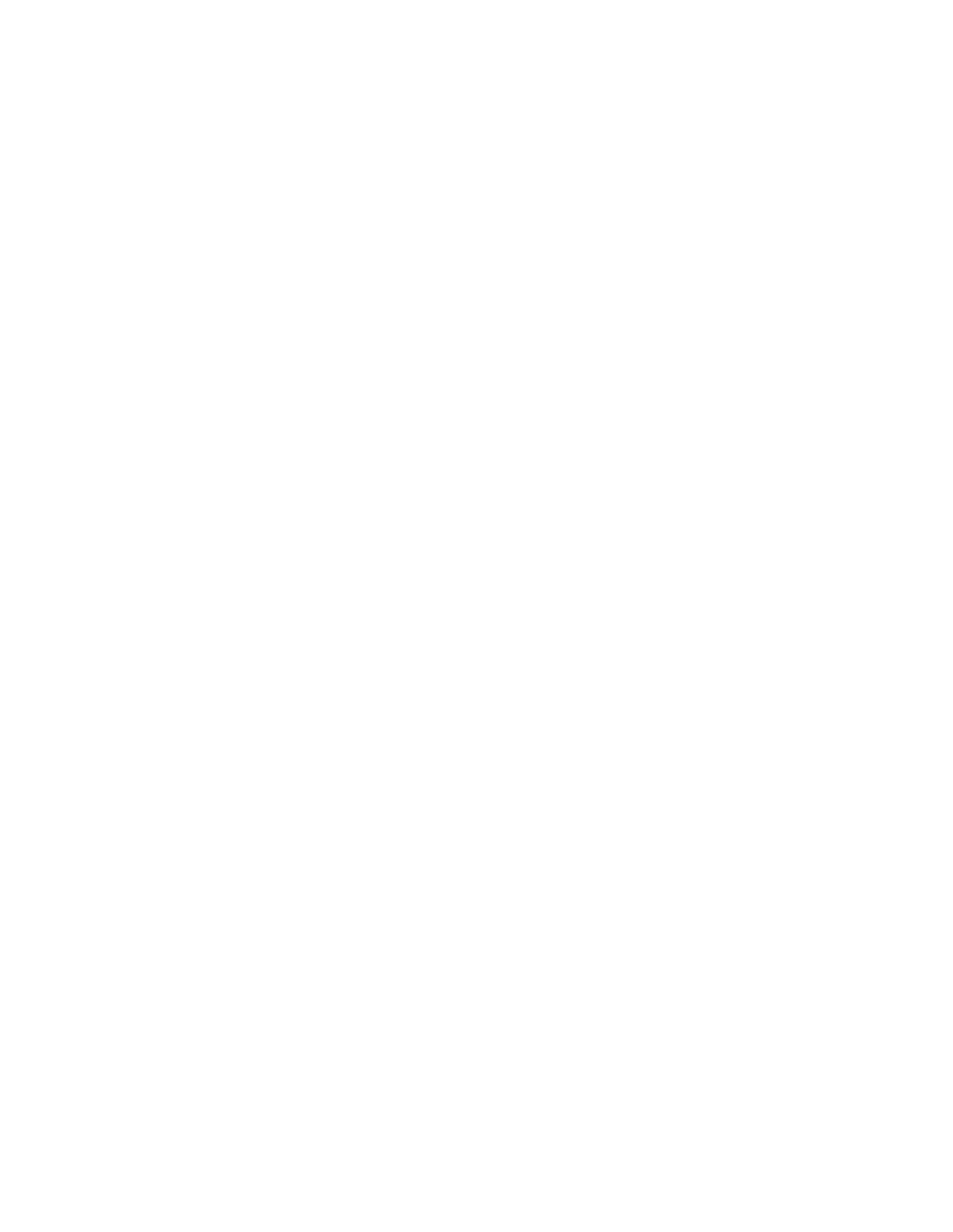## **ENHANCED NUTRIENT AND CHEMICAL REMOVAL (TERTIARY TREATMENT) SYSTEM FACT SHEETS**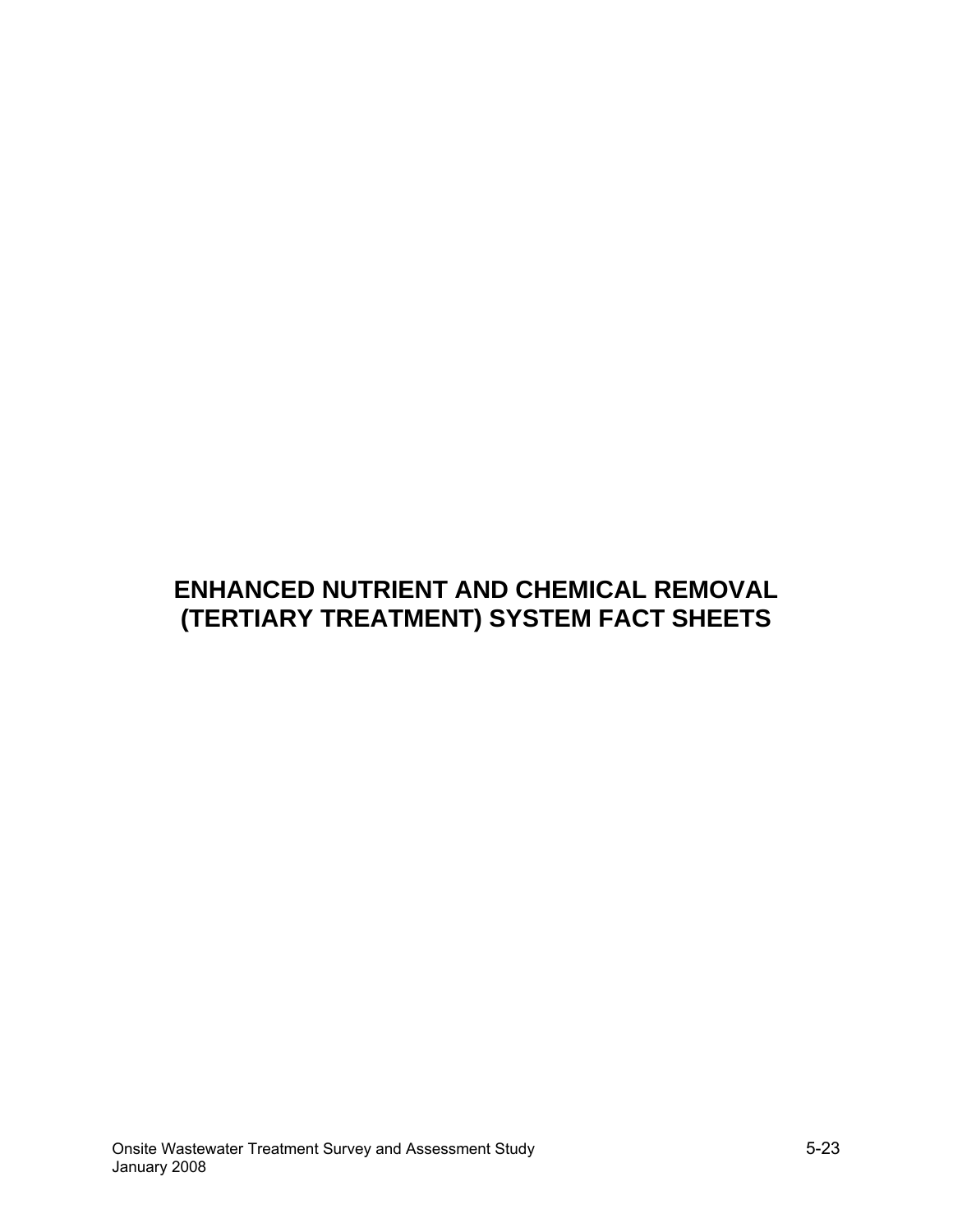Approximately 10-20% of phosphorus is removed from wastewater during primary settling and aerobic treatment. However, there are instances that require greater removals. In general, a special phosphorus removal system is not required for treatment of domestic wastewater. Studies have shown that phosphorus is removed in soil absorption systems, but the lifetime of these systems is unknown. To actively and continuously remove phosphorus, an intermittent sand filter with iron-rich media can be used.

### **Considerations and Restrictions**

Phosphorus removal is necessary in situations where disposal could impact surface water, or when the disposal system is shown to be incapable of removing phosphorus. Additional treatment to remove phosphorus should be considered when subsurface infiltration occurs near fractured bedrock, or when transport of treated wastewater to groundwater would be rapid.

### **Effluent Quality**

The combination of SBR and an iron-rich sand filter can reduce the amount of total phosphorus in effluents to 1 to 2 mg/L.

### **Typical Installed Costs (2007)**

Construction costs are similar of an iron-rich media sand filter are approximately \$5,000 - \$11,000 for the media alone. For the iron-rich media, the costs are approximately twice that of normal washed sand.

### **Operation and Maintenance Costs**

Depending on the replacement frequency of the media in the filter bed, operational and maintenance costs will vary. Operational costs would be approximately \$200-\$300 per year.

| <b>Phosphorus Removal Summary</b>       |           |                               |
|-----------------------------------------|-----------|-------------------------------|
| Meets NSF 40 Standards                  | <b>NA</b> |                               |
| <b>Effluent BOD:</b>                    |           | - $mg/L$                      |
| <b>Effluent TSS</b>                     |           | - $mg/L$                      |
| Removes 50% total influent nitrogen Yes |           |                               |
| <b>Effluent Nitrogen:</b>               |           | - $mg/L$                      |
| <b>Effluent Phosphorus:</b>             |           | $1-2$ mg/L                    |
| <b>Effluent Fecal Coliform:</b>         | <b>NA</b> |                               |
| Maintenance Level:                      | Quarterly |                               |
| <b>Power Required:</b>                  | Possibly  |                               |
| <b>Typical Installed Cost:</b>          |           | \$5,000-11,000 /1,000 gallons |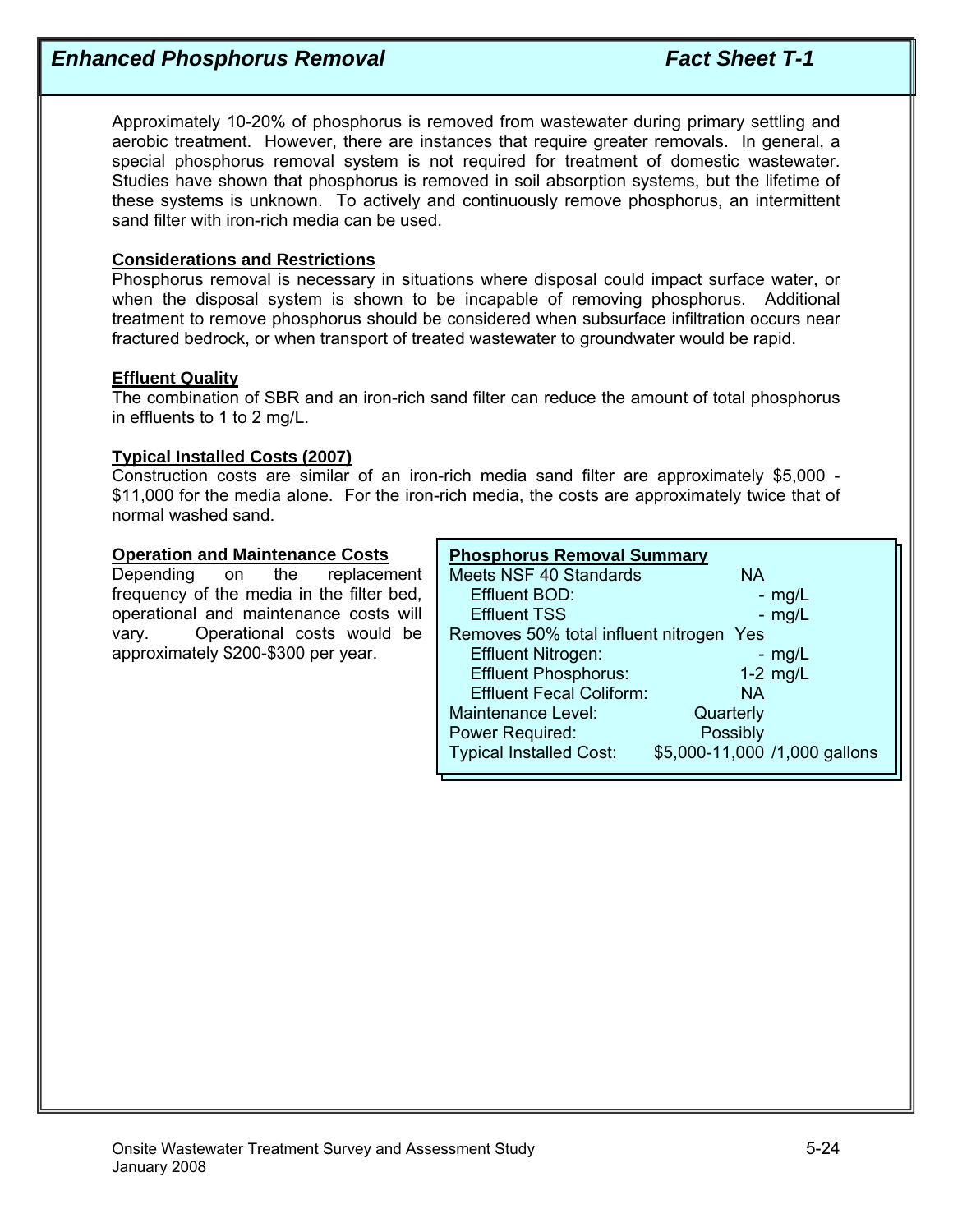### **Enhanced Nitrogen Removal Systems Fact Sheet T-2 Fact Sheet T-2** *(Anoxic Systems)*

The EPA considers onsite wastewater systems to be the primary source of groundwater contamination with respect to nitrogen. The forms of nitrogen present in untreated wastewater are organicallybound nitrogen and ammonia. During preliminary and primary treatment, the forms of nitrogen remained largely unchanged. During secondary treatment, aerobic conditions result in aerobic microbial transformation of ammonia and organic nitrogen first into nitrite and then into nitrate. Discharge of secondary effluent typically contains mostly nitrate nitrogen, only small amounts of ammonia, and no organic nitrogen. Nitrate is a problematic groundwater contaminant because it causes methemglobanemia. be caused by leaching of ammonium-**Wastewater** nitrate fertilizer. Nitrate is regulated in drinking water to a maximum of 10 mg/L as N. Through secondary aerobic



treatment, there is very little total nitrogen removal from wastewater (except approximately 10- 20% via incorporation into bacteria cells subsequently removed as sludge).

The most common method of total nitrogen removal from wastewater is through a two-step biological process. The first step, ammonia oxidation to nitrite and nitrate (nitrification), occurs in any correctly designed aerobic process. The second step, reduction of nitrate to nitrogen gas (denitrification) occurs in a system with an anoxic zone or cycle and enough organic material to allow the reduction of the nitrogen. Typical biological nitrogen removal treatment systems (that incorporate both steps) include aerobic/anaerobic trickling filters, sequencing batch reactors, intermittent sand filters with anaerobic filters, and recirculating sand filters combined with anoxic filters.

Chemical and physical removal of nitrogen is also possible in the form of ion exchange, high-pH ammonia stripping, and reverse osmosis, however, none of these are practical for onsite wastewater treatment.

### **Considerations and Restrictions**

Any time an onsite wastewater system is to be located near inland surface water or coastal water, enhanced nitrogen removal must be considered. Nitrogen removal must also be considered whenever disposal may impact groundwater (especially that which serves as potable supply) especially where the seasonal high groundwater may come in contact with the disposal area. Nitrate, the form of nitrogen in the effluent of typical biological treatment systems not designed for enhanced nitrogen removal, is highly mobile in soils and will leach through soils into groundwater (and connected surface water) quickly, especially when saturated.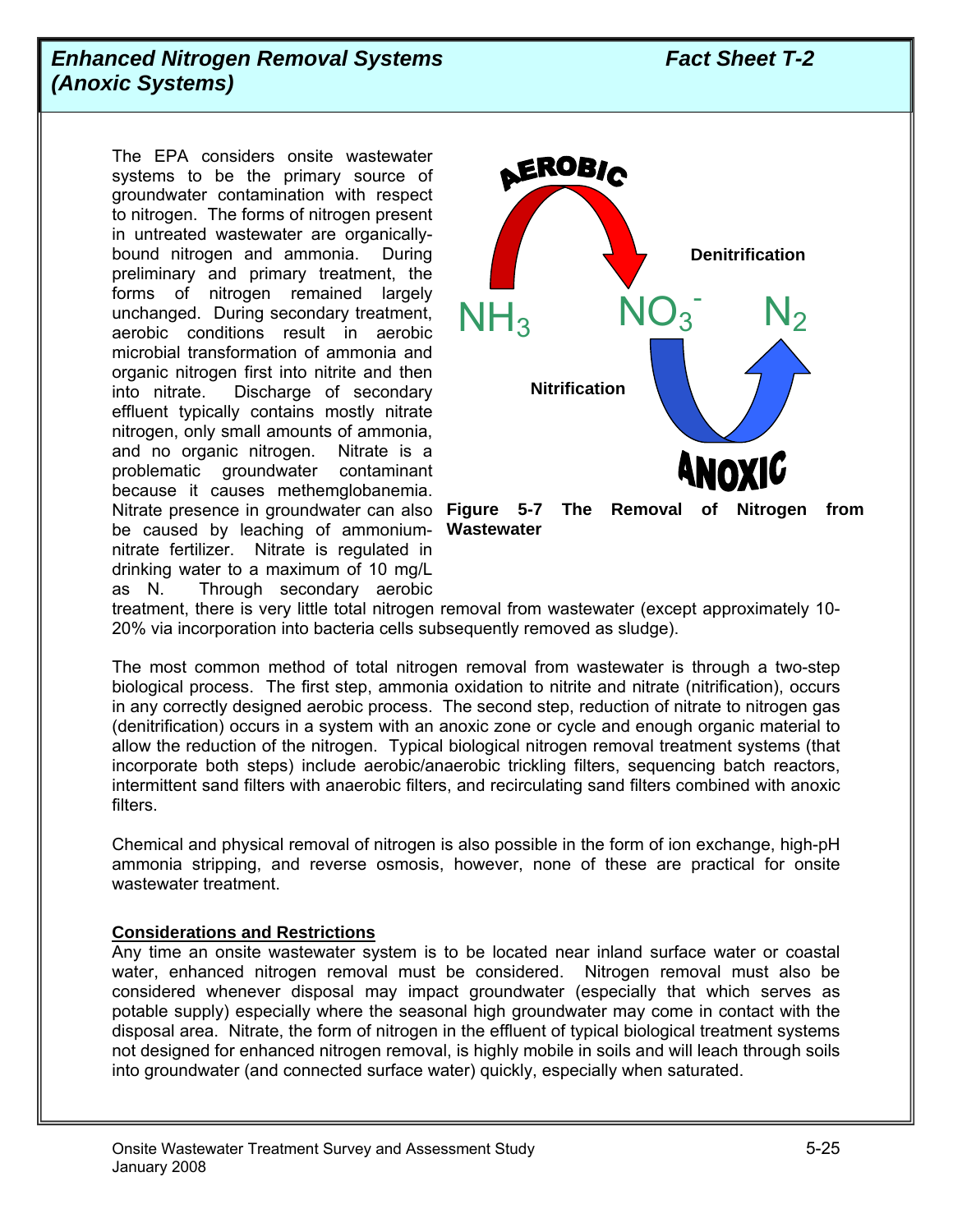### **Effluent Quality**

The biological treatment systems listed above can achieve 40% to 80% total nitrogen removal.

### **Typical Installed Costs (2007)**

Biological treatment units are expensive but physical/chemical treatment systems would be more expensive. Modifications to aerobic systems to increase nitrogen removal typically cost \$4,000 - \$6,000.

### **Operation and Maintenance Costs**

In order to remove nitrogen, the ammonia and organic nitrogen compounds must be oxidized to nitrite and nitrate through aerobic processes. Therefore, power and money are consumed in the process. In larger systems, a carbon source such as methanol may need to be added in order to promote conversion of nitrate to nitrogen gas. Therefore, there is an added cost of chemicals. By manipulating the process and recycling part or all of the treated wastewater, additional chemicals can be eliminated, but costs are incurred in pumping energy consumption.

| <b>Anoxic Summary</b>                   |                                |
|-----------------------------------------|--------------------------------|
| Meets NSF 40 Standards                  | Yes                            |
| <b>Effluent BOD:</b>                    | <b>NA</b>                      |
| <b>Effluent TSS</b>                     | <b>NA</b>                      |
| Removes 50% total influent nitrogen Yes |                                |
| <b>Effluent Nitrogen:</b>               | <1/2 influent mg/L             |
| <b>Effluent Phosphorus:</b>             | <b>NA</b>                      |
| <b>Effluent Fecal Coliform:</b>         | 1,000,000 /100 mL              |
| Maintenance Level:                      | Quarterly                      |
| <b>Power Required:</b>                  | Yes                            |
| <b>Typical Installed Cost:</b>          | \$2,000-\$6,000 /1,000 gallons |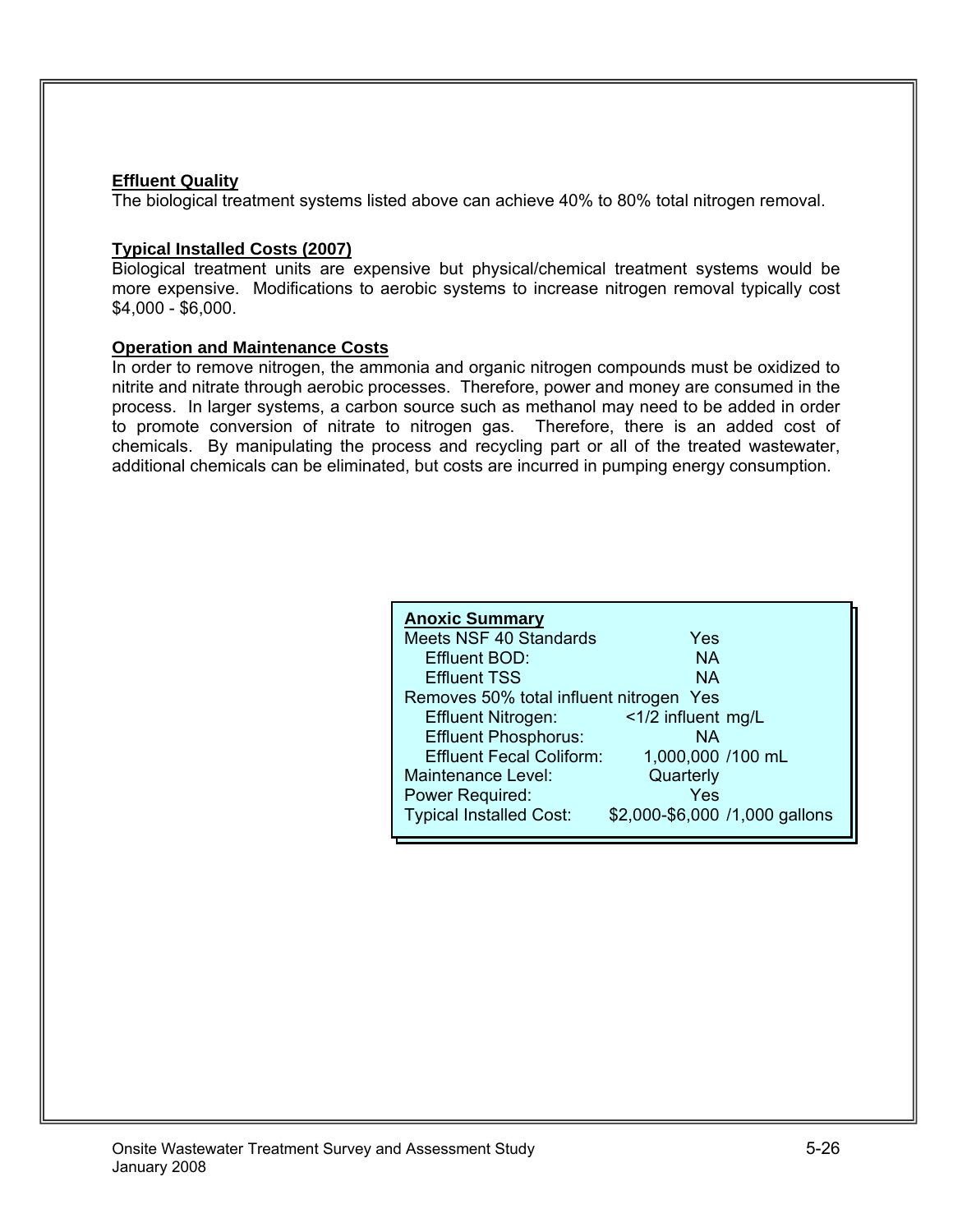### *Removal of Trace Chemicals Fact Sheet T-3*

Components of wastewater that are increasingly of concern are trace organic chemicals. These chemicals include prescription and non-prescription medicines, sex hormones, antibiotics, and industrial or household products. These chemicals pose a potential long-term health concern and are not effectively removed from wastewater by conventional primary, secondary, and tertiary treatment processes. In addition, the presence of these chemicals may affect the risks associated with reusing or reclaiming wastewater. A promising method to remove trace chemicals that may be economical for the small onsite treatment system is powdered activated carbon (PAC) added directly to the aeration chamber or unit. The addition of the PAC also allows for increased resistance to high organic loads, increased ammonia removal, and improved sludge settleability. A proprietary process known as PACT has been successfully used in large-scale treatment works and may be a solution for small onsite treatment systems.

### **Consideration and restrictions**

The makers of PACT advertise their product for high strength industrial wastewater and it may not be economical for individual homeowners. Removal of pharmaceuticals and medicines may be beneficial for treatment of wastewater from hospitals and nursing homes, where the concentration of these chemicals is higher than for family residences.

### **Effluent Quality**

PAC improves effluent quality in terms of BOD and reduces variability during transient conditions (found during start-up or after long durations of low flow) than aerobic treatment systems without activated carbon. The addition of PAC may not be economically justified because the quality of effluent is not significantly increased over aerobic treatment.

### **Typical Installed Costs (2007)**

For conventional aerobic systems, the addition of powdered carbon does not increase the costs of construction and emplacement.

### **Operation and Maintenance Costs**

Replacement of powdered activated carbon costs about \$1 per pound. Regeneration of the carbon can be \$0.65 per pound, and incineration costs as little as \$0.60 per pound.

| <b>Removal of Trace Chemicals Summary</b> |                        |  |  |
|-------------------------------------------|------------------------|--|--|
| Meets NSF 40 Standards                    | <b>NA</b>              |  |  |
| <b>Effluent BOD:</b>                      | - $mg/L$               |  |  |
| <b>Effluent TSS</b>                       | - $mg/L$               |  |  |
| Removes 50% total influent nitrogen       | <b>NA</b>              |  |  |
| <b>Effluent Nitrogen:</b>                 | - $mg/L$               |  |  |
| <b>Effluent Phosphorus:</b>               | - $mg/L$               |  |  |
| <b>Effluent Fecal Coliform:</b>           | $-$ /100 mL            |  |  |
| Maintenance Level:                        | Quarterly              |  |  |
| Power Required:                           | No                     |  |  |
| <b>Typical Installed Cost:</b>            | \$5,000 /1,000 gallons |  |  |

("Recycling Activated Carbon", 2004) For small flow users, the most likely disposal of spent PAC would be removal with the sludge from aerobic treatment units during regular pumping services.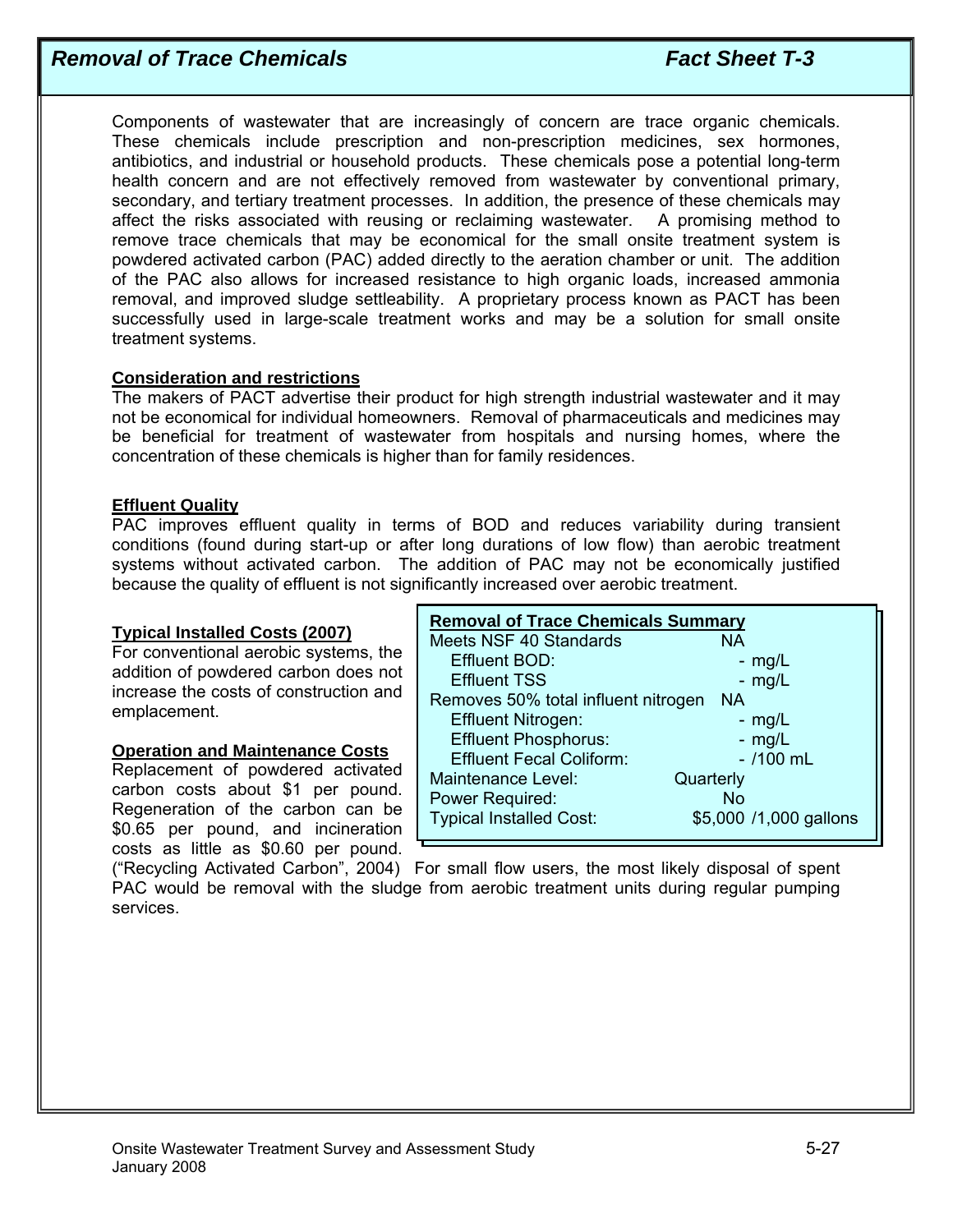Onsite Wastewater Treatment Survey and Assessment Study January 2008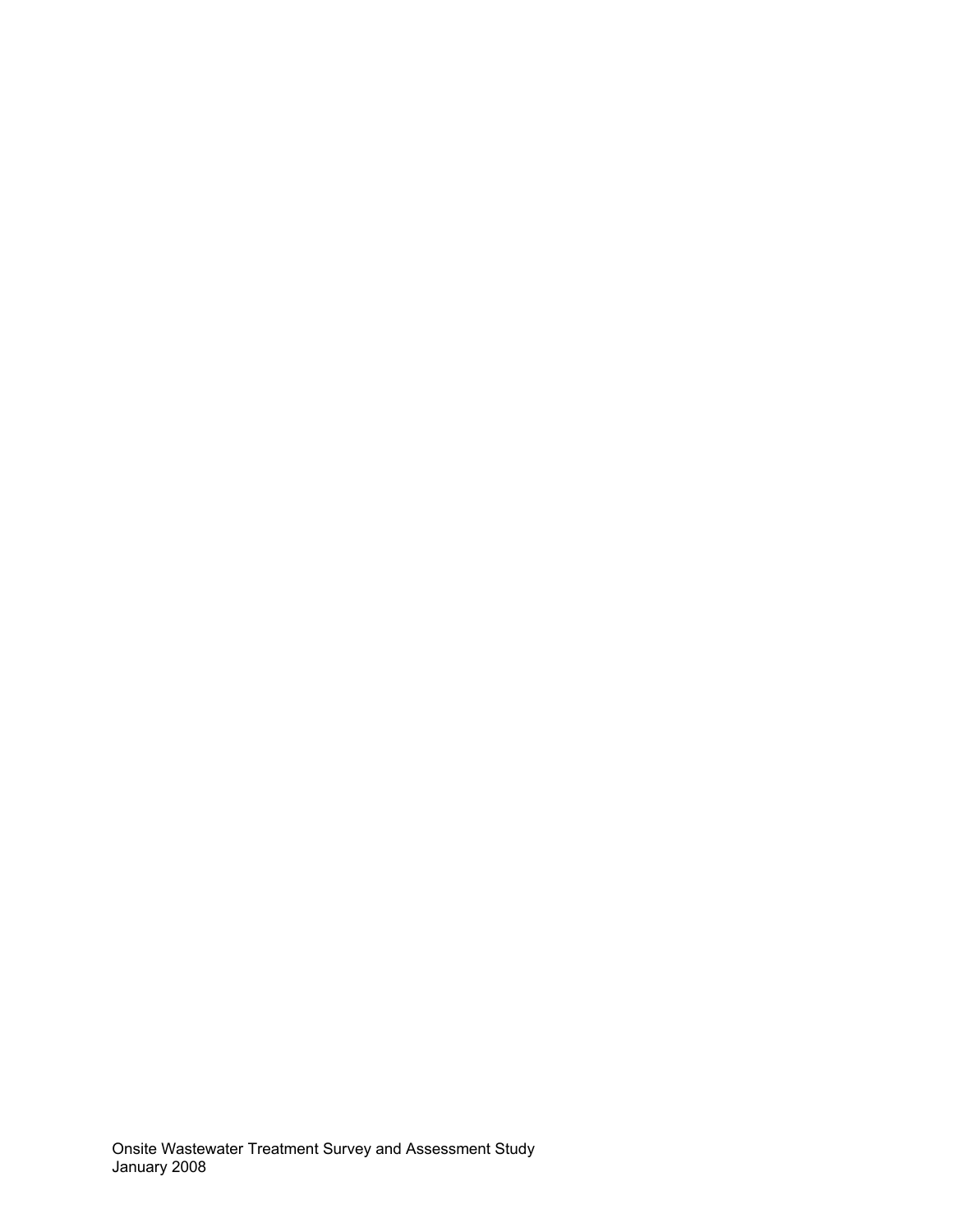## **DISINFECTION TECHNOLOGIES FACT SHEETS**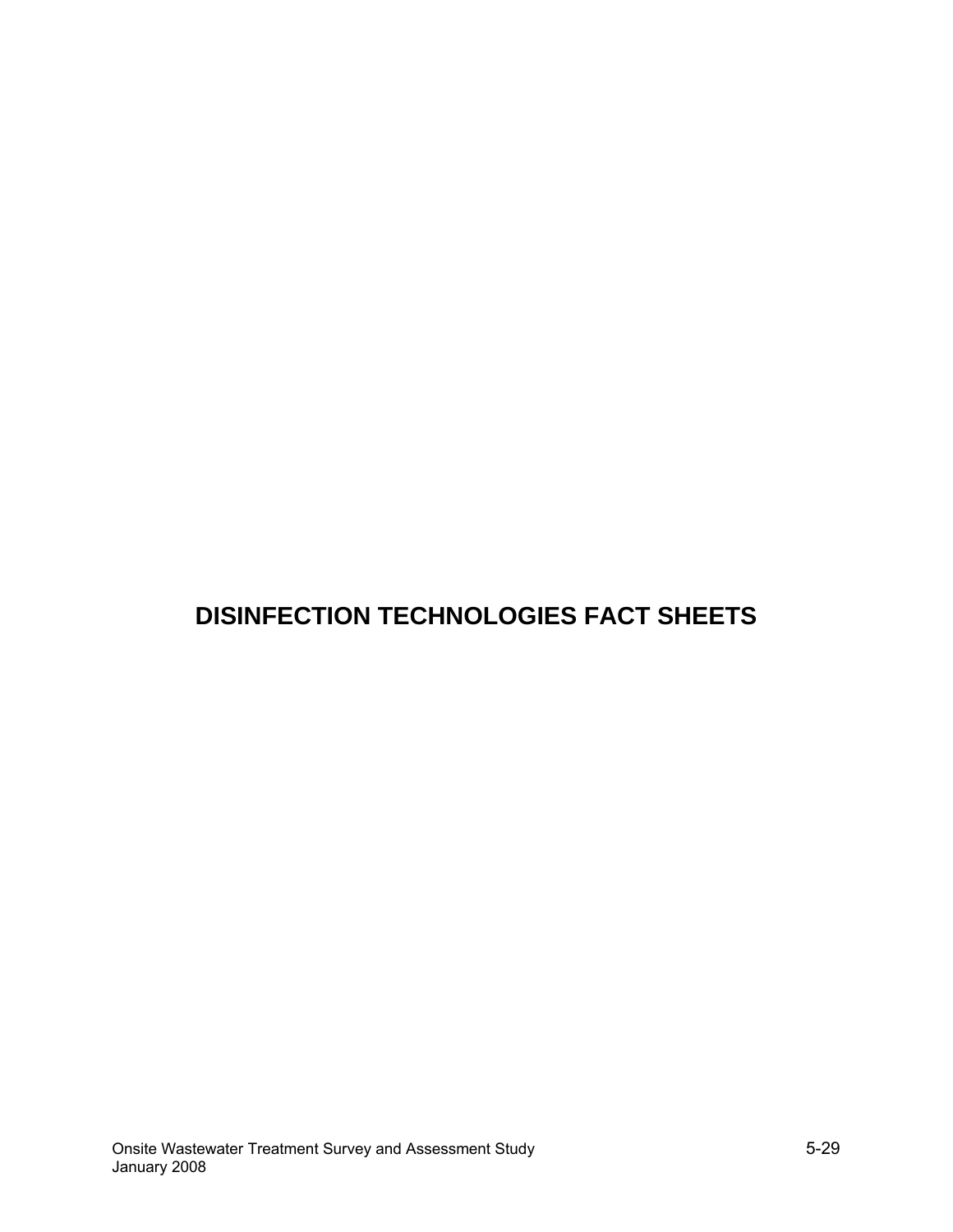*Chlorination Fact Sheet C-1* 

eed tubes

Water outlet

Chlorine is the most commonly used chemical and/or method for disinfection of water and wastewater, and has a long history of use in the US. Chlorine is effective against a wide range of pathogenic organisms. Common forms of chlorine include chlorine gas, solid or liquid chlorine (calcium hypochlorite and sodium hypochlorite), and chlorine dioxide.

### **Considerations and Restrictions**

Gaseous chlorine is the most commonly used form; however, due to its highly corrosive nature and significant safety



concerns, it is generally not recommended for onsite applications. Liquid hypochlorite solutions are commonly used at small treatment plants, where safety and simplicity are top priorities. Solid hypochlorite (powder or tablets) is common for onsite treatment systems (the same materials used for swimming pools and hot-tubs). All forms of chlorine are generally toxic and corrosive. They require careful handling and storage. The residual chlorine is effective as a disinfectant after the initial treatment. However, even at low concentrations, it can be toxic to aquatic life, and de-chlorination is necessary for discharges to (or impacting) surface waters.

### **Effluent Quality**

One advantage of using chlorine as a disinfectant is its ability to exist as a residual in wastewater effluent even after initial treatment. Chlorine has been shown to reduce fecal coliforms by 99-99.99%.

### **Typical Installed Costs (2007)**

A hypochlorite tablet feed system could cost \$800-\$1,000 for 1,000 gallons per day for the system itself. Labor and material costs vary depending on whether the tablet feeder is part of a pre-packaged system or added to an existing system. A gas chlorine system may cost \$75,000 to treat 100,000 gallons per day.

### **Operation and Maintenance Costs**

Operational costs for a tablet system are approximately \$30-\$50 per year for tablets, \$75-\$100 per year in labor, and \$15-\$25 per year in repairs and replacements.

Estimated cost for a gaseous chlorine system is approximately \$4,500 for chemicals, \$4000 for labor, \$4,000 for power, and \$6,000 for materials.

Operating and maintenance cost and tasks include power consumption, cleaning, chemicals and supplies, repairs, and labor.

| <b>Chlorination Summary</b>         |                              |
|-------------------------------------|------------------------------|
| Meets NSF 40 Standards              | <b>NA</b>                    |
| Effluent BOD:                       | - $mg/L$                     |
| Effluent TSS                        | - $mg/L$                     |
| Removes 50% total influent nitrogen | <b>NA</b>                    |
| <b>Effluent Nitrogen:</b>           | - $mg/L$                     |
| <b>Effluent Phosphorus:</b>         | - $mg/L$                     |
| <b>Effluent Fecal Coliform:</b>     | 1000-10000 /100 mL           |
| Maintenance Level:                  | Quarterly                    |
| Power Required:                     | N٥                           |
| <b>Typical Installed Cost:</b>      | \$800-\$1,000 /1,000 gallons |
|                                     |                              |
|                                     |                              |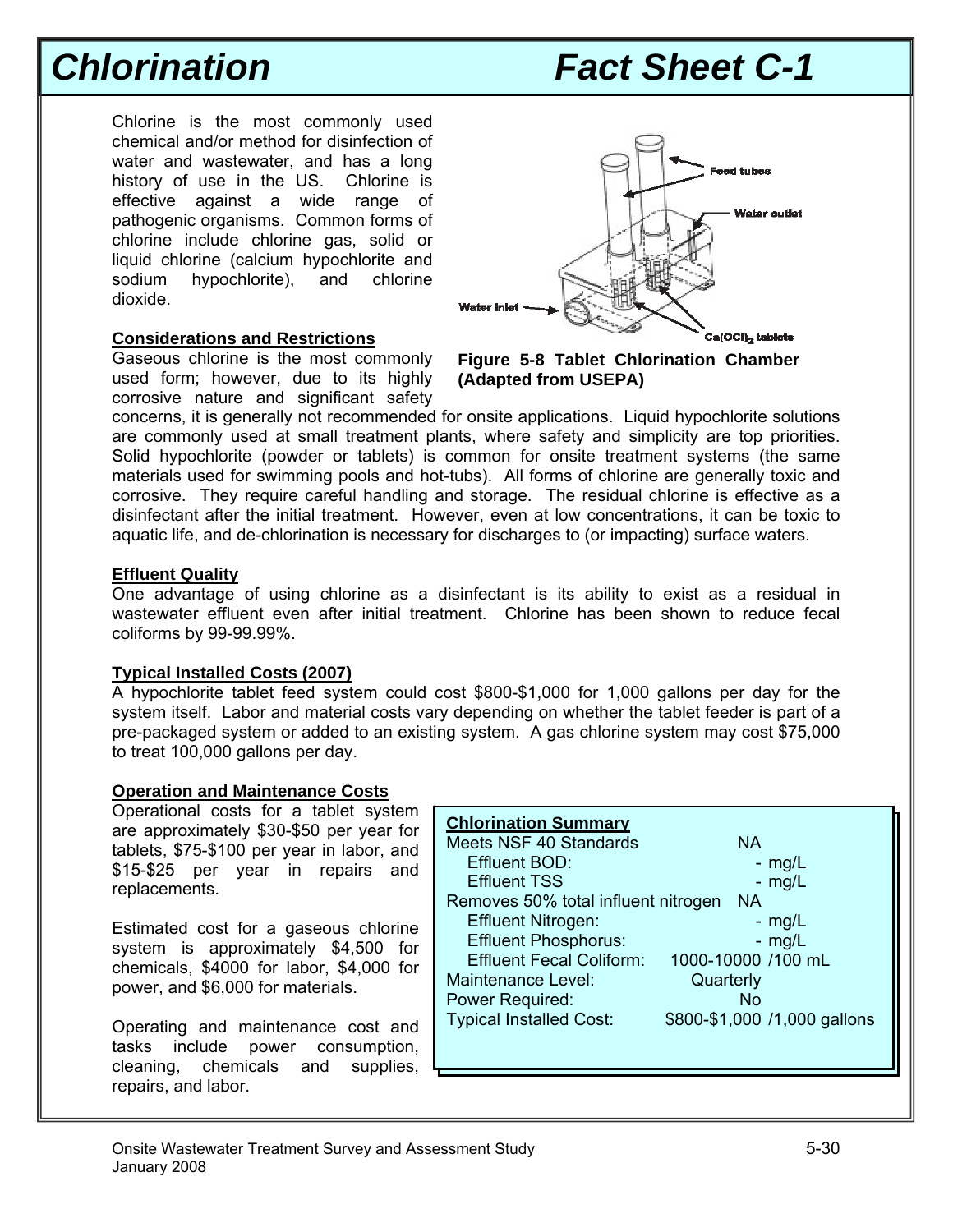# *UV Disinfection Fact Sheet C-2*

Ultraviolet (UV) light is a physical disinfection agent that takes advantage of the germicidal properties of UV in the range of 240-270 nm. This radiation penetrates the cell wall of organisms, preventing reproduction. The effectiveness of UV disinfection depends on the characteristics of wastewater (particularly clarity as measured by turbidity), UV intensity, time of exposure, and reactor configuration.

### **Considerations and Restrictions**

UV is effective in the inactivation of most viruses, spores, and cysts. UV eliminates the handling and storage of hazardous or toxic chlorine chemicals. However, UV performance is highly dependent on the quality of the wastewater it is disinfecting. High turbidity and total suspended solids will shield bacteria, making UV treatment ineffective.



One typical UV lamp housed in a quartz sleeve

**Figure 5-9 Ultraviolet Radiation Chamber (Adapted from USEPA)** 

### **Effluent Quality**

UV disinfection is lacking in field studies, but typical units treating sand filter effluents can reduce fecal coliforms by 99.9%.

### **Typical Installed Costs (2007)**

The component cost for a UV system is between \$1,000-\$2,000 per 1,000 gpd. Labor and material costs vary depending on whether the system is a built-in component of a packaged treatment system or added as an off-the-shelf component to enhance an existing system.

### **Operation and Maintenance Costs**

Annual power costs are \$35-\$45, labor \$50-\$100, and lamp replacement \$70-\$80 per year. Power consumption is about 35 W or 307 kW-h/y.

| <b>UV Disinfection Summary</b>      |                                |
|-------------------------------------|--------------------------------|
| Meets NSF 40 Standards              | NA.                            |
| <b>Effluent BOD:</b>                | - $mg/L$                       |
| <b>Effluent TSS</b>                 | - $mq/L$                       |
| Removes 50% total influent nitrogen | <b>NA</b>                      |
| <b>Effluent Nitrogen:</b>           | - $mg/L$                       |
| <b>Effluent Phosphorus:</b>         | - $mg/L$                       |
| <b>Effluent Fecal Coliform:</b>     | $~1,000$ /100 mL               |
| Maintenance Level:                  | Quarterly                      |
| Power Required:                     | Yes                            |
| <b>Typical Installed Cost:</b>      | \$1,000-\$2,000 /1,000 gallons |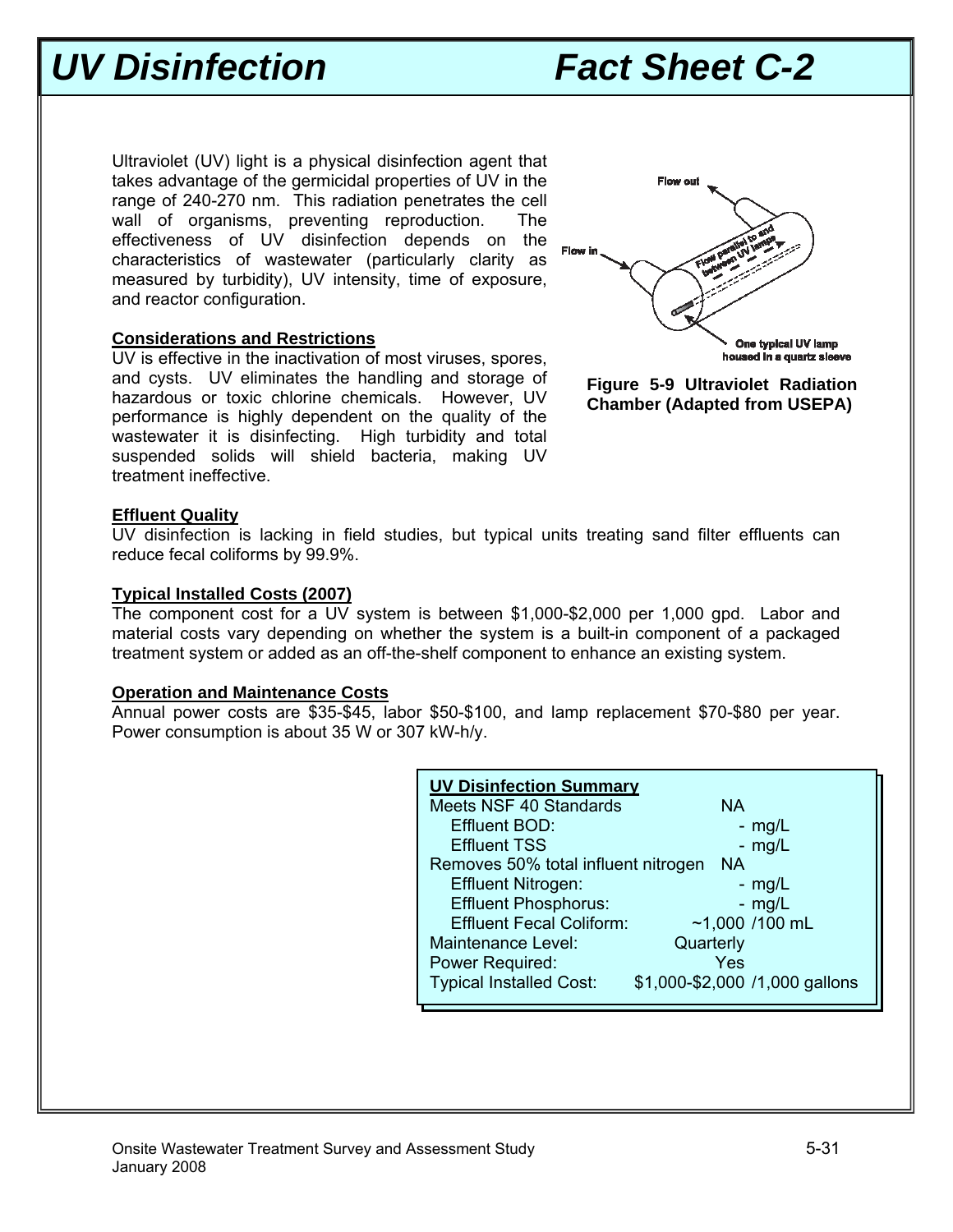## **TESTED AND APPROVED SYSTEMS MANUFACTURED IN HAWAII**

Between 1998 and 2006, the Water Resources Research Center at the University of Hawaii conducted tests of two aerobic treatment units. In accordance with HAR 11-62, ATUs shall be approved by DOH and tested to demonstrate they meet the Class I effluent standard established by the National Sanitation Foundation (NSF). Both systems met the criteria, and serve as prime examples of products manufactured and sold in Hawaii.

Each unit had to meet the NSF Standard 40 Class I effluent standards. The standard states that in a 30 consecutive day period, the average BOD and TSS for the system must be less than 30 mg/L, and that the average in any 7 consecutive day period must never exceed 45 mg/L. The BOD removal must be at least 85% and the pH of the effluent must always be between 6.0 and 9.0. The NSF protocol calls for six months of continuous operation under standard conditions including a flow rate equal to the design capacity where 35% of the daily flow enters between 6 AM and 9 AM, 25% enters the system between 11 AM and 2 PM, and 40% enters between 5 PM and 8 PM. This closely approximates the flows an operating system would encounter in the average household during a workday. In addition to normal operation, a series of 4 stress tests is also required by the NSF protocol. These stress tests include: (1) a wash day stress test with normal daily flow plus 3 washer loads (35 gallons of hot water with detergent and bleach per load) between 8:30 and 11:30; (2) working mother stress test with 40% of the flow entering between 6 AM and 9 AM, 60% of the flow entering between 5 PM and 8 PM with one washer load; (3) a power failure stress test simulating a 48-hour period without power; and (4) a vacation stress test to simulate a seven-day vacation, followed by the return to normal flow operation plus wash day flows.

### **OESIS-750 SYSTEM**

The OESIS-750 is a combined attached and suspended growth process. The fiberglass tank is 5 feet wide x 8 feet long x 6 feet tall (for a typical two bedroom house) and is separated into four internal chambers. The first is an anaerobic settling chamber that includes spherical media to enhance anaerobic growth. This chamber anaerobically degrades the solids that may enter the system. From the first chamber, the wastewater flows to the second anaerobic chamber where it is treated with attached growth. In addition, a recycled portion of treated water is returned to the second chamber where nitrified wastewater is denitrified. Wastewater then flows to the aeration chamber where the BOD is degraded and ammonia and organic nitrogen is nitrified. The aerobic chamber also has plastic media to enhance attached growth as well as suspended growth. Finally, the wastewater enters a settling chamber where the small organic particles that form in the aerobic treatment process are allowed to settle to the bottom of the chamber. In addition, the system is configured with a chlorine tablet canister to provide disinfection (if needed).

The influent and effluent characteristics for the 6-month standard performance period are listed in Table 5-4. The OESIS-750 also performed well during the required series of four stress tests. In each stress test, the unit recovered quickly from the stress event and continued to meet all of the NSF 40 Class I effluent standards.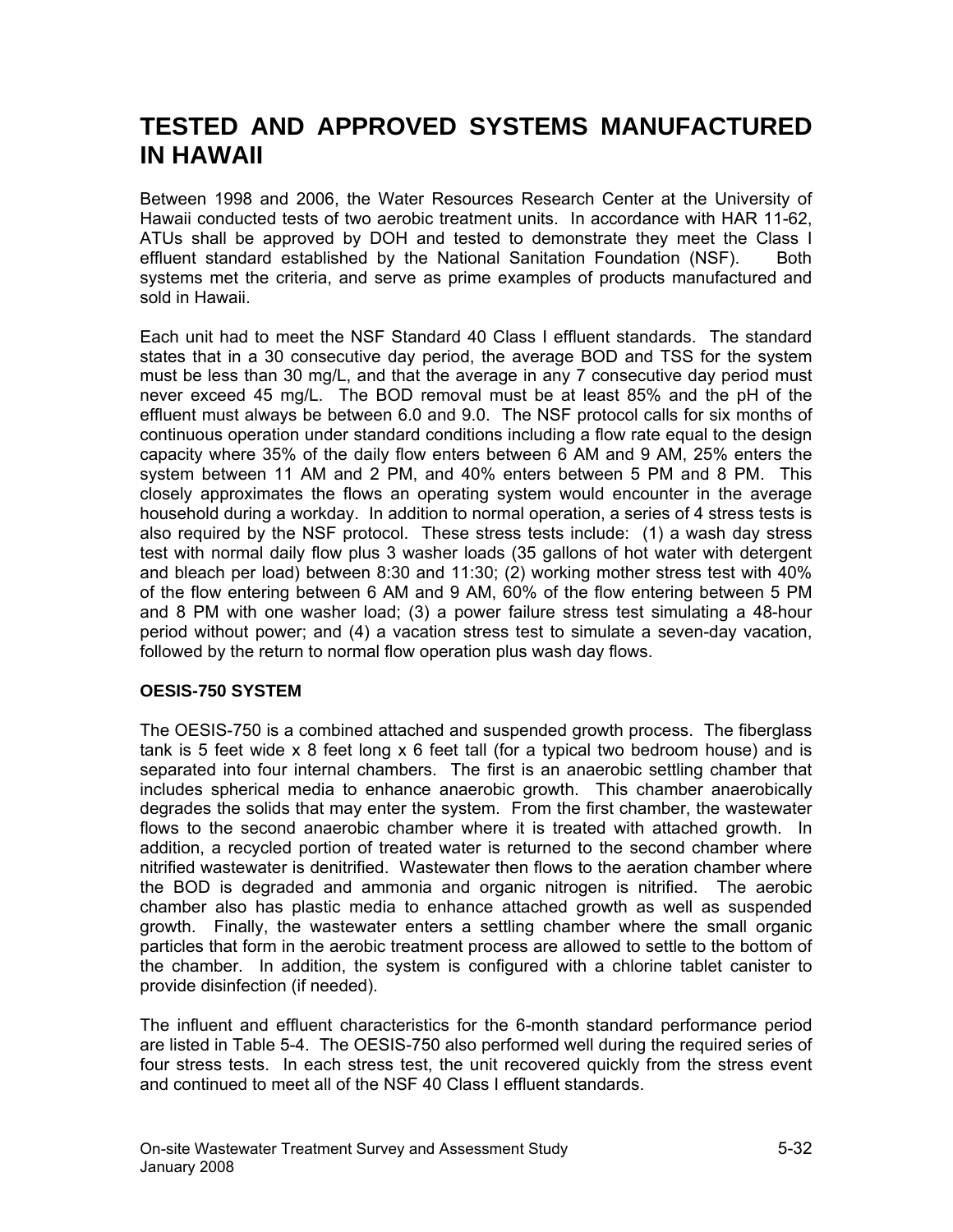| Parameter           | 6-month average |
|---------------------|-----------------|
| Influent BOD (mg/L) | 146.4           |
| Effluent BOD (mg/L) | 13.9            |
| BOD removal (%)     | 91              |
| Influent TSS (mg/L) | 128.0           |
| Effluent TSS (mg/L) | 13.1            |
| TSS Removal (%)     | qn              |

### **Table 5-4 OESIS-750 NSF 40 Test Characteristics**

The University of Hawaii study showed that the OESIS-750 satisfies the NSF 40 standard for Class I effluent. In addition to meeting the NSF 40 standard, the OESIS system is designed to remove nitrogen, averaging about 19% removal of total nitrogen during the testing period.

### **CBT 0.8KF-210 SYSTEM**

The CBT 0.8KF-210 can be categorized as a sequenced batch reactor. The CBT 0.8KF-210 uses a single fiberglass baffled tank, a floating decanter, effluent pump, blowers, aerators and control box. The tank itself is 6.0 feet in diameter by 10.5 feet, but has an average water depth of only 3.5 feet, yielding an average water volume of 1,000 gallons (sized for a typical 2 bedroom house). The blowers operate on a cycle of 2 hours on, 2 hours off. The cycles of on/off provide for the oxidation of BOD and nitrification of ammonia during the on cycles, and the denitrification, anaerobic removal of phosphorus, and solids settling during the off cycles. The floating decanter allows the effluent pump to avoid pumping sludge or any floatables reducing the amount of solids in the effluent.

Results from the six-month standard performance test are shown in Table 5-5, including the total nitrogen removal.

| Parameter             | 6-month average |
|-----------------------|-----------------|
| Influent BOD (mg/L)   | 198.3           |
| Effluent BOD (mg/L)   | 4.6             |
| BOD removal(%)        | 98              |
| Influent TSS (mg/L)   | 241.5           |
| Effluent TSS (mg/L)   | 2.7             |
| TSS Removal(%)        | 99              |
| <b>Influent Total</b> | 28.1            |
| Nitrogen (mg-N/L)     |                 |
| <b>Effluent Total</b> | 5.2             |
| Nitrogen (mg-N/L)     |                 |
| <b>Total Nitrogen</b> | 81              |
| Removal (%)           |                 |

### **Table 5-5 CBT 0.8KF-210 NSF 40 Test Characteristics**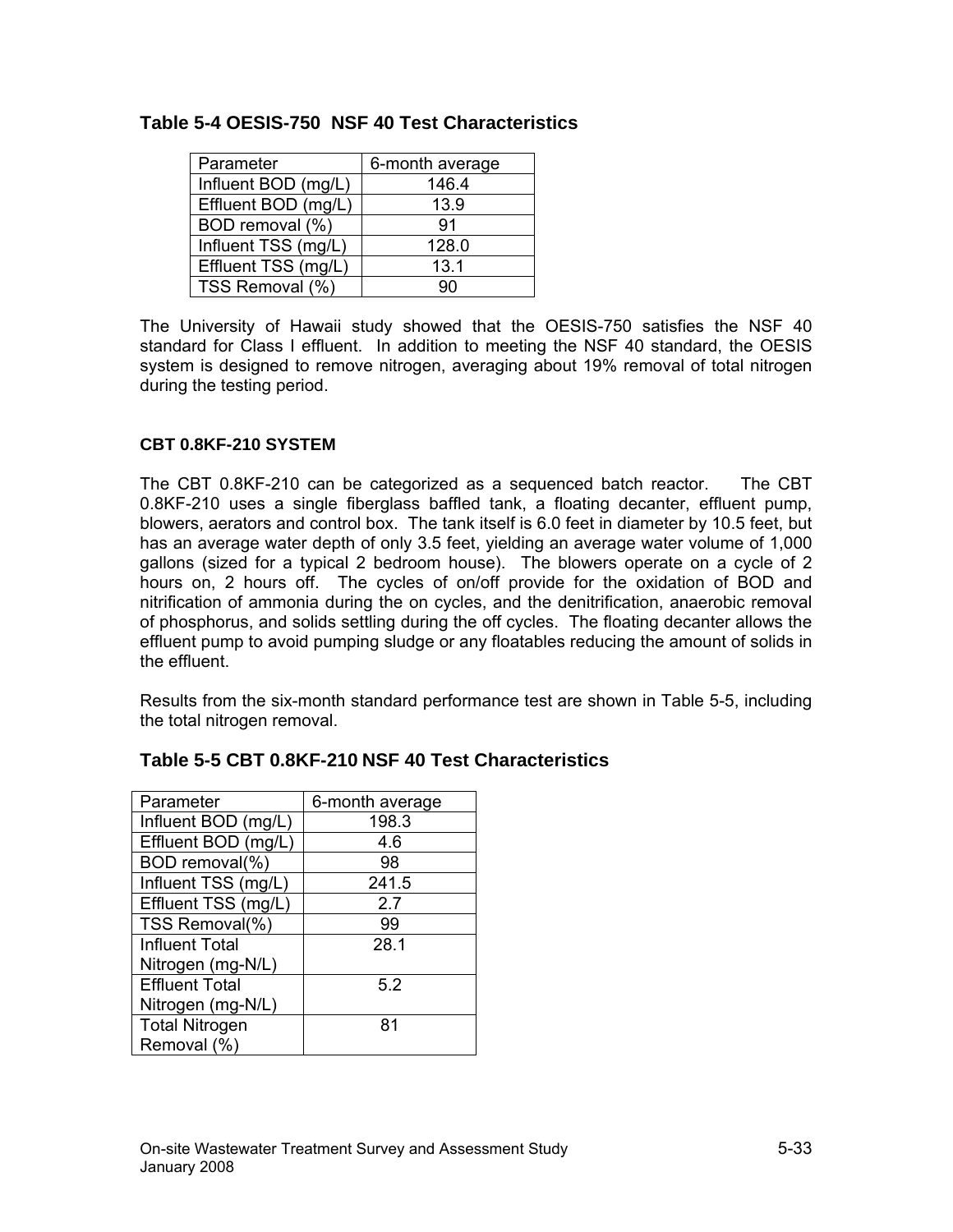The CBT unit also performed well during the required series of four stress tests. In each stress test, the unit recovered quickly from the stress event and continued to meet all of the NSF 40 Class I effluent standards.

The University of Hawaii study indicates that the NSF 40 Class I effluent standards are easily met with the CBT, which is a local product. In addition, should the Department of Health require that total nitrogen removal be at least 50 percent, this system also fulfills that requirement.

Vendor information for the OESIS and CBT systems is provided in Appendix B.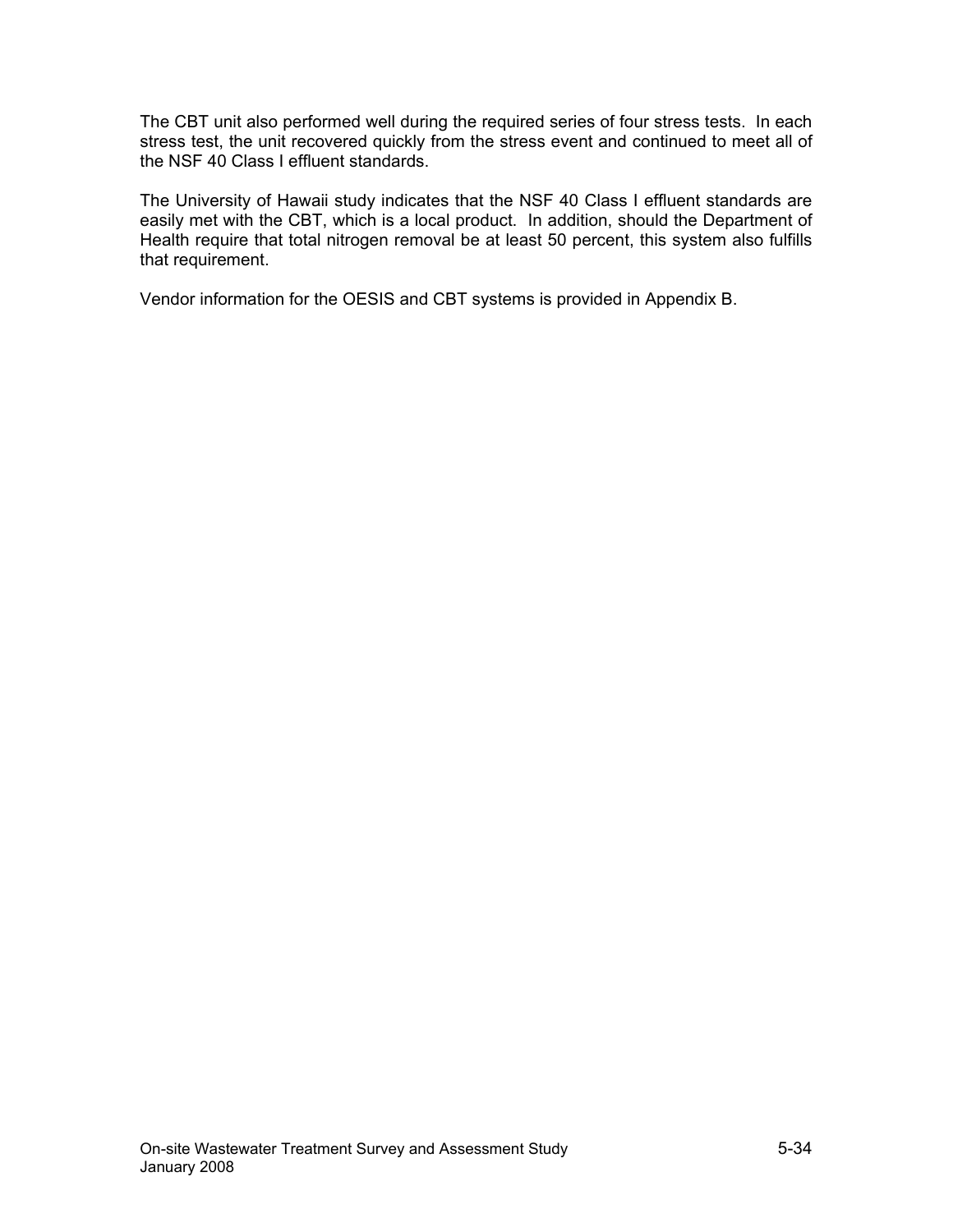# **Chapter 6 Small Flows Treatment Systems**

### **SUMMARY AND FACT SHEETS**

This chapter summarizes systems that may be economical for small flows (less than 10,000 gpd), but would not be appropriate for flows less than 1,000 gpd. These small flow systems provide additional options to those systems in Chapter 5 used to treat 1,000 gpd, which are also applicable to wastewater flows between 1,000 and 10,000 gpd. Small flows systems are used in small or rural communities to treat multiple and/or larger wastewater generators.

As with onsite systems, a professional engineer must be consulted to ensure proper permits, plans, and construction meet state and local regulations for small flows treatment systems. The construction of such systems becomes a collaborative effort between the owners, the engineers, the contractors, and the manufacturers or proprietary owners of the systems. In addition, the systems require operation and maintenance to be clearly delineated, and by state regulations, there must be an operator or supervisor of the wastewater systems with flows greater than 1,000 gpd.

Although no specific disposal systems are listed with the small flows treatment systems, there must be a means of discharging the treated wastewater back into the environment. In most cases, a disposal system similar in function to the IWS disposal systems would be adequate. The difference between the small flows disposal system and IWS system would be either size or number of disposal systems. For flows above 1,000 gallons per day, the use of an injection well may be the best option for disposal.

Water reuse may be a more economical means of disposal for small flows (<10,000 gpd) than with the IWS. Although water reuse is more economical, there is still the need for backup disposal systems or emergency power. Backup systems can be any of the systems discussed in Chapter 4 or can be as simple as a storage pond.

The following tables summarize the performance of small flow systems as well as the advantages and disadvantages of each system. Small flow systems include cluster/STEP systems (or ways of managing IWS in a central manner) (SF-1), lagoons (SF-2), oxidation ditches (SF-3), attached growth bioreactors (SF-4), constructed wetlands (SF-5), and membrane bioreactors (MBR) (SF-6).

In the case of small flows, the typical construction costs are given per 1,000 gpd of wastewater to be treated. The upper limit of construction cost for a 10,000 gpd system would be approximately 10 times the upper limit given in the smart box.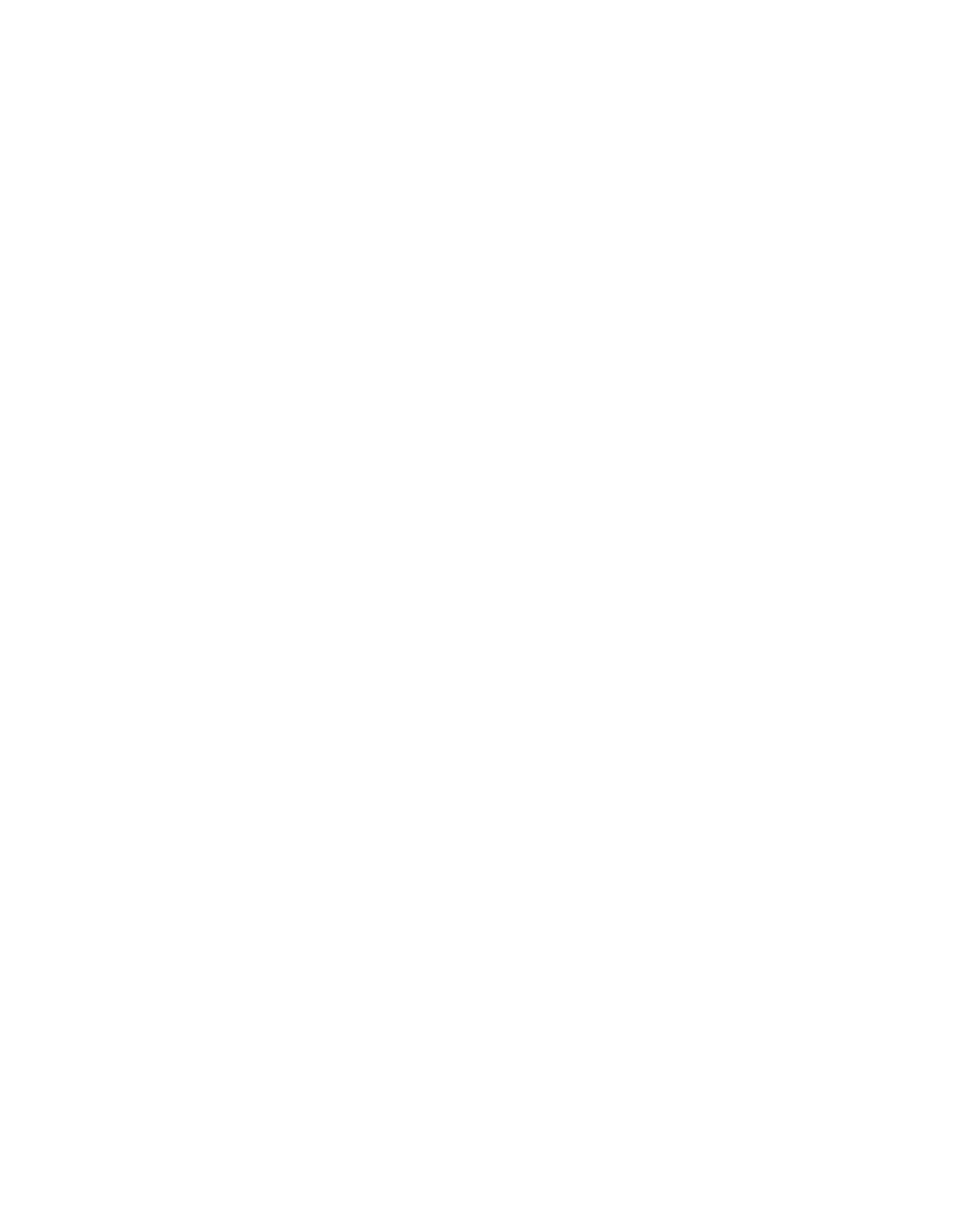## **SUMMARY OF SMALL FLOWS SYSTEMS**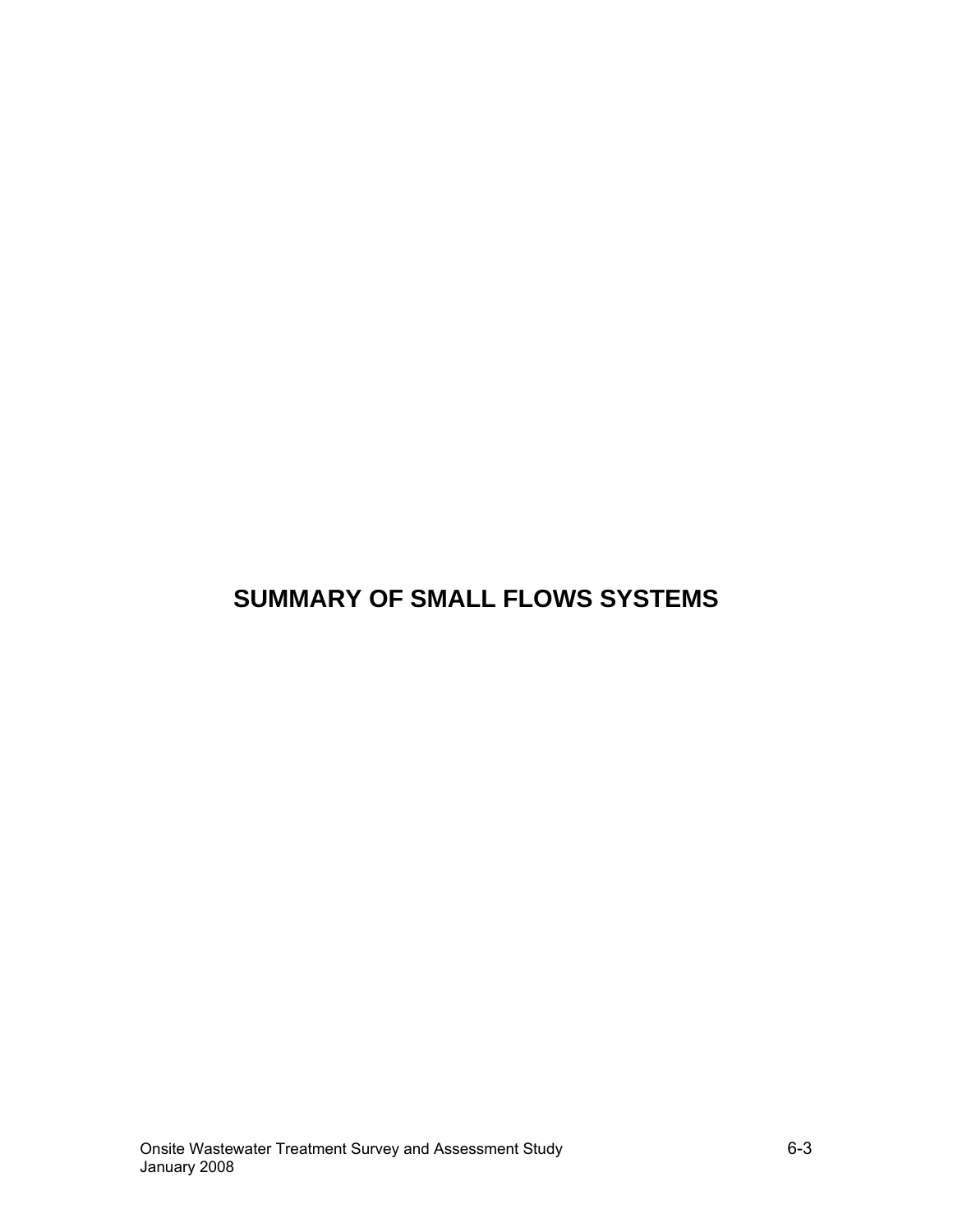| <b>SYSTEM</b>                          | <b>BOD</b><br>mg/L | TSS mg/L                        | Nitrogen<br><b>Total</b><br>mg/L              | <b>Total Phosphorus</b><br>mg/L | Fecal Coliforms<br>per 100 mL       | <b>COMMENTS</b>                      |
|----------------------------------------|--------------------|---------------------------------|-----------------------------------------------|---------------------------------|-------------------------------------|--------------------------------------|
| <b>Cluster systems</b>                 | 132-217            | 49-161                          | 39-82                                         | $11 - 22$                       | $1 - 100$ million                   | Assuming STEP system                 |
| Lagoons                                | 60-140             | Variable                        | Up to 60% removal                             | <b>Minimal Removal</b>          | Variable                            |                                      |
| <b>Oxidation Ditches</b>               | ~10                | <10 if settling<br>tank is used | Total removal with<br>designed anoxic<br>zone | <b>Minimal Removal</b>          | Variable                            |                                      |
| Attached<br>Growth<br>Aerobic reactors | $30$               | $30$                            | $30$                                          | ~10                             | >2000                               | California Water Boards              |
| Constructed<br><b>Wetlands</b>         | $2 - 7$            | $20$                            | $30$                                          | Minimal removal                 | 90-99% removal<br>w/HRT of 3-7 days |                                      |
| Membrane<br><b>Bioreactors</b>         | $5$                | $2$                             | 3                                             | 0.5                             | $200$                               | Data from<br>manufacturers' websites |

### **Table 6-1 Typical Small Flows Wastewater Treatment System Effluent Water Quality**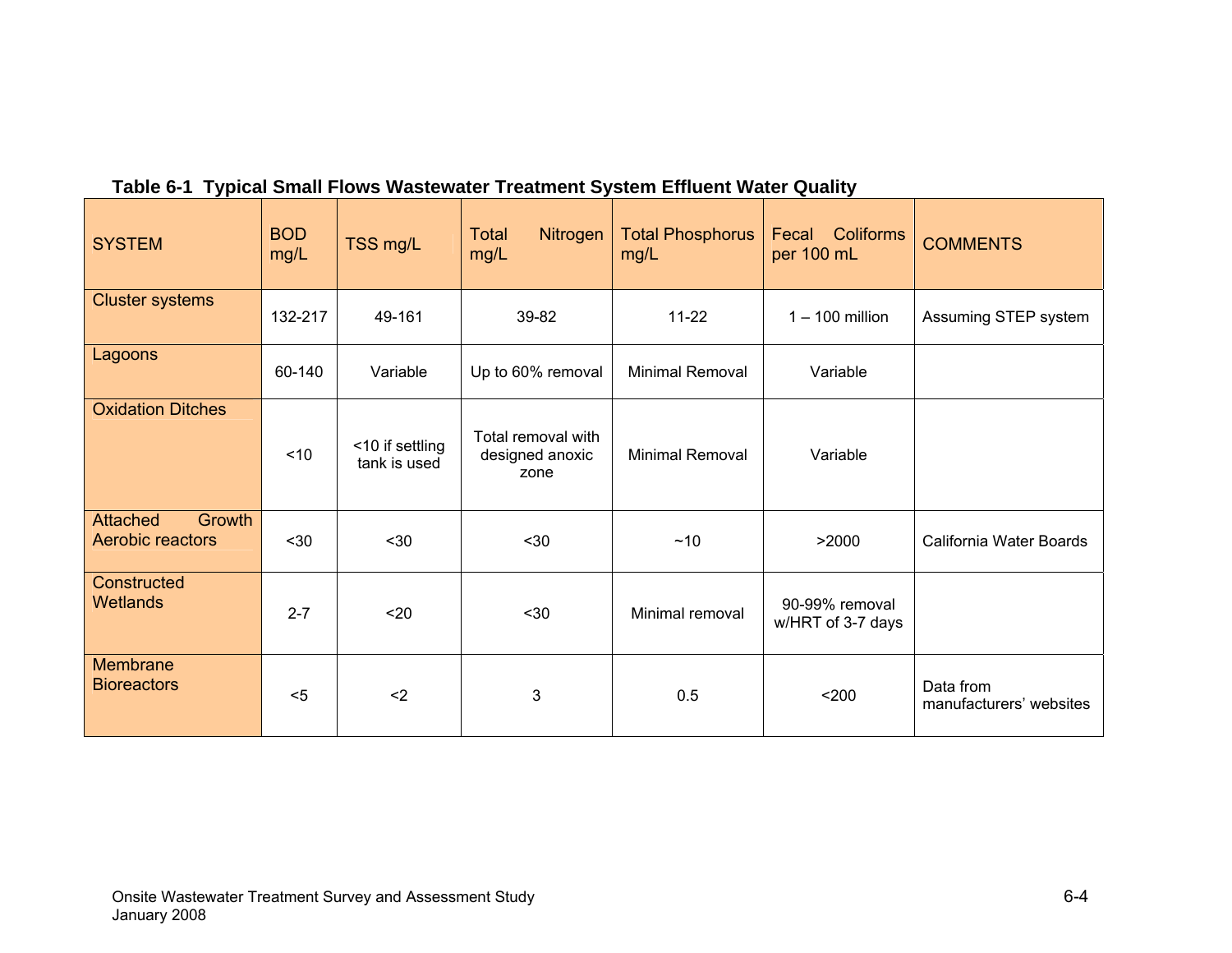| <b>System</b>                                           | Advantages                                                                                                                                                                                                                                | Disadvantages or Limitations                                                                                                                                            |  |
|---------------------------------------------------------|-------------------------------------------------------------------------------------------------------------------------------------------------------------------------------------------------------------------------------------------|-------------------------------------------------------------------------------------------------------------------------------------------------------------------------|--|
| <b>Cluster systems</b>                                  | $-May$<br>small<br>be<br>economical<br>for<br>communities without sewers<br>Transfers non-point discharges to a<br>point discharge that may be more<br>easily monitored and managed<br>Requires less space than reliance on<br><b>IWS</b> | • Concentrates pollutants in one location for disposal<br>- Requires very structured and delineated management system<br>to assign responsibility to designated parties |  |
| Lagoons                                                 | . Passive system with little or no<br>energy requirements<br>. Large volume able to buffer shock<br>loads                                                                                                                                 | • Vector control (mosquitoes) must be managed<br>• Nuisance odors may be caused by anaerobic conditions                                                                 |  |
| <b>Oxidation Ditches</b>                                | - High BOD removal<br>• Can be engineered to remove almost<br>all nitrogen                                                                                                                                                                | • Aeration or mixing require power consumption                                                                                                                          |  |
| Aerobic<br><b>Attached</b><br>Growth<br><b>Reactors</b> | • Can reduce energy costs per unit of<br>organic removal                                                                                                                                                                                  | • Odors and poor effluent quality may result from poor design.                                                                                                          |  |
| <b>Constructed Wetlands</b>                             | • Natural process<br>Good process to treat wastewater<br>prior to discharge to surface water<br>• Nitrification and denitrification occur                                                                                                 | • Demands large land area<br>• If free surface wetlands are constructed, there is a threat of<br>mosquitoes or other insect vectors.                                    |  |
| <b>Membrane Bioreactors</b>                             | <b>Extremely high quality effluent in</b><br>small space                                                                                                                                                                                  | • Costly to build<br>• Operating conditions may cause fouling which leads to more<br>frequent and costly cleaning                                                       |  |

### **Table 6-2 Advantages and Disadvantages of Small Flows Wastewater Treatment and Disposal Systems**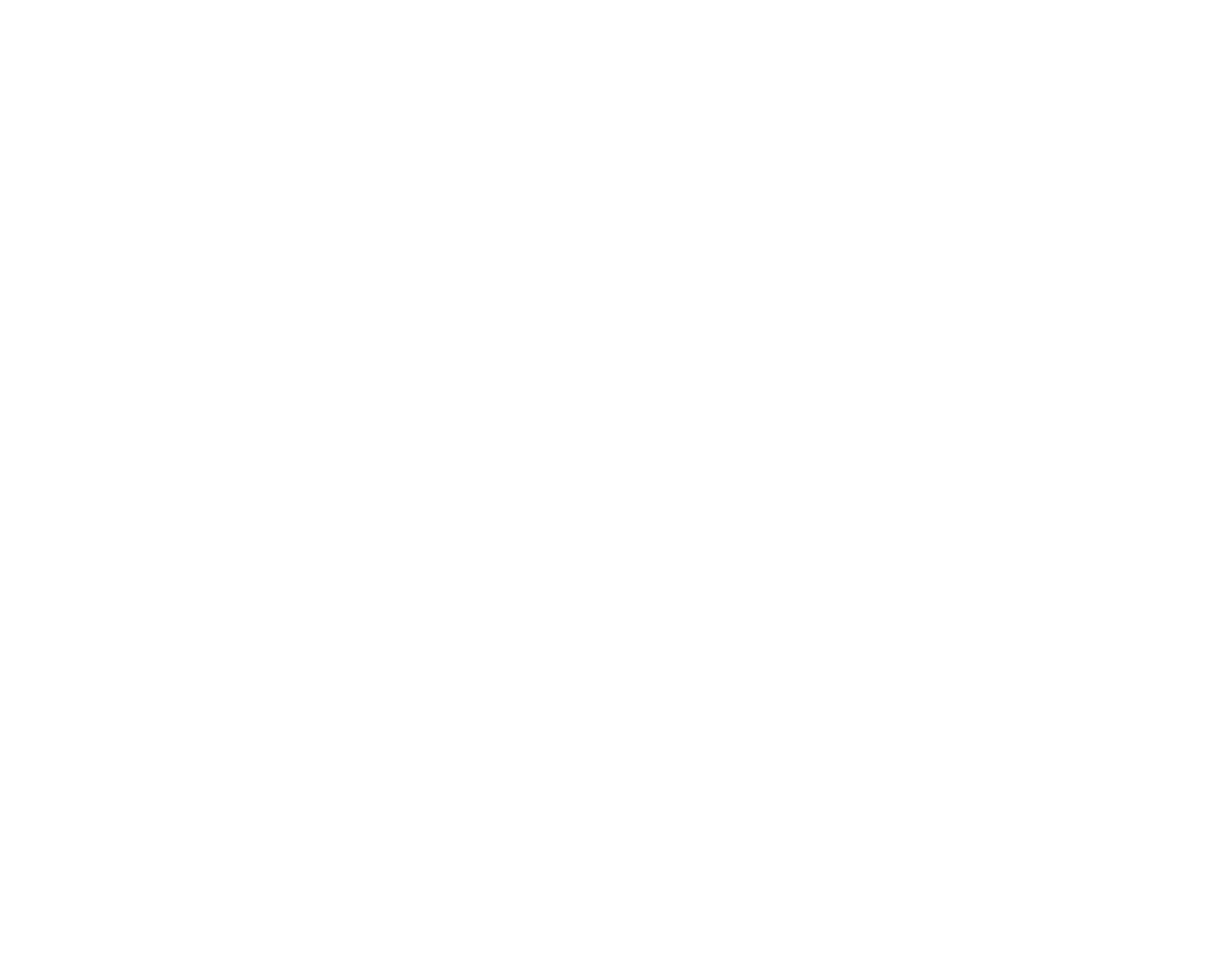## **SMALL FLOWS FACT SHEETS**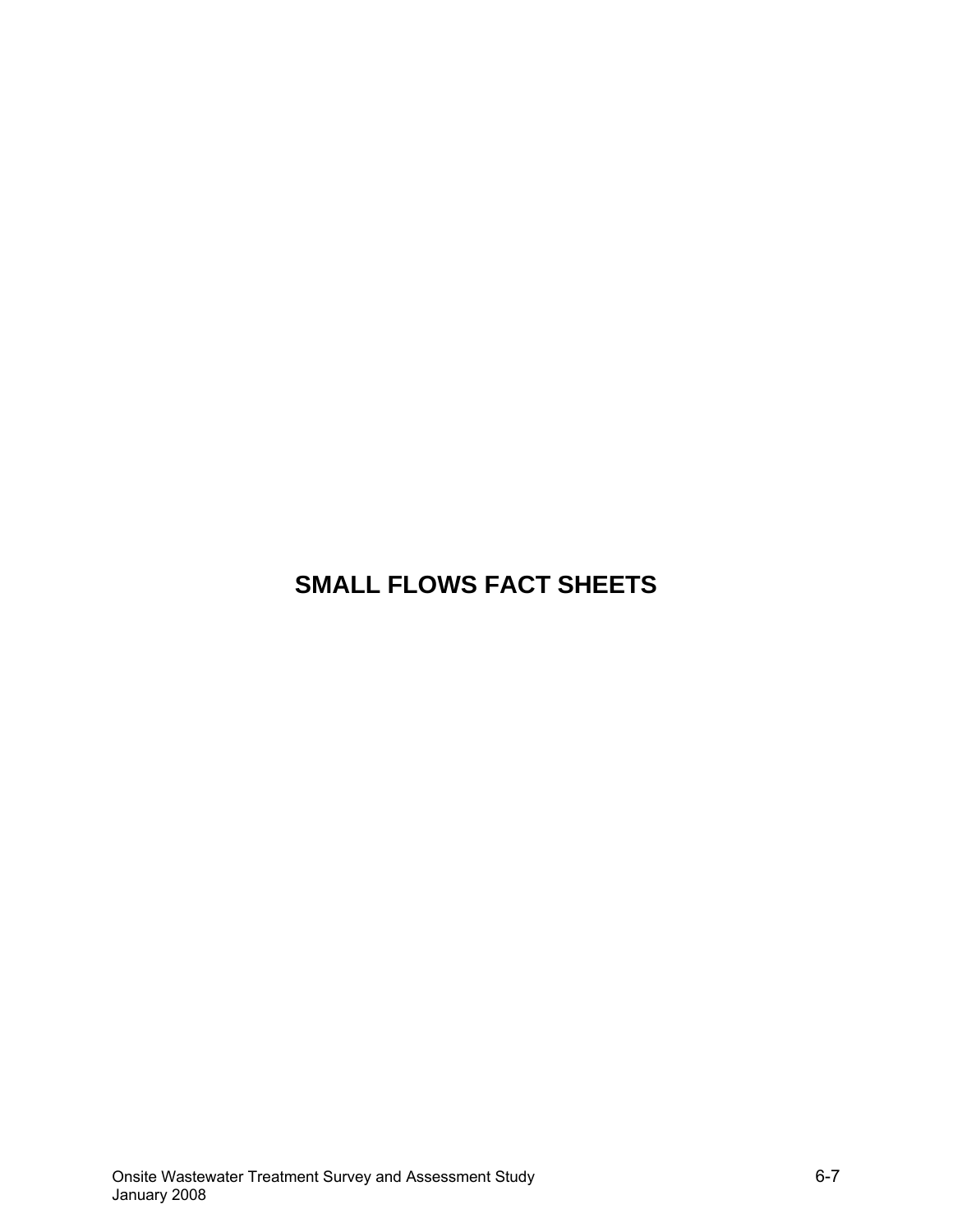# *Cluster Systems/STEP Systems Fact Sheet SF-1*

Cluster systems are gaining popularity as a means to manage small to intermediate sized wastewater systems. They take advantage of "green" communal planning and development to integrate wastewater treatment and disposal into communities. Developers opt to set aside some common area with the express purpose of acting as either a satellite treatment facility or a common area disposal system. A typical cluster may have each residence on a septic tank, combine the effluent from those septic tanks in an equalization tank, and discharge to a soil absorption system in a common area. Communities may have one large, common septic tank or aerobic treatment system with a common disposal system. Some concern may arise about the amount of contaminants that are placed in a confined space as opposed to over the larger area individual systems would use. However, the communal system transfers the contaminants (nitrates, BOD, and TSS) from non-point sources (each residence) to a point source (a single treatment unit and disposal unit) that can be better controlled, more easily monitored, and take advantage of economies of scale. Another drawback to cluster systems, and something requiring additional site evaluation, is the degree that groundwater will pond under the cluster system. Specific site criteria used in conjunction with hydrogeologic simulation models can help engineers determine if the site is adequate for communal disposal. Common treatment and disposal systems used in cluster development include aerobic treatment units (ATUs), packaged extended aeration plants, lagoons, sand filters, constructed wetlands, drip and spray (after disinfection) irrigation, soil treatment mounds (elevated mounds), and common area absorption beds.

A classic example of a communal system is that of Cuyler, New York. In this system, each building (41 total) was equipped with a grinder pump that produced a slurry of water and suspend solids and provided pressure to the small diameter sewer system. Two 5000-gallon septic tanks were installed that could work as single, parallel, or serial tanks to receive the influent from the entire community. The septic tanks then drain to two of four different absorption beds. The absorption beds are rotated on a regular basis to "rest" or regenerate their biological capacity and oxygen content. As of 1994 (17 years into the life of the system), average TSS was 85 mg/L from the septic tanks, on par with normal septic tank functionality, proving that grinder pumps did not adversely affect the ability for solids to settle in the tanks. By using a cluster system, the community of Cuyler saved itself over \$400,000 (1994 dollars) instead of utilizing a gravity sewer with conventional activated sludge treatment. Similar cluster systems have been approved in Hawaii.

### **Considerations and Restrictions**

Several states have begun to codify how cluster systems can be utilized. Common to all the regulations is the need for persistent monitoring using groundwater wells upstream and downstream from the final disposal site, alternating absorption beds, and reserve land space for backup in case an absorption bed fails. The need for alternating absorption beds and backup space increases land requirements, however, this should be offset by the land area saved by not requiring each residence to have its own system. It also makes pollutant monitoring easier.

### **Effluent Quality**

For a septic tank-effluent pump (STEP) system, the treatment quality could be taken as that of a septic tank. The Cuyler NY system showed that sustained rates of 85 mg/L of suspended solids are achievable. Similar BOD values are to be expected.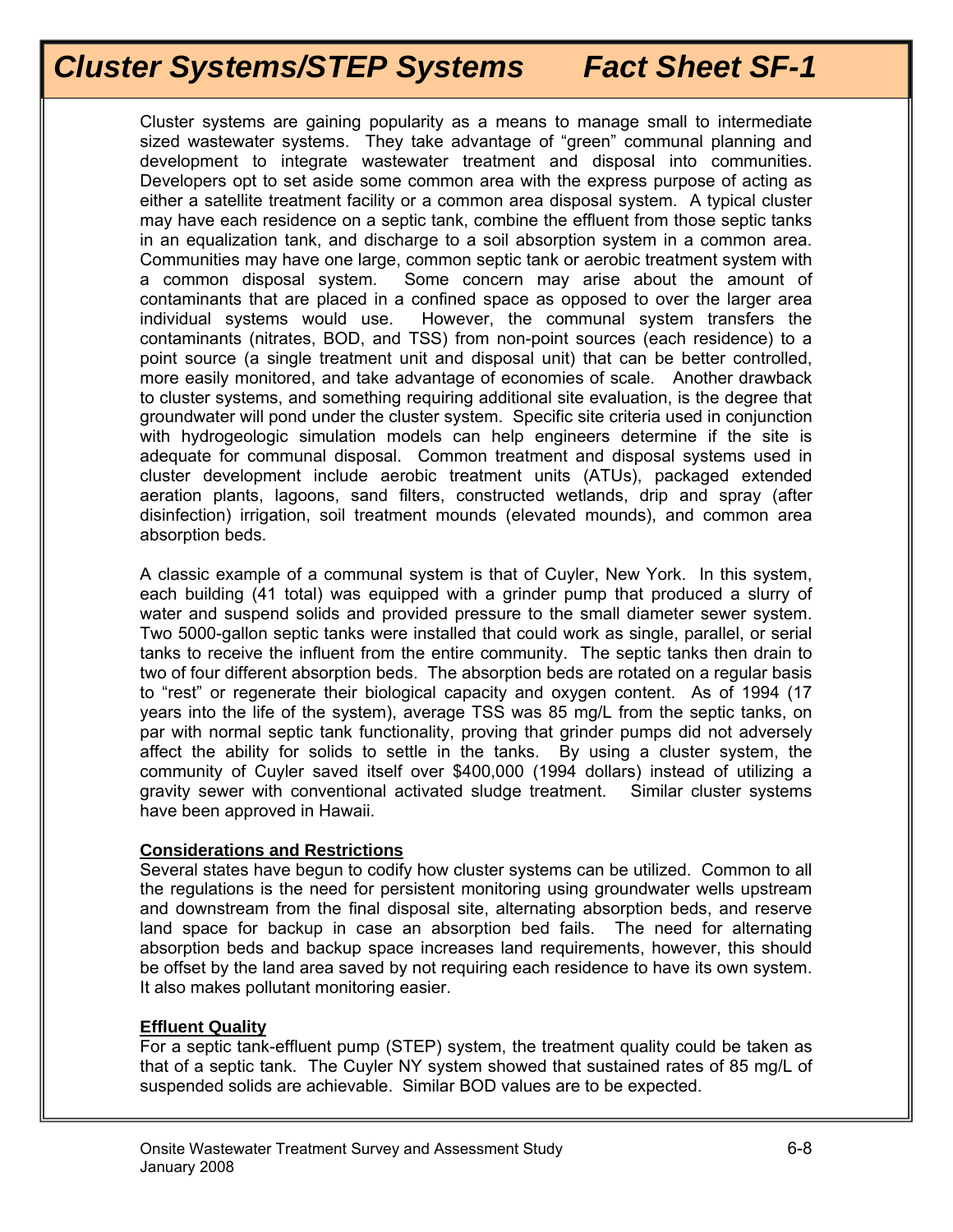### **Typical Installed Costs (2007)**

The construction costs for cluster systems with each home on its own septic tank will cost \$5,000-\$8,000 per residence. For the Cuyler NY example, construction costs of the cluster system (41 units) were about \$170,000 compared to \$570,000 for a conventional sewer collection and treatment system (1978 dollars).

### **Operation and Maintenance Costs**

In one study, the most cost effective means of wastewater treatment (in terms of operation and maintenance) for total flows less than 5,000 gallons/day was individual septic tanks and soil absorption systems for each residence. However, for total flows between 5,000 and 15,000 gallons/day, the most economical system was one in which each residence had its own septic tank, with a shared soil absorption system.

| <b>Cluster Systems Summary</b>      |                 |                              |  |
|-------------------------------------|-----------------|------------------------------|--|
| <b>Meets NSF 40 Standards</b>       | <b>Possibly</b> |                              |  |
| <b>Effuent BOD:</b>                 | Varies mg/L     |                              |  |
| <b>Effluent TSS</b>                 | Varies mg/L     |                              |  |
| Removes 50% total influent nitrogen |                 | Possibly                     |  |
| <b>Effluent Nitrogen:</b>           | Varies mg/L     |                              |  |
| <b>Effluent Phosphorus:</b>         | Varies mg/L     |                              |  |
| <b>Effluent Fecal Coliform:</b>     |                 | Varies /100 mL               |  |
| <b>Maintenance Level:</b>           | <b>Monthly</b>  |                              |  |
| <b>Power Required:</b>              |                 | Yes (for STEP)               |  |
| <b>Typical Installed Cost:</b>      |                 | \$5,000-8,000 /1,000 gallons |  |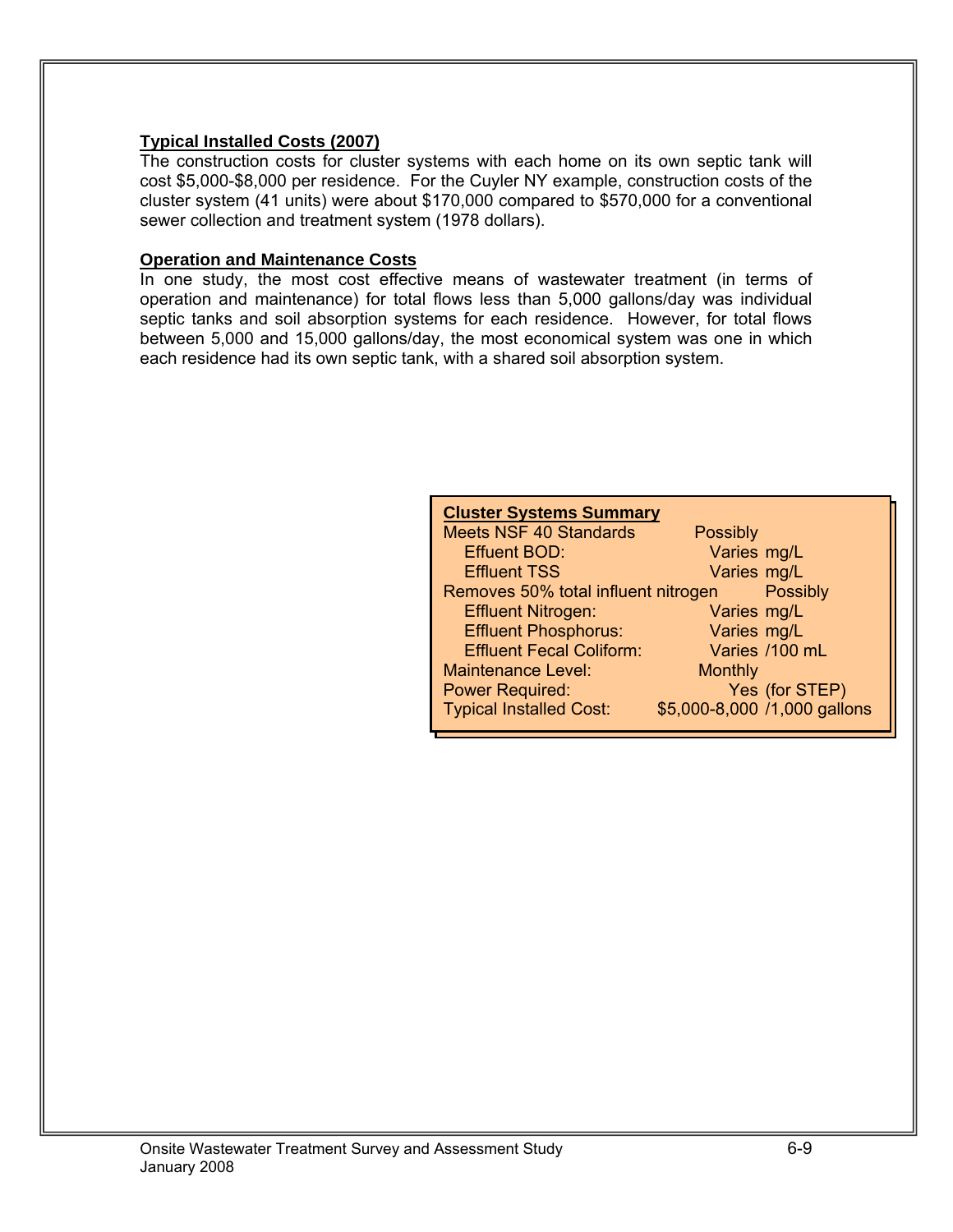# *Lagoons and Ponds Fact Sheet SF-2*

In general, the terms "lagoon" and "pond" can be used interchangeably. Lagoon treatment systems are lined, earthen basins that are designed and constructed to treat wastewater for small rural communities or clusters of homes. Depending on the design, lagoons range in depth from shallow to deep, and are categorized by the presence or absence of oxygen. Lagoons can also be categorized by the frequency and duration of the effluent discharge and/or based on the type of influent (untreated, screened, etc.). The most common are facultative lagoons that are 4 to 8 feet deep and have no mechanical equipment. In these ponds, algae live in the upper layer using sunlight and CO2 to produce oxygen. Below the surface, bacteria use the oxygen produced by the algae during metabolism of wastewater organics and produce CO2 for the algae.

### **Considerations and Restrictions**

Primary treatment upstream of lagoons should be considered, although it is not required. Upstream operations include screens and/or a comminutor to reduce the size of floatable and settleable materials.

Lagoons require more land space as compared to other treatment systems. Due to the open nature of the lagoons, some vector control must be implemented to prevent a population growth of insects (for example, in mosquito-infested areas, lagoons need pesticide applied to prevent outbreaks of mosquitoes and mosquito-borne diseases). Odor control must be considered. At the least, odors must be monitored to avoid nuisances. Security and public health and safety must be included in the design of the lagoons. The grading around the lagoons should be such that stormwater does not run into the lagoons.

### **Effluent Quality**

Lagoons are simple, low-tech, low-energy, "natural" systems. BOD is removed by biological oxidation and TSS is removed by sedimentation. BOD removal can be as high as 75-95%, and effluent TSS ranges from 60 mg/L to 140 mg/L. Nitrogen removal is dependent on the uptake by algae and bacteriological growth, both of which depend on the chemistry of the lagoon.

The combination of a lagoon and downstream treatment (such as sedimentation or filtration) can improve both BOD and TSS removal. Nitrogen removal in facultative lagoons is as high as 60%, and nitrogen removal is about 10-20% for aerated lagoons.

### **Typical Installed Costs (2007)**

A facultative lagoon will typically cost between \$2,500-\$7,500 per 1,000 gallons of flow treated per day.

### **Operation and Maintenance Costs**

Vector control must be implemented to prevent uninhibited growth of mosquitoes and other potentially unhealthy insects. Sludge depth should be monitored annually and dredging conducted as necessary (every 10-20 years) to maintain lagoon volume.

| <b>Lagoons Summary</b>               |                   |                              |
|--------------------------------------|-------------------|------------------------------|
| <b>Meets NSF 40 Standards</b>        | <b>Possibly</b>   |                              |
| <b>Effluent BOD:</b>                 | 10-100 mg/L       |                              |
| <b>Effluent TSS</b>                  | 60-140 mg/L       |                              |
| Removes 50% total influent nitrogen  | <b>No</b>         |                              |
| <b>Effluent Nitrogen:</b>            | 20-40 mg/L        |                              |
| <b>Effluent Phosphorus:</b>          |                   | $3-5$ mg/L                   |
| <b>Effluent Fecal Coliform:</b>      | 1,000,000 /100 mL |                              |
| Maintenance Level: Weekly to Monthly |                   |                              |
| <b>Power Required:</b>               | Yes               |                              |
| <b>Typical Installed Cost:</b>       |                   | \$2,500-7,500 /1,000 gallons |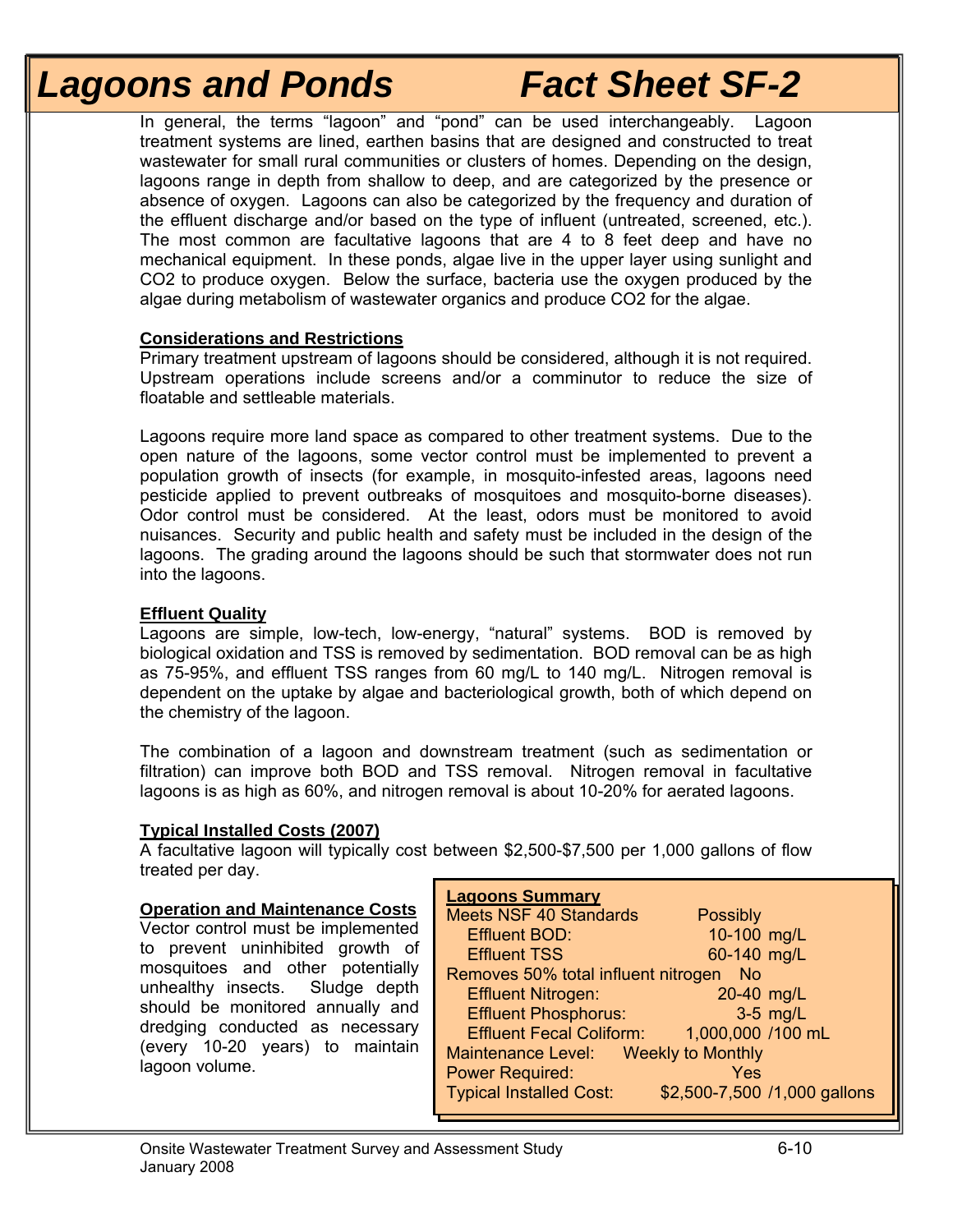# *Suspended Growth Bioreactors- Fact Sheet SF-3 Oxidation Ditch*

Suspended growth bioreactor is a broad category of wastewater treatment systems that utilize activated sludge to treat wastewater. Systems include completely mixed activated sludge, plug flow activated sludge, sequence batch reactors (SBR) and contact stabilization, as well as extended aeration processes such as oxidation ditches. The common principles associated with all the processes that utilize activated sludge are the following:

- Influent wastewater is usually pretreated (usually using a settling basin to accomplish primary treatment);
- Biological growth is suspended in the mixed liquor by mechanical means (mixing) or by vigorous aeration;
- The activated sludge process is followed a secondary clarifier to separate liquids and solids; and
- Solids from the secondary clarifier are returned to the bioreactor to aid in the treatment of influent wastewater.

Forms of suspended growth treatment systems include the suspended growth and combined attached and suspended growth treatment systems, and the sequenced batch reactors summarized in fact sheets B-1 to B-3 of Chapter 5. Although configurations may change, these systems operate in a similar manner at the higher flow rates as they do at the lower (1000 gpd) flow rates, and therefore, are not addressed a second time here. However, at higher flow rates (approaching 10,000 gpd), the introduction of oxidation ditches is economic.

An oxidation ditch is a form of the extended aeration, activated sludge biological treatment. The process occurs in a circular or race-track shaped channels in which pretreated wastewater is oxidized by aeration. Oxidation ditches are usually operated with long hydraulic retention times (approximately 24 hours or more) and solids retention times (30 days or more). They are generally equipped with a mechanical means to aerate and circulate the wastewater. With sufficient volumes, oxidation ditches can be designed to provide simultaneous nitrification/denitrification.

### **Considerations and Restrictions**

Vector control measures must be implemented to prevent populations of unhealthy insects, like mosquitoes, from growing. Sedimentation tanks are required downstream from the oxidation ditch to separate suspended solids from the effluent. Security, public health, and public safety must be considered when designing and installing oxidation ditches.

### **Effluent Quality**

Designed correctly, nitrogen reduction can be achieved. BOD and TSS concentrations less than 10 mg/L can be achieved with the use of sedimentation.

### **Typical Installed Costs (2007)**

Construction costs are estimated at \$2,500 to \$8,000 per 1,000 gallons/day treated due to sophisticated mechanical requirements such as aeration equipment and clarifier mechanisms.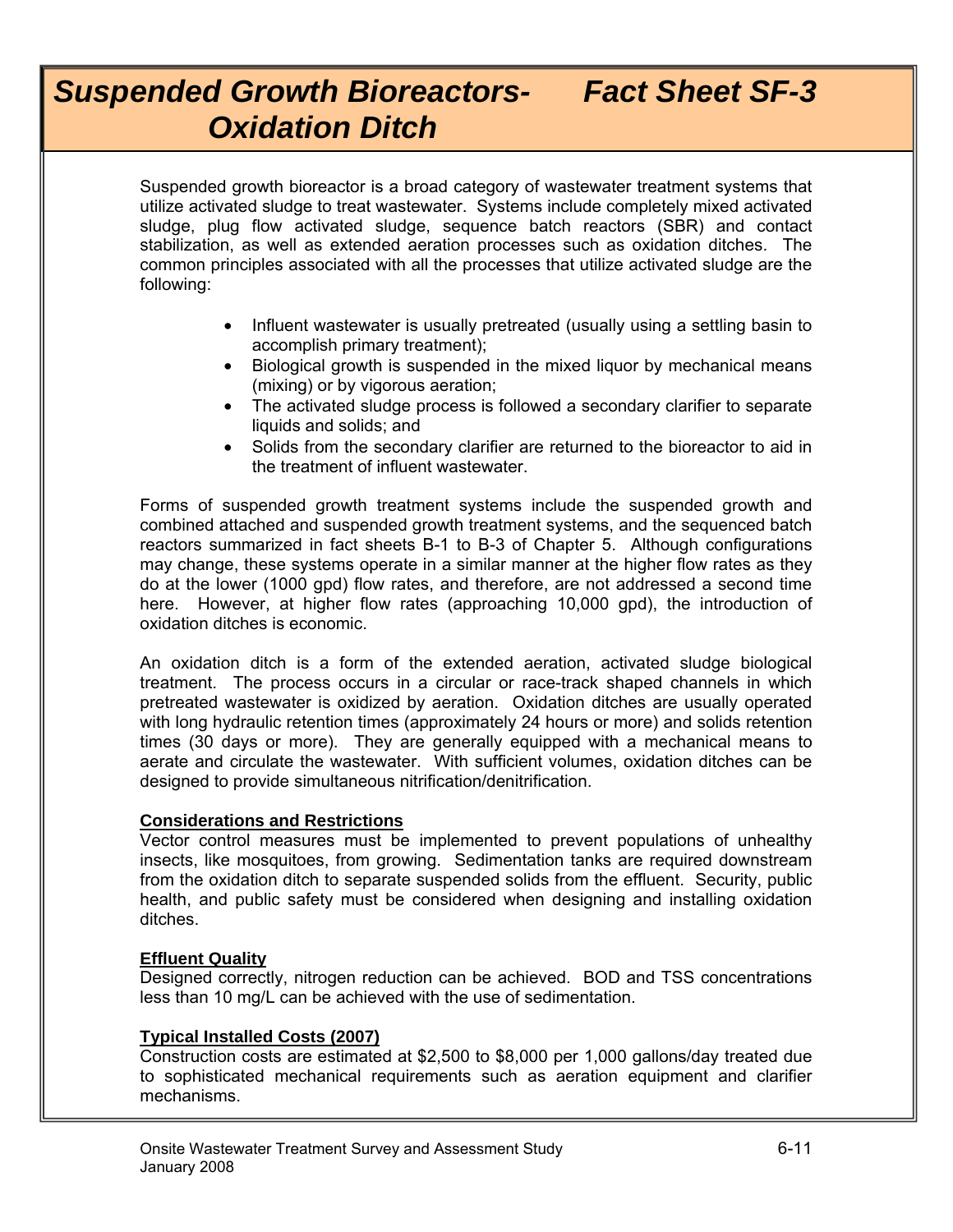### **Operation and Maintenance Costs**

Oxidation ditches use aeration, requiring power input. The velocity of the wastewater in the ditch must also be kept high enough to provide good mixing and to maintain the microorganisms in suspension. This requires energy.

| <b>Oxidation Ditch Summary</b>      |                   |                              |
|-------------------------------------|-------------------|------------------------------|
| <b>Meets NSF 40 Standards</b>       | Yes               |                              |
| <b>Effluent BOD:</b>                |                   | 10 $mg/L$                    |
| <b>Effluent TSS</b>                 |                   | 5-10 mg/L                    |
| Removes 50% total influent nitrogen |                   | <b>Possibly</b>              |
| <b>Effluent Nitrogen:</b>           |                   | $0-5$ mg/L                   |
| <b>Effluent Phosphorus:</b>         |                   | $3-5$ mg/L                   |
| <b>Effluent Fecal Coliform:</b>     | 1,000,000 /100 mL |                              |
| <b>Maintenance Level:</b>           | <b>Weekly</b>     |                              |
| <b>Power Required:</b>              | Yes               |                              |
| <b>Typical Installed Cost:</b>      |                   | \$2,500-8,000 /1,000 gallons |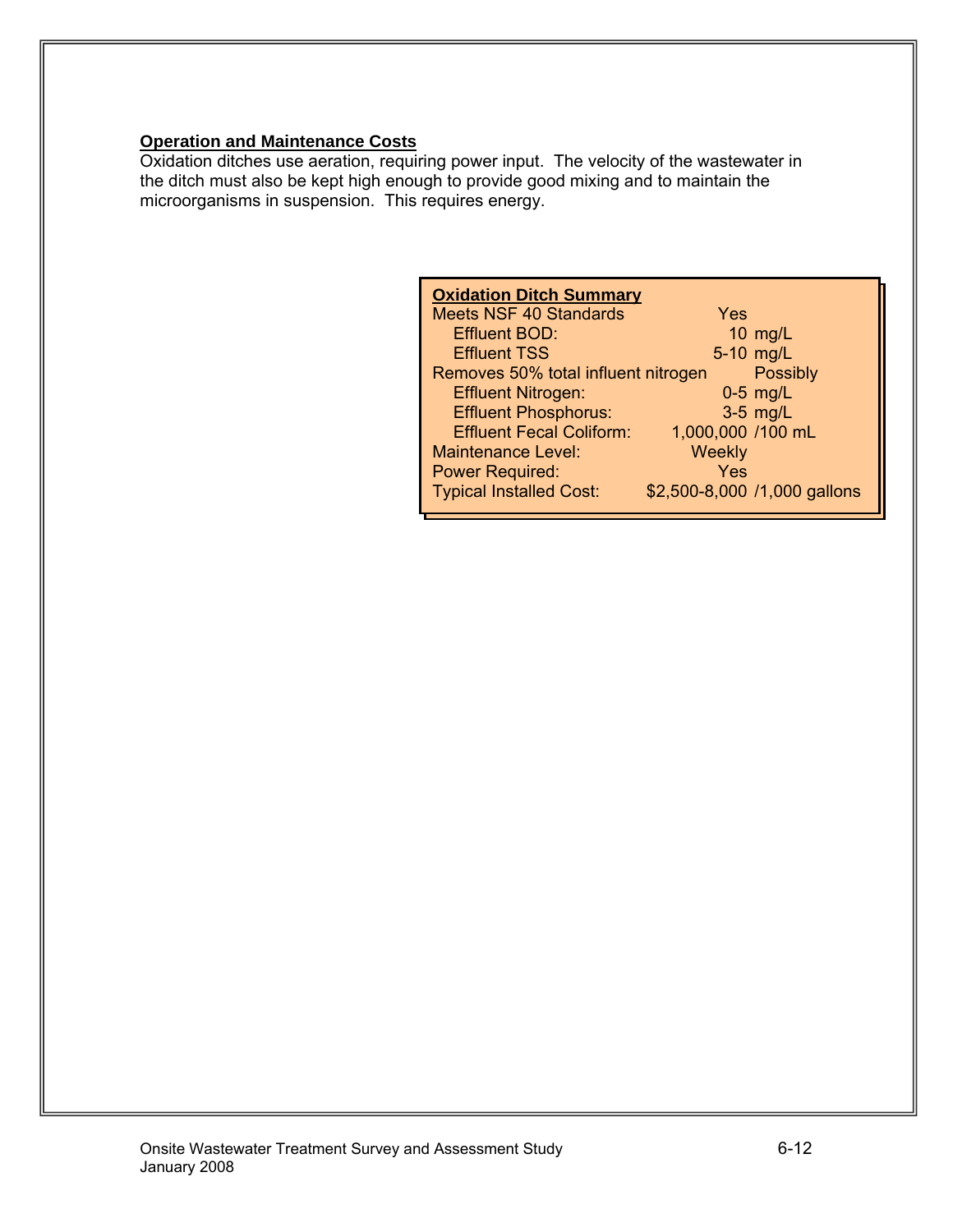# *Attached Growth Units Fact Sheet SF-4*

Attached growth treatment systems are available in a variety of types. They may be aerobic or anaerobic. Like suspended growth activated sludge processes, they take advantage of biological treatment. In the case of attached or fixed film systems (FFS), the biological mass grows as a biofilm (slime layer) on the surface of a media that is submerged or semi-submerged. There are two common types of FFS: trickling filters in which the wastewater runs over or through a stationary media, and rotating biological contactors in which the media moves relative to the wastewater, providing both aeration and biomass contact with the wastewater. As with suspended growth reactors, FFSs require a sedimentation tank to separate sloughed biomass and suspended solids from clear effluent.

### **Considerations and Restrictions**

Trickling biofilters usually use less energy to remove BOD than conventional activated sludge processes. However, there is a greater chance for odor and poor effluent quality due to poor ventilation or design.

### **Effluent Quality**

FFSs employ biological treatment. Trickling biofilters also allow for the simultaneous removal of BOD and ammonia via nitrification. Rotating biological contactors (RBC) also remove BOD to a range of 7-15 mg/L and reduce ammonia-nitrogen to <2 mg/L. Attached growth bioreactors have also been used after conventional secondary treatment to provide denitrification to effluent to a range of 2-4 mg/L. Fully submerged RBCs can also provide denitrification, with effluent nitrate-nitrogen concentrations in the range of 1-6 mg/L

### **Typical Installed Costs (2007)**

Construction costs for trickling filters and RBCs can range from \$5,000 to \$10,000 per 1,000 gallons/day treated.

### **Operation and Maintenance Costs**

Fixed film systems are generally low maintenance. Like other treatment systems, any mechanical components (blowers, fans, pumps, motor-driven chains on RBCs, rotating influent applicators, clarifier mechanisms, etc.) require regular inspection and maintenance.

| <b>Attached Growth Summary</b>      |                                 |                 |
|-------------------------------------|---------------------------------|-----------------|
| <b>Meets NSF 40 Standards</b>       | Yes                             |                 |
| <b>Effluent BOD:</b>                |                                 | 7-15 mg/L       |
| <b>Effluent TSS</b>                 |                                 | $<$ 20 mg/L     |
| Removes 50% total influent nitrogen |                                 | <b>Possibly</b> |
| <b>Effluent Nitrogen:</b>           |                                 | $2-4$ mg/L      |
| <b>Effluent Phosphorus:</b>         |                                 | - $mg/L$        |
| <b>Effluent Fecal Coliform:</b>     | 1,000,000 /100 mL               |                 |
| <b>Maintenance Level:</b>           | <b>Monthly</b>                  |                 |
| <b>Power Required:</b>              | <b>Yes</b>                      |                 |
| <b>Typical Installed Cost:</b>      | \$5,000-\$10,000 /1,000 gallons |                 |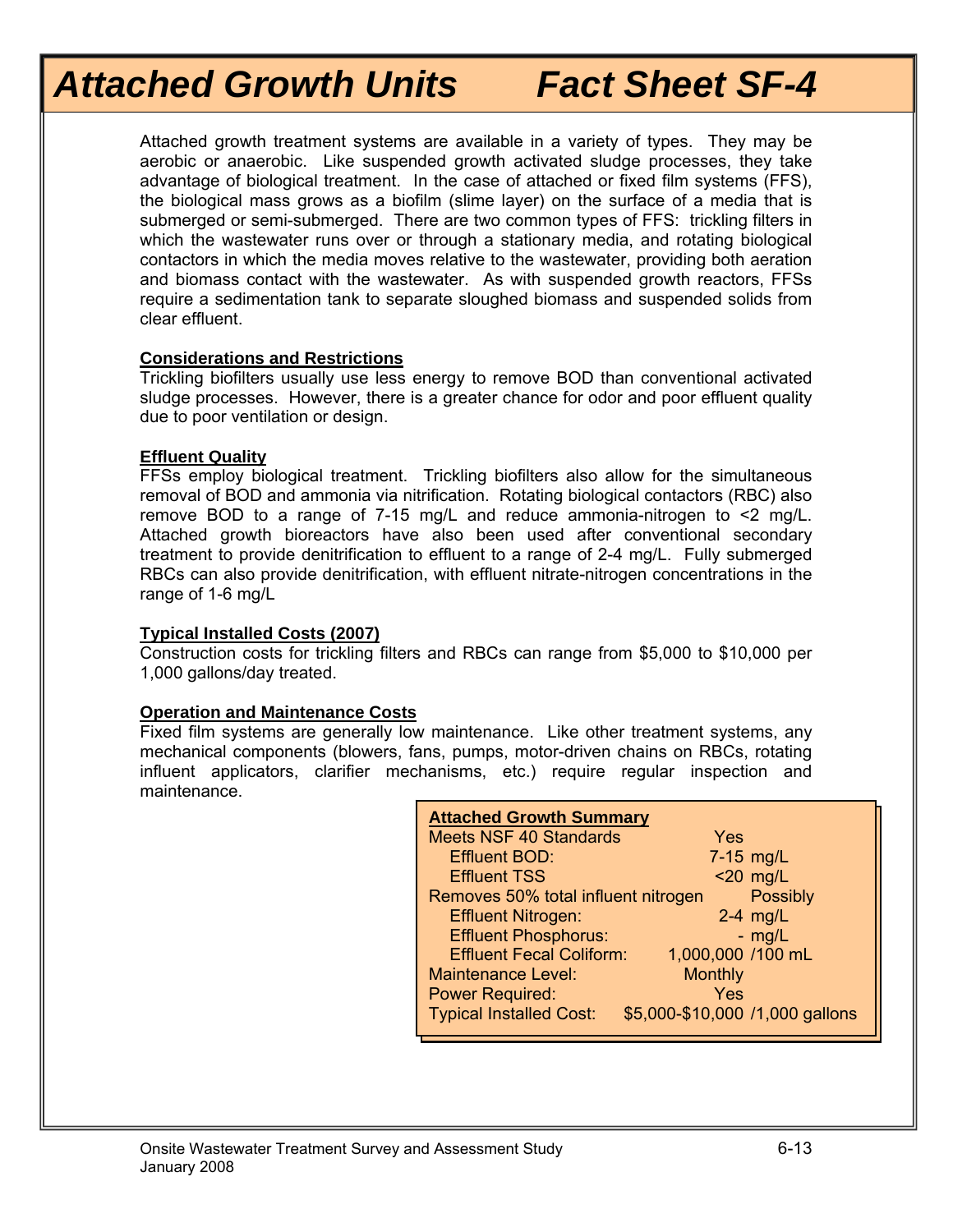A constructed wetland (CW) is a man-made, marsh-like area that is designed and built to provide wastewater treatment. A lined bed of washed gravel is planted with hydroponic species whose roots absorb nutrients and create areas for aerobic treatment to take place. CWs can be designed for discharge to SWIS and will require disinfection for reuse or discharge to surface or groundwater. CWs can be generally categorized into two categories: subsurface and free flowing or surface constructed wetlands. Subsurface wetlands are designed for fluid flow that is below ground level, whereas free flow wetlands allow for wastewater to approach the surface.

### **Considerations and Restrictions**

Wastewater pretreatment is required prior to the use of CWs. These operations include settling with a septic tank and/or screening mechanisms. CWs generally require more land space than other treatment methods, require a start-up period to establish the vegetation, must be designed such that rainfall runoff will not collect in the bed, and be designed to receive ample sunlight. Currently, there are no regulations in HAR 11-62 governing CWs, so the use of such systems requires approval. Safety issues and public access should be considered when designing and constructing CWs. Vector problems, such as mosquitoes, must be considered.

### **Effluent Quality**

The expected BOD and TSS removal can be 60-80% for BOD and 50-90% for TSS, but depends on the nature and characteristics of the influent. Removal of nitrogen can be effective. For the typical constructed wetland located at the Riveredge Nature Center, effluent quality for a system receiving 2,000-9,300 gpd of wastewater is about 3.7 mg/L of BOD, 17.2 mg/L of TSS, and fecal coliforms of 54 per 100 mL.

### **Typical Installed Costs (2007)**

According to the USEPA, a free flow, surface wetland should cost about \$2,000-\$4,000 per 1,000 gpd treated. However, for large disposal flows, the costs could approach \$15,000 per 1,000 gpd treated.

### **Operation and Maintenance Costs**

Operation and maintenance required for a CW is minimal and may include mosquito control. Occasional maintenance of the vegetation to promote growth of desired vegetation and maintaining hydraulic capacity is required. Proper maintenance of upstream processes is necessary to prevent clogging of the gravel bed.

| <b>Constructed Wetlands Summary</b>                               |                 |
|-------------------------------------------------------------------|-----------------|
| <b>Meets NSF 40 Standards</b>                                     | No.             |
| <b>Effluent BOD</b>                                               | $<$ 10 mg/L     |
| <b>Effluent TSS</b>                                               | $<$ 20 mg/L     |
| Removes 50% total influent nitrogen                               | <b>Possibly</b> |
| <b>Effluent Nitrogen</b>                                          | $<$ 20 mg/L     |
| <b>Effluent Phosphorus</b>                                        | $-$ mg/L        |
| <b>Effluent Fecal Coliform</b>                                    | <100 /100 mL    |
| <b>Maintenance Level:</b>                                         | <b>Medium</b>   |
| <b>Power Required:</b>                                            | No              |
| <b>Typical Installed Cost:</b><br>\$2,000-\$15,000 /1,000 gallons |                 |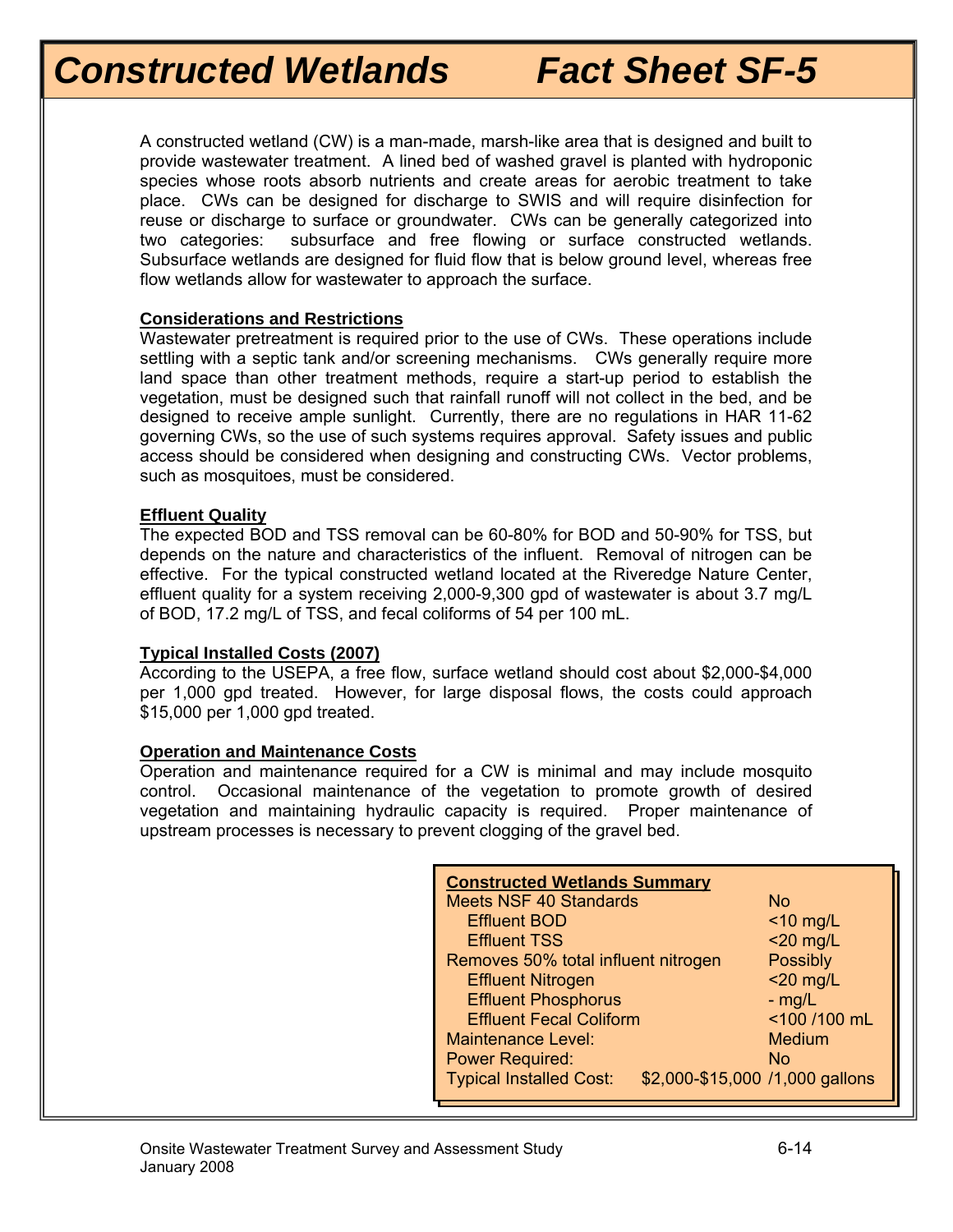# *Membrane Bioreactors Fact Sheet SF-6*

Membranes are currently the "hot" topic in the wastewater industry because of the promise of exceptional wastewater treatment within a small footprint. In wastewater treatment, microfiltration or ultrafiltration membranes are used to separate particles and organisms larger than 0.4 or 0.04 micrometer out of the water, providing very high quality effluent. In fact, membrane bioreactors (MBRs) remove the need for downstream processes including secondary clarification and tertiary granular media filtration. Long solids retention times and high biomass concentrations are maintained in the basin resulting in a small footprint to achieve exceptional BOD removals.

## **Considerations and Restrictions**

The membranes must be protected from foreign debris that may damage or foul the membrane and shorten its life. Therefore, basic pretreatment requirements for MBRs include fine screens. MBRs can be installed in applications where an activated sludge process may be considered. However, they use 150% to 100% as much aeration energy as conventional activated sludge. They can be sized for flows ranging from individual homes up to greater than 10 million gallons/day (MGD). The major considerations for MBRs are the costs associated with the equipment and continued maintenance costs especially electricity for aeration equipment.

## **Effluent Quality**

R-1 recycled water quality effluent can be obtained with the combination of MBR and disinfection, allowing for numerous and varied disposal options. However, monitoring and maintenance cleaning must take place in order to ensure proper functioning of the membranes.

## **Typical Installed Costs (2007)**

MBRs are the most expensive of the systems listed in this handbook. Most of the cost is associated with the membranes and mechanical and control systems. One vendor quotes a price of \$7-\$20 per gallon of treated wastewater for equipment cost for one of its pre-packaged plants, not including labor or materials to install.

### **Operation and Maintenance Costs**

Mechanical components of the system, including blowers and pumps, must be maintained. Periodic cleaning of the membrane is required, which may introduce minor chemical costs along with the safety provisions needed for chemical handling. Unit operation parameters may also influence the need for cleaning to control biofouling.

| <b>Membrane Bioreactors Summary</b>        |                                  |             |
|--------------------------------------------|----------------------------------|-------------|
| <b>Meets NSF 40 Standards</b>              | Yes                              |             |
| <b>Effluent BOD:</b>                       |                                  | $<$ 5 mg/L  |
| <b>Effluent TSS</b>                        |                                  | $<$ 5 mg/L  |
| Removes 50% total influent nitrogen<br>Yes |                                  |             |
| <b>Effluent Nitrogen:</b>                  |                                  | $<$ 20 mg/L |
| <b>Effluent Phosphorus:</b>                | $< 0.5$ mg/L                     |             |
| <b>Effluent Fecal Coliform:</b>            |                                  | 100 /100 mL |
| <b>Maintenance Level:</b>                  | <b>Weekly</b>                    |             |
| <b>Power Required:</b>                     | Yes                              |             |
| <b>Typical Installed Cost:</b>             | \$14,000-\$40,000 /1,000 gallons |             |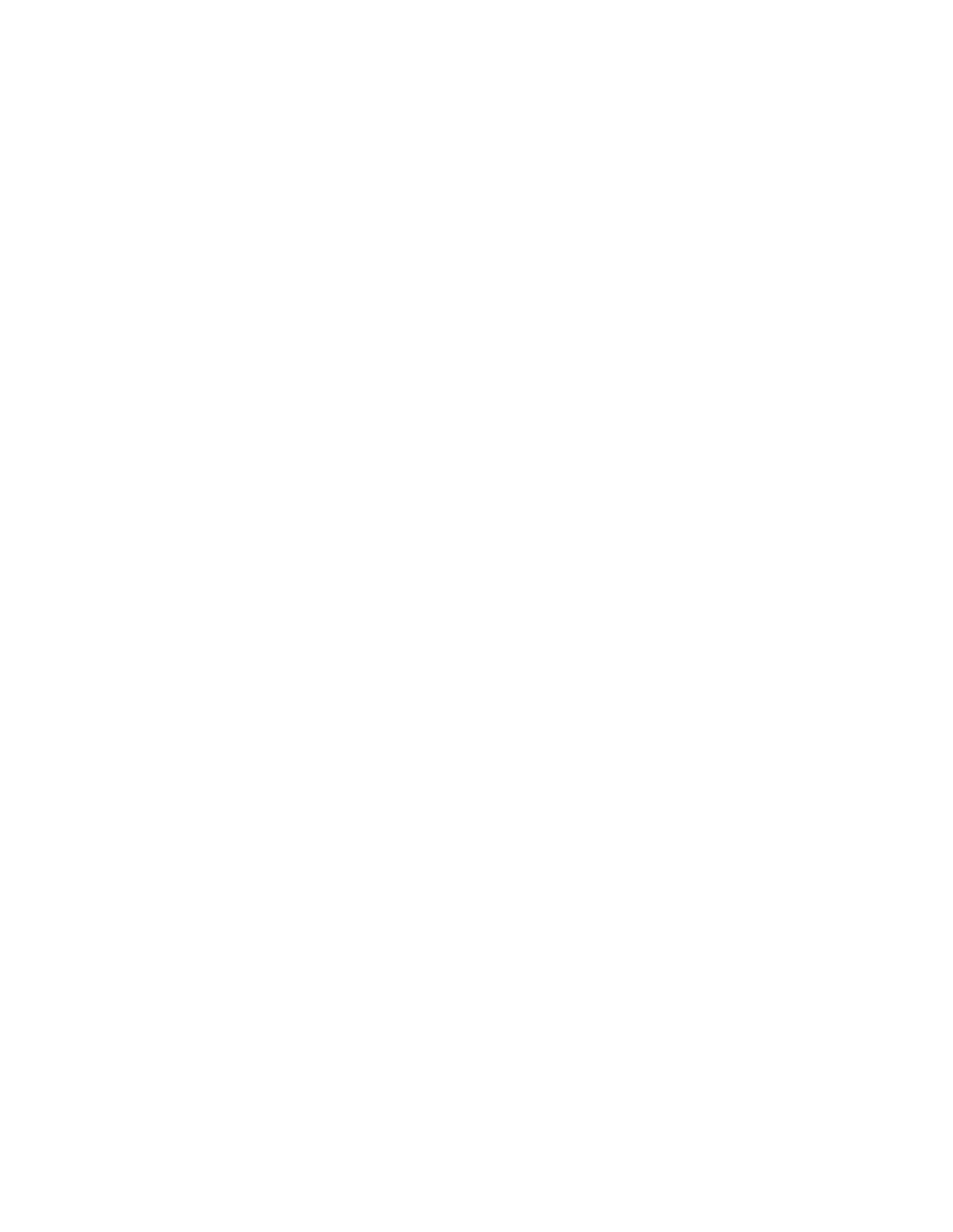## **Appendix A - General Considerations for the Maintenance and Operation of Individual Wastewater Systems**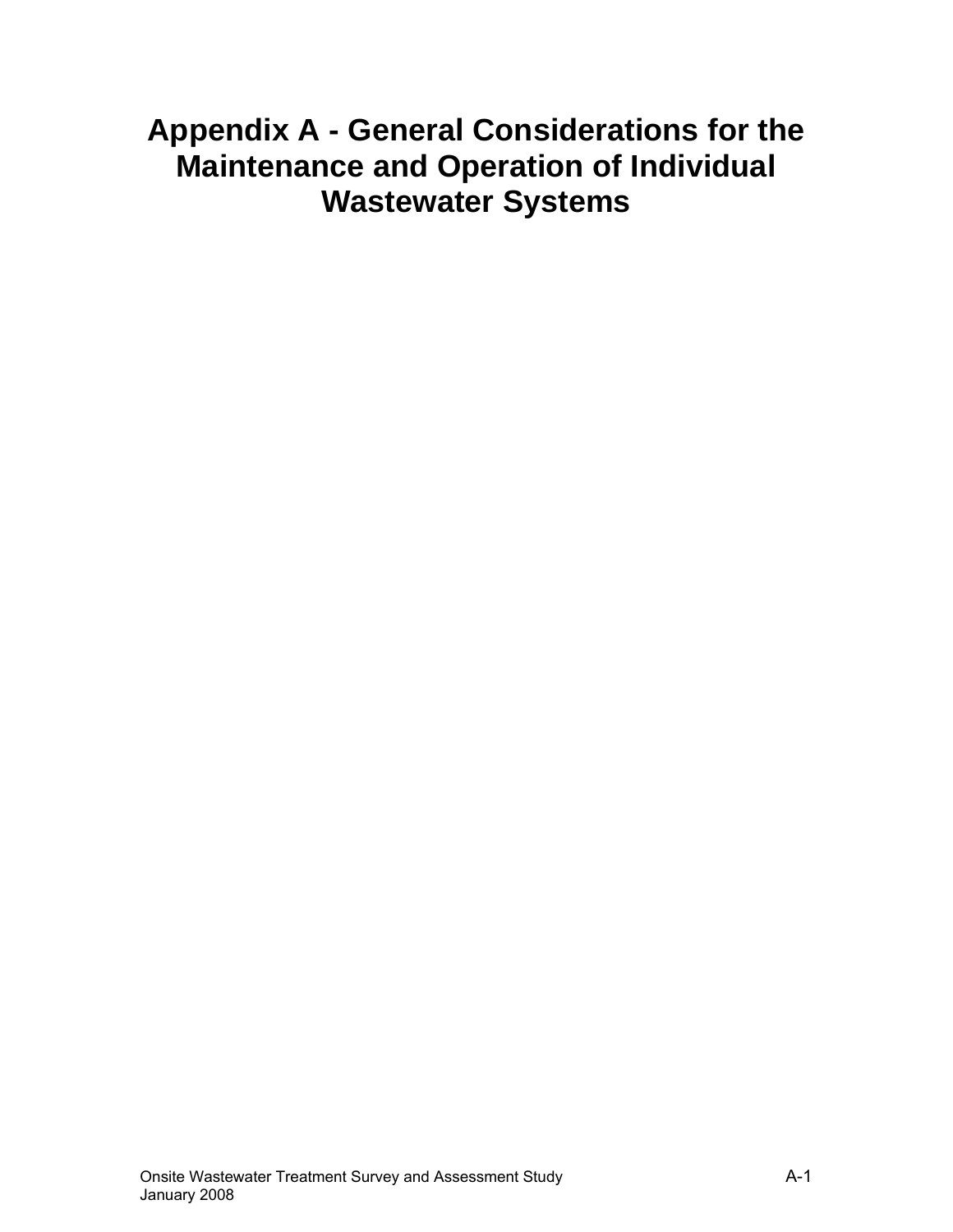Each system listed in this handbook will have its own specific maintenance requirements. However, there are common operational and maintenance features that all the systems share. The most common reason for the failure of individual wastewater systems is inadequate maintenance. Homeowners and developers must budget for professional maintenance of the IWS in order to prevent system failure. With proper professional maintenance, these system will continue to function well for decades. In addition to financing the maintenance, consideration must be made for the logistics of operation and maintenance of the IWS systems. The following are some common issues encountered when installing the systems:

- Is the system accessible for pumping? How close can the pumping company park to the system? Most companies must be able to get within 50 feet of a system before they start charging extra for additional lengths of hose.
- What is the anticipated volume to be pumped out of the system? Some pumpers can only carry 1,000 gallons at a time, others up to 4,000 gallons. Once those volumes are reached, either a second trip will have to be made or a second truck with be needed. Both options add costs.
- Are the systems going to be buried in a manner such that they may be driven over? Do the pipes for the systems run under driveways? If so, there will be additional structural considerations, which will impact the price of the system.
- Are the manholes to the system accessible? Will they continue to be accessible in the future or will vegetation cover them?
- For systems using electricity, where is the power source for the system going to be? What are the requirements for the system? How does the system restart after a power failure? How is the system shut down for maintenance?
- Where is the control panel, and is it accessible?
- For disposal units, is an observation well needed? Where will the cleanouts be located?
- Are there trees or large bushes near the disposal unit that may need to be removed so that roots do not intrude on the system? Is there a need for root barriers on the disposal system?

In addition, the following checks should be performed on systems that are operating. (Not all systems will have the components listed).

- Check manhole covers for cracks.
- Check all visible piping for leaks.
- Check to ensure there are no obstacles around the system.
- Check for abnormal odors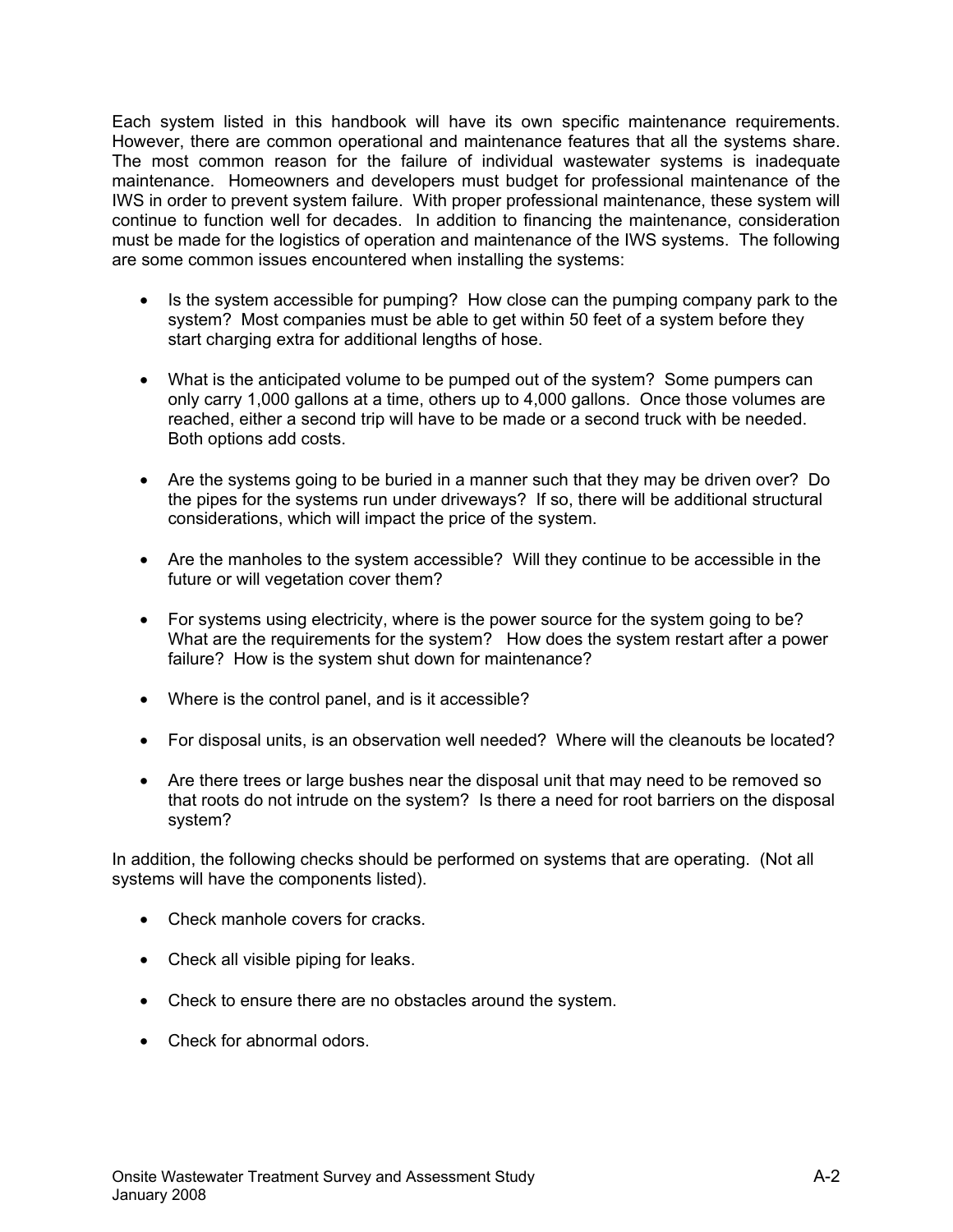- Check the inside of tanks for obstructions or blockages (Never enter the tank. Use the "buddy" system to make sure that nothing happens during the inspection. Use proper tools to remove covers and follow the manufacturer's instructions).
- For tanks that have more than one chamber, check for abnormal water levels in the chambers (i.e., no water in one chamber and lots of water in another).
- Check for accumulation of scum or sludge (use the correct tools and procedures given by the manufacturer).
- Check the condition of walls, screens, filters, and media when available.
- Check the transparency of the water in the tank.
- When operating, the aerator should aerate evenly.
- Check the diffuser for even distribution of bubbles.
- Check for foaming.
- Listen to pumps and blowers for abnormal noise.
- Remove objects at least 2 feet from blowers to ensure adequate airflow.
- For blowers or motors that require oil, check the level of oil.
- Check belts on blowers and fans.
- Check air filters and clean or replace as necessary.
- Check any visible valves for cracks or damage.
- Check chlorination chambers or tubes for cracks or breaks.
- Check to make sure chlorination chambers have chemicals (calcium hypochlorite tablets for tablet feeders, bleach for liquid chlorine feeders).
- If the disposal system has clean-outs, check to ensure there is similar flow in each pipe (no flow in one pipe with excessive flow in another may be an indication of clogging).
- Check for ponding of water near the treatment system and near the disposal system.

The above checks could be done by a homeowner who has received training from the equipment vendor and is so inclined, but it is recommended to have a professional service technician check the system once a year, at least. The recommended frequency for preventive maintenance checks and services is based on the system in use, but may be as frequent as once every 3 months. In addition, the owner of the system should plan on the possibility of having to replace mechanical parts (pumps, blowers, compressors, diffusers, etc.) once every 2-5 years.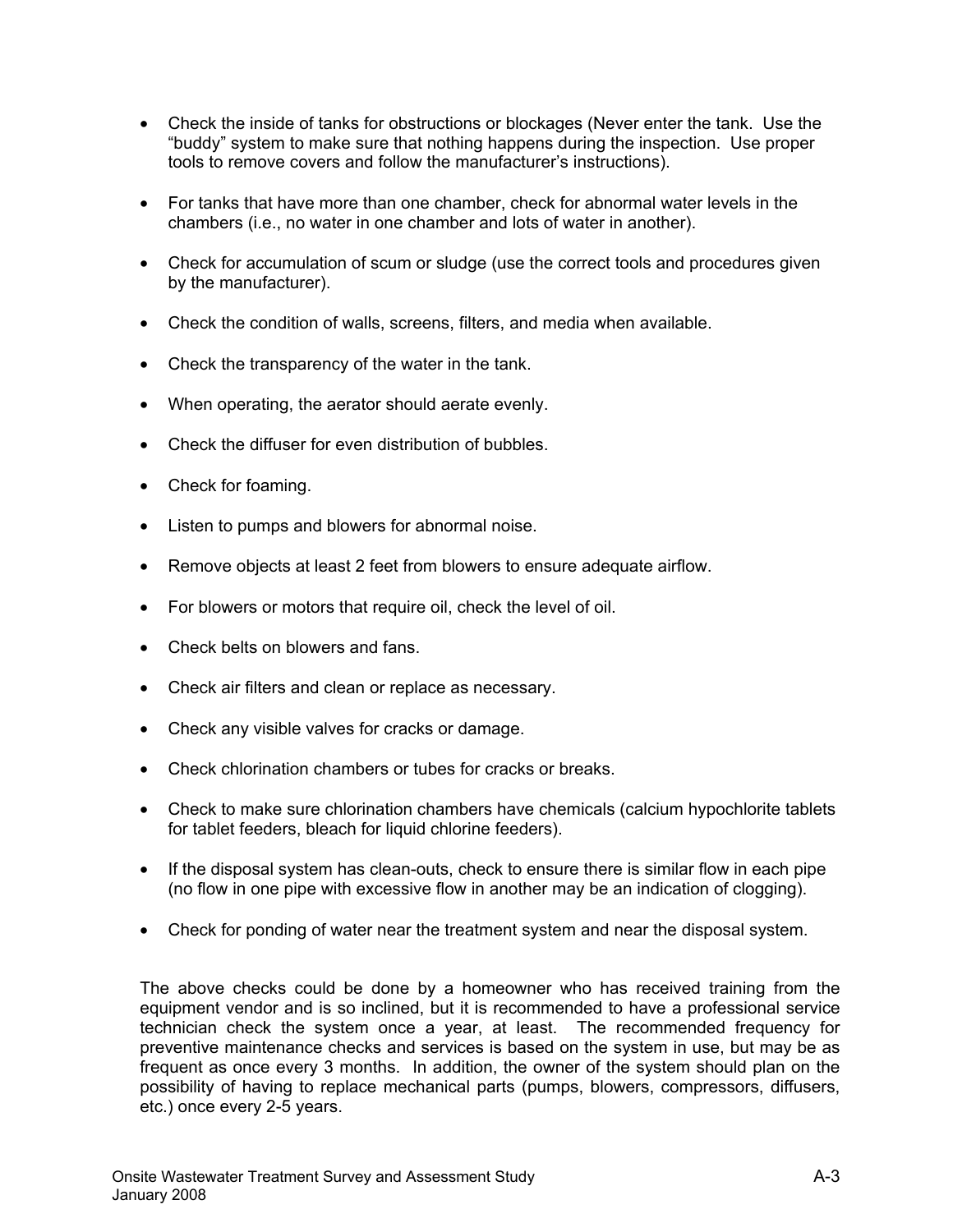For soil absorption systems, the following tips will help reduce the likelihood of system failure:

- Divert excess rainwater runoff away from the drainfield. A saturated drainfield will not absorb and treat liquid waste. Plan landscaping, roof gutters, and foundation drains so that excess water is diverted away from the drainfield.
- Conserve water to prevent overloading the drainfield. Check faucets and toilets for leaks; make repairs if necessary. Apply water-saving technologies to save water, including aerators for faucets and displacers for toilets. Use water-saving practices to conserve water, i.e., run the dishwasher only when it is full.
- Keep excessive vegetation away from the drainfield. Tree roots damage the piping of a drainfield and should be kept 100 feet away from the field.
- Never flush cat litter, disposable diapers, sanitary napkins, tampons, paper towels, facial tissues, coffee grounds, or cigarette butts.
- Use garbage disposals or garbage grinders wisely and sparingly. Garbage disposals can double the amount of solids added to a septic tank and lead to carry-over into the drainfield.
- Do not pour grease or harsh chemicals (drain openers such as lye, disinfectants, insecticides, herbicides, cleansers, etc.) down the drain.
- Do not drive over the drainfield, build a structure on top of it, or cover it with concrete or asphalt. Plant grass on the drainfield to minimize soil erosion.

Perform regular maintenance on the septic tank or treatment system. Solids must eventually be pumped from the tank every 2-3 years. If solids are not pumped from the upstream treatment units, the solids will overflow into the drainfield, causing clogging/failure.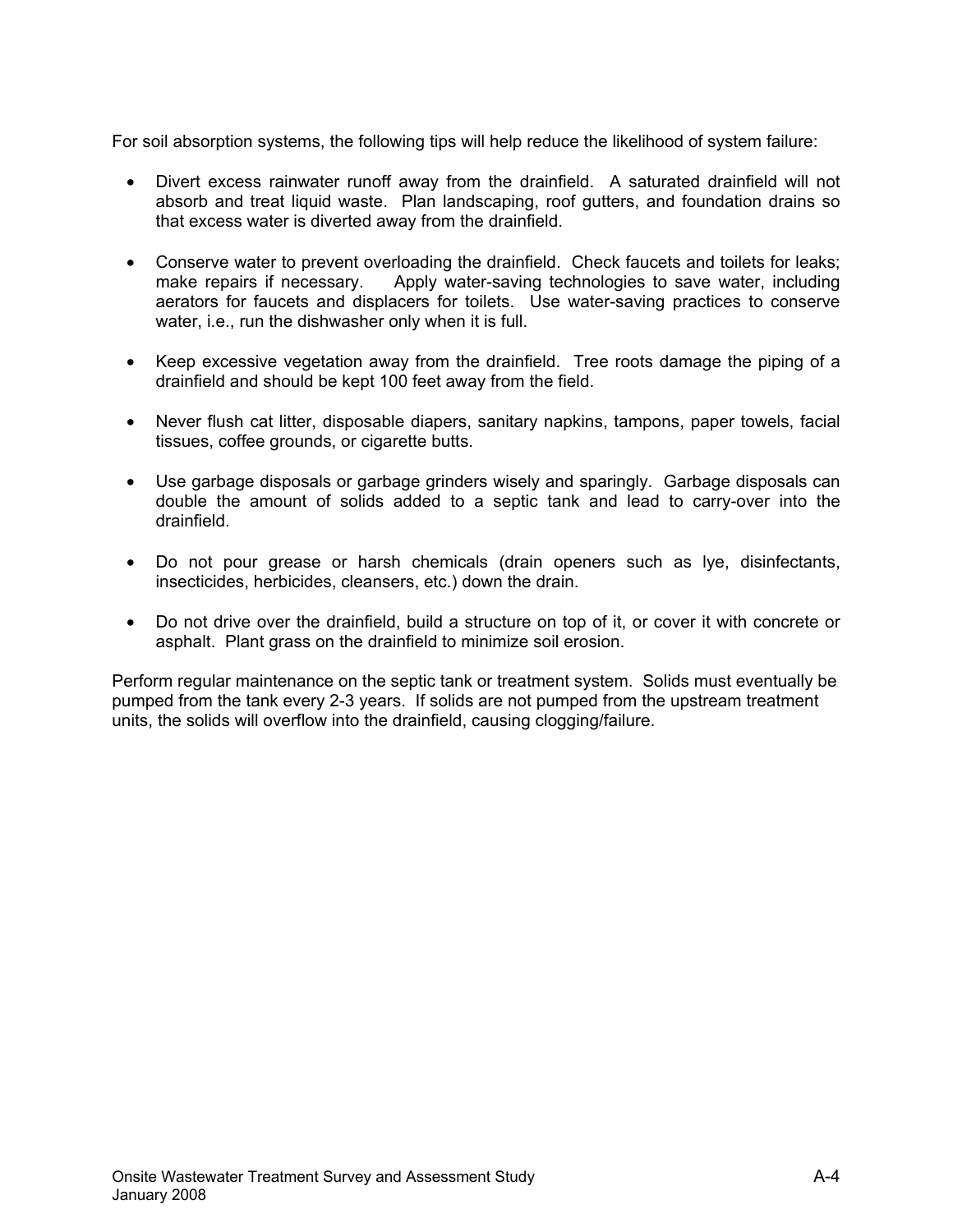## **Appendix B - Manufacturers, Vendors, and Contractors<sup>1</sup>**

 $\frac{1}{1}$  This list of vendors, manufacturers, and contractors is not meant to be exhaustive, nor does it represent an endorsement on the part of the authors, the Hawaii State Department of Business, Economic Development and Tourism or the Department of Health.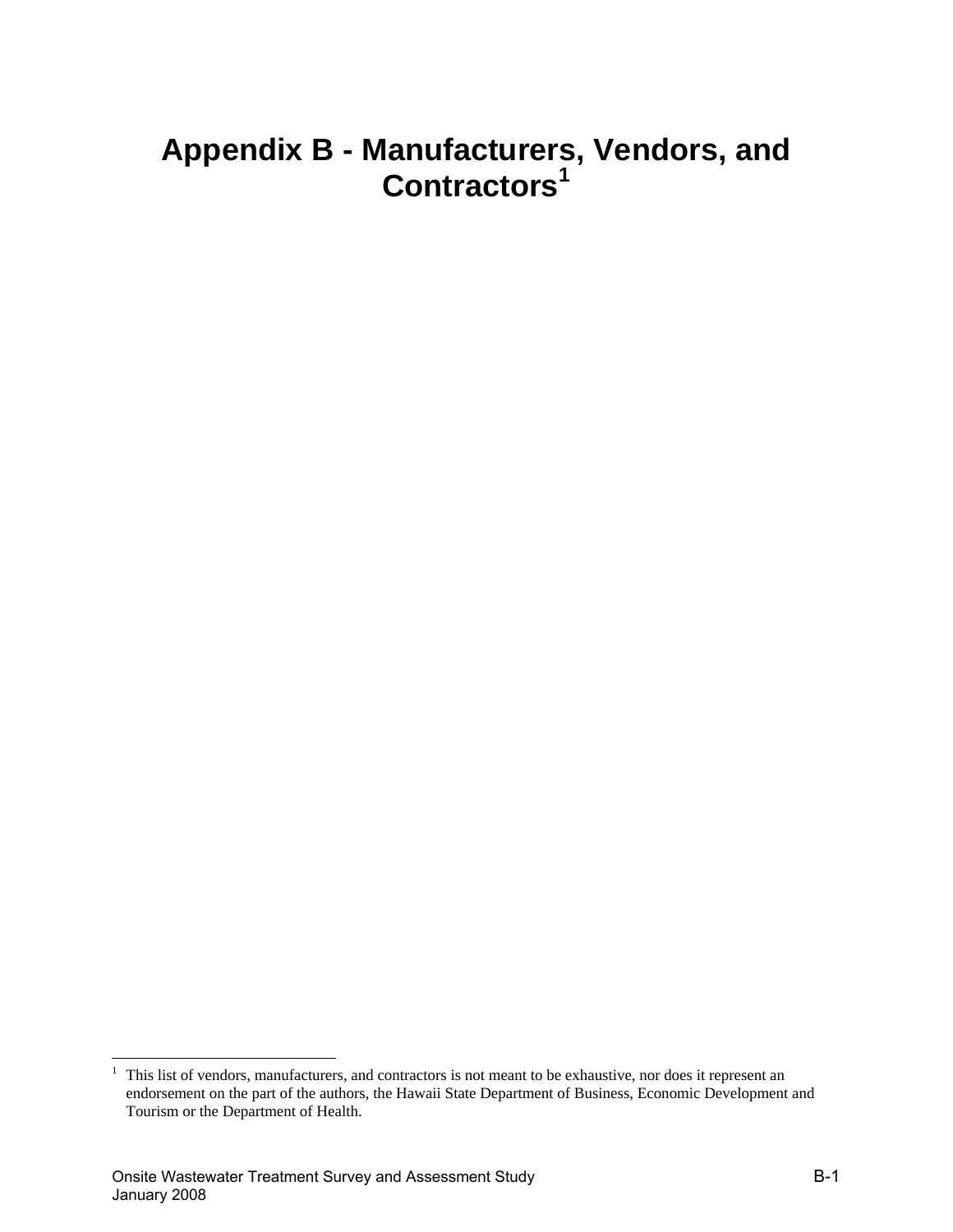## **ACTIVATED CARBON SYSTEMS**

Carbon Resources, LLC 5222 Rosewood Drive Oceanside, CA 92056 USA (760)-630-5724 Email sales@carbonresources.com www.carbonresources.com

Ecologix Environmental Systems 120 Ansley Way Roswell, GA 30075 1-888-326-2020 info@ecologixsystems.com www.ecologixsystems.com

Siemens Corporation (Owners of PACT®) Information Desk Water Technologies 1-800-525-0658 information.water@siemens.com

#### **AEROBIC, SUBMERGED GROWTH REACTORS**

AWT Environmental, Inc (Aquapoint® product line) 241 Duchaine Boulevard New Bedford MA 02745-1209 (505) 998-7577

Best Industries† Sold through Environmental Waste Management Systems PO Box 980, Waialua, HI 96791

Bio-Microbics, Inc\*† 8450 Cole Parkway Shawnee, KS 66227 1-800-753-FAST

Bord Na Mona Environmental Products US Inc<sup>∗</sup> 4106 Bernau Avenue Greensboro, NC 27407 1-800-787-2356

Consolidated Treatment Systems Inc.(Contact Yoshi Tanabe at (808) 637- 5537)\* † 1501 Commerce Center Drive Franklin, OH 45005 (937) 746-2727

Delta Environmental Products\*† 8275 Florida Boulevard, East PO Box 969 Denham Springs, LA 70726 (225) 665-1666

Jet Inc.\* 750 Alpha Drive Cleveland, OH 44143 (440) 461-2000

Microseptic\* 23362 Madero Suite C Mission Viejo, CA 92691 (949) 297-4590

Quanics\* 6244 Old LaGrange Road Crestwood, KY 40014 1-877-782-6427 www.quanics.net

#### **AEROBIC, SUSPENDED GROWTH REACTORS**

Aeration Systems 155 Grey Road Falmouth, ME 04105 (207) 797-7351

-

<sup>∗</sup> Denotes systems with National Sanitation Foundation Standard 40 certification. Go to http://www.nsf.org/Certified/Wastewater/Listing.as p?Standard=040& for a complete and up-to-date list of certified systems.

<sup>†</sup> Denotes systems sold through vendors or manufacturers in Hawaii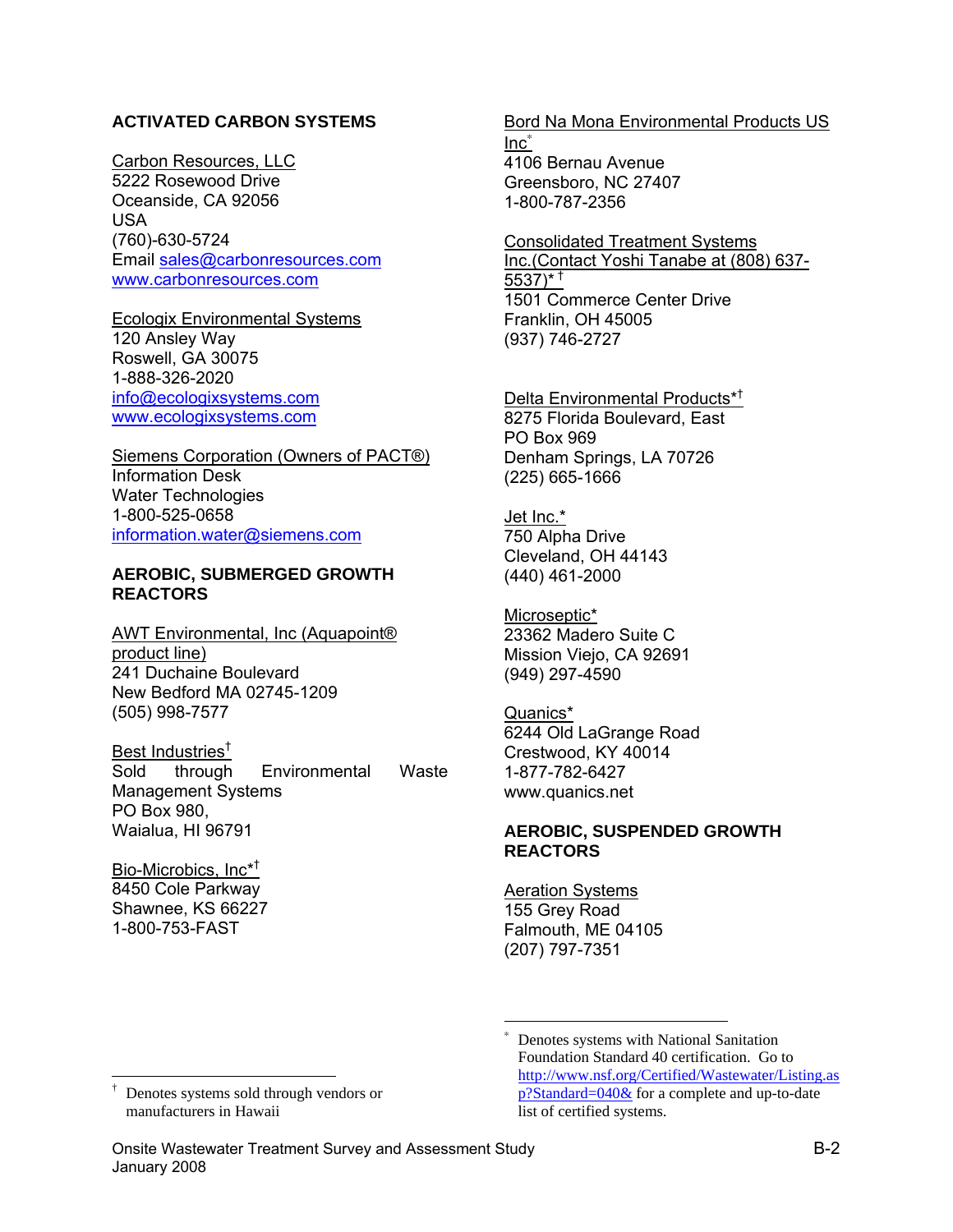American Wastewater Systems, Inc.\* 1307 South Fieldspan Duson, LA 70529 1-800-960-3997 www.best1systems.com

Bionest Technologies Inc\*  $55.12^{\text{th}}$  Street PO Box 697 Grand-Mere, Quebec G9T 5L4 Canada 866-538-5662

Cajunaire LLC\* PO Box 1351 Denham Springs, LA 70727 1-800-996-9107 www.cajunaire.com

Ecological Tanks, Inc\*† 2247 Highway 151 North Downsville, LA 71234 1-800-277-8179 Email: aquasafe@bayou.com www.etiaquasafe.com

Hydro-Action\* 8645 Bourssard Road Beaumont, TX 77713 (409) 892-3600

Norweco, Inc. Firelands Industrial Park 220 Republic Street Norwalk, OH 44857 (419) 668-4471 www.norweco.com

Quanics\* 6244 Old LaGrange Road Crestwood, KY 40014 1-877-782-6427 www.quanics.net

## **CHLORINE DISINFECTION UNITS**

**Hammonds** 15760 West Hardy Road, Suite 400 Houston, TX 77060 (281) 999-2900 Fax (281) 847-1857 www.hammondscos.com

<u>JET, Inc.</u> 750 Alpha Dr. Cleveland OH 44143 (440) 461-2000 Fax (440) 442-9008 www.jetincorp.com

Miox Corporation 5601 Balloon Fiesta Parkway NE Albuquerque, NM 87113 (505) 343-0090 1-800-646-9426 E-mail: info@miox.com www.miox.com

Norwalk Wastewater Equipment Company, Inc. 220 Republic Street Norwalk OH 44857-1196 (419) 668-4471 Fax (419) 663-5440 www.norweco.com

#### Severn Trent De Nora

1110 Industrial Blvd Sugar Land, TX 77478 (281) 240-6770 Fax (281) 670-6762 Email: customer\_service@severntrentdenora.com www.severntrentdenora.com

#### **COMPOSTING TOILETS**

Advanced Composting Systems, LLC 195 Meadows Road Whitefish, MT 59937 (406) 862-3854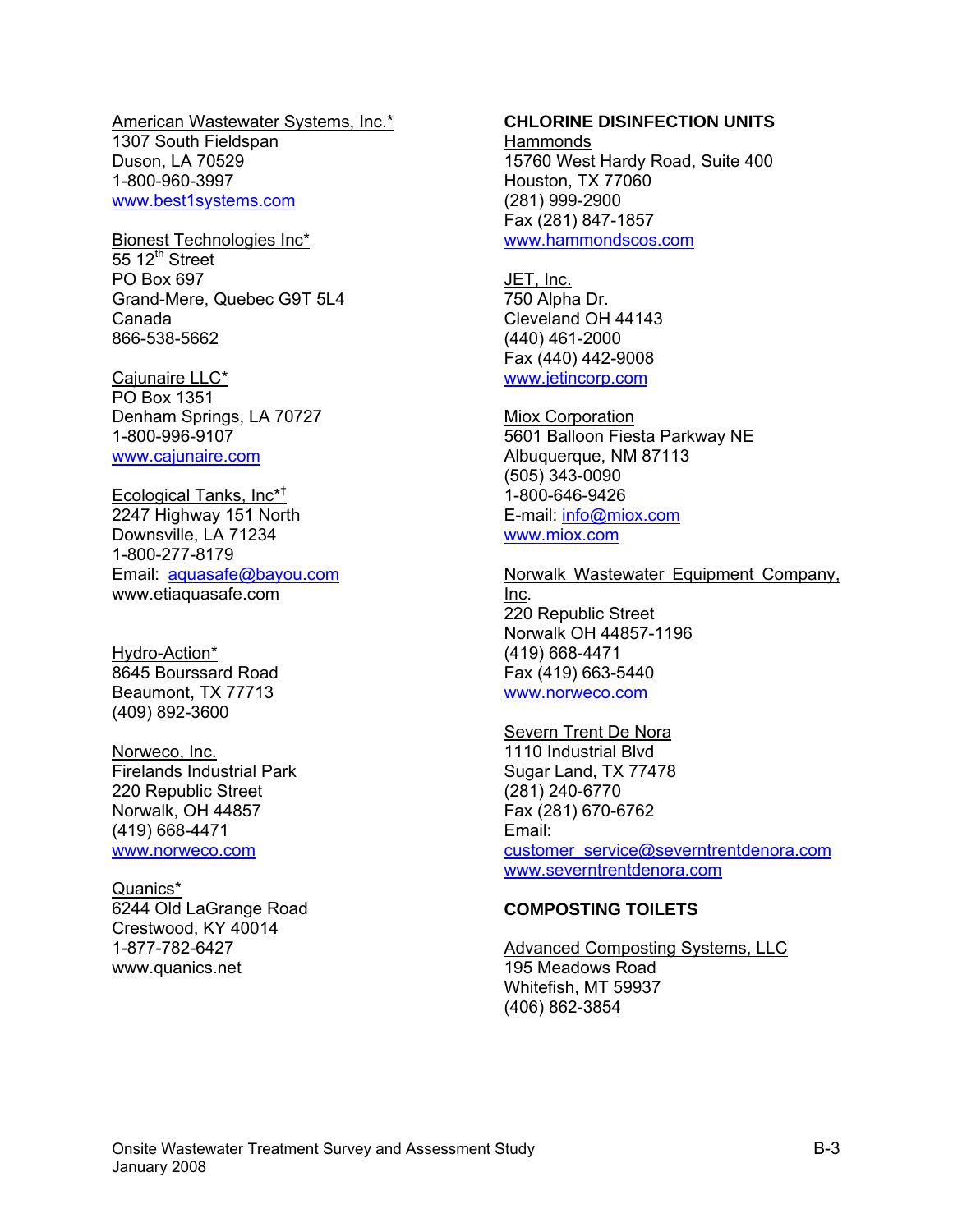Composting Toilet Systems, Inc. Post Office Box 1928 Newport, WA 99156 1-888-7-TOILET (1-888-786-4538) (509) 447-3708

Clivus Multrum, Inc. 15 Union Street Lawrence, MA 01840 800-425-4887 forinfo@clivusmultrum.com

EcoJohn P.O. Box 3752 Costa Mesa, CA 92628 1-866-ECOJOHN (714) 568-1077

Ecological Engineering Group 508 Boston Post Road PO Box 415 Weston, Massachusetts 02493-0003 1- 866-4-ECOENG Email: eeginfo@ecological-engineering.com

Envirolet by Sancor 1-800-387-5126 Email: info@envirolet.com

Sun Mar 600 Main St. Tonawanda, NY 14150 1-888-341-0782 Email: compost@sun-mar.com

#### **CONSTRUCTED WETLANDS**

**Quanics** 6244 Old LaGrange Road Crestwood, KY 40014 1-877-782-6427 www.quanics.net/index.htm

### **DRAINFIELD SUPPLIERS**

Advanced Drainage Systems, Inc. 460 Trueman Boulevard Hillard, OH 43026 1-800-821-6710

American Onsite Manufacturing Company, Inc 1-800-345-3132 Email: info@americanonsite.com

Plastic Tubing, Inc. ptipipe@ptifla.com

Presby Environmental Inc. 143 Airport Road Whitefield, NH 03598 1-800-473-5298 info@presbyeco.com

Ring Industrial Group (EZ Flow® product line) 1-800-649-0253 Email: inforequest@ringindustrial.com

#### **EXCAVATION AND INSTALLATION**

Gecko Enterprises† 68-364 Kikou Street Waialua, HI 96791 (808) 637-3240

Big Island Excavating† 16-209 Mikahla Street Keaau, HI 06749

### **HOLDING TANKS**

Jensen Pre-cast Products<sup>†</sup> 1255 Nuuanu Ave Suite C104D Honolulu, HI (808) 528-1175

### **INCINERATING TOILETS**

EcoJohn P.O. Box 3752 Costa Mesa, CA 92628 1-866-ECOJOHN (714) 568-1077

Incinolet by Research Products/Blankenship 2639 Andjon Dallas, TX 75220 1-800-527-5551 Email: Sales@Incinolet.com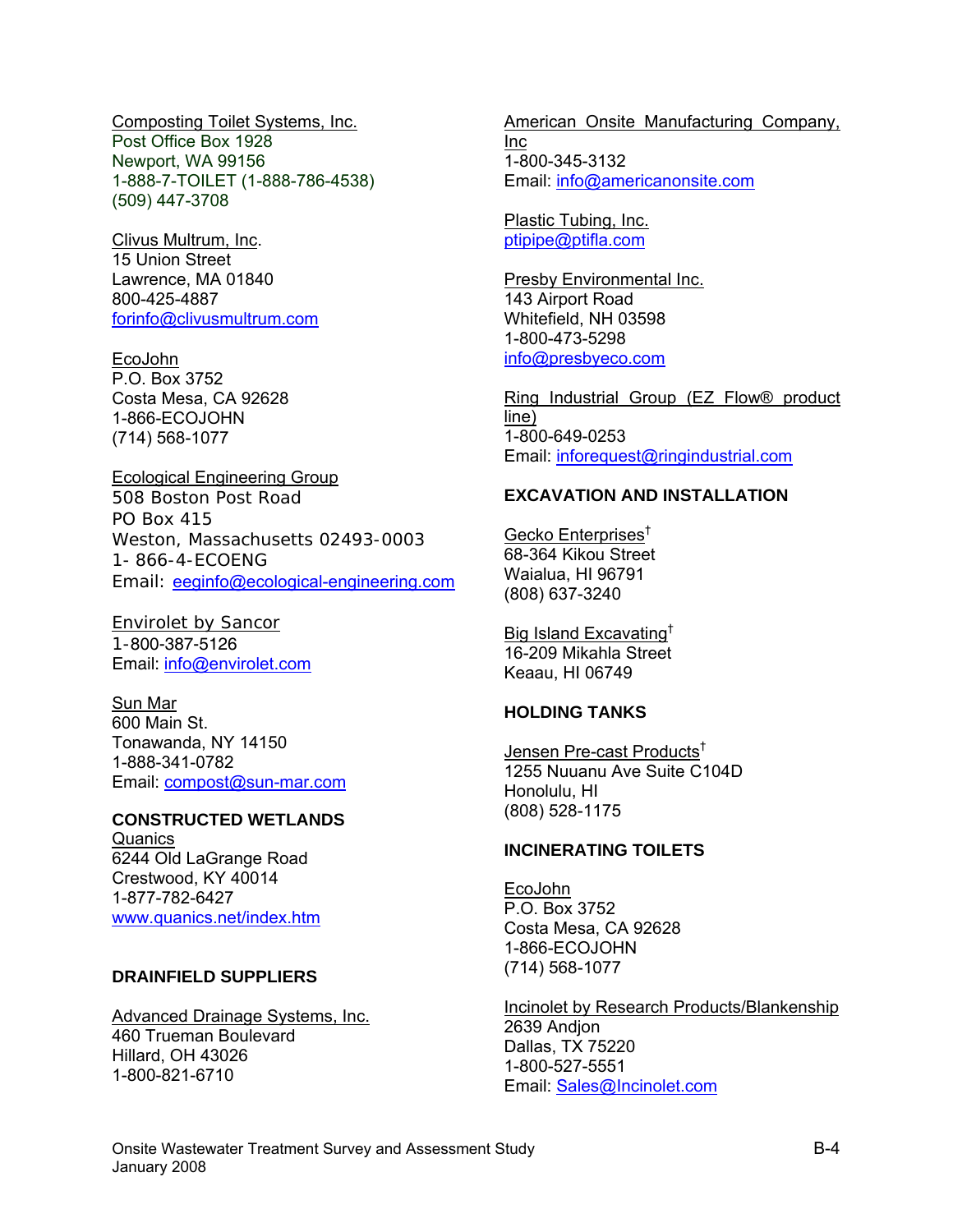#### **MEMBRANE BIOREACTORS**

Enviroquip, Inc 2404 Rutland Dr. Austin, TX 78758 (512) 834-6000

GE Water & Process Technologies ZENON Membrane Solutions Corporate Headquarters 3239 Dundas Street West Oakville, Ontario L6M 4B2 Canada

Koch Membrane Systems, Inc. 10054 Old Grove Road San Diego, California 92131 USA 1-800-525-4369

Rodi Systems 236 Highway 516 Aztec, NM 87410 (505) 334-5865

Siemens Water Technologies Information Desk Water Technologies 1-800-525-0658 Email: information.water@siemens.com

### **NITROGEN REMOVAL SYSTEMS**

AWT Environmental, Inc (Aquapoint® product line) 241 Duchaine Boulevard New Bedford MA 02745-1209 (508) 998-7577

Spec Industries 550 Parkson Road Hendersen, NV 89015 (702) 558-4444

#### **PACKED BED FILTERS**

American Onsite Manufacturing Company, Inc 1-800-345-3132 Email: info@americanonsite.com

#### AWT Environmental, Inc (Aquapoint Product line) 241 Duchaine Boulevard New Bedford, MA 02745-1209

Eljen Corporation 125A McKee Street East Hartford, CT 06108 1-800-444-1359 info@eljen.com

(508) 998-7577

Quanics 6244 Old LaGrange Road Crestwood, KY 40014 1-877-782-6427 www.quanics.net

#### **PUMPING AND MAINTENANCE SERVICES**

Aqua Pumping LLC† PO Box 247 Kahuku, HI 96731 (808) 232-0202

Gecko Enterprises† 68-364 Kikou Street Waialua, HI 96791 (808) 637-3240

J&C Sanitation† 6837 Olohena Road Kappa, HI 96746 (808) 822-4738

#### Kobayashi Trucking and Equipment† 5-5435 Kuhio Highway #C Hanalei, HI 96714 (808) 232-0202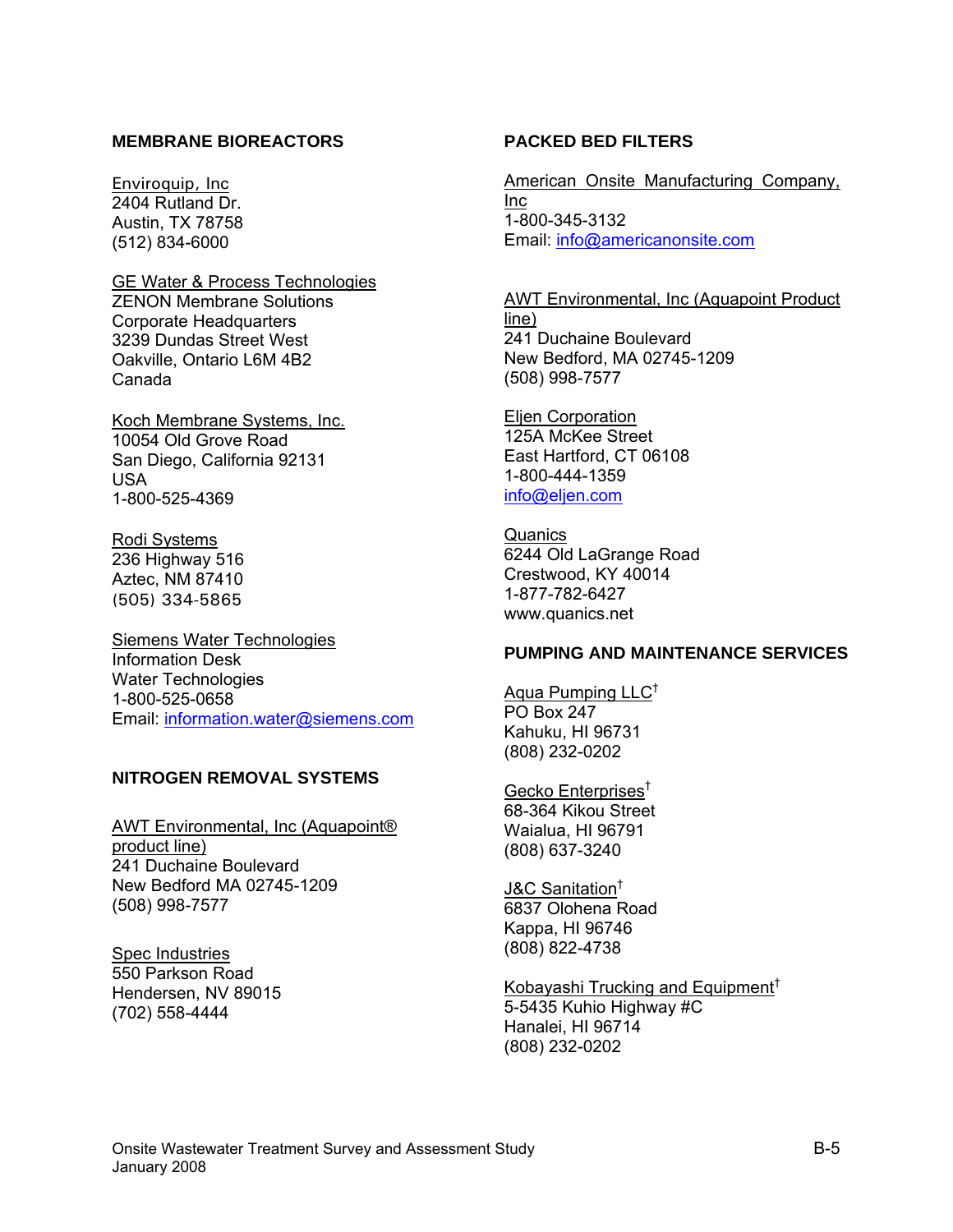The Plumbing Contractors† PO Box 167 Kaneohe, HI 86744

Roto-Rooter Plumbing and Drain<sup>†</sup> 240-K Puuhale Road Honolulu, HI 96819 1-877-747-7686

Suck 'em Up Pumping†

PO Box 880510 Pukalani, HI 96788 (808) 877-3934 (Maui) (808) 246-6664 (Kauai)

## **SEPTIC TANKS**

Chem-tainer Industries of Hawaii, Inc. † 16-118 Li'ili'i Street Shipman Industrial Park Keaau, Hawaii 96749 1-800-870-5494

Fralo Plastech PO Box 245 Syracuse, NY 13211 (866) 943-7256

Jensen Pre-cast Products† 1255 Nuuanu Ave Suite C104D Honolulu, HI (808) 528-1175

Orenco † 814 Airway Avenue Sutherlin, OR 97479 (800) 853-9307

Plas-Tech Ltd† 317 Kilua Place (808) 847-2339

Quality Precasts Products Inc. 33 South King Street, Suite 517 Honolulu, HI 96813 (808) 599-7700 Email: jimcornick@yahoo.com

### **SEQUENCED BATCH REACTORS**

Aquarobics Miniplant\* 206 Wyck Street, Suite 100 Winchester, VA 22601 1-800-927-8304 www.aquarobicinternational.com

International Wastewater Technologies (contact Glen Linbo)\* † 2632-B Kilihau Street Honolulu, HI 96819-2020 (808) 833-2298

## **TRICKLING BIOFILTERS**

Waterloo Biofilter Systems Inc. P.O. Box 400 143 Dennis Street Rockwood, ON N0B 2K0 (519) 856-0757 E-mail: wbs@waterloo-biofilter.com

## **ULTRAVIOLET LIGHT DISINFECTION UNITS**

International Water-Guard Industries Inc. 3133 Sumner Ave. Burnaby, BC, Canada, V5G 3E3 Phone (604) 255-5555 Fax (604) 255-5685 www.waterknowledge.com

Ozonia P.O. Box 455

491 Edward H. Ross Drive Elmwood Park, NJ 07407 (201) 794-3100 Fax (201) 794-3358 www.ozonia.com

**Salcor Engineering** P.O. Box 1090 Fallbrook, CA 92088-1090 (760) 731-0745 Fax (760) 731-2405 scruver@aol.com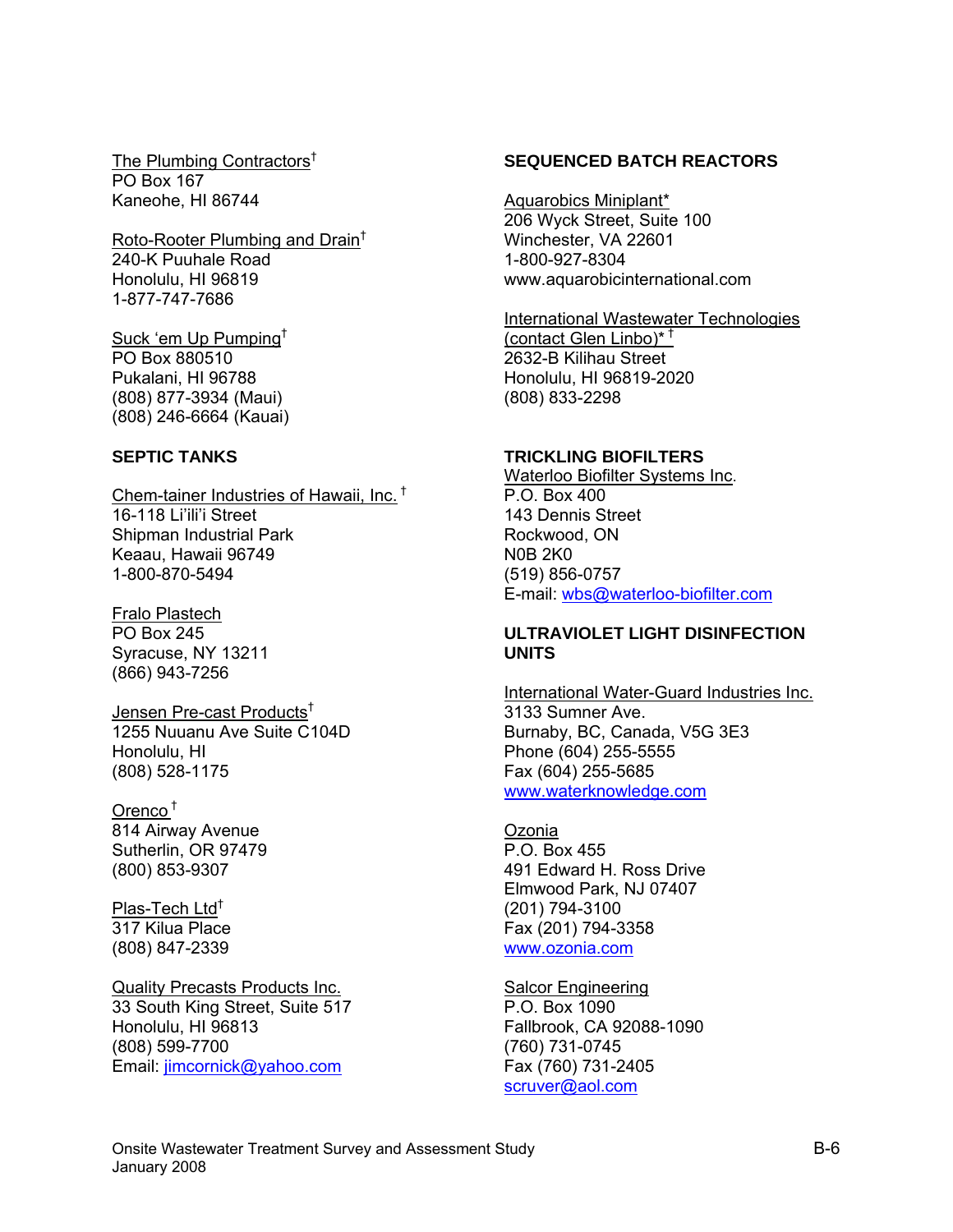Trojan Technologies, Inc*.* \* 1380 East Vocell Blvd., Suite B Davis, CA 95616 (530) 759-7600 Fax (530) 759-7620 Email: trojanca@trojanuv.com www.trojanuv.com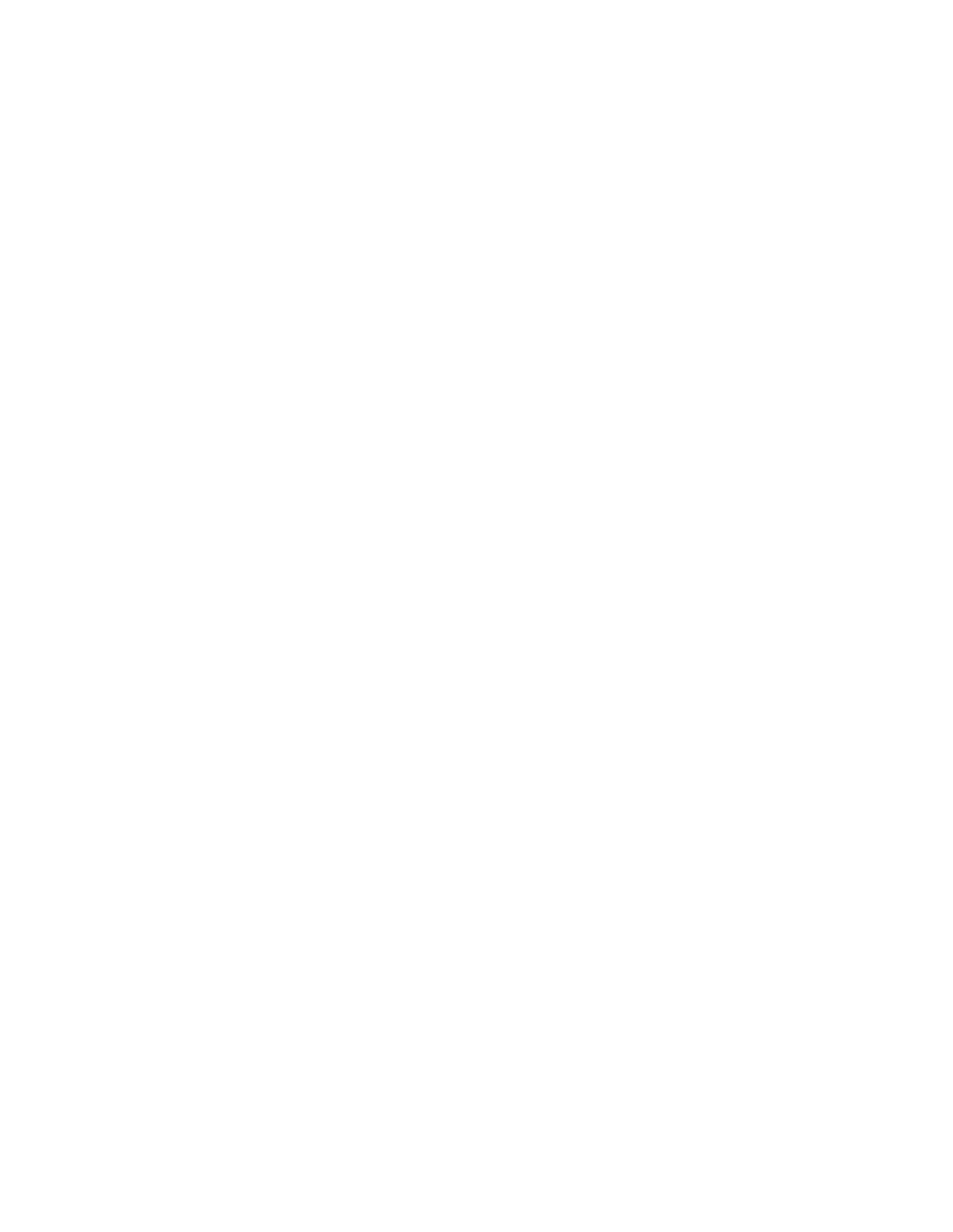# **Appendix C - Critical Wastewater Disposal Areas**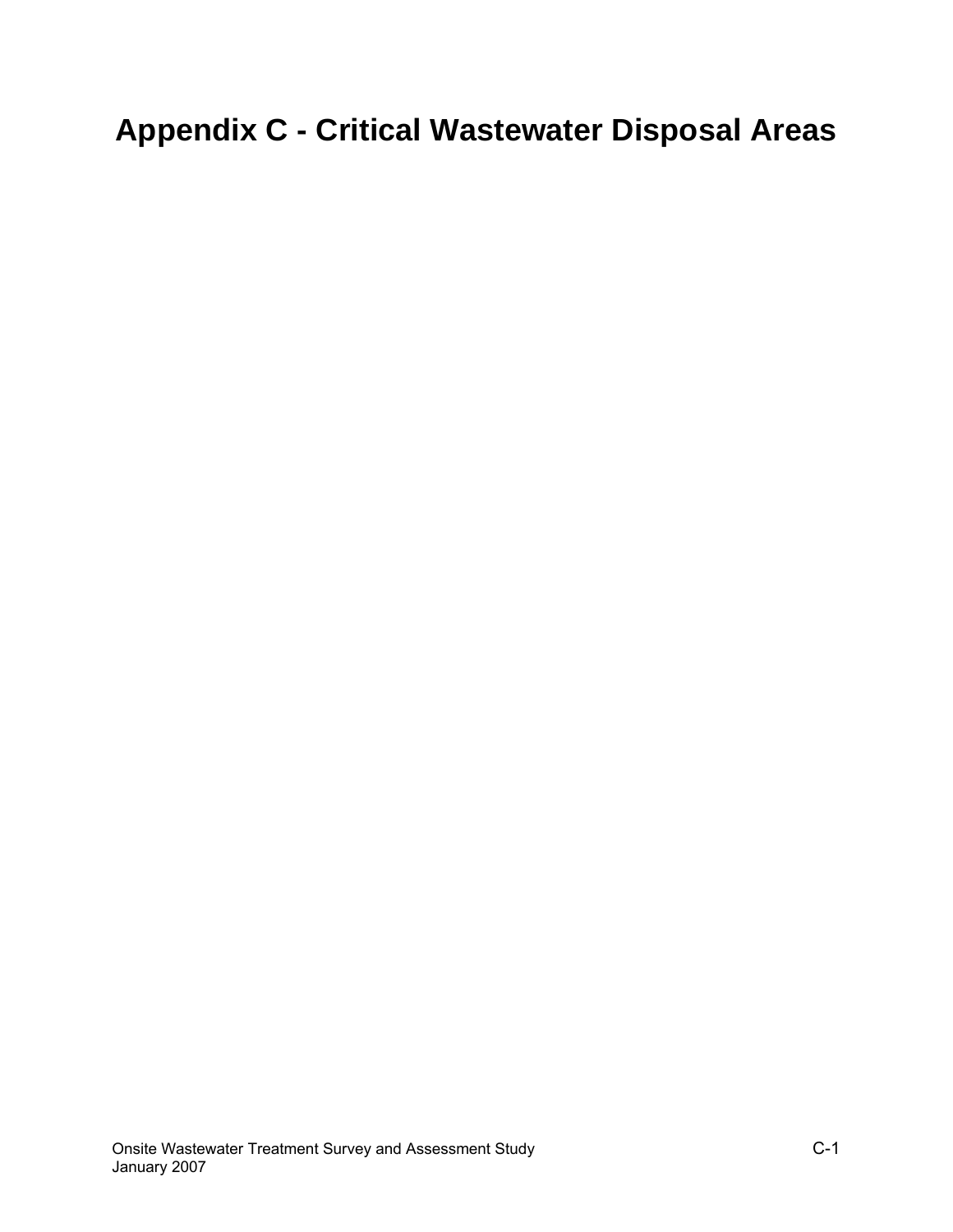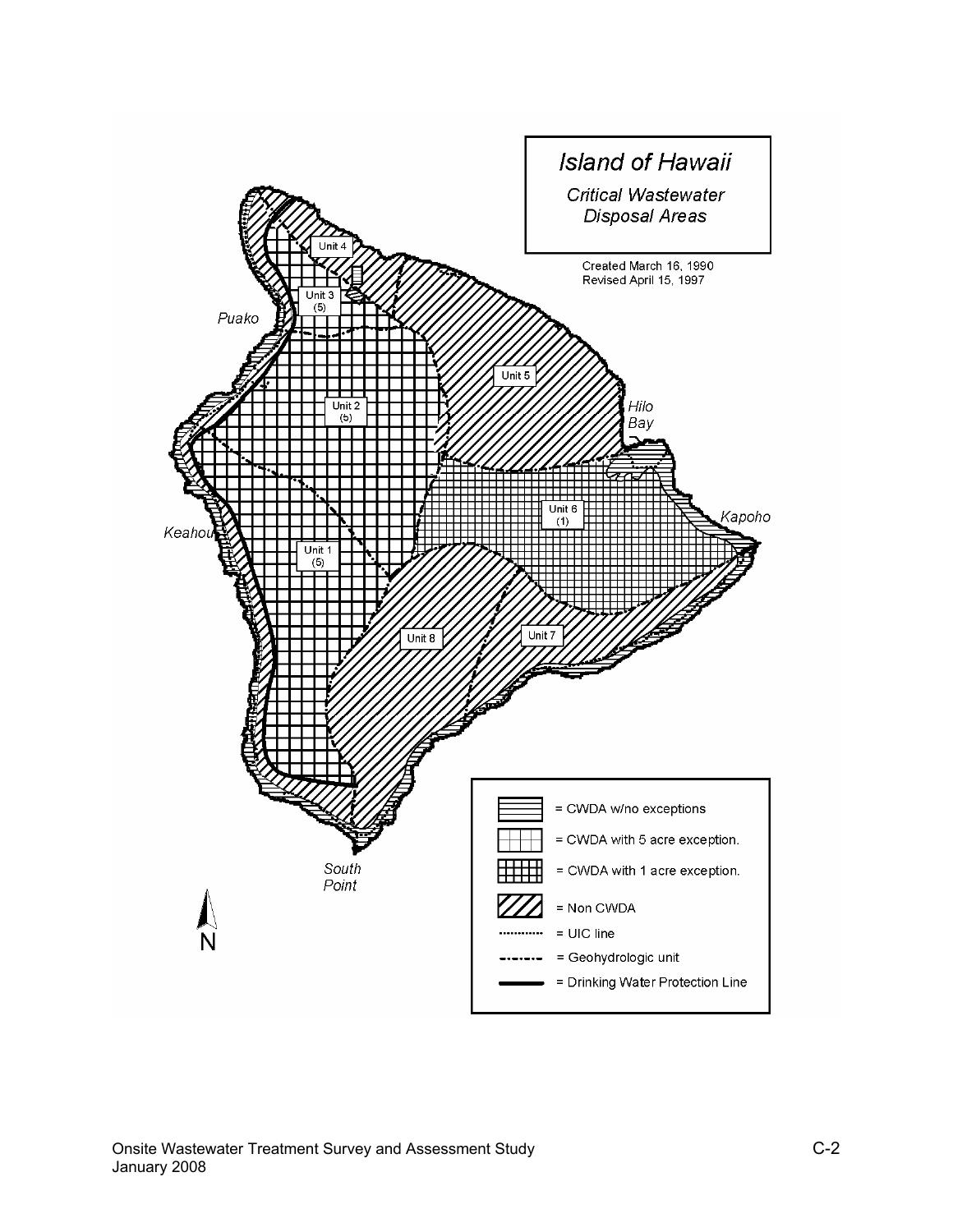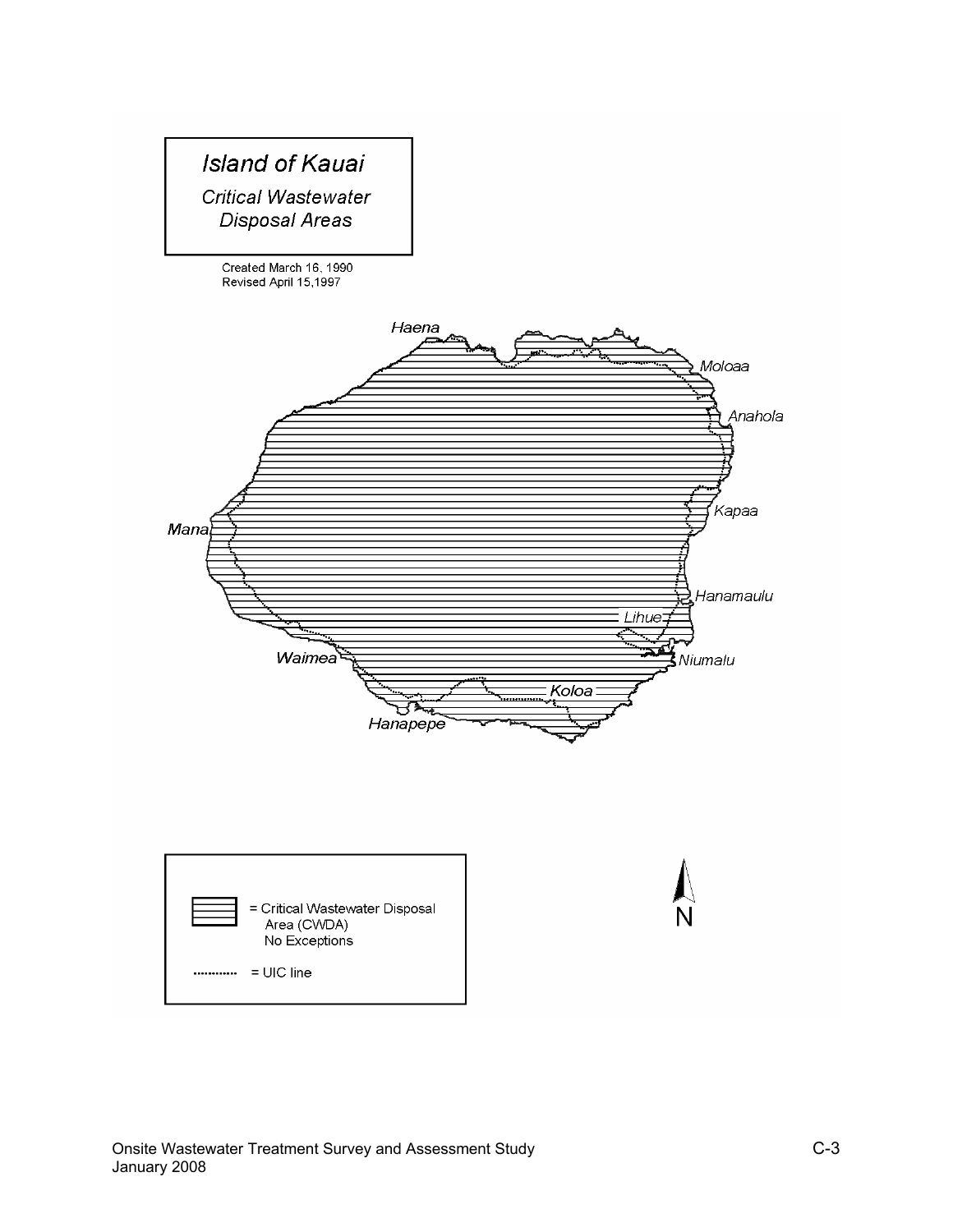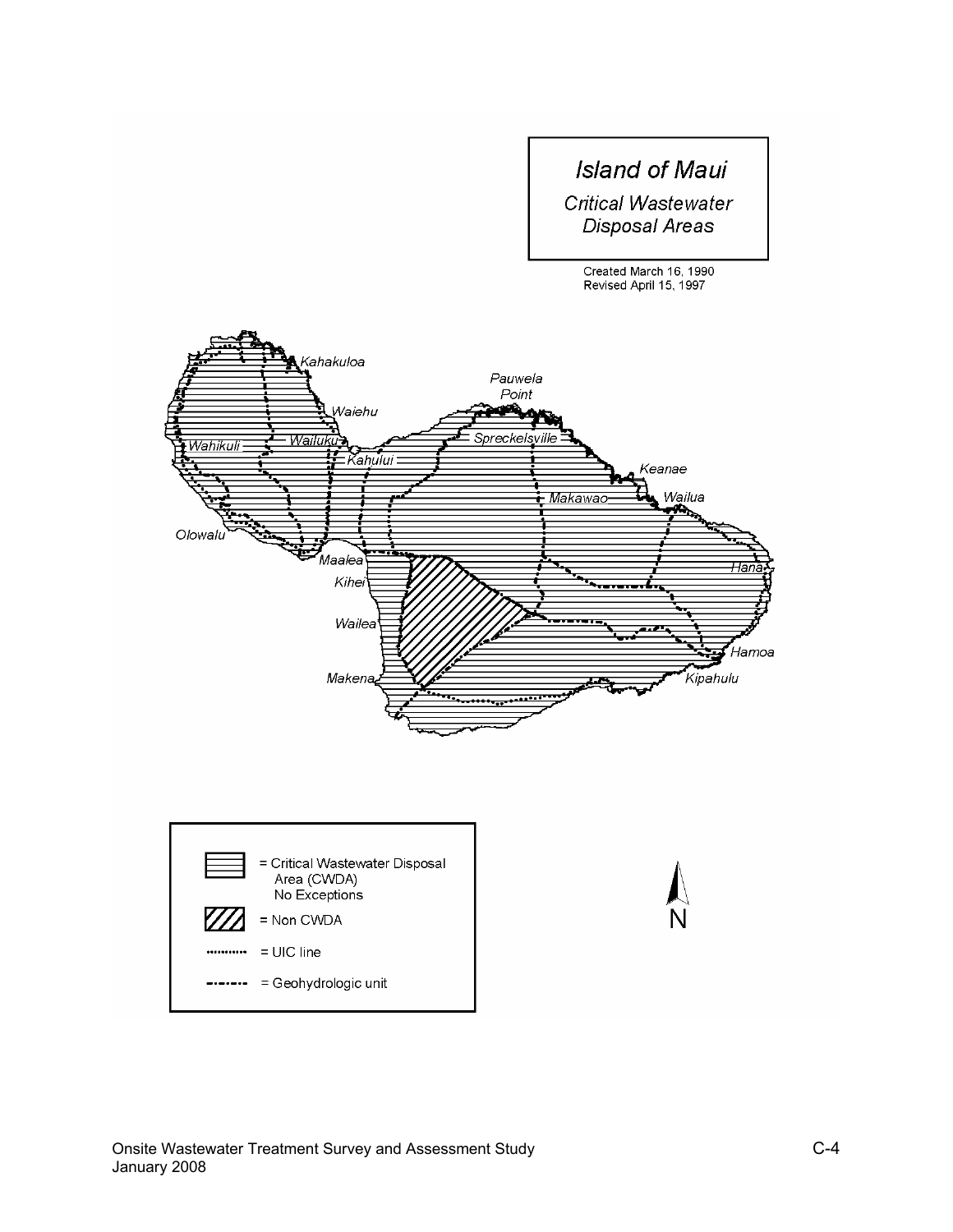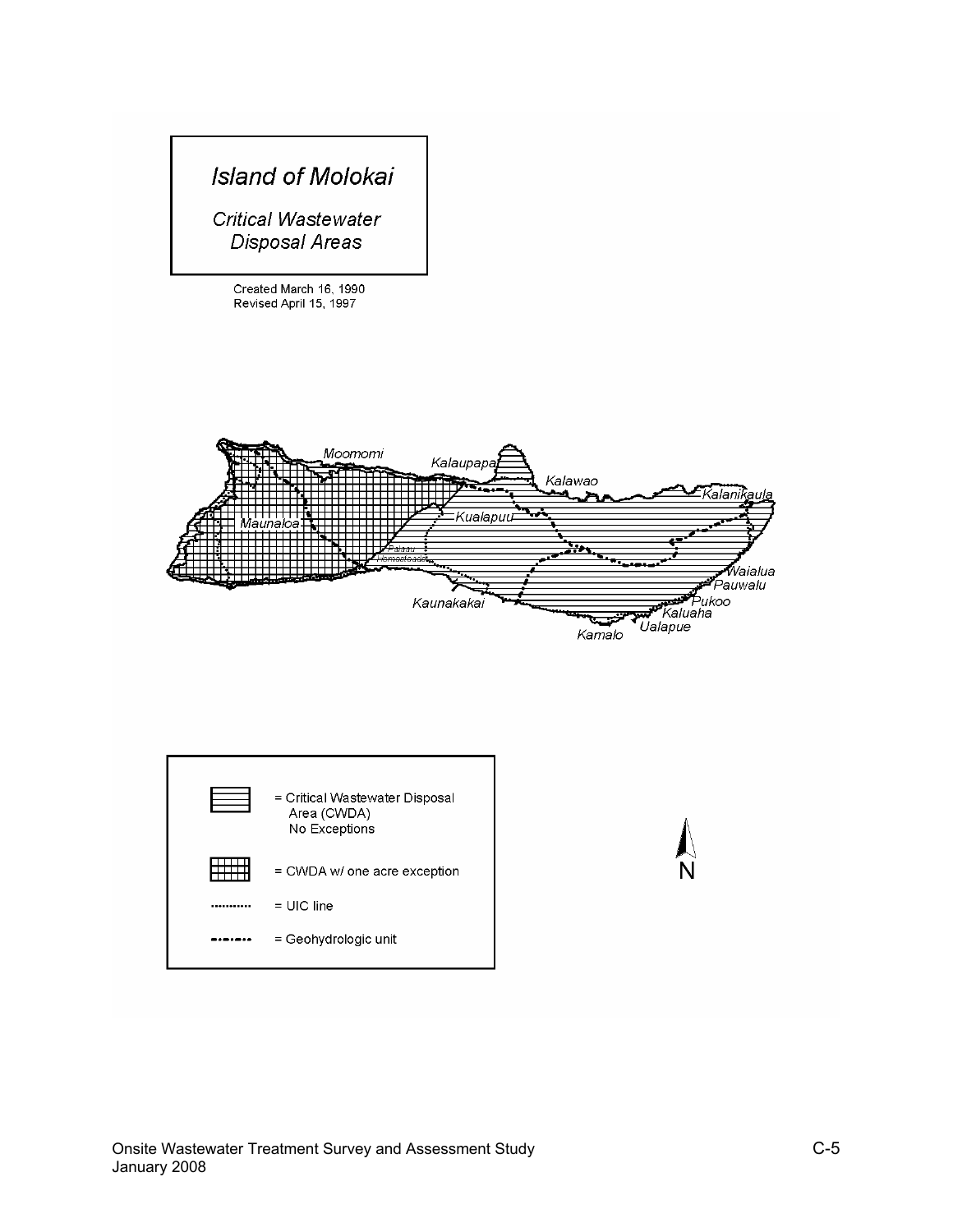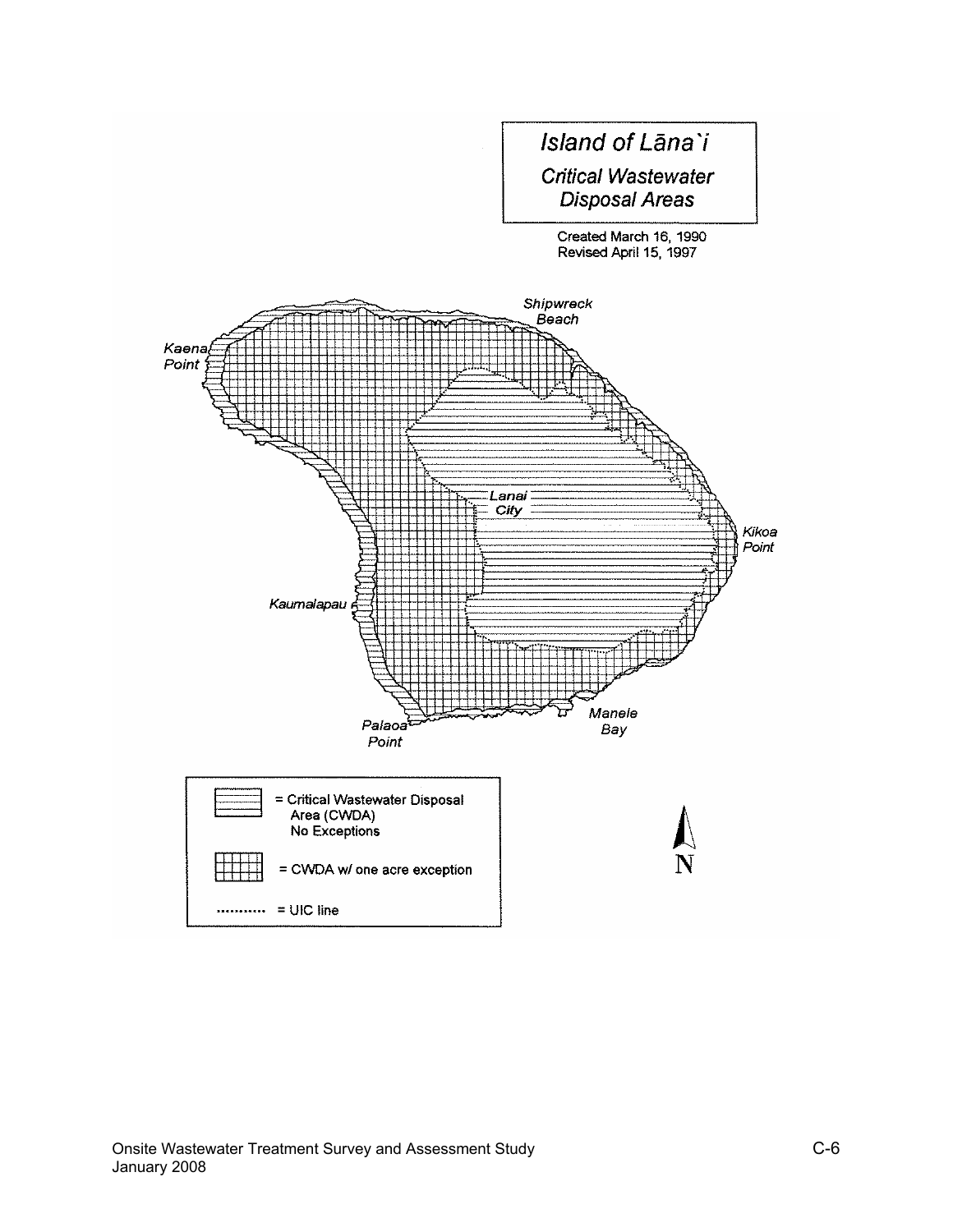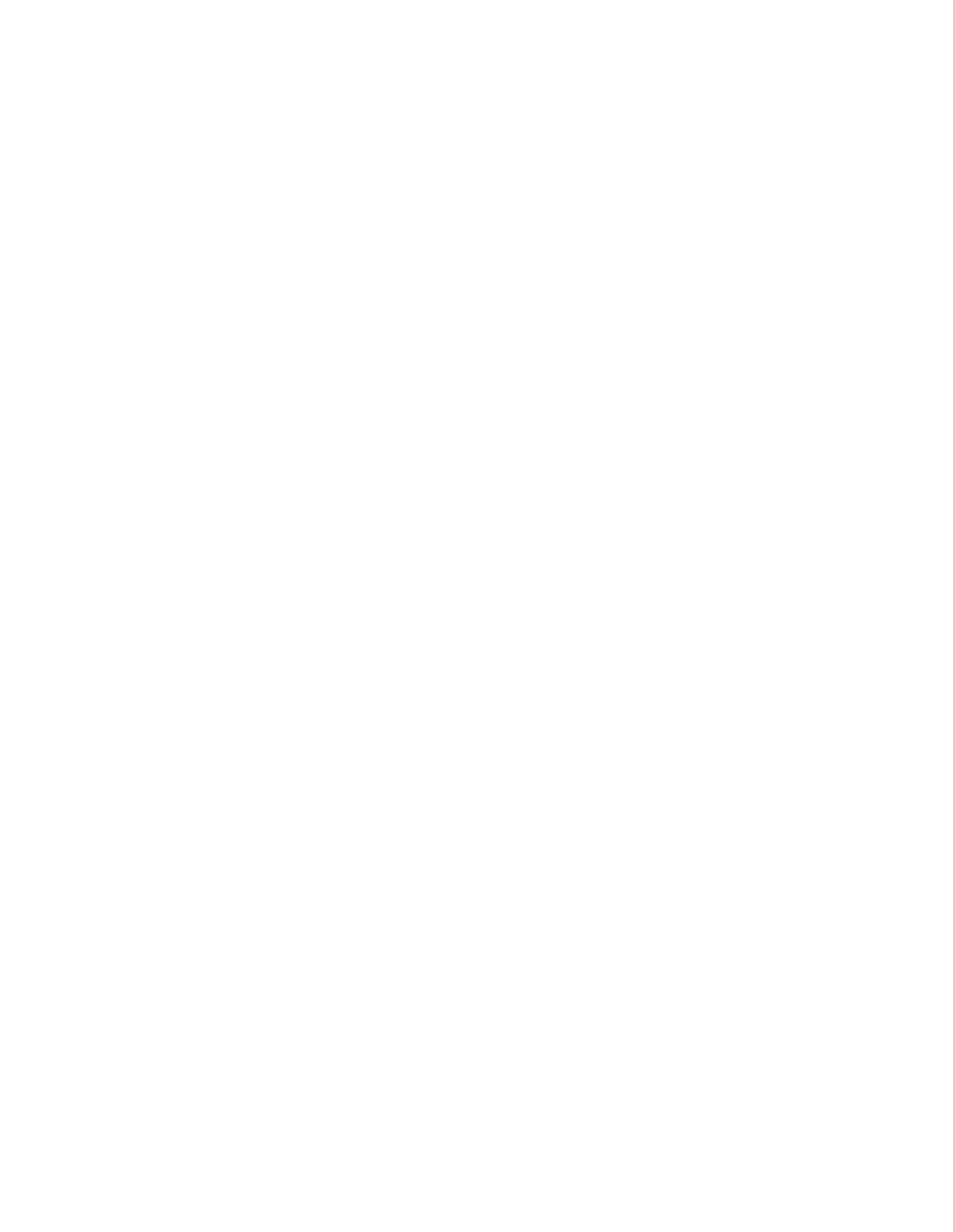## **References**

Anderson, J.L., and Gustafson, David. "Residential Cluster Development: Alternative Wastewater Treatment Systems." University of Minnesota Extension Program, 1998.

Aqua Pumping. Personal communication. May 2007.

Babcock, Roger et al. "Evaluation of a System for Residential Treatment and Reuse of Wastewater." *Journal of Environmental Engineering.* American Society of Civil Engineers. Volume 130, Number 7, pp 766-773. July 2004.

Babcock, Roger W. Jr.; McNair, Daniel A.; and Edling, Lance J. "Performance Evaluation of an OESIS-750 Residential Wastewater Treatment Unit." Water Resources Research Center, University of Hawaii at Manoa. Honolulu, HI. August 1999.

Babcock, Roger W. Jr. et al. "Performance Evaluation of a CBT 0.8KF-210 Wastewater Treatment Unit." Water Resources Research Center, University of Hawaii at Manoa. Honolulu, HI. January 2006.

Baker et al. "Laboratory Development of Permeable Reactive Mistures for the Removal of Phosphourus for Onsite Wastewater Disposal Systems." *Environmental Science Technology.* 1998, Vol 32, pp 2308-2316.

B&B Pumping. Personal communication. May 2007.

Big Island Excavation. Personal communication. May 2007.

Crites, Ronald, and Tchobanoglous, George. *Small and Decentralized Wastewater Management Systems.* McGraw Hill, New York, NY. 1998.

Dawes, Les, and Goonetilleke, Ashantha. "An Investigation into the Role of Site and Soil Characteristics in Onsite Sewage Treatment." *Environmental Geology.* Volume 44, pp 467-477. 2003.

Doley, Todd M., and Kerns, Waldon R. "Individual Homeowner & Small Community Wastewater Treatment & Disposal Options." Virginia Cooperative Extension. Virginia Polytechnic Institute and State University. Publication 448-406. June 1996.

Fazel, Ali. "The Removal Performance of Powdered Activated Carbon (PAC) in Removing Selected Organic Priority Pollutants in an Activated Sludge Process." Oklahoma State University. 1983.

Feuss et al. "A Small Community Success Story: How Pressure Sewers and a Community Septic System are Protecting the Environment at Cuyler, New York." *The Small Flows Journal*.Vol. 1, Issue 1. 1994.

Field, J.P. et al. "Comparative Treatment Effectiveness of Conventional Trench and Seepage Pit Systems." *Water Environment Research.* Volume 79, Number 3. March 2007.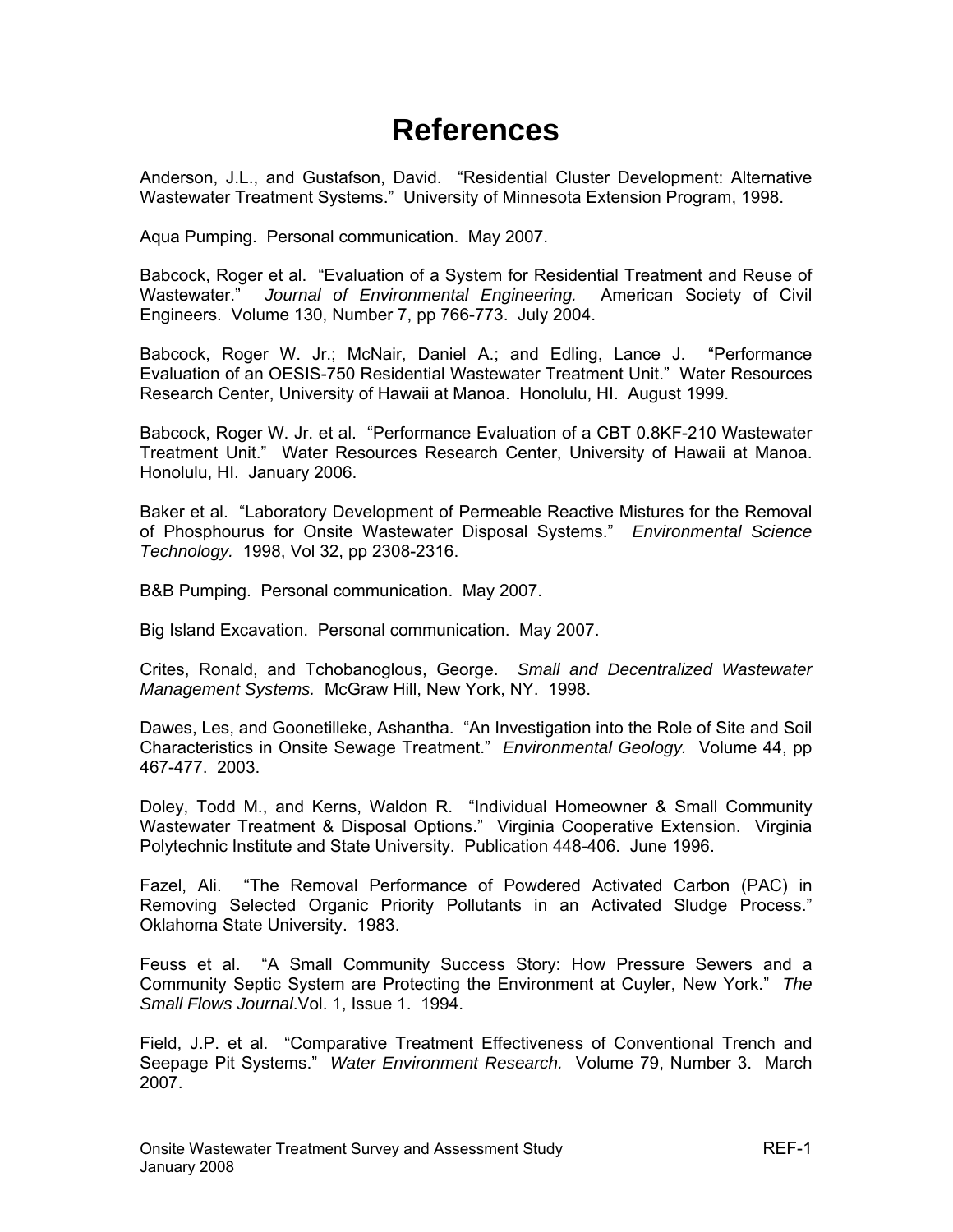Flowers, David A. "A Natural Fit. Pairing Subsurface Flow Wetlands with a Nature Center." *Water Environment and Technology.* Volume 19, Number 5. May 2007.

Friedman, Daniel. *The Septic Systems Information Website - Inspecting, Testing, Designing, & Maintaining Residential Septic System.* www.inspect-ny.com.

Geary, P.M., and Whitehead, J.H. "Groundwater Contamination from Onsite Domestic Wastewater Management Systems in a Coastal Catchment." *On-site Wastewater Treatment: Proceedings of the 9th National Symposium Individual and Small Community Sewage Systems.* Fort Worth, TX ASAE Publication #701P0009, pp 479-487. March 2001.

Geary, P.M. "Onsite Domestic System Effluent Tracing in a Coastal Catchment." *On-Site Wastewater Treatment: Proceedings of the 9th National Symposium Individual and Small Community Sewage Systems.* Fort Worth, TX ASAE Publication #701P0009, pp 722-732. March 2001.

Gecko Enterprises. Personal communication. May 2007.

Great Lakes-Upper Mississippi River Board of State Sanitary Engineers. *Recommended Standards for Individual Sewage Systems.* 1980.

Gustafson, David M. et al. *Innovative Onsite Sewage Treatment Systems.* University of Minnesota Extension Service, University of Minnesota. 2002.

Ha, J.H., and Ong, S.K. "Nitrification and Denitrification in Partially Aerated Biological Aerated Filter (BAF) with Dual Size Sand Media." *Water Science and Technology.* Volume 55, Number 1-2, pp 9-17. 2007.

Hallahan, Dennis F. "The Standard Septic System: Still an Effective Choice for Onsite Wastewater Treatment," *Water Engineering and Management.* Des Plaines: Volume 149, Issue 10; pp. 33-36. October 2002.

Hawaii Administrative Rules, Title 11, Chapter 23 "Underground Injection Control." Revised December 21, 2000.

Hawaii Administrative Rules, Title 11, Chapter 62. "Wastewater Systems." Revised January 14, 2004.

Hawaii State Department of Health. "Guidelines for the Treatment and Use of Recycled Water." Hawaii State Department of Health, Wastewater Branch. Honolulu, HI. May 2002.

Hawaiian Electric Company, Incorporated. "What is the Price of Electricity on Oahu?" *Consumer Lines.* Volume 26, Number 5. May 2007.

Hellstrom, Daniel, and Jonsson, Lena. "Evaluation of Small Onsite Wastewater Treatment Systems." *Management of Environmental Quality: An International Journal.* Volume 17, Number 6, pp 728-739. 2006.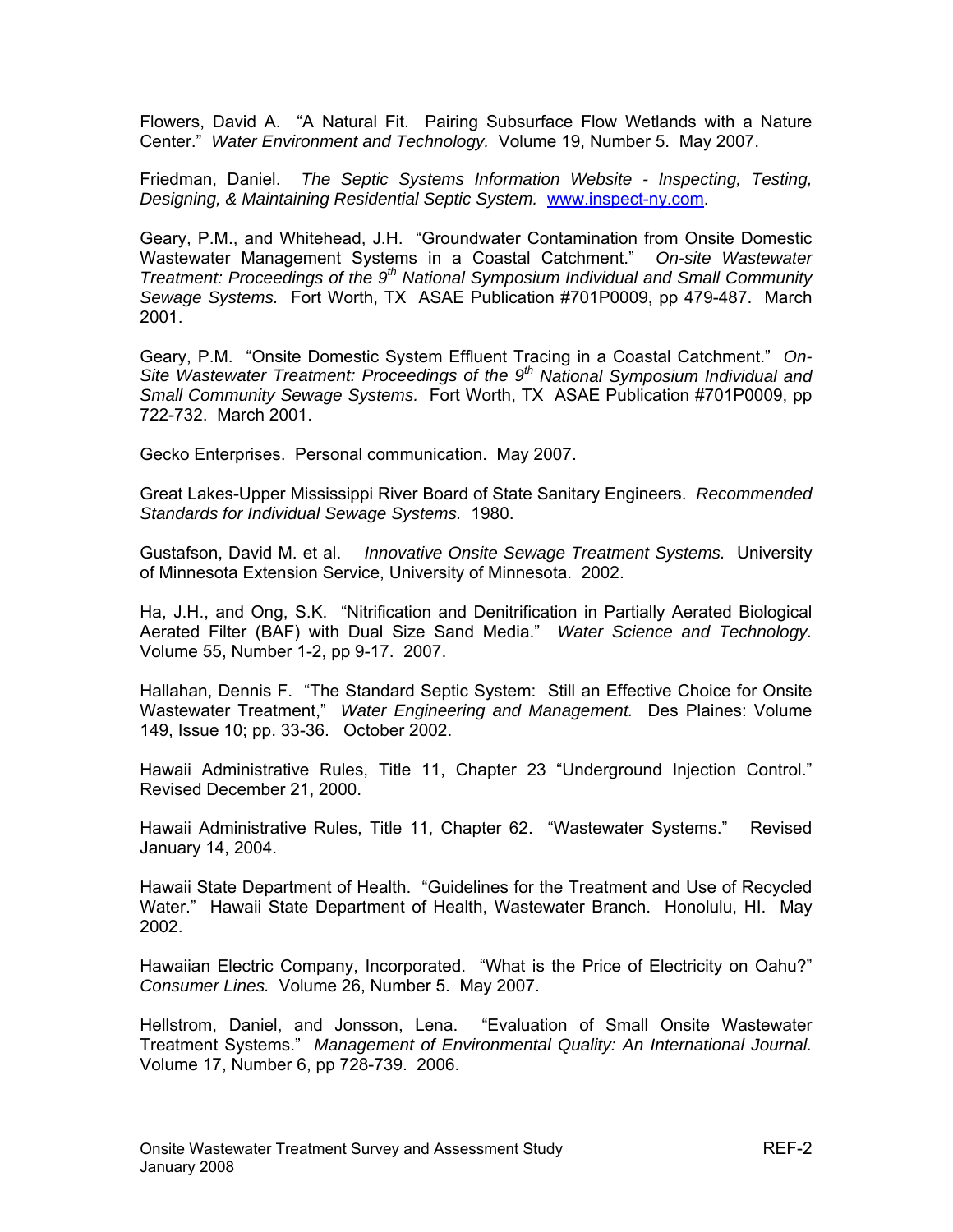Higgins, John et al. "Advanced Onsite Wastewater Treatment Technology Performance." Alternative Septic System Test Center. Otis Air National Guard Base, Sandwich, MA. 2001.

Idaho Department of Environmental Quality. *Community Septic Systems.* Boise, ID. February 2002.

Jones, Don et al. "Small Community Wastewater Cluster Systems." Purdue University Cooperative Extension Service. July 2001.

Leverenz, Harold; Tchobanoglous, George; and Darby, Jeannie. *Review of Technologies for the Onsite Treatment of Wastewater in California.* Prepared for the California State Water Resources Control Board. Center for Environmental and Water Resources Engineering. Department of Civil and Environmental Engineering, University of California, Davis. Report No. 02-2. August, 2002.

Loomis, G. et al. "Long-term Treatment Performance of Innovative Systems," *On-Site Wastewater Treatment X, Conference Proceedings*. Sacramento, California. ASAE Publication #701P0104, pp 408-418. March 2004.

Metcalf and Eddy. *Wastewater Engineering, Treatment and Reuse, Fourth Edition.* McGraw-Hill. New York, NY. 2003.

Mississippi State Department of Health. "Individual Wastewater Systems." Jackson, MS.

National Small Flows Clearinghouse. www.nesc.wvu.edu.

Otis, Richard J., P.E. "Subsurface Soil Absorption of Wastewater; Trenches and Beds." National Small Flows Clearinghouse. West Virginia University.

Otterpohl, R. et al. "Innovative Technologies for Decentralized Water-wastewater and Biowaste Management in Urban and Peri-urban Areas." *Water Science and Technology.* Volume 48, Number 11-12, pp 23-32. 2003.

Pang et al. "Modeling the Impact of Clustered Septic Tank Systems on Groundwater Quality." *Vadose Zone Journal.* Soil Society of America. May 2006.

Pradhan, S. et al. "Potential Nutrient Loading from Onsite Systems to Watersheds." *On-Site Wastewater Treatment X, Conference Proceedings*. Sacramento, California. ASAE Publication #701P0104, pp 441-450. March 2004.

Poeter E., J. McCray, G. Thyne, and R. Siegrist. *Guidance for Evaluation of Potential Groundwater Mounding Associated with Cluster and High-Density Wastewater Soil Absorption Systems*. Project No. WU-HT-02-45. Prepared for the National Decentralized Water Resources Capacity Development Project, Washington University, St. Louis, MO, by the International Groundwater Modeling Center, Colorado School of Mines, Golden, CO. 2005.

"Recycling Activated Carbon." *Joint Services Pollution Prevention Opportunity Handbook.* January 2004.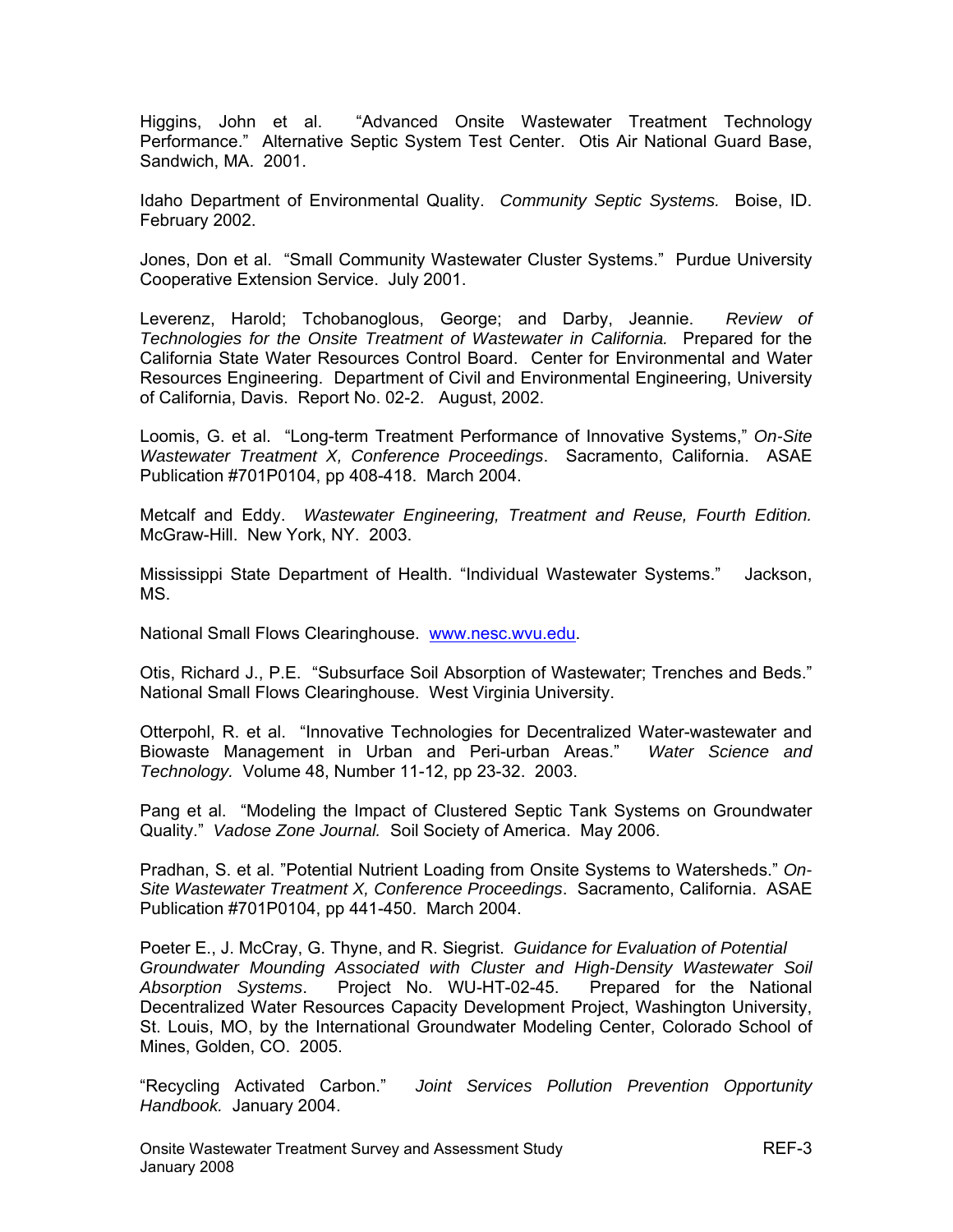Reed, Sherwood C., P.E. "Subsurface Flow Constructed Wetlands for Wastewater Treatment, A Technology Assessment." USEPA Office of Water EPA/825-R-93-008. July 1993.

Reed, Sherwood C.; Crites, Ronald W.; and Middlebrook, E. Joe. *Natural Systems for Waste Management and Treatment, Second Edition. McGraw-Hill. New York, NY.* 1995.

Roseen, Robert et al. "Nutrient Loading from Groundwater and Its Role in TMDLs." *Total Maximum Daily Load (TMDL) Environmental Regulations: Proceedings of the March 11-13, 2002 Conference*. American Society of Agricultural and Biological Engineers. ASAE publication #701P0102, pp 262-267. March 2002.

"Septic Tank Installation Costs." www.laundry-alternative.com.

Steiner, Gerald R., P.E. and Watson, James T., P.E. *Constructed Wetlands Wastewater Treatment Systems for Small Users, Including Individual Residences.* The Tennessee Valley Authority Resource Group, Water Management TVA/WM-93/10. Chattanooga, TN. 1993.

Thomas, Paul M., and Foster, Gregory D. "Determination of Nonsteroidal Anti-Inflammatory Drugs, Caffeine, and Triclosan in Wastewater by Gas Chromatography-Mass Spectrometry." *Journal of Environmental Science and Health, Part A.* Volume 39, Issue 8, pp 1969-1978. December 2004,

U.S. Environmental Protection Agency cesspool website, http://www.epa.gov/region09/water/groundwater/uic-hicesspools.html.

U.S. Environmental Protection Agency. "Decentralized Systems Technology Fact Sheet: Aerobic Treatment." EPA Office of Water. Washington, D.C. EPA 832-F-00-031. September 2000.

U.S. Environmental Protection Agency. "Decentralized Systems Technology Fact Sheet: Septic Tank Effluent Screens." EPA Office of Water. Washington, D.C. EPA 832-F-03- 023. September 2003.

U.S. Environmental Protection Agency. *Design Manual: Onsite Wastewater Treatment and Disposal Systems.* EPA Office of Water. EPA Office of Research & Development. Cincinnati, OH. EPA 625/1-80/012. 1980.

U.S. Environmental Protection Agency. *Onsite Wastewater Treatment Systems Manual.* EPA Office of Water. EPA Office of Research and Development. Cincinnati, OH. EPA/625/R-00/008. 2002.

U.S. Environmental Protection Agency. *Wastewater Treatment/Disposal for Small Communities*. EPA Office of Water. EPA Office of Research and Development. Cincinnati, OH. EPA/625/R-92/005. September 1992.

Wallace, J.M., and Loundon, T.L. "Field Performance of Aerobic Treatment Units in the Mid-Michigan Health District." *On-Site Wastewater Treatment X, Conference*